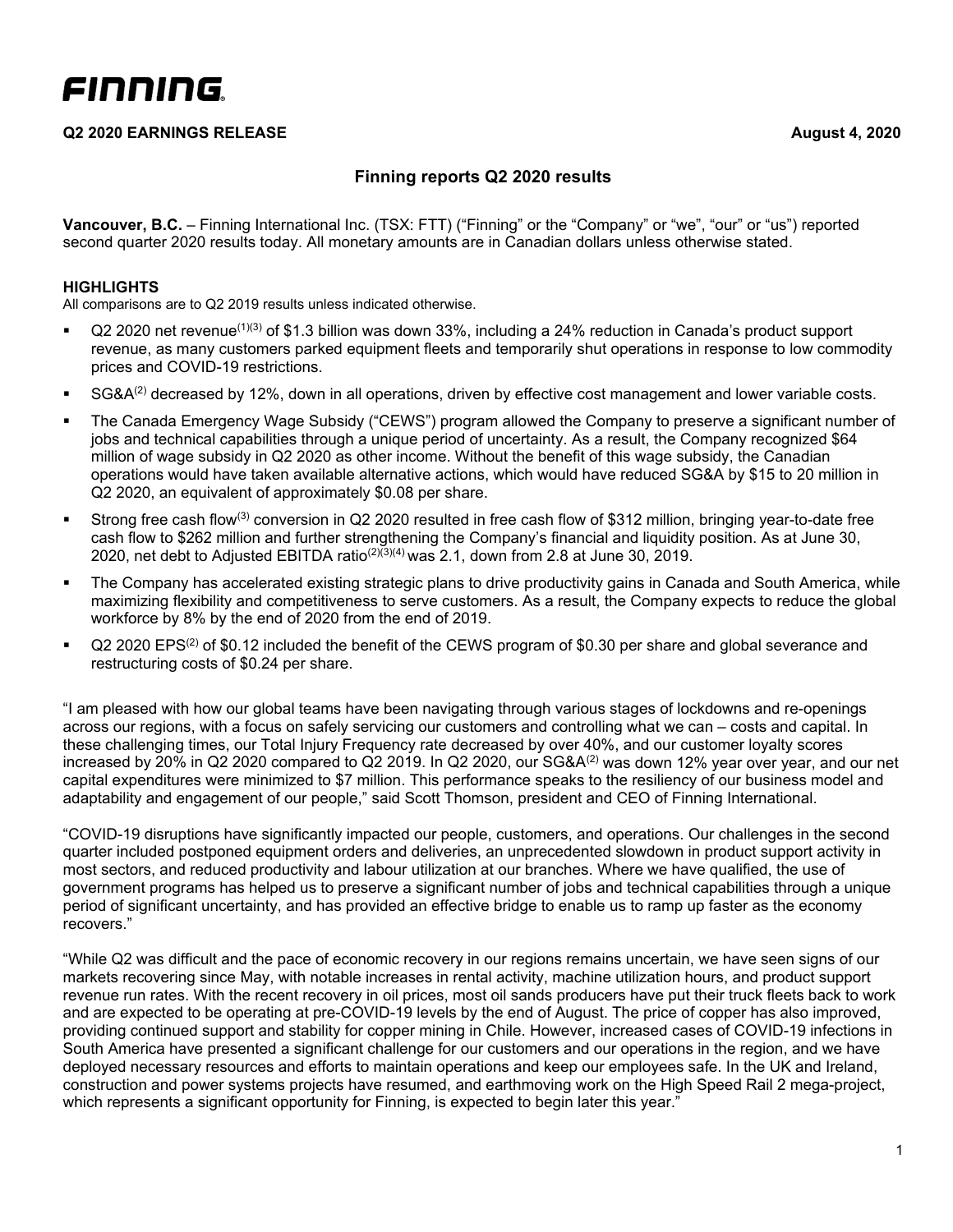"Despite the unique times and numerous challenges we have faced, I am pleased with how our teams have stayed focused on what we set out to do at the beginning of the year, namely improving execution in South America, lowering the cost base in Canada, positioning to capture HS2 opportunities in the UK, and reducing our finance costs. Looking ahead, we are accelerating our strategic plans to position our business to achieve improved productivity, profitability, and ROIC<sup>(2)(3)</sup> in each region. I am confident that our continued vigilance on costs, improved productivity, and tight management of invested capital will ensure we maintain our financial strength and are well positioned to succeed in the upcoming recovery phase," concluded Mr. Thomson.

### **Q2 2020 FINANCIAL SUMMARY**

All comparisons are to Q2 2019 results unless indicated otherwise.

| <b>Quarterly Overview</b><br>\$ millions, except per share amounts | Q <sub>2</sub> 20 <sub>20</sub> | Q2 2019 | % change |
|--------------------------------------------------------------------|---------------------------------|---------|----------|
| Revenue                                                            | 1,419                           | 2,137   | (34)     |
| Net revenue                                                        | 1,335                           | 1,995   | (33)     |
| EBIT <sup>(2)</sup>                                                | 52                              | 137     | (62)     |
| EBIT as a percentage of net revenue $(3)$                          | 3.9%                            | 6.9%    |          |
| EBITDA <sup>(3)</sup>                                              | 130                             | 213     | (39)     |
| EBITDA as a percentage of net revenue <sup>(3)</sup>               | 9.7%                            | 10.7%   |          |
| Net income                                                         | 18                              | 88      | (79)     |
| <b>EPS</b>                                                         | 0.12                            | 0.54    | (78)     |
| Free cash flow                                                     | 312                             | (162)   | 292      |

| Q2 2020 EBITDA and EBIT by Operation<br>\$ millions, except per share amounts | Canada | South<br>America | UK &<br>Ireland | Corporate<br>& Other     | Finning<br>Total | <b>EPS</b> |
|-------------------------------------------------------------------------------|--------|------------------|-----------------|--------------------------|------------------|------------|
| EBITDA / EPS                                                                  | 110    | 24               | 4               | (8)                      | 130              | 0.12       |
| <b>CEWS</b> support                                                           | (60)   |                  |                 | (4)                      | (64)             | (0.30)     |
| Severance costs                                                               | 20     | 17               | 4               |                          | 42               | 0.20       |
| Facilities restructuring costs and impairment losses                          | 5      | 4                |                 | $\overline{\phantom{0}}$ | 9                | 0.04       |
| Adjusted EBITDA <sup>(3)(4)</sup> / Adjusted EPS <sup>(3)(4)</sup>            | 75     | 45               | 8               | (11)                     | 117              | 0.06       |
| Adjusted $EBIT^{(3)(4)}$                                                      | 28     | 23               | 〔1〕             | (11)                     | 39               |            |
| Adjusted EBITDA as a percentage of net revenue <sup>(3)(4)</sup>              | 10.6%  | 9.8%             | 4.9%            |                          | 8.8%             |            |
| Adjusted EBIT as a percentage of net revenue $(3)(4)$                         | 4.0%   | 5.1%             | $(1.0\%)$       | $\overline{\phantom{0}}$ | 2.9%             |            |

| Q2 2019 EBITDA and EBIT by Operation<br>\$ millions, except per share amounts | Canada | South<br>America | UK &<br>Ireland | Corporate<br>& Other     | Finning<br>Total | <b>EPS</b> |
|-------------------------------------------------------------------------------|--------|------------------|-----------------|--------------------------|------------------|------------|
| EBITDA / EPS                                                                  | 138    | 62               | 23              | (10)                     | 213              | 0.54       |
| <b>EBIT</b>                                                                   | 92     | 41               | 14              | (10)                     | 137              |            |
| EBITDA as a percentage of net revenue                                         | 12.9%  | $9.8\%$          | 7.7%            | $\overline{\phantom{0}}$ | 10.7%            |            |
| EBIT as a percentage of net revenue                                           | 8.5%   | 6.5%             | 4.8%            | $\overline{\phantom{0}}$ | 6.9%             |            |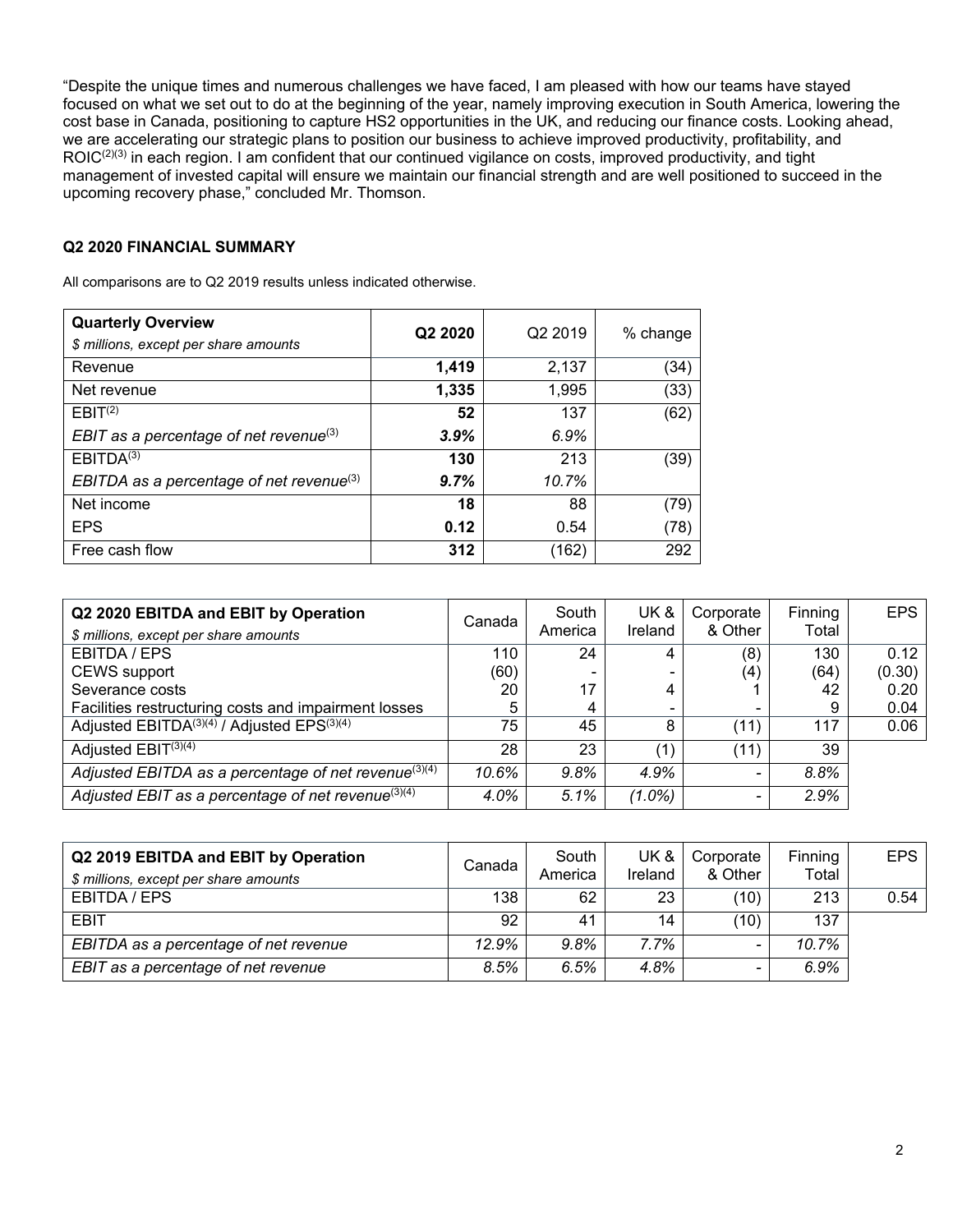| Invested Capital <sup>(3)</sup> and ROIC $(2)(3)$                  | Q <sub>2</sub> 2020 | Q <sub>2</sub> 2019 | Q4 2019 |
|--------------------------------------------------------------------|---------------------|---------------------|---------|
| <b>Invested capital (\$ millions)</b>                              |                     |                     |         |
| Consolidated                                                       | 3,495               | 3,964               | 3,591   |
| Canada                                                             | 2,037               | 2,285               | 2,026   |
| South America (US dollars)                                         | 812                 | 983                 | 918     |
| UK & Ireland (UK pound sterling)                                   | 207                 | 235                 | 210     |
| Invested capital turnover <sup>(3)</sup> (times)                   | 1.71                | 2.04                | 1.92    |
| Working capital <sup>(3)</sup> to net revenue ratio <sup>(3)</sup> | 29.9%               | 26.7%               | 27.8%   |
| Inventory turns (dealership) $(3)$ (times)                         | 1.97                | 2.36                | 2.53    |
| Adjusted ROIC $^{(3)(4)}$ (%)                                      |                     |                     |         |
| Consolidated                                                       | 9.7                 | 12.3                | 12.0    |
| Canada                                                             | 11.6                | 15.4                | 14.4    |
| South America                                                      | 11.2                | 8.5                 | 10.5    |
| UK & Ireland                                                       | 4.6                 | 14.5                | 12.1    |

 Excluding the impact of foreign exchange, invested capital decreased by approximately \$517 million from Q2 2019 mostly due to inventory reduction in all regions. Inventory decreased by \$473 million compared to Q2 2019.

#### **Q2 2020 HIGHLIGHTS BY OPERATION**

All comparisons are to Q2 2019 results unless indicated otherwise. All numbers are in functional currency: Canada – Canadian dollar; South America – US dollar; UK & Ireland – UK pound sterling (GBP).

#### *Canada*

- Net revenue decreased by 34% with lower revenue across all sectors and lines of business reflecting challenging market conditions from COVID-19 and volatility in commodity prices. New equipment sales were down 49% due to significantly reduced customer activity, particularly in Alberta. Product support revenue declined by 24% as customers in the oil sands and other mining operations parked a portion of their fleets during Q2 2020 and postponed major rebuilds and non-essential maintenance. In the construction sector, product support volumes were impacted by parked fleets, lower equipment utilization hours, temporary shutdowns of customer operations, and deferral of some customer projects due to COVID-19. Used equipment sales improved sequentially from Q1 2020. Rental revenue was down 35% from Q2 of last year on lower rental utilization.
- Due to a significant reduction in revenues year over year, the Company's Canadian operations qualified for CEWS and, as a result, recognized \$60 million of this wage subsidy in Q2 2020. The Company estimates that approximately 500 full-time jobs, including technical capabilities and talent, have been preserved in Canada as a result of this program.
- SG&A was reduced by 11% compared to Q2 2019, a lower decrease compared to other regions due in part to the preservation of employment as a result of the above-noted government support program. Without the benefit of the wage subsidy, the Company would have taken available alternative actions in Canada, which would have reduced SG&A by a further \$15 to 20 million in Q2 2020, and SG&A would have been approximately 20% lower than Q2 2019.
- The Canadian operations are taking methodical and strategic actions to continue improving employee and facility productivity. These actions include re-shaping the facilities network and workforce reductions. As a result, the Company's Canadian operations recorded severance and facility restructuring costs totaling \$25 million in Q2 2020. The Canadian workforce is expected to be reduced by 11% by the end of 2020 from the end of 2019.
- The Canadian operations benefitted from the strong performance of 4Refuel in Q2 2020. 4Refuel achieved 5% growth in Adjusted EBITDA on a 4% decline in net revenue compared to Q2 2019 and contributed \$13 million of positive free cash flow in Q2 2020. 4Refuel contributed \$33 million of positive free cash flow since the acquisition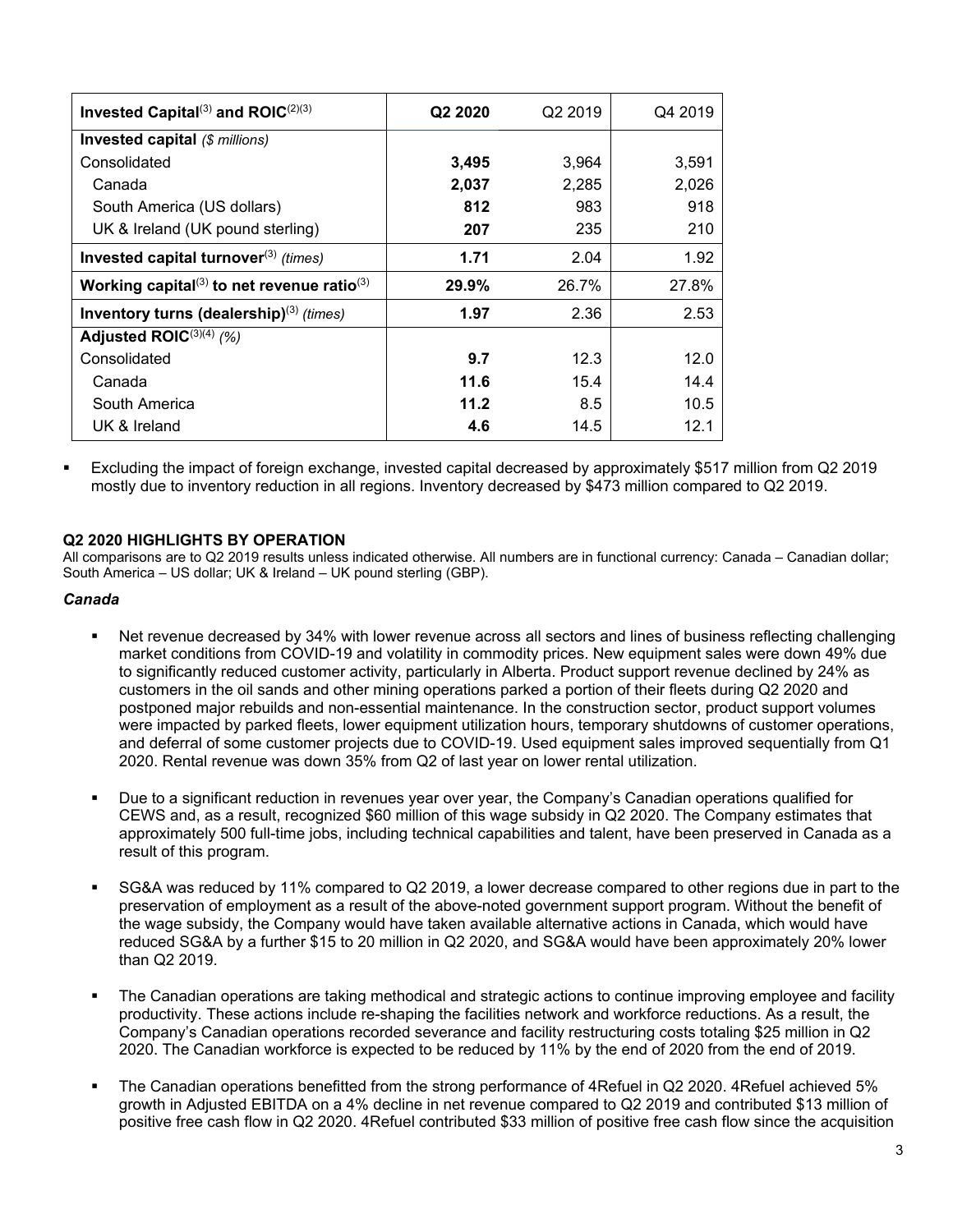date of February 1, 2019. In July 2020, 4Refuel secured a fueling agreement with AECON for a portion of the Coastal GasLink Project in Northern British Columbia.

### *South America*

- Net revenue decreased by 28% reflecting challenging market conditions across all countries and sectors, primarily as a result of COVID-19 impacts. New equipment sales were down 48% due to lower mining and construction deliveries in Chile, and a slowdown in customer activity in Argentina. Product support revenue declined by 17% as a result of lower product support volumes in Chilean mining operations and very weak market conditions in Argentina compared to Q2 2019.
- Adjusted EBITDA as a percentage of net revenue was similar to Q2 2019. A shift in revenue mix to product support resulted in a higher gross profit margin relative to Q2 2019. The Company is successfully leveraging one common ERP(2) system to improve operating efficiencies and reduce cost to serve. SG&A costs decreased by 17% from Q2 2019 driven by improved execution in Chilean mining operations, benefits of one common ERP system, and cost savings from restructuring measures. The Company recorded severance and restructuring costs totaling US\$15 million in South America in Q2 2020. Improved profitability in Chile from Q2 2019 was offset by a loss in Argentina due to a shutdown of the economy to stop the spread of COVID-19.

### *United Kingdom & Ireland*

- Net revenue decreased by 45%, driven by 58% lower new equipment sales. Product support revenue decreased by 21%. Customer activity in construction and power systems markets slowed down significantly in compliance with COVID-19 lockdowns and restrictions. In power systems, the timing of project deliveries in the data centre and electricity capacity markets impacted revenue in Q2 2020. The Company has resumed execution of delayed projects, and expects to deliver additional large power systems projects currently in the backlog during the second half of 2020.
- UK & Ireland's SG&A costs were down by 24% from Q2 2019 reflecting cost reduction measures and a £4 million benefit from the UK government program to offset approximately 80% of furloughed employee salary costs. The Company did not realize any service benefits from employees who were furloughed. Nearly half of UK & Ireland employees were on furlough during Q2 2020.

### **CORPORATE AND BUSINESS DEVELOPMENTS**

#### **Dividend**

The Board of Directors has approved a quarterly dividend of \$0.205 per share, payable on September 3, 2020 to shareholders of record on August 20, 2020. This dividend will be considered an eligible dividend for Canadian income tax purposes.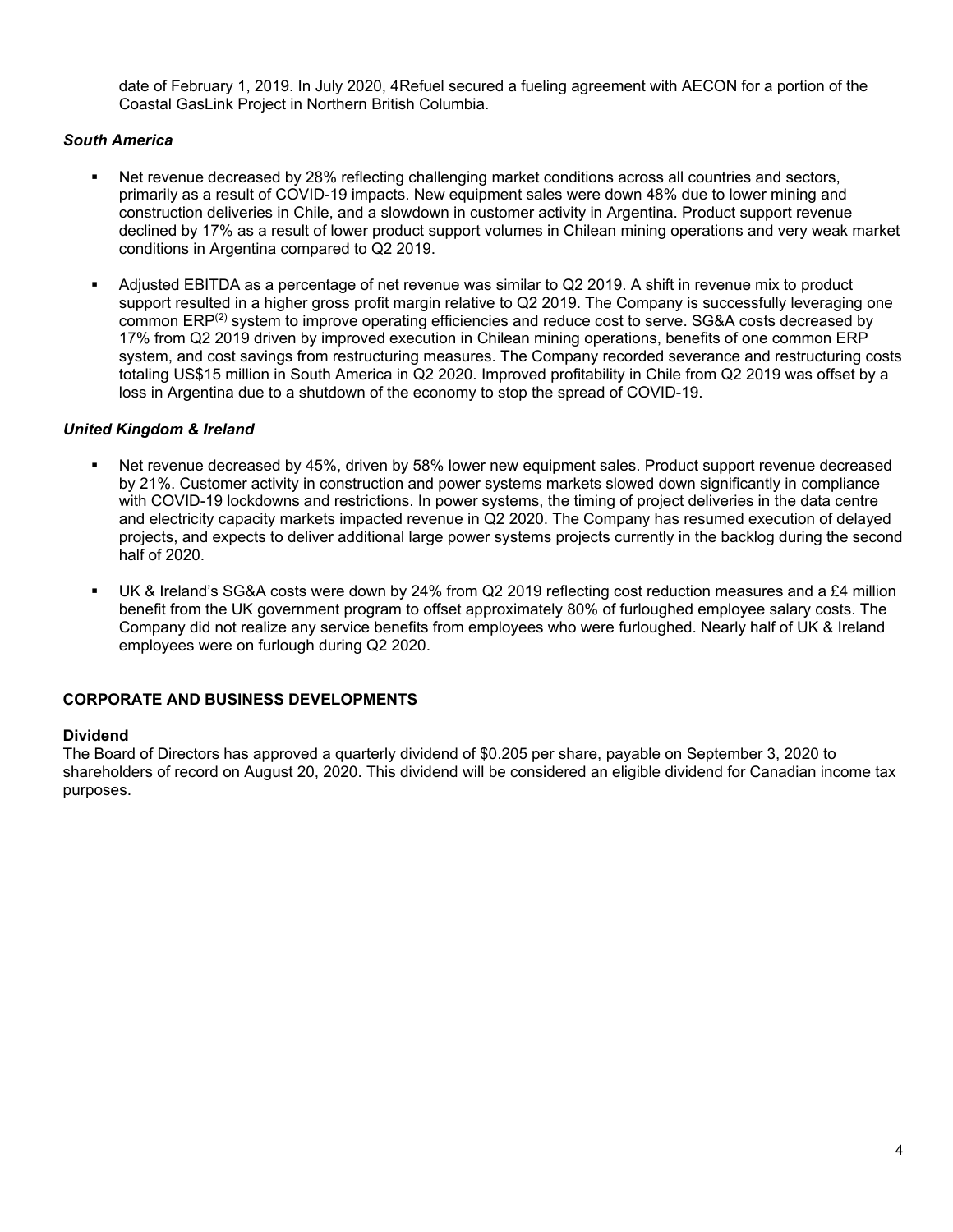# **SELECTED CONSOLIDATED FINANCIAL INFORMATION**

| \$ millions, except per share amounts          |               | Three months ended June 30 |                         |             | Six months ended June 30 |                         |
|------------------------------------------------|---------------|----------------------------|-------------------------|-------------|--------------------------|-------------------------|
|                                                | 2020          | 2019                       | % change<br>fav (unfav) | 2020        | 2019                     | % change<br>fav (unfav) |
| New equipment                                  | 382           | 774                        | (51)                    | 736         | 1,438                    | (49)                    |
| Used equipment                                 | 64            | 106                        | (39)                    | 132         | 187                      | (29)                    |
| Equipment rental                               | 41            | 62                         | (34)                    | 94          | 120                      | (22)                    |
| Product support                                | 820           | 1,023                      | (20)                    | 1,754       | 1,919                    | (9)                     |
| Net fuel and other                             | 28            | 30                         |                         | 58          | 50                       |                         |
| Net revenue                                    | 1,335         | 1,995                      | (33)                    | 2,774       | 3,714                    | (25)                    |
| Gross profit                                   | 344           | 482                        | (29)                    | 762         | 912                      | (16)                    |
| Gross profit as a percentage of net revenue    | 25.7%         | 24.1%                      |                         | 27.5%       | 24.6%                    |                         |
| SG&A                                           | (306)         | (350)                      | 12                      | (631)       | (693)                    | 9                       |
| SG&A as a percentage of net revenue            | $(22.9)\%$    | $(17.5)\%$                 |                         | $(22.8)\%$  | $(18.7)\%$               |                         |
| Equity earnings of joint ventures              | 1             | 5                          |                         | $\mathbf 2$ | 9                        |                         |
| Other income                                   | 64            |                            |                         | 64          |                          |                         |
| Other expenses                                 | (51)          |                            |                         | (51)        | (29)                     |                         |
| <b>EBIT</b>                                    | 52            | 137                        | (62)                    | 146         | 199                      | (27)                    |
| EBIT as a percentage of net revenue            | 3.9%          | 6.9%                       |                         | 5.3%        | 5.4%                     |                         |
| <b>Adjusted EBIT</b>                           | 39            | 137                        | (72)                    | 133         | 228                      | (41)                    |
| Adjusted EBIT as a percentage of net revenue   | 2.9%          | 6.9%                       |                         | 4.8%        | 6.1%                     |                         |
| Net income                                     | 18            | 88                         | (79)                    | 72          | 116                      | (38)                    |
| <b>Basic EPS</b>                               | 0.12          | 0.54                       | (78)                    | 0.45        | 0.71                     | (37)                    |
| <b>Adjusted EPS</b>                            | 0.06          | 0.54                       | (89)                    | 0.39        | 0.85                     | (54)                    |
| <b>EBITDA</b>                                  | 130           | 213                        | (39)                    | 300         | 347                      | (14)                    |
| EBITDA as a percentage of net revenue          | 9.7%          | 10.7%                      |                         | 10.8%       | 9.3%                     |                         |
| <b>Adjusted EBITDA</b>                         | 117           | 213                        | (45)                    | 287         | 376                      | (24)                    |
| Adjusted EBITDA as a percentage of net revenue | 8.8%          | 10.7%                      |                         | 10.4%       | 10.1%                    |                         |
| Free cash flow                                 | 312           | (162)                      | 292                     | 262         | (509)                    | 151                     |
|                                                | June 30, 2020 |                            | Dec 31, 2019            |             |                          |                         |
| Invested capital                               |               | 3,495                      | 3,591                   |             |                          |                         |
| Invested capital turnover (times)              |               | 1.71                       | 1.92                    |             |                          |                         |
| Net debt to Adjusted EBITDA ratio              |               | 2.1                        | 2.0                     |             |                          |                         |
| <b>ROIC</b>                                    |               | 10.0%                      | 11.2%                   |             |                          |                         |
| Adjusted ROIC                                  |               | 9.7%                       | 12.0%                   |             |                          |                         |

To access Finning's complete Q2 2020 results in PDF, please visit our website at https://www.finning.com/en\_CA/company/investors.html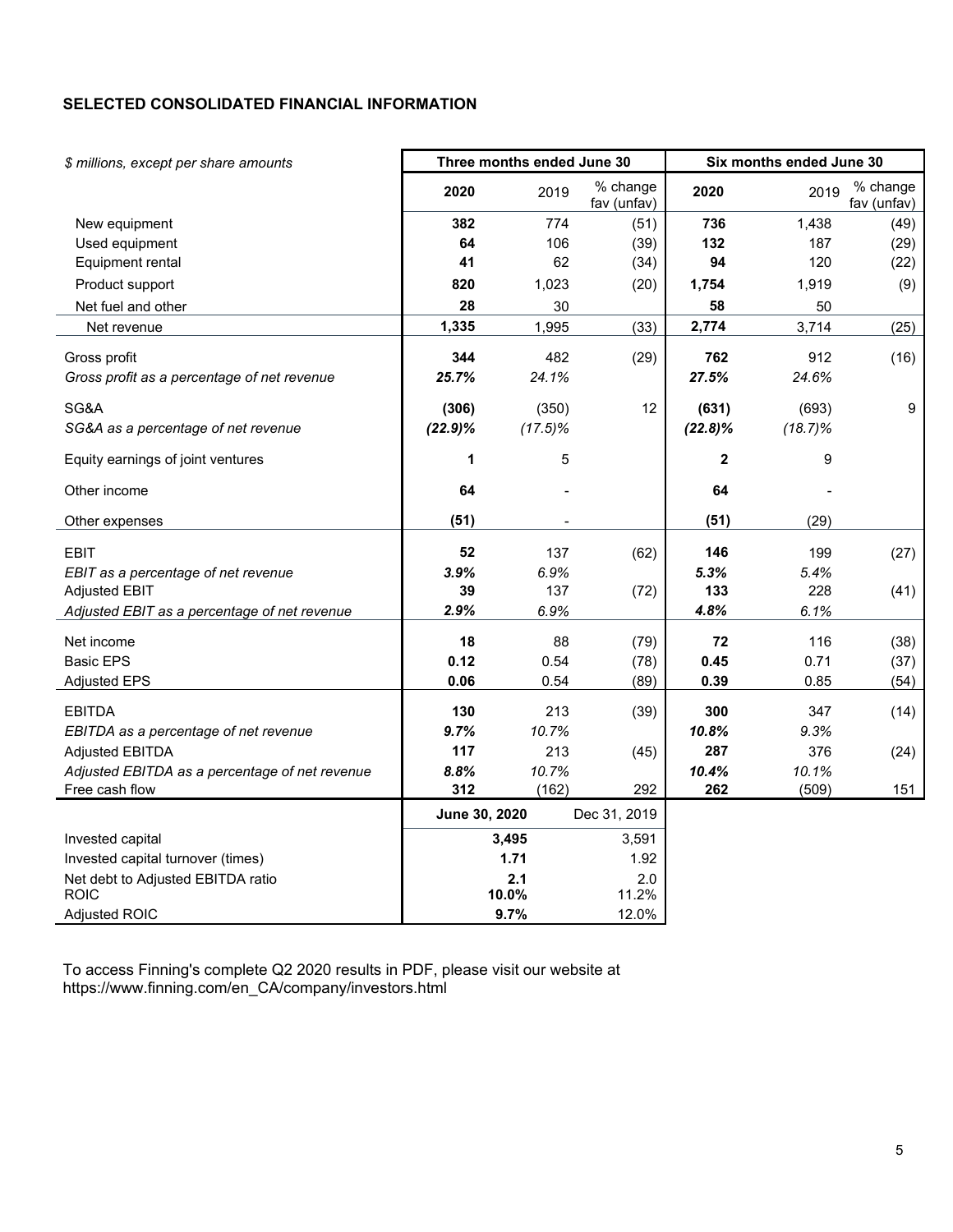#### **Q2 2020 INVESTOR CALL**

The Company will hold an investor call on August 5, 2020 at 10:00 am Eastern Time. Dial-in numbers: 1-800-319-4610 (Canada and US), 1-416-915-3239 (Toronto area), 1-604-638-5340 (international). The call will be webcast live and archived for three months at https://www.finning.com/en\_CA/company/investors.html

#### **ABOUT FINNING**

Finning International Inc. (TSX: FTT) is the world's largest Caterpillar equipment dealer delivering unrivalled service to customers for over 87 years. Finning sells, rents, and provides parts and service for equipment and engines to help customers maximize productivity. Headquartered in Vancouver, B.C., the Company operates in Western Canada, Chile, Argentina, Bolivia, the United Kingdom and Ireland.

### **CONTACT INFORMATION**

Amanda Hobson Senior Vice President, Investor Relations and Treasury Phone: 604-331-4865 Email: amanda.hobson@finning.com https://www.finning.com

### **FOOTNOTES**

- (1) Following the acquisition of 4Refuel, management views total revenue less cost of fuel (net revenue) as more representative in assessing the performance of the business as the cost of fuel is fully passed through to the customer and is not in the Company's control. The Company's results and non-GAAP financial measures, including key performance indicators and ratios, previously reported or calculated using total revenue or sales are now reported or calculated using net revenue. For South American and UK & Ireland operations, net revenue is the same as total revenue.
- (2) Earnings Before Finance Costs and Income Taxes (EBIT); Basic Earnings per Share (EPS); Earnings Before Finance Costs, Income Taxes, Depreciation and Amortization (EBITDA); Selling, General & Administrative Expenses (SG&A); Return on Invested Capital (ROIC); Enterprise Resource Planning (ERP).
- (3) These financial metrics, referred to as "non-GAAP financial measures", do not have a standardized meaning under International Financial Reporting Standards (IFRS), which are also referred to herein as Generally Accepted Accounting Principles (GAAP), and therefore may not be comparable to similar measures presented by other issuers. For additional information regarding these financial metrics, including definitions and reconciliations from each of these non-GAAP financial measures to their most directly comparable measure under GAAP, where available, see the heading "Description of Non-GAAP Financial Measures and Reconciliations" in the Company's Q2 2020 management discussion and analysis (MD&A). Management believes that providing certain non-GAAP financial measures provides users of the Company's MD&A and consolidated financial statements with important information regarding the operational performance and related trends of the Company's business. By considering these measures in combination with the comparable IFRS financial measures (where available) set out in the MD&A, management believes that users are provided a better overall understanding of the Company's business and its financial performance during the relevant period than if they simply considered the IFRS financial measures alone.
- (4) Certain 2020 and 2019 financial metrics were impacted by significant items management does not consider indicative of operational and financial trends either by nature or amount; these significant items are described on pages 5 and 36-37 of the MD&A. The financial metrics that have been adjusted to take into account these items are referred to as "Adjusted" metrics.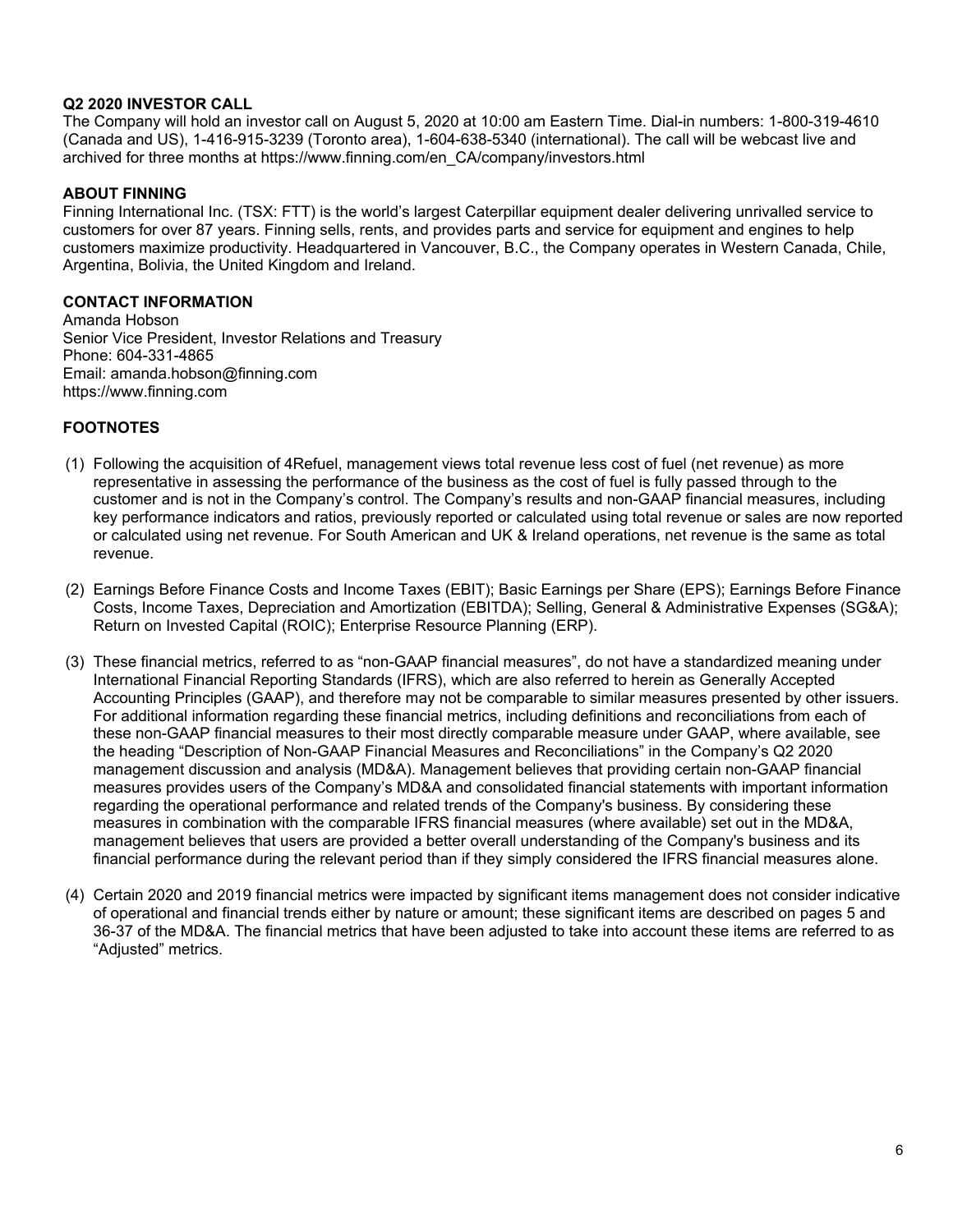### **FORWARD-LOOKING STATEMENTS CAUTION**

This news release contains statements about our business outlook, objectives, plans, strategic priorities and other statements that are not historical facts. A statement we make is forward-looking when it uses what we know and expect today to make a statement about the future. Forward-looking statements may include terminology such as aim, anticipate, assumption, believe, could, expect, goal, guidance, intend, may, objective, outlook, plan, project, seek, should, strategy, strive, target, and will, and variations of such terminology. Forward-looking statements in this news release include, but are not limited to, statements: that the Company expects to reduce the global workforce by 8% by the end of 2020 from the end of 2019; about our ability to ramp up faster as the economy recovers; about signs of our markets recovering, with notable increases in rental activity, machine utilization hours and product support run rates; that most oil sands producers are expected to be operating at pre-COVID levels by the end of August; that the improved copper price will provide continued support and stability for copper mining in Chile; that earthmoving work on the High Speed Rail 2 mega-project in the UK represents a significant opportunity for Finning and is expected to being later this year; that we are accelerating our strategic plans to position our business to achieve improved productivity, profitability, and ROIC in each region; about our continued vigilance on costs, improved productivity, and tight management of invested capital, and that those measures will ensure we maintain financial strength and are well positioned to succeed in the upcoming recovery phase; and about the Canadian income tax treatment of the quarterly dividend. All such forward-looking statements are made pursuant to the 'safe harbour' provisions of applicable Canadian securities laws.

Unless we indicate otherwise, forward-looking statements in this news release reflect our expectations at the date in this news release. Except as may be required by Canadian securities laws, we do not undertake any obligation to update or revise any forward-looking statement, whether as a result of new information, future events, or otherwise.

Forward-looking statements, by their very nature, are subject to numerous risks and uncertainties and are based on a number of assumptions. This gives rise to the possibility that actual results could differ materially from the expectations expressed in or implied by such forward-looking statements and that our business outlook, objectives, plans, strategic priorities and other statements that are not historical facts may not be achieved. As a result, we cannot guarantee that any forward-looking statement will materialize. Factors that could cause actual results or events to differ materially from those expressed in or implied by these forward-looking statements include: the impact and duration of the COVID-19 pandemic and measures taken by governments and businesses in response; general economic and market conditions and economic and market conditions in the regions where we operate; foreign exchange rates; commodity prices; the level of customer confidence and spending, and the demand for, and prices of, our products and services; our ability to maintain our relationship with Caterpillar; our dependence on the continued market acceptance of our products, including Caterpillar products, and the timely supply of parts and equipment; our ability to continue to sustainably reduce costs and improve productivity and operational efficiencies while continuing to maintain customer service; our ability to manage cost pressures as growth in revenue occurs; our ability to negotiate satisfactory purchase or investment terms and prices, obtain necessary regulatory or other approvals, and secure financing on attractive terms or at all; our ability to manage our growth strategy effectively; our ability to effectively price and manage long-term product support contracts with our customers; our ability to reduce costs in response to slowing activity levels; our ability to attract sufficient skilled labour resources as market conditions, business strategy or technologies change; our ability to negotiate and renew collective bargaining agreements with satisfactory terms for our employees and us; the intensity of competitive activity; our ability to raise the capital needed to implement our business plan; regulatory initiatives or proceedings, litigation and changes in laws or regulations; stock market volatility; changes in political and economic environments; the occurrence of natural disasters, pandemic outbreaks, geo-political events, acts of terrorism, social unrest or similar disruptions; fluctuations in defined benefit pension plan contributions and related pension expenses; the availability of insurance at commercially reasonable rates and whether the amount of insurance coverage will be adequate to cover all liability or loss incurred by us; the potential of warranty claims being greater than we anticipate; the integrity, reliability and availability of, and benefits from, information technology and the data processed by that technology; and our ability to protect ourselves from cybersecurity threats or incidents. Forward-looking statements are provided in this news release for the purpose of giving information about management's current expectations and plans and allowing investors and others to get a better understanding of our operating environment. However, readers are cautioned that it may not be appropriate to use such forward-looking statements for any other purpose.

Forward-looking statements made in this news release are based on a number of assumptions that we believed were reasonable on the day they were made, including but not limited to (i) that we will be able to successfully manage our business through the current challenging times involving the effects of the COVID-19 response and volatile commodity prices; (ii) that we will maintain improved execution in South America and a lower cost base in Canada; (ii) that general economic and market conditions will improve; (iii) that the level of customer confidence and spending, and the demand for, and prices of, our products and services will be maintained; (iv) our ability to successfully execute our plans and intentions; (v) our ability to attract and retain skilled staff; (vi) market competition; (vii) the products and technology offered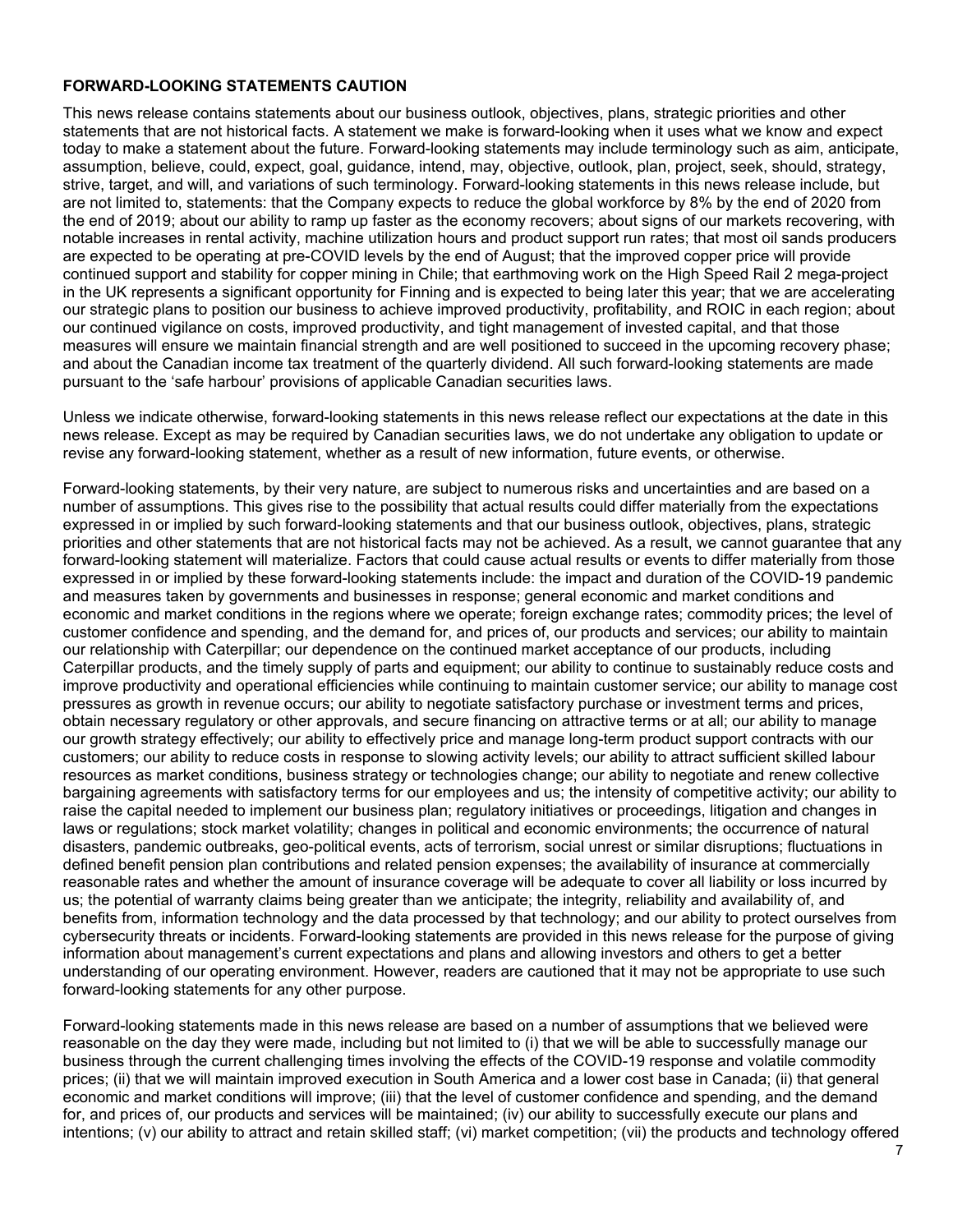by our competitors; and (viii) that our current good relationships with Caterpillar, our suppliers, service providers and other third parties will be maintained. Some of the assumptions, risks, and other factors which could cause results to differ materially from those expressed in the forward-looking statements contained in this news release are discussed in Section 4 of the our current AIF, in the annual MD&A for the financial risks, and in the most recent quarterly MD&A for updated risks related to the COVID-19 pandemic.

We caution readers that the risks described in the AIF and in the annual and most recent quarterly MD&A are not the only ones that could impact the Company. We cannot accurately predict the full impact that COVID-19 will have on our business, results of operations, financial condition or the demand for our services, due in part to the uncertainties relating to the ultimate geographic spread of the virus, the severity of the disease, the duration of the outbreak, the steps our customers and suppliers may take in current circumstances, including slowing or halting operations, the duration of travel and quarantine restrictions imposed by governments of affected countries and other steps that may be taken by such governments to respond to the pandemic. Additional risks and uncertainties not currently known to us or that are currently deemed to be immaterial may also have a material adverse effect on our business, financial condition, or results of operation.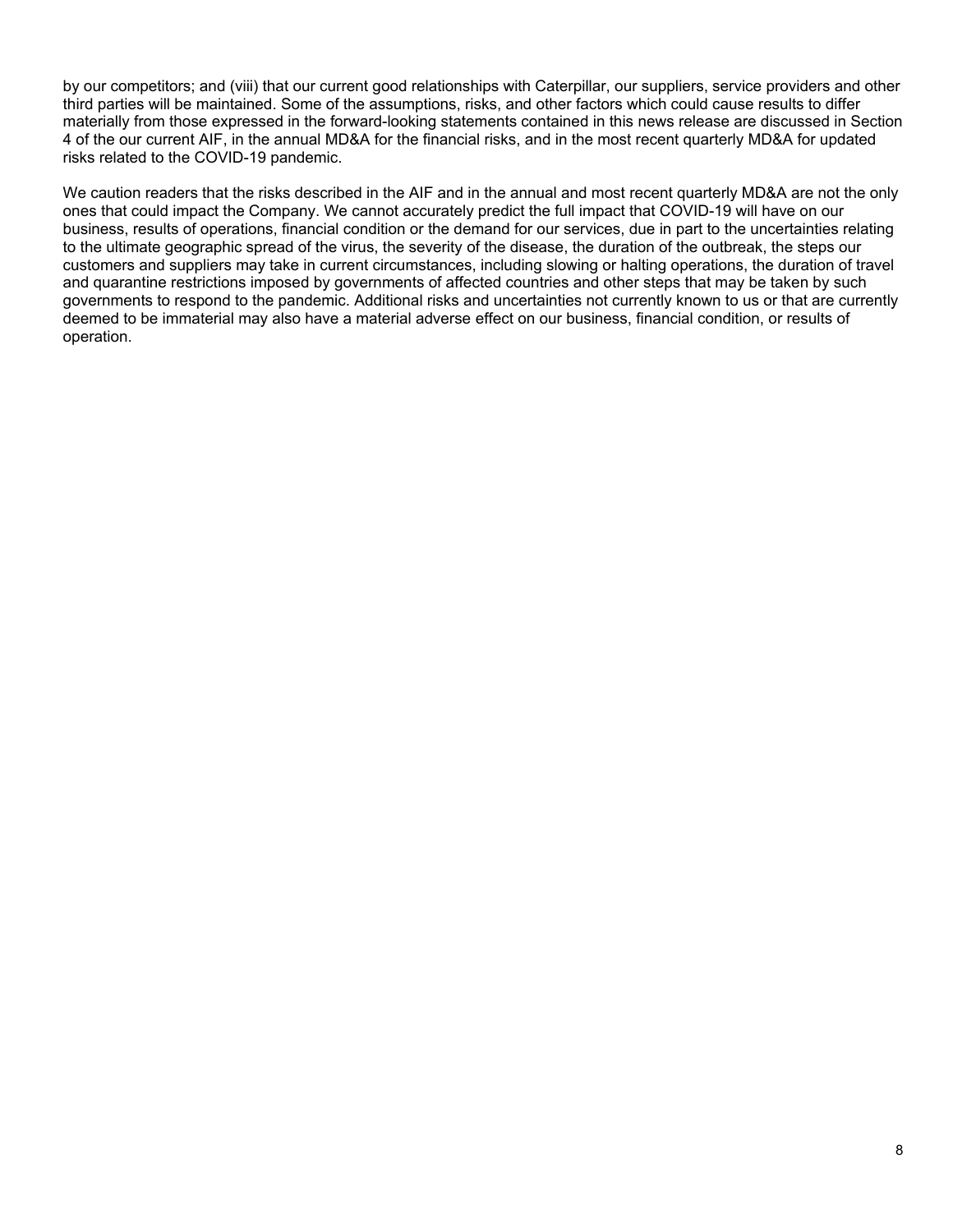# **MANAGEMENT'S DISCUSSION AND ANALYSIS** August 4, 2020

This *MD&A* of *Finning* should be read in conjunction with the *Interim Financial Statements* and the accompanying notes thereto for the three and six months ended June 30, 2020, which have been prepared in accordance with *IAS* 34, *Interim Financial Reporting*. All dollar amounts presented in this MD&A are expressed in *CAD*, unless otherwise stated. Additional information relating to the *Company*, including its current *AIF*, can be found under the Company's profile on the *SEDAR* website at www.sedar.com and in the investors section of the Company's website at www.finning.com.

*A glossary of defined terms is included on page 46. The first time a defined term is used in this MD&A, it is shown in bold italics.* 

### **Second Quarter Overview**

|                                                |             |                           |         | % change    |
|------------------------------------------------|-------------|---------------------------|---------|-------------|
| (\$ millions, except for per share amounts)    | Q2 2020     |                           | Q2 2019 | fav (unfav) |
| Revenue                                        | \$<br>1,419 | \$                        | 2,137   | (34)%       |
| Net revenue (1)                                | \$<br>1,335 | $\mathcal{S}$             | 1,995   | (33)%       |
| Gross profit                                   | \$<br>344   | -\$                       | 482     | (29)%       |
| SG&A                                           | (306)       |                           | (350)   | 12%         |
| Equity earnings of joint ventures              | 1           |                           | 5       | (77)%       |
| Other income                                   | 64          |                           |         | n/m         |
| Other expenses                                 | (51)        |                           |         | n/m         |
| <b>EBIT</b>                                    | \$<br>52    | $\mathbb{S}$              | 137     | (62)%       |
| Net income                                     | \$<br>18    | \$                        | 88      | (79)%       |
| Basic EPS                                      | \$<br>0.12  | -\$                       | 0.54    | (78)%       |
| EBITDA <sup>(1)</sup>                          | \$<br>130   | $\boldsymbol{\mathsf{S}}$ | 213     | (39)%       |
| Free Cash Flow (1)                             | \$<br>312   | $\boldsymbol{\mathsf{S}}$ | (162)   | 292%        |
| Adjusted EBIT (1)(2)                           | \$<br>39    | \$                        | 137     | (72)%       |
| Adjusted net income (1)(2)                     | \$<br>9     | \$                        | 88      | (89)%       |
| Adjusted basic EPS (1)(2)                      | \$<br>0.06  | \$                        | 0.54    | (89)%       |
| Adjusted EBITDA (1)(2)                         | \$<br>117   | \$                        | 213     | (45)%       |
| Gross profit as a % of net revenue (1)         | 25.7%       |                           | 24.1%   |             |
| SG&A as a % of net revenue (1)                 | 22.9%       |                           | 17.5%   |             |
| EBIT as a % of net revenue $(1)$               | 3.9%        |                           | 6.9%    |             |
| EBITDA as a % of net revenue $(1)$             | 9.7%        |                           | 10.7%   |             |
| Adjusted EBIT as a % of net revenue (1)(2)     | 2.9%        |                           | 6.9%    |             |
| Adjusted EBITDA as a % of net revenue $(1)(2)$ | 8.8%        |                           | 10.7%   |             |
| Adjusted ROIC (1)(2)                           | 9.7%        |                           | 12.3%   |             |

(1) These are "non-*GAAP* financial measures". See "Description of Non-GAAP Financial Measures and Reconciliations" later in this MD&A.

<sup>(2)</sup> Reported financial metrics may be impacted by significant items described on pages 5 and 34 - 35 of this MD&A. Financial metrics that have been adjusted to take into account these items are referred to as "Adjusted" metrics. See "Description of Non-GAAP Financial Measures and Reconciliations" later in this MD&A.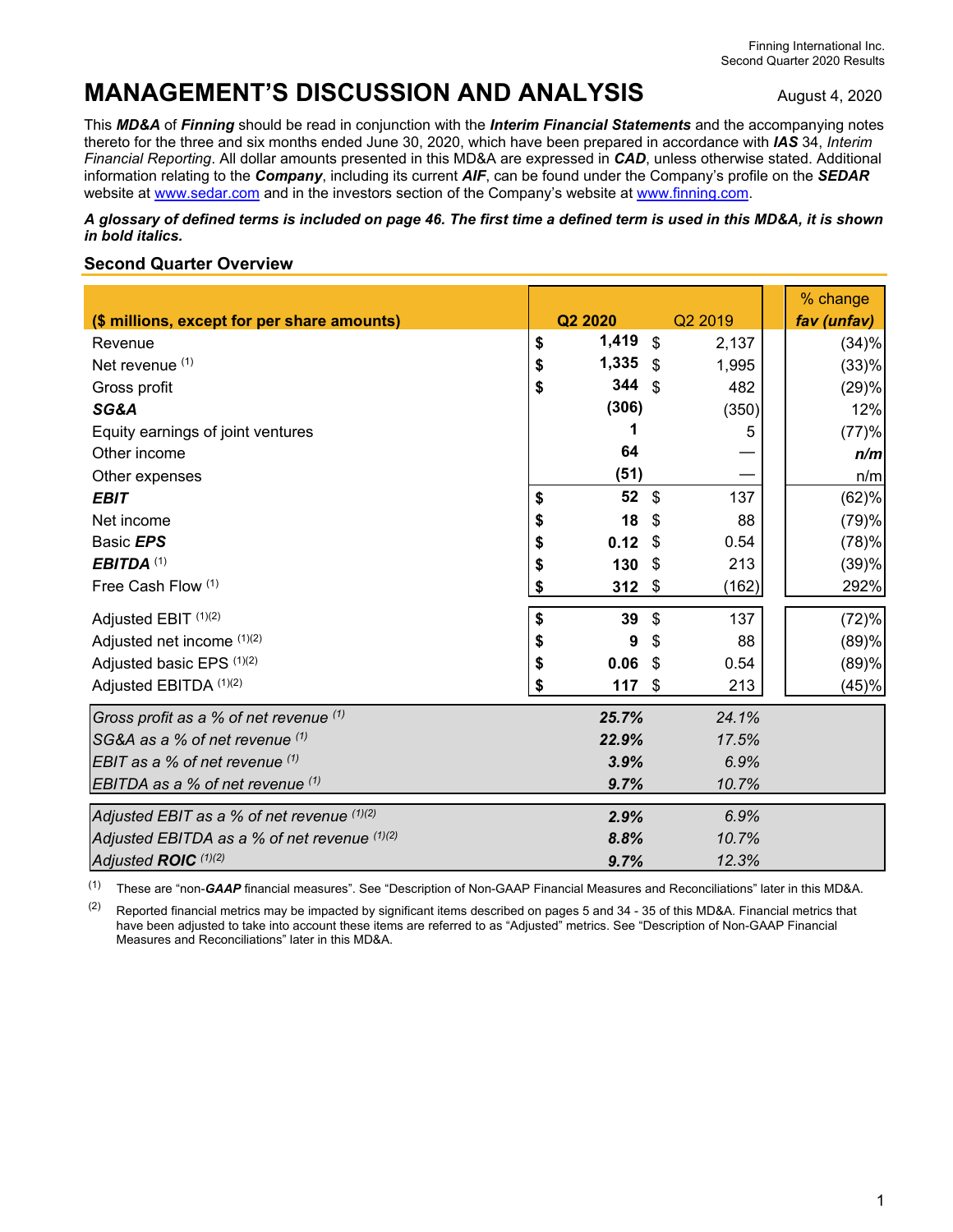## **Recent Developments**

On March 11, 2020, the *COVID-19* outbreak was declared a pandemic by the World Health Organization. The most significant impacts on our operations related to COVID-19 during the six months ended June 30, 2020 included postponed equipment orders and deliveries, lower equipment utilization hours, temporary shutdowns of customer operations, and postponement of some projects. In addition, product support revenue was impacted by parked truck fleets and support equipment, deferral of non-essential maintenance, lower parts sales in the construction sector, lower labour recovery at our branches due to shift separation and physical distancing measures, and temporary closure of certain facilities in South America. The Company's results were also impacted by volatility in oil and other commodity prices. The timing and pace of market recovery from the effects of both COVID-19 and volatile oil and other commodity prices are unclear. Management expects these factors will have a material negative impact on the Company's 2020 financial results. Measures taken to slow the spread of COVID-19 in Canada and the *UK* have allowed for phased reopening of those economies and a notable increase in associated business activity. In South America, COVID-19 cases continued to grow through the quarter, though started to flatten in late-June, presenting challenges for the Company's customers and operations in that region. The Company deployed necessary resources and efforts to maintain operations and keep employees safe.

In response to the negative economic impact of COVID-19, various government programs have been announced to provide financial relief to affected businesses. The Government of Canada introduced the *CEWS* program, which subsidizes 75% of employee wages (up to a specified maximum) for Canadian employers whose businesses have been affected by COVID-19. The program is intended to help employers rehire previously laid off workers, prevent further job losses, and better position Canadian businesses to resume normal operations. To encourage companies to retain employees, the UK government introduced a support program (Coronavirus Job Retention Scheme) to pay approximately 80% of salaries for employees (up to a specified maximum) who are furloughed (on paid leave). The Company has taken advantage of CEWS and the Coronavirus Job Retention Scheme, as well as tax deferral programs that governments in most regions where the Company operates have made available. These government programs have supported the Company in retaining key technical talent and positioned the Company well for an economic recovery.

Refer to the Outlook and Risk Factors and Management sections later in this MD&A for further discussion of the potential impact of the COVID-19 pandemic and volatile oil and other commodity prices on the Company's operations and financial results.

### **2020 Second Quarter Highlights**

- Revenue was \$1.4 billion in Q2 2020. Net revenue of \$1.3 billion in Q2 2020 was down 33% from Q2 2019 primarily due to the impact of COVID-19 and volatile commodity prices. Net revenue was lower in all of the Company's operations and all lines of business, particularly new equipment revenue.
- Q2 2020 EBIT was \$52 million and EBIT as a percentage of net revenue was 3.9%, compared to \$137 million and 6.9% in Q2 2019, respectively. In the quarter, the Company recorded a benefit from CEWS for its Canadian employees. In addition, the Company incurred restructuring costs to accelerate existing strategies to further improve employee and facility productivity in all regions. Excluding these items, which were not considered indicative of operational and financial trends, Adjusted EBIT and Adjusted EBIT as a percentage of net revenue in Q2 2020 were \$39 million and 2.9%, respectively.
- Adjusted EBITDA was \$117 million and Adjusted EBITDA as a percentage of net revenue was 8.8% in Q2 2020, compared to \$213 million and 10.7%, respectively, earned in Q2 2019. Adjusted EBITDA decreased primarily due to significantly lower volumes in Q2 2020 compared to the prior year due to COVID-19 impacts. Adjusted EBITDA as a percentage of net revenue was lower due to higher SG&A as a percentage of net revenue due to the proportion of fixed costs.
- Q2 2020 basic EPS was \$0.12 compared to Q2 2019 basic EPS of \$0.54. Excluding the \$0.30 per share benefit of CEWS and \$0.24 per share of global severance and restructuring costs, Q2 2020 Adjusted basic EPS was \$0.06.
- Free cash flow generation of \$312 million in Q2 2020 was significantly higher than the \$162 million use of cash in Q2 2019. The Company's financial position remains strong, with sufficient liquidity and access to capital. As at June 30, 2020, net debt to Adjusted EBITDA (1)(2) ratio was 2.1, down from 2.8 at June 30, 2019.
- Adjusted ROIC at June 30, 2020 was 9.7%, a decrease from Adjusted ROIC of 12.3% at June 30, 2019, mostly due to lower Adjusted ROIC in the Company's UK & Ireland and Canadian operations partially offset by an improvement in the Company's South American operations.

<sup>(1)</sup> These are "non-*GAAP* financial measures". See "Description of Non-GAAP Financial Measures and Reconciliations" later in this MD&A.

<sup>&</sup>lt;sup>(2)</sup> Reported financial metrics may be impacted by significant items described on pages 5 and 34 - 35 of this MD&A. Financial metrics that have been adjusted to take into account these items are referred to as "Adjusted" metrics. See "Description of Non-GAAP Financial Measures and Reconciliations" later in this MD&A.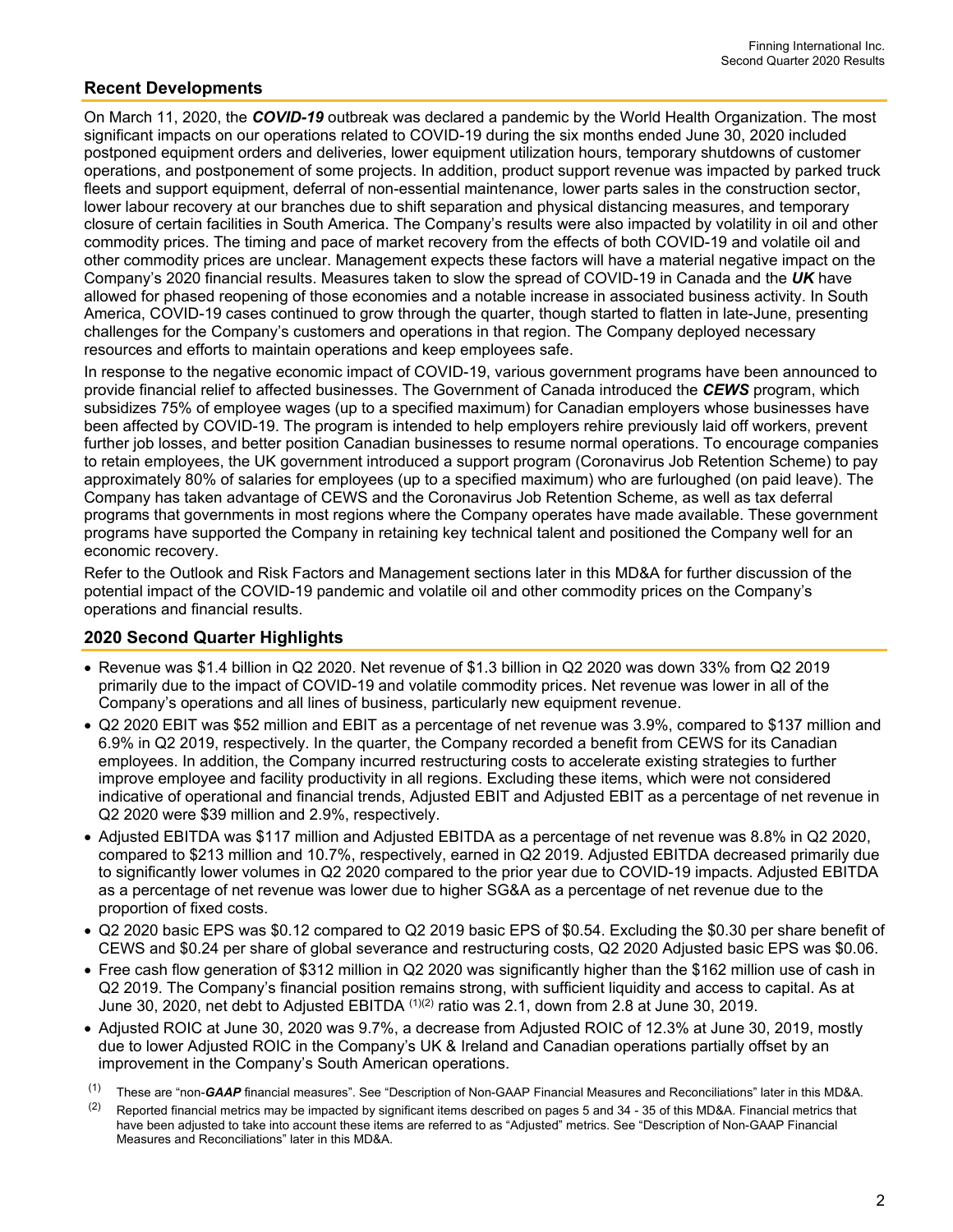# **Table of Contents**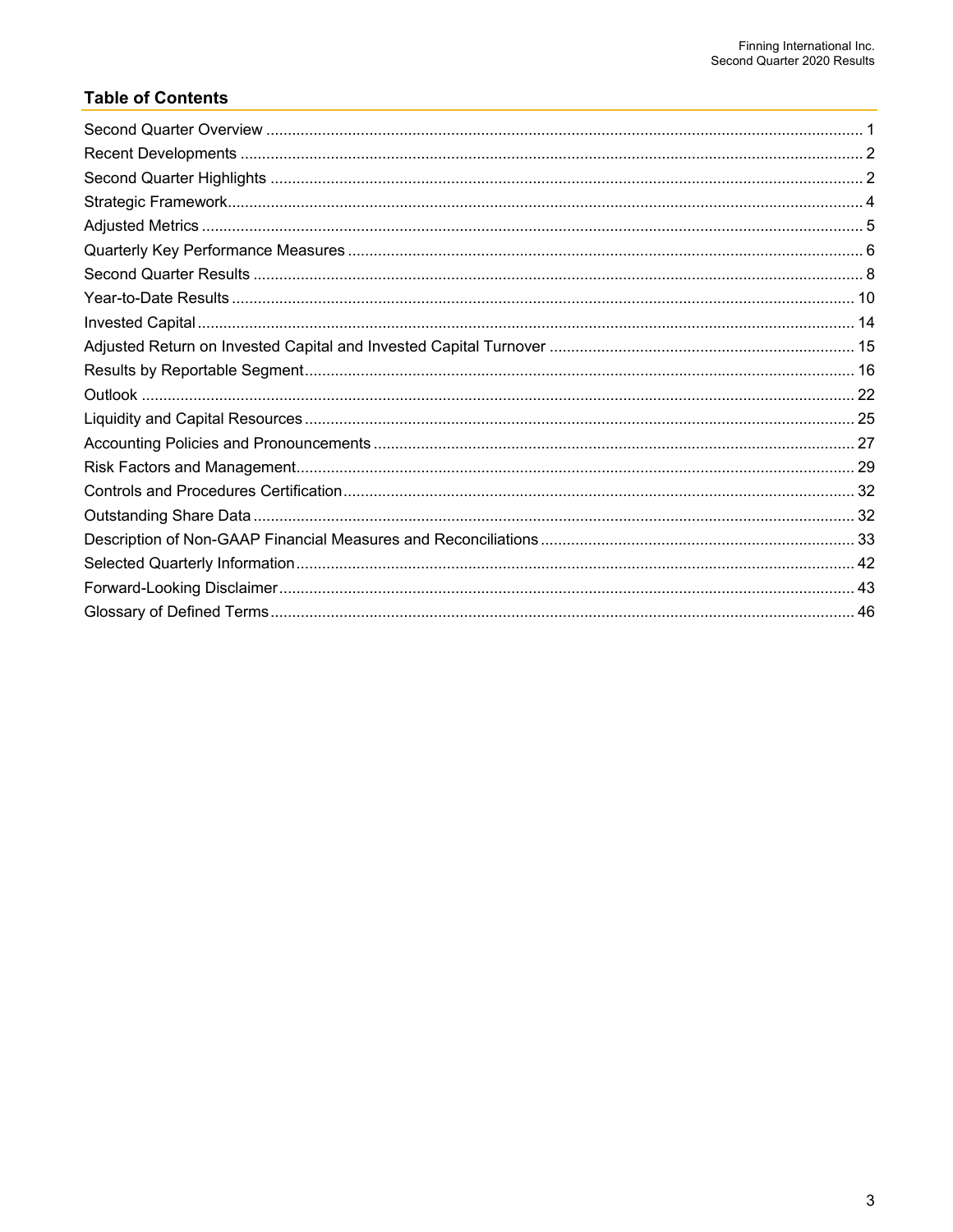### **Strategic Framework**

Finning's customer-centric growth strategy is based on three pillars – Develop, Perform, and Innovate – which provide a strong foundation for the Company's five Global Strategic Priorities:

- Customer Centricity be our customers' trusted partner by providing consistent and innovative services that add value to their business;
- Lean & Agile Global Finning maintain relentless focus on productivity, efficiency, and our customers' total cost of equipment ownership;
- Global Supply Chain transform our globally-leveraged supply chain to enhance the omni-channel customer experience while increasing working capital efficiencies and generating free cash flow;
- Digital Enterprise advance the use of technology to improve our customers' experience, enable data-driven decisions, and reduce cost to serve; and,
- Growth & Diversification achieve profitable and capital efficient growth.



#### **OUR PURPOSE**

We believe in partnering and innovating to build and power a better world.

#### **OUR VISION**

Leveraging our global expertise and insight, we are a trusted partner in transforming our customers' performance.

#### **OUR VALUES**

We are trusted: We act ethically and honour our commitments.

We are collaborative: We build diverse and respectful partnerships.

We are innovative: We look for new and better ways to serve our customers.

We are passionate: We are driven to safely deliver results.

### **Strategic Focus Areas**

Finning's focus areas to support our strategy are: capture growth in mining and construction industries through market leadership and improving performance through transforming service; accelerate supply chain capabilities; and lower the cost to serve. Our decisions about capital investments and allocation of resources are focused on initiatives that we believe best align with our Global Strategic Priorities and our strategic areas of focus.

### **Sustainability**

Sustainability is an integral part of our business, and is woven through our strategy and operations. We live our values every day, and they guide our behaviour in every interaction we have. Living our values means that how we do things is just as important as what we do.

Our approach to sustainability is closely aligned with our purpose and covers all of our material sustainability topics. The Company's Sustainability Report can be found in the sustainability section of the Company's website at www.finning.com.

The Company will continue to pursue its strategy, while maintaining its immediate focus on safety of employees and customers and preserving financial and operational flexibility as it deals with the uncertain impacts of COVID-19.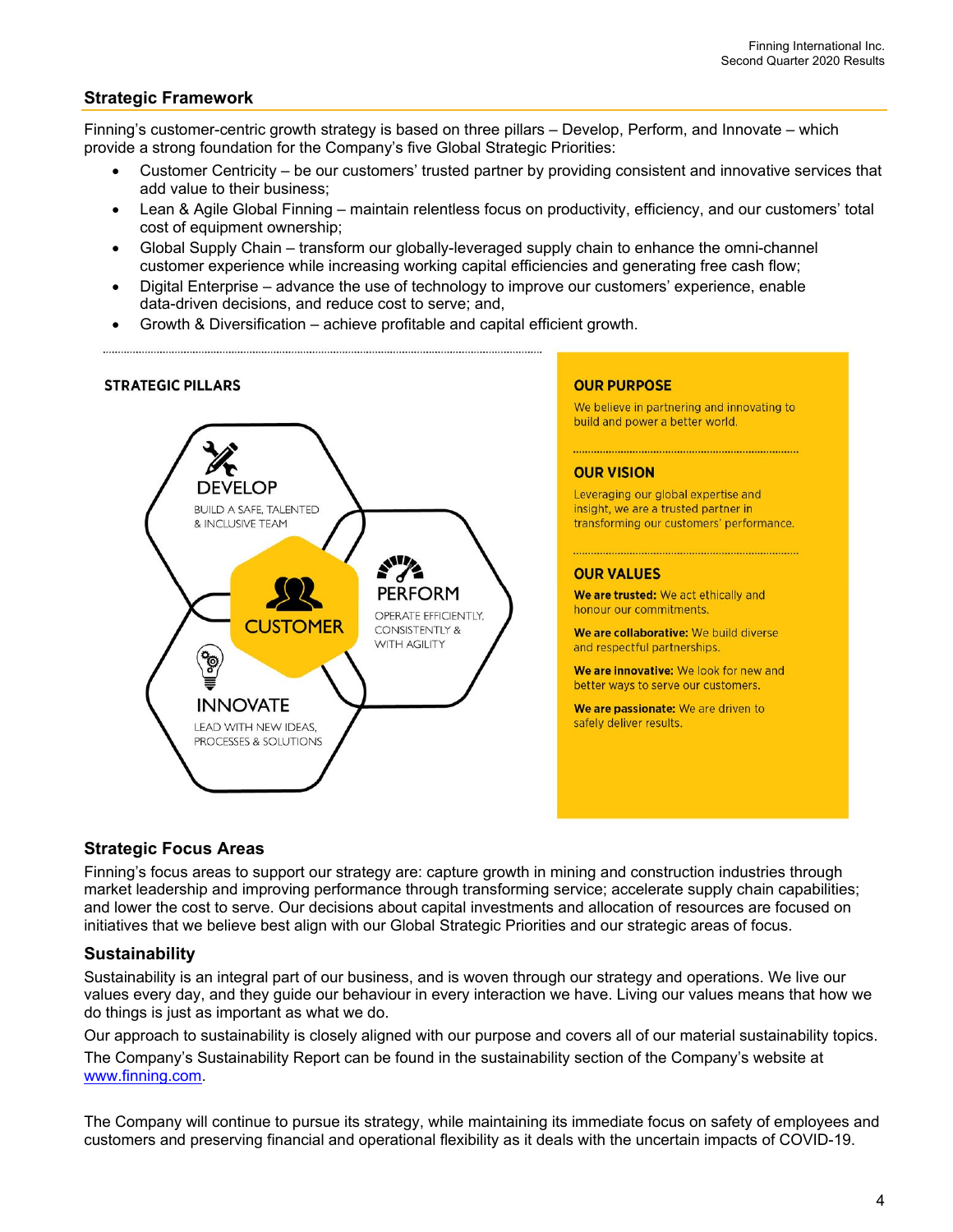# **Adjusted Metrics**

Reported financial metrics may be impacted by significant items management does not consider indicative of operational and financial trends either by nature or amount; these are referred to as "Adjusted metrics". Adjusted metrics are considered non-GAAP financial measures and do not have a standardized meaning under *IFRS*, and therefore may not be comparable to similar measures presented by other issuers. For additional information regarding these financial metrics, including definitions and reconciliations from each of these Adjusted metrics to their most directly comparable measure under GAAP, where available, see the heading "Description of Non-GAAP Financial Measures and Reconciliations" on pages 33 - 41 of this MD&A.

Significant items that affected the reported results for the three months ended June 30, 2020 which are not considered by management to be indicative of operational and financial trends, either by nature or amount, are detailed below.

Q2 2020 significant items:

- The Company qualified for CEWS, which was introduced by the Government of Canada in response to COVID-19 for eligible entities who meet specific criteria. This government program has supported the Company in retaining key technical talent and positioned the Company well for an economic recovery.
- The Company accelerated existing strategies to further improve employee and facility productivity. As a result, the Company incurred:
	- Severance costs related to workforce reductions in all of the Company's operations; and,
	- Restructuring and impairment losses in the Company's Canadian and South American operations.

The following table shows the magnitude of these significant items and provides reconciliations of the Adjusted metrics to their most directly comparable GAAP measures:

|                                              |   |        |                |              |               |                |                 | <b>Net</b>                                                        | <b>Basic</b> |
|----------------------------------------------|---|--------|----------------|--------------|---------------|----------------|-----------------|-------------------------------------------------------------------|--------------|
|                                              |   |        |                |              | <b>Income</b> | <b>EPS</b>     |                 |                                                                   |              |
| 3 months ended June 30, 2020                 |   |        | <b>South</b>   |              |               | UK &           |                 |                                                                   |              |
| (\$ millions, except per share amounts)      |   | Canada | <b>America</b> |              |               | <b>Ireland</b> |                 | Consol <sup>(1)</sup> Consol <sup>(1)</sup> Consol <sup>(1)</sup> |              |
| EBIT, net income, and basic EPS              | S | 63     | \$             | $\mathbf{2}$ | - \$          | $(5)$ \$       | 52 <sup>5</sup> | 18                                                                | 0.12<br>-S   |
| Significant items:                           |   |        |                |              |               |                |                 |                                                                   |              |
| <b>CEWS</b> support                          |   | (60)   |                |              |               |                | (64)            | (48)                                                              | (0.30)       |
| Severance costs                              |   | 20     |                | 17           |               | 4              | 42              | 32                                                                | 0.20         |
| Facility closure related restructuring costs |   |        |                |              |               |                |                 |                                                                   |              |
| and impairment losses                        |   | 5      |                | 4            |               |                | 9               | 7                                                                 | 0.04         |
| Adjusted EBIT, Adjusted net income, and      |   |        |                |              |               |                |                 |                                                                   |              |
| <b>Adjusted basic EPS</b>                    |   | 28     |                | 23           |               | (1)            | 39<br>- \$      | 9                                                                 | 0.06         |

(1) Includes Other segment

There were no significant items identified by management for the three months ended June 30, 2019.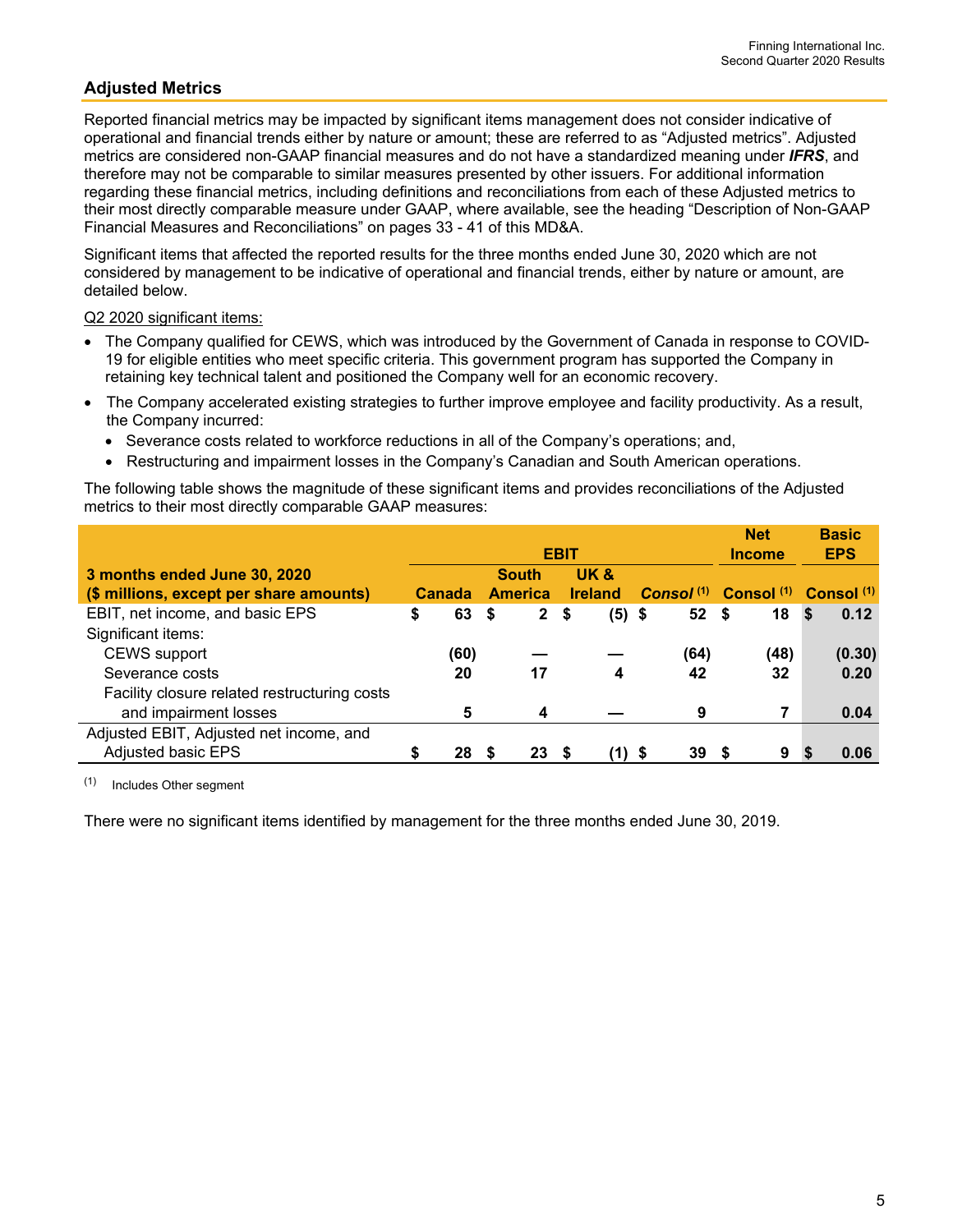### **Quarterly Key Performance Measures**

The Company utilizes the following *KPI*s to enable consistent measurement of performance across the organization.

|                                                              | 2020         |                |                | 2019  |       |                | $2018^{(1)}$   |                |       |  |
|--------------------------------------------------------------|--------------|----------------|----------------|-------|-------|----------------|----------------|----------------|-------|--|
|                                                              | Q2           | Q <sub>1</sub> | Q <sub>4</sub> | Q3    | Q2    | Q <sub>1</sub> | Q <sub>4</sub> | Q <sub>3</sub> | Q2    |  |
| ROIC (2)(3) (%)                                              |              |                |                |       |       |                |                |                |       |  |
| Consolidated                                                 | 10.0%        | 11.9%          | 11.2%          | 11.3% | 10.7% | 10.8%          | 12.8%          | 13.7%          | 14.3% |  |
| Canada                                                       | 13.3%        | 14.2%          | 13.7%          | 14.2% | 14.5% | 14.6%          | 16.6%          | 16.4%          | 15.5% |  |
| South America                                                | 9.3%         | 11.9%          | 9.6%           | 8.1%  | 7.9%  | 8.6%           | 12.2%          | 16.2%          | 17.5% |  |
| UK & Ireland                                                 | 3.7%         | 8.4%           | 12.1%          | 14.1% | 14.5% | 14.8%          | 14.2%          | 14.0%          | 13.2% |  |
| EBIT <sup>(2)</sup> (\$ millions)                            |              |                |                |       |       |                |                |                |       |  |
| Consolidated                                                 | 52           | 94             | 97             | 129   | 137   | 62             | 91             | 93             | 126   |  |
| Canada                                                       | 63           | 60             | 72             | 82    | 92    | 50             | 71             | 78             | 77    |  |
| South America                                                | $\mathbf{2}$ | 38             | 31             | 42    | 41    | $\,6$          | 12             | 37             | 47    |  |
| UK & Ireland                                                 | (5)          | 1              | 5              | 14    | 14    | 13             | 12             | 15             | 14    |  |
| EBIT as a % of net revenue (2)                               |              |                |                |       |       |                |                |                |       |  |
| Consolidated                                                 | 3.9%         | 6.6%           | 5.5%           | 7.1%  | 6.9%  | 3.6%           | 4.9%           | 5.3%           | 7.3%  |  |
| Canada                                                       | 8.9%         | 7.9%           | 7.4%           | 8.5%  | 8.5%  | 5.5%           | 7.1%           | 8.6%           | 8.5%  |  |
| South America                                                | 0.5%         | 7.8%           | 6.0%           | 7.3%  | 6.5%  | 1.2%           | 2.5%           | 6.7%           | 8.5%  |  |
| UK & Ireland                                                 | $(3.2)\%$    | 0.5%           | 1.9%           | 5.1%  | 4.8%  | 4.4%           | 3.7%           | 5.1%           | 5.3%  |  |
| EBITDA <sup>(2)</sup> (\$ millions)                          |              |                |                |       |       |                |                |                |       |  |
| Consolidated                                                 | 130          | 170            | 170            | 201   | 213   | 134            | 140            | 142            | 171   |  |
| Canada                                                       | 110          | 103            | 114            | 125   | 138   | 93             | 97             | 104            | 99    |  |
| South America                                                | 24           | 60             | 51             | 62    | 62    | 26             | 29             | 52             | 62    |  |
| UK & Ireland                                                 | 4            | 11             | 15             | 22    | 23    | 22             | 18             | 23             | 21    |  |
| EBITDA as a % of net revenue (2)                             |              |                |                |       |       |                |                |                |       |  |
| Consolidated                                                 | 9.7%         | 11.8%          | 9.7%           | 11.1% | 10.7% | 7.8%           | 7.6%           | 8.1%           | 9.9%  |  |
| Canada                                                       | 15.6%        | 13.7%          | 11.8%          | 12.8% | 12.9% | 10.2%          | 9.7%           | 11.4%          | 11.0% |  |
| South America                                                | 5.2%         | 12.4%          | 10.0%          | 10.8% | 9.8%  | 5.2%           | 5.8%           | 9.3%           | 11.2% |  |
| UK & Ireland                                                 | 2.7%         | 5.2%           | 5.4%           | 8.3%  | 7.7%  | 7.3%           | 5.7%           | 7.7%           | 7.9%  |  |
| Invested Capital <sup>(3)</sup> (\$ millions)                |              |                |                |       |       |                |                |                |       |  |
| Consolidated                                                 | 3,495        | 3,883          | 3,591          | 3,907 | 3,964 | 3,753          | 3,163          | 3,431          | 3,362 |  |
| Canada                                                       | 2,037        | 2,093          | 2,026          | 2,209 | 2,285 | 2,148          | 1,675          | 1,889          | 1,840 |  |
| South America                                                | 1,106        | 1,330          | 1,192          | 1,276 | 1,287 | 1,243          | 1,190          | 1,173          | 1,172 |  |
| UK & Ireland                                                 | 349          | 428            | 361            | 416   | 390   | 361            | 336            | 404            | 372   |  |
| Invested Capital Turnover <sup>(3)</sup> (times)             |              |                |                |       |       |                |                |                |       |  |
| Consolidated                                                 | 1.71         | 1.83           | 1.92           | 1.99  | 2.04  | 2.06           | 2.12           | 2.14           | 2.13  |  |
| Canada                                                       | 1.63         | 1.75           | 1.81           | 1.91  | 1.95  | 1.98           | 2.05           | 1.98           | 1.92  |  |
| South America                                                | 1.67         | 1.73           | 1.78           | 1.77  | 1.80  | 1.78           | 1.86           | 2.01           | 2.05  |  |
| UK & Ireland                                                 | 2.32         | 2.60           | 2.98           | 3.18  | 3.27  | 3.25           | 3.22           | 3.30           | 3.44  |  |
| Inventory (\$ millions)                                      | 1,893        | 2,152          | 1,990          | 2,215 | 2,366 | 2,356          | 2,061          | 2,017          | 1,968 |  |
| Inventory Turns (Dealership) <sup>(3)</sup> (times)          | 1.97         | 2.25           | 2.53           | 2.49  | 2.36  | 2.46           | 2.68           | 2.58           | 2.57  |  |
| Working Capital <sup>(3)</sup> to Net Revenue <sup>(3)</sup> | 29.9%        | 28.9%          | 27.8%          | 26.9% | 26.7% | 26.7%          | 26.6%          | 26.7%          | 26.9% |  |
| Free Cash Flow (\$ millions)                                 | 312          | (50)           | 386            | 165   | (162) | (347)          | 418            | (49)           | (28)  |  |
| Net Debt <sup>(3)</sup> to EBITDA Ratio <sup>(2)(3)</sup>    | 2.0          | 2.2            | 2.1            | 2.6   | 3.0   | 2.9            | 1.7            | 2.1            | 2.0   |  |

(1) Comparative results prior to Q1 2019 have not been restated for the Company's adoption of IFRS 16, *Leases* effective for the financial year beginning January 1, 2019.

(2) Certain of these reported financial metrics have been impacted in some quarters in this table by significant items management does not consider indicative of operational and financial trends either by nature or amount. Financial metrics that have been adjusted to take into account these items are referred to as "Adjusted" metrics and are summarized on page 7 of this MD&A.

(3) These are "non-*GAAP* financial measures". See "Description of Non-GAAP Financial Measures and Reconciliations" later in this MD&A.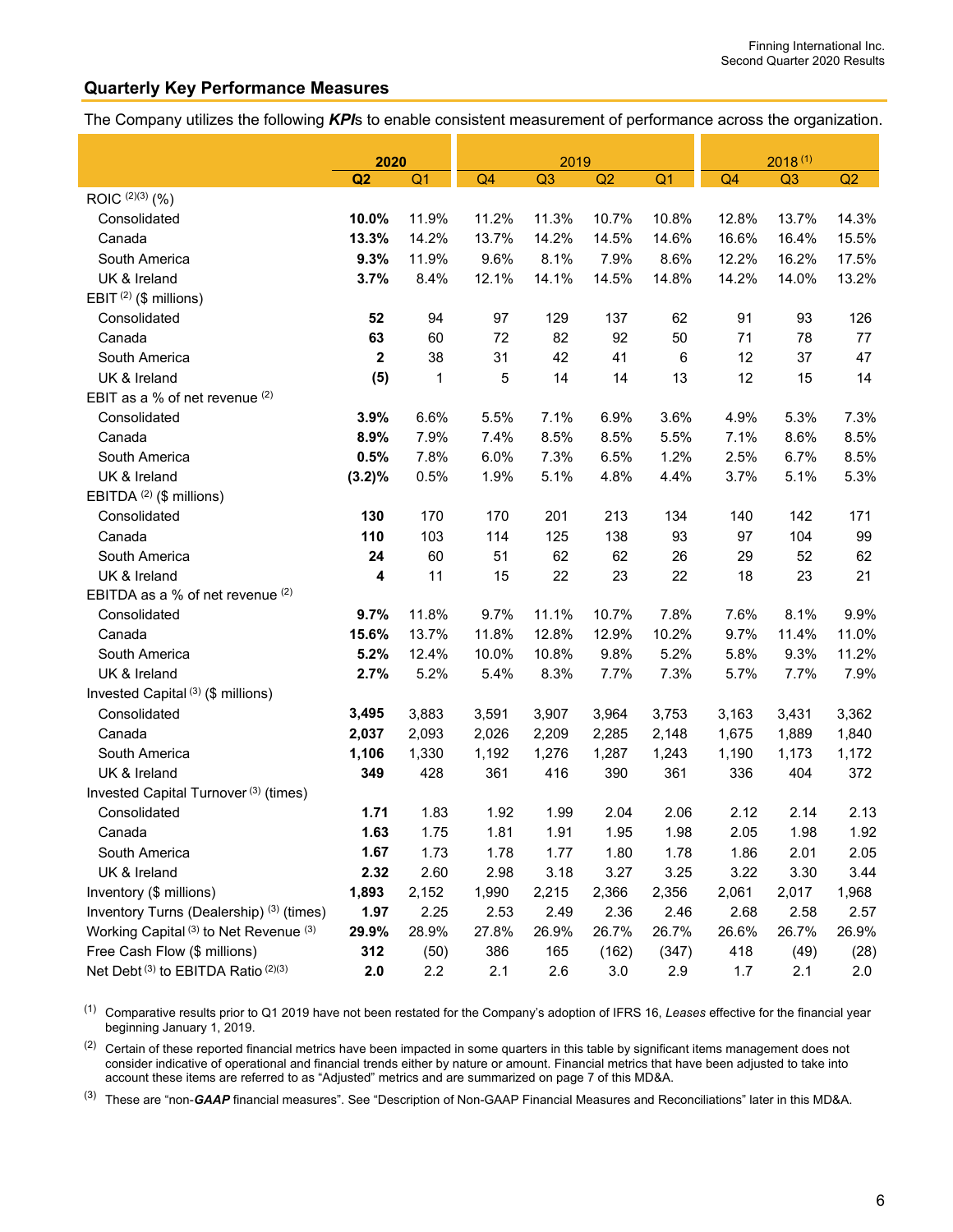# **Adjusted KPIs**

KPIs may be impacted by significant items described on pages 5 and 34 - 35 of this MD&A. KPIs that have been adjusted to take these items into account are referred to as "Adjusted" KPIs and were as follows:

|                                       | 2020      |                |                | 2019           |       |                |                | $2018^{(1)}$ |       |  |
|---------------------------------------|-----------|----------------|----------------|----------------|-------|----------------|----------------|--------------|-------|--|
|                                       | Q2        | Q <sub>1</sub> | Q <sub>4</sub> | Q <sub>3</sub> | Q2    | Q <sub>1</sub> | Q <sub>4</sub> | Q3           | Q2    |  |
| Adjusted ROIC                         |           |                |                |                |       |                |                |              |       |  |
| Consolidated                          | 9.7%      | 12.0%          | 12.0%          | 12.2%          | 12.3% | 12.5%          | 13.5%          | 14.5%        | 14.2% |  |
| Canada                                | 11.6%     | 14.2%          | 14.4%          | 15.0%          | 15.4% | 15.5%          | 16.2%          | 16.0%        | 15.1% |  |
| South America                         | 11.2%     | 12.2%          | 10.5%          | 9.0%           | 8.5%  | 9.2%           | 12.2%          | 16.4%        | 17.7% |  |
| UK & Ireland                          | 4.6%      | 8.4%           | 12.1%          | 14.1%          | 14.5% | 14.8%          | 14.2%          | 14.0%        | 13.2% |  |
| Adjusted EBIT (\$ millions)           |           |                |                |                |       |                |                |              |       |  |
| Consolidated                          | 39        | 94             | 97             | 132            | 137   | 91             | 91             | 123          | 126   |  |
| Canada                                | 28        | 60             | 72             | 82             | 92    | 67             | 71             | 78           | 77    |  |
| South America                         | 23        | 38             | 31             | 45             | 41    | 14             | 12             | 37           | 47    |  |
| UK & Ireland                          | (1)       | 1              | 5              | 14             | 14    | 13             | 12             | 15           | 14    |  |
| Adjusted EBIT as a % of net revenue   |           |                |                |                |       |                |                |              |       |  |
| Consolidated                          | 2.9%      | 6.6%           | 5.5%           | 7.3%           | 6.9%  | 5.3%           | 4.9%           | 7.0%         | 7.3%  |  |
| Canada                                | 4.0%      | 7.9%           | 7.4%           | 8.5%           | 8.5%  | 7.4%           | 7.1%           | 8.6%         | 8.5%  |  |
| South America                         | 5.1%      | 7.8%           | 6.0%           | 7.8%           | 6.5%  | 2.7%           | 2.5%           | 6.7%         | 8.5%  |  |
| UK & Ireland                          | $(1.0)\%$ | 0.5%           | 1.9%           | 5.1%           | 4.8%  | 4.4%           | 3.7%           | 5.1%         | 5.3%  |  |
| Adjusted EBITDA (\$ millions)         |           |                |                |                |       |                |                |              |       |  |
| Consolidated                          | 117       | 170            | 170            | 204            | 213   | 163            | 140            | 172          | 171   |  |
| Canada                                | 75        | 103            | 114            | 125            | 138   | 110            | 97             | 104          | 99    |  |
| South America                         | 45        | 60             | 51             | 65             | 62    | 34             | 29             | 52           | 62    |  |
| UK & Ireland                          | 8         | 11             | 15             | 22             | 23    | 22             | 18             | 23           | 21    |  |
| Adjusted EBITDA as a % of net revenue |           |                |                |                |       |                |                |              |       |  |
| Consolidated                          | 8.8%      | 11.8%          | 9.7%           | 11.2%          | 10.7% | 9.4%           | 7.6%           | 9.7%         | 9.9%  |  |
| Canada                                | 10.6%     | 13.7%          | 11.8%          | 12.8%          | 12.9% | 12.1%          | 9.7%           | 11.4%        | 11.0% |  |
| South America                         | 9.8%      | 12.4%          | 10.0%          | 11.2%          | 9.8%  | 6.7%           | 5.8%           | 9.3%         | 11.2% |  |
| UK & Ireland                          | 4.9%      | 5.2%           | 5.4%           | 8.3%           | 7.7%  | 7.3%           | 5.7%           | 7.7%         | 7.9%  |  |
| Net Debt to Adjusted EBITDA Ratio     | 2.1       | 2.2            | 2.0            | 2.5            | 2.8   | 2.6            | 1.7            | 2.0          | 2.0   |  |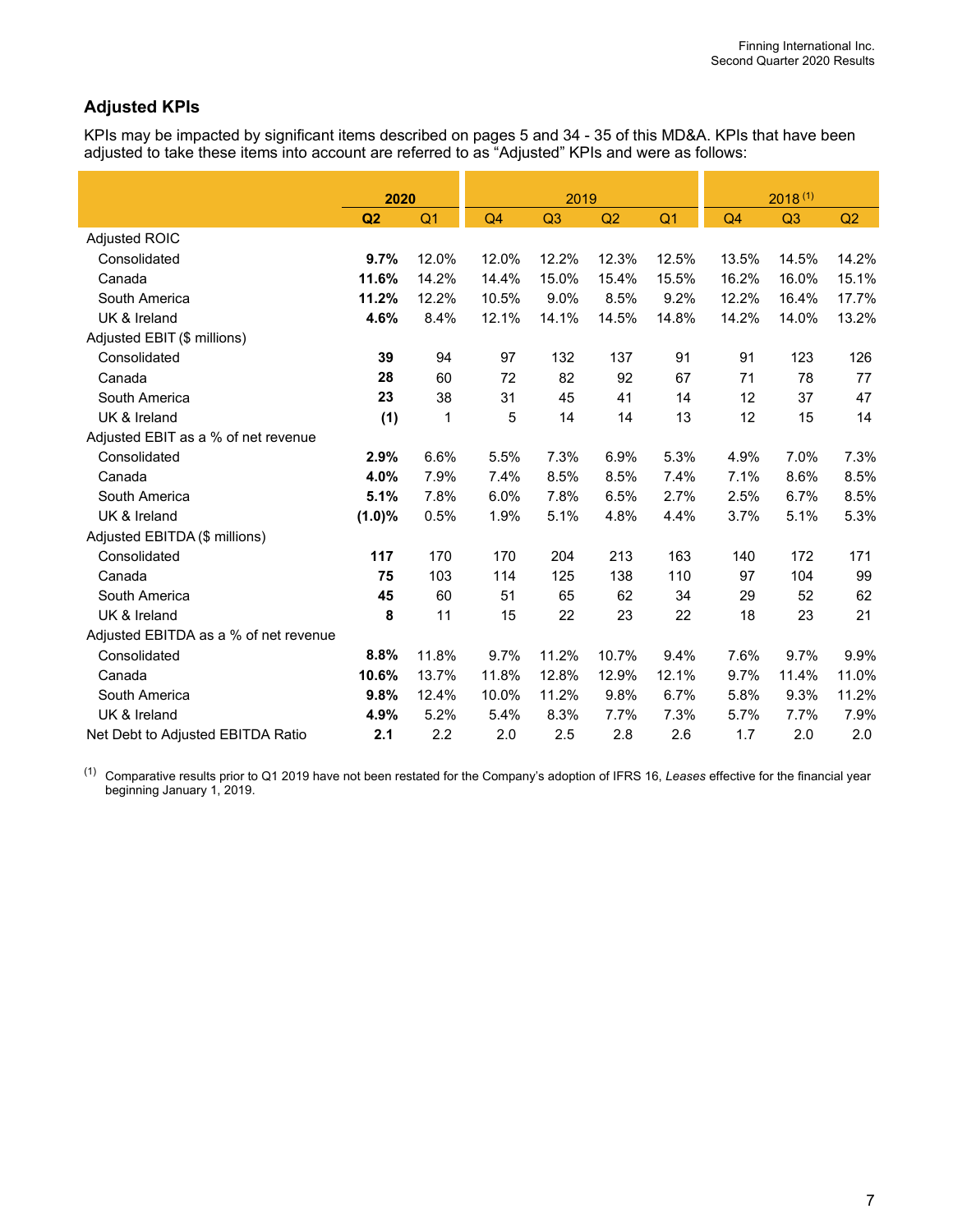### **Second Quarter Results**

### **Revenue**

#### **Net Revenue by Line of Business and by Operation**

3 months ended June 30

(\$ millions)



The Company generated revenue of \$1.4 billion during the second quarter of 2020 and \$2.1 billion in Q2 2019. Q2 2020 net revenue of \$1.3 billion was 33% lower than net revenue of \$2.0 billion in Q2 2019 across all of the Company's operations. Net revenue was down in Q2 2020 primarily due to the negative impact of COVID-19 and volatility in commodity prices, which resulted in cancelled and postponed equipment deliveries and lower customer demand for parts and maintenance services.

Second quarter 2020 new equipment revenue was 51% lower than the same prior year period driven by lower volumes in all industry sectors, particularly in the construction sector in all operations. New equipment revenue also declined in the mining sector in the Company's Canadian and South American operations and the power systems sector in the Company's UK & Ireland operations. Key drivers of this decline were COVID-19 impacts, lower oil and other commodity prices in Canada, economic uncertainty in South America, and the timing of power system project deliveries in the Company's UK & Ireland operations.

Q2 2020 product support revenue was down 20% from the same prior year period driven by the mining and construction sectors of the Company's Canadian and South American operations due to parked trucks and support equipment, deferral of non-essential maintenance in the mining sector, lower machine utilization hours in the construction sector, and slowdown of customer operations due to COVID-19 restrictions.

Equipment backlog (1) of approximately \$700 million at June 30, 2020 was comparable to December 31, 2019, but down from approximately \$800 million at March 31, 2020. Equipment deliveries outpaced order intake <sup>(1)</sup> in Q2 2020, mainly in the Company's Canadian operations.

## **EBITand EBITDA**

Q2 2020 gross profit was \$344 million, 29% lower than the same period in the prior year, driven by lower revenues. Overall gross profit as a percentage of net revenue of 25.7% in Q2 2020 was 160 basis points higher than Q2 2019, mainly due to a revenue mix shift to product support revenue (Q2 2020: 61% compared to Q2 2019: 51%).

SG&A in Q2 2020 of \$306 million was 12% lower than Q2 2019, driven by the benefit of measures taken to reduce costs to serve and discretionary spend and lower variable costs from reduced volumes. In Canada, the Company recognized a wage subsidy of \$64 million. Without the benefit of this wage subsidy, available alternative cost reduction actions would have been taken in the Canadian operations, which would have reduced SG&A by a further \$15 to \$20 million in Q2 2020. Although SG&A was down in all operations compared to Q2 2019, the fixed nature of certain SG&A costs on a much lower revenue base resulted in a 540 basis points increase in SG&A as a percentage of net revenue.

(1) These are "non-*GAAP* financial measures". See "Description of Non-GAAP Financial Measures and Reconciliations" later in this MD&A.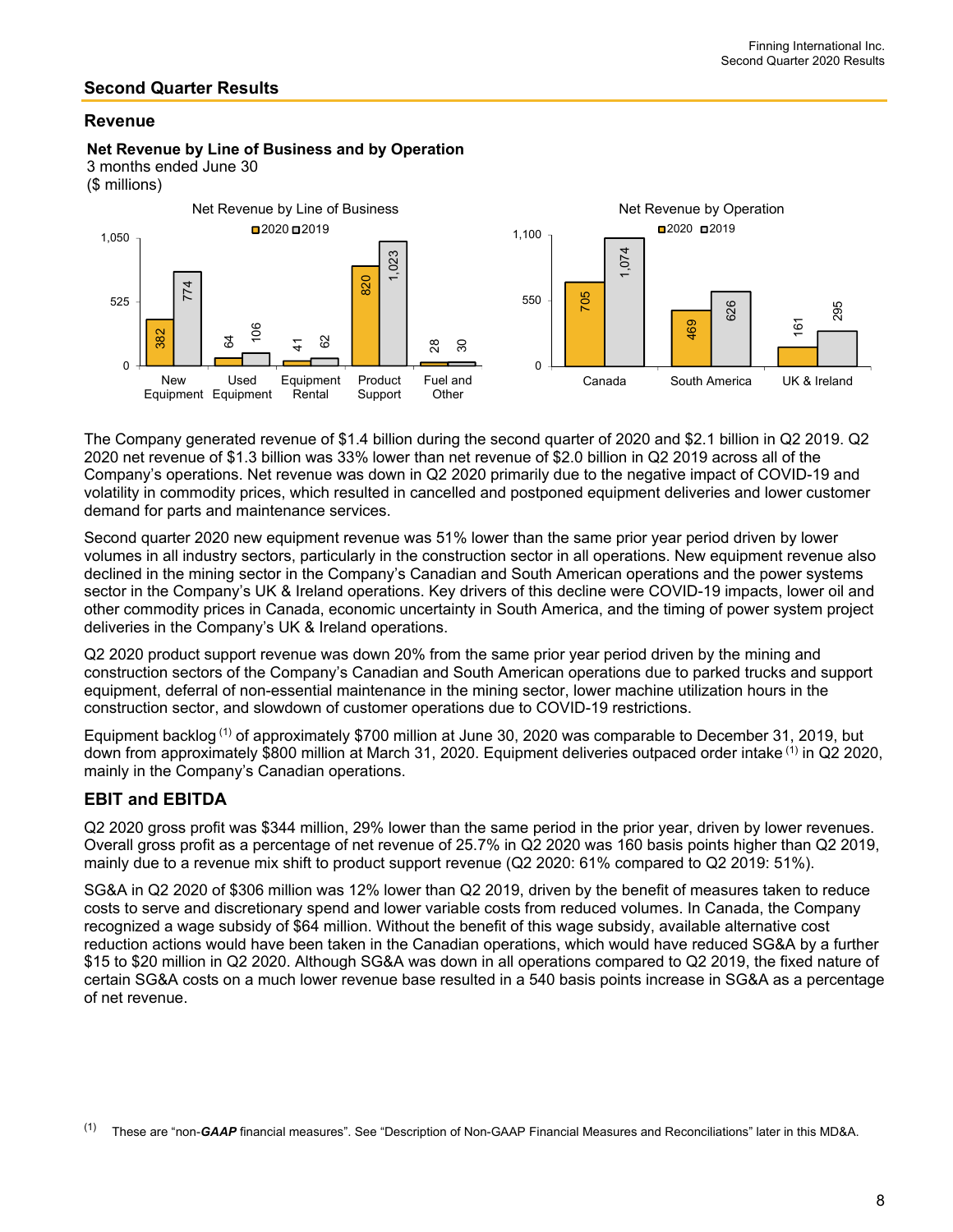### **Adjusted EBIT and Adjusted EBITDA by Operation (1)**

3 months ended June 30 (\$ millions)



The Company reported EBIT of \$52 million and EBIT as a percentage of net revenue of 3.9% in the second quarter of 2020 compared to \$137 million and 6.9%, respectively, in Q2 2019. Excluding the significant items not considered indicative of operational and financial trends described on page 5, Q2 2020 Adjusted EBIT and Adjusted EBIT as a percentage of net revenue were \$39 million and 2.9%, respectively.

Adjusted EBITDA in Q2 2020 was \$117 million, down 45% from \$213 million Adjusted EBITDA in Q2 2019 with lower earnings in all of the Company's operations primarily due to the negative impacts of COVID-19 and volatile oil and other commodity prices. Adjusted EBITDA as a percentage of net revenue in Q2 2020 was 8.8%, down 190 basis points from 10.7% in Q2 2019 largely driven by higher SG&A as a percentage of net revenue on a much lower revenue base, partially offset by improved gross margin.



The net debt to Adjusted EBITDA ratio at June 30, 2020 was 2.1 times, down from the 2.8 times at June 30, 2019, in part due to lower average debt levels despite a decline in Adjusted EBITDA. This ratio remains below the Company's long-term target of < 3.0.

# **Finance Costs**

Finance costs in Q2 2020 were \$24 million, down from \$27 million Q2 2019 on lower average debt levels.

### **Provision for Income Taxes**

The effective income tax rate in Q2 2020 was 32.8%, compared to 18.8% in Q2 2019. The effective income tax rate in Q2 2020 was higher due to a higher proportion of earnings in higher tax jurisdictions. The effective income tax rate in Q2 2019 was lower due to the substantively enacted tax rate changes in Alberta resulting in a positive onetime revaluation of the Company's deferred tax balances by approximately \$3 million.

Management expects the Company's effective tax rate generally to be within the 25-30% range on an annual basis. The rate may fluctuate from period to period as a result of changes in the relative income from the various jurisdictions in which the Company carries on business, source of income, changes in the estimation of tax reserves, outcomes of any tax audits, or changes in tax rates and tax legislation.

## **Net Income and Basic EPS**

Net income was \$18 million and basic EPS was \$0.12 in Q2 2020, compared to \$88 million and \$0.54, respectively, in Q2 2019. Q2 2020 Adjusted net income was \$9 million and Adjusted basic EPS was \$0.06. Q2 2020 results were lower than Q2 2019 as all of the Company's operations reported lower earnings or losses in Q2 2020.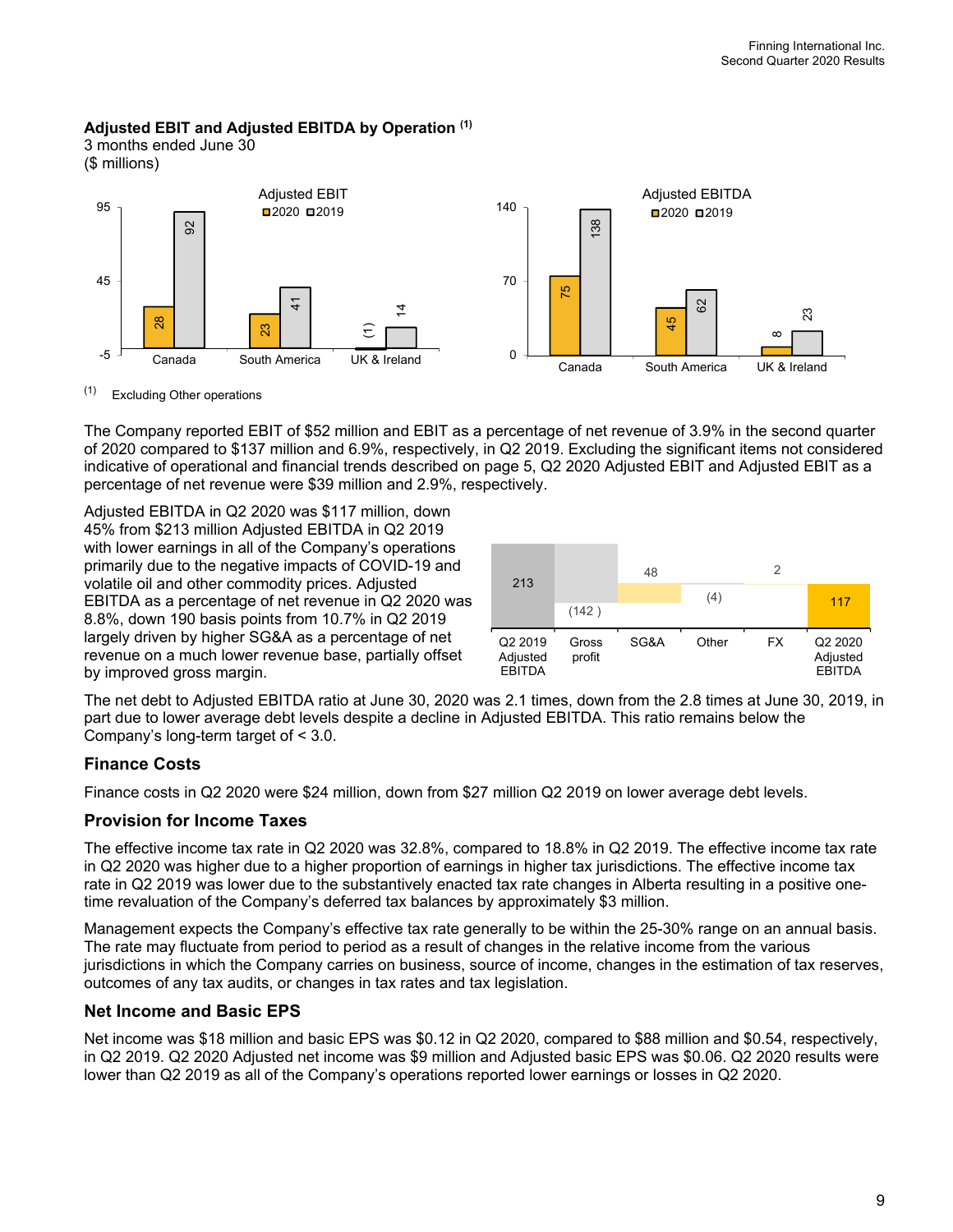# **Year-to-Date Overview**

|                                             |                  |                           |                 | % change    |
|---------------------------------------------|------------------|---------------------------|-----------------|-------------|
| (\$ millions, except for per share amounts) | <b>YTD 2020</b>  |                           | <b>YTD 2019</b> | fav (unfav) |
| Revenue                                     | \$<br>2,977      | $\boldsymbol{\mathsf{S}}$ | 3,947           | (25)%       |
| Net revenue                                 | \$<br>$2,774$ \$ |                           | 3,714           | (25)%       |
| Gross profit                                | \$<br>762        | \$                        | 912             | (16)%       |
| SG&A                                        | (631)            |                           | (693)           | 9%          |
| Equity earnings of joint ventures           | 2                |                           | 9               | (74)%       |
| Other income                                | 64               |                           |                 | n/m         |
| Other expenses                              | (51)             |                           | (29)            | (76)%       |
| <b>EBIT</b>                                 | \$<br>146        | \$                        | 199             | (27)%       |
| Net income                                  | \$<br>72         | \$                        | 116             | (38)%       |
| <b>Basic EPS</b>                            | \$<br>0.45       | \$                        | 0.71            | (37)%       |
| <b>EBITDA</b>                               | \$<br>300        | \$                        | 347             | (14)%       |
| Free cash flow                              | \$<br>262        | \$                        | (509)           | 151%        |
| <b>Adjusted EBIT</b>                        | \$<br>133        | \$                        | 228             | (41)%       |
| Adjusted net income                         | \$<br>63         | -\$                       | 138             | (54)%       |
| Adjusted basic EPS                          | \$<br>0.39       | \$                        | 0.85            | (54)%       |
| <b>Adjusted EBITDA</b>                      | \$<br>287        | \$                        | 376             | (24)%       |
| Gross profit as a % of net revenue          | 27.5%            |                           | 24.6%           |             |
| SG&A as a % of net revenue                  | 22.8%            |                           | 18.7%           |             |
| EBIT as a % of net revenue                  | 5.3%             |                           | 5.4%            |             |
| EBITDA as a % of net revenue                | 10.8%            |                           | 9.3%            |             |
| Adjusted EBIT as a % of net revenue         | 4.8%             |                           | 6.1%            |             |
| Adjusted EBITDA as a % of net revenue       | 10.4%            |                           | 10.1%           |             |
| <b>Adjusted ROIC</b>                        | 9.7%             |                           | 12.3%           |             |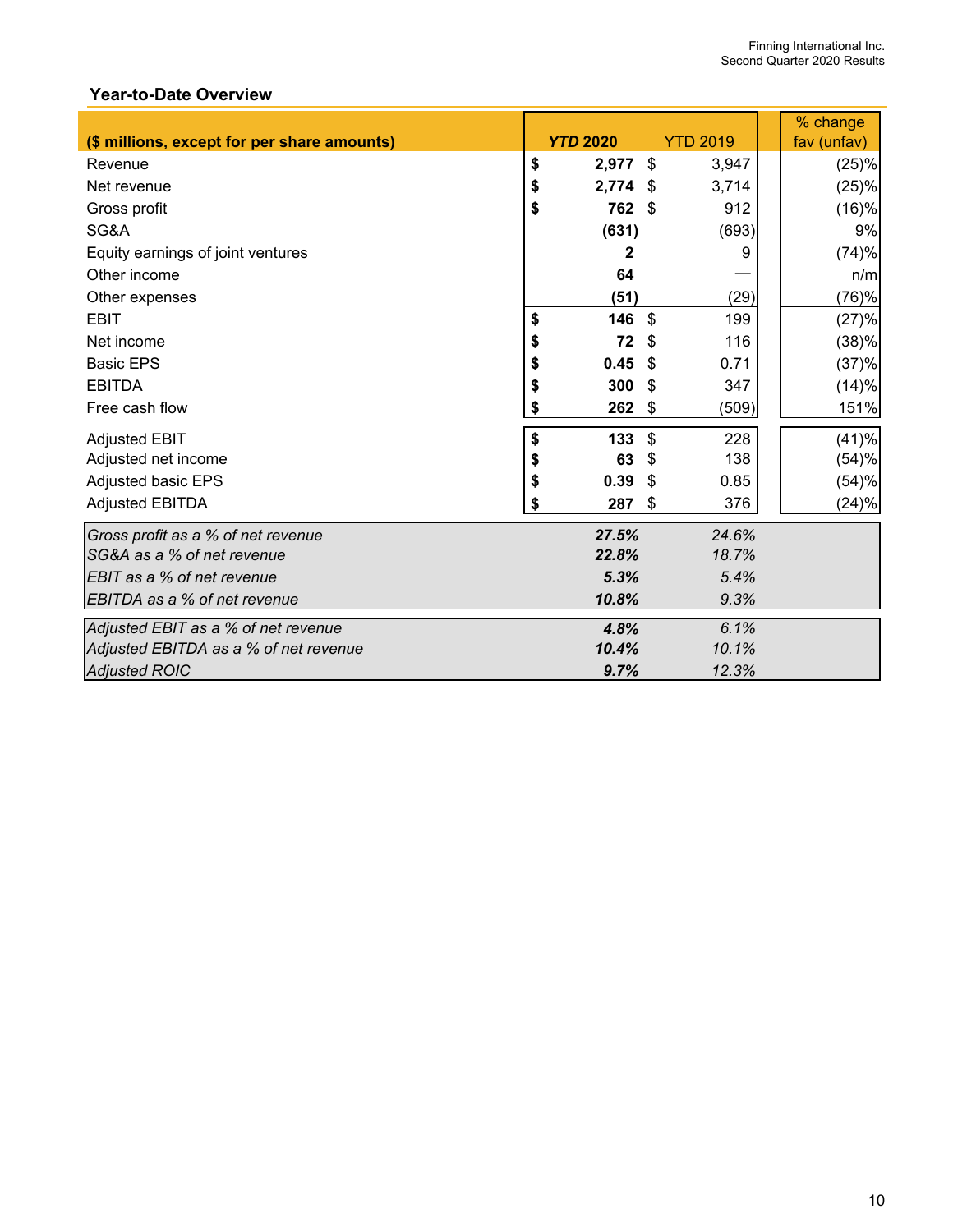Significant items that affected the reported results of the Company for the six months ended June 30, 2020 and June 30, 2019 which were not considered by management to be indicative of operational and financial trends, either by nature or amount, are detailed below.

Year-to-date 2020 significant items:

- CEWS from the Canadian government for eligible entities.
- The Company accelerated existing strategies to further improve employee and facility productivity. As a result, the Company incurred:
	- Severance costs related to workforce reductions in all of the Company's operations; and,
	- Restructuring and impairment losses in the Company's Canadian and South American operations.

#### Year-to-date 2019 significant items:

- Severance costs related to workforce reductions in the Company's Canadian and South American operations as the Company continued to align its cost structure to market activity and drive improved operating efficiency.
- Restructuring costs and impairment losses recorded in the Company's Canadian operations related to planned facility closures and consolidations to optimize the branch network.
- Acquisition costs related to the purchase of *4Refuel*.

The following table shows the magnitude of these items and reconciliations of the non-GAAP financial measures to their most directly comparable GAAP measures:

|                                              |    |                  |                |              |      |                |            |          | <b>Net</b>                                                        |            |
|----------------------------------------------|----|------------------|----------------|--------------|------|----------------|------------|----------|-------------------------------------------------------------------|------------|
|                                              |    |                  |                | <b>EBIT</b>  |      | <b>Income</b>  | <b>EPS</b> |          |                                                                   |            |
| 6 months ended June 30, 2020                 |    |                  |                | <b>South</b> |      | UK &           |            |          |                                                                   |            |
| (\$ millions, except for per share amounts)  |    | <b>Canada</b>    | <b>America</b> |              |      | <b>Ireland</b> |            |          | Consol <sup>(1)</sup> Consol <sup>(1)</sup> Consol <sup>(1)</sup> |            |
| EBIT, net income, and basic EPS              | \$ | 123 <sup>5</sup> |                | 40           | - \$ | $(4)$ \$       |            | $146$ \$ | 72                                                                | 0.45<br>-S |
| Significant items:                           |    |                  |                |              |      |                |            |          |                                                                   |            |
| <b>CEWS</b> support                          |    | (60)             |                |              |      |                |            | (64)     | (48)                                                              | (0.30)     |
| Severance costs                              |    | 20               |                | 17           |      | 4              |            | 42       | 32                                                                | 0.20       |
| Facility closure related restructuring costs |    |                  |                |              |      |                |            |          |                                                                   |            |
| and impairment losses                        |    | 5                |                | 4            |      |                |            | 9        |                                                                   | 0.04       |
| Adjusted EBIT, Adjusted net income, and      |    |                  |                |              |      |                |            |          |                                                                   |            |
| <b>Adjusted basic EPS</b>                    |    | 88               |                | 61           |      |                | 133        |          | 63                                                                | 0.39       |

|                                              |    |        |    |         |             |                |              | <b>Net</b>   |     |              |
|----------------------------------------------|----|--------|----|---------|-------------|----------------|--------------|--------------|-----|--------------|
|                                              |    |        |    |         | <b>EBIT</b> |                |              | Income       |     | <b>EPS</b>   |
| 6 months ended June 30, 2019                 |    |        |    | South   |             | UK &           |              |              |     |              |
| (\$ millions, except for per share amounts)  |    | Canada |    | America |             | <b>Ireland</b> | Consol $(1)$ | Consol $(1)$ |     | Consol $(1)$ |
| EBIT, net income, and basic EPS              | \$ | 142    | -S | 47      | \$          | 27             | \$<br>199    | \$           | 116 | \$<br>0.71   |
| Significant item:                            |    |        |    |         |             |                |              |              |     |              |
| Severance costs                              |    | 10     |    | 8       |             |                | 18           |              | 13  | 0.08         |
| Facility closure related restructuring costs |    |        |    |         |             |                |              |              |     |              |
| and impairment losses                        |    |        |    |         |             |                |              |              | 5   | 0.03         |
| Acquisition costs                            |    |        |    |         |             |                |              |              | 4   | 0.03         |
| Adjusted EBIT, Adjusted net income, and      |    |        |    |         |             |                |              |              |     |              |
| <b>Adjusted basic EPS</b>                    | S  | 159    |    | 55      |             | 27             | 228          |              | 138 | 0.85         |

(1) Includes Other segment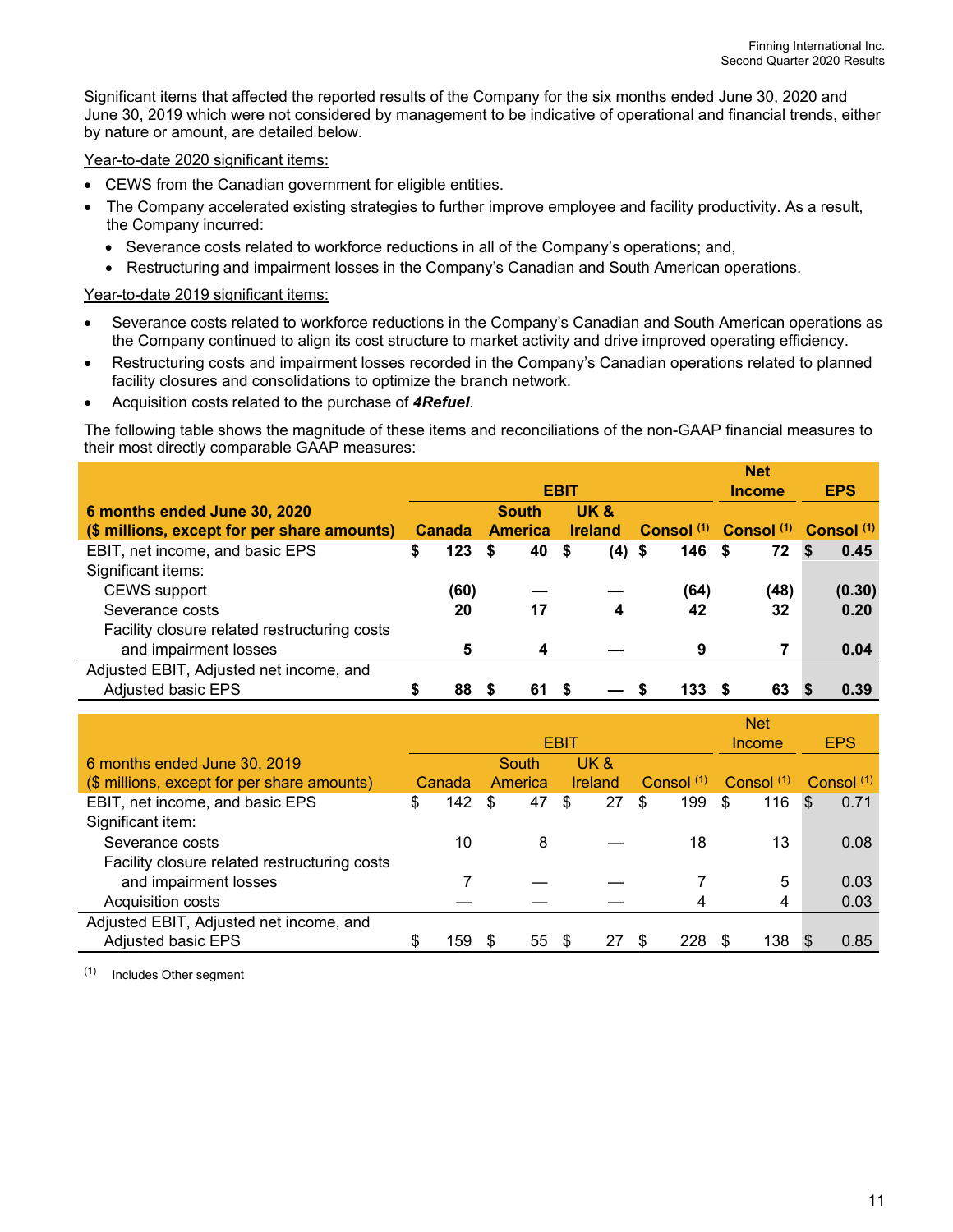# **Revenue**

#### **Net Revenue by Line of Business and by Operation**

6 months ended June 30





The Company generated revenue of \$3.0 billion in the six months ended June 30, 2020. Net revenue of \$2.8 billion decreased 25% from the same period last year, down in all of the Company's operations due to lower customer demand as a result of volatility in commodity prices and COVID-19. The impact of COVID-19 on the Company's UK & Ireland operations started earlier than the Canadian or South American operations.

New equipment revenue in the six months ended June 30, 2020 was 49% lower than the prior year period, down in all operations. The decline in volumes reflected weak market conditions driven by COVID-19 impacts in all of the Company's operations. In addition, the decline in new equipment revenue was driven by volatile commodity prices and reduced construction activity in Canada; COVID-19 related lockdowns in South America, and the timing of power system projects in the Company's UK & Ireland operations.

Product support revenue in the six months ended June 30, 2020 was 9% lower than the first six months of 2019, primarily due to lower activity as well as customers deferring non-essential maintenance in the construction and mining sectors of the Company's Canadian operations.

# **EBITand EBITDA**

Gross profit in the first six months of 2020 of \$762 million was down from the comparative prior year period largely due to a significant decrease in volumes. Overall gross profit as a percentage of net revenue of 27.5% was up from the first six months of 2019 primarily due to a higher proportion of product support revenue (June 30, 2020: 63%; June 30, 2019: 52%).

SG&A for the first six months of 2020 was \$631 million, 9% lower than the same period of the prior year reflecting lower variable costs associated with a reduction in revenues, the benefit of cost reduction initiatives including lower people-related costs and disciplined spending. Although SG&A was lower, SG&A as a percentage of net revenue was up in all of the Company's operations reflecting the fixed proportion of SG&A on a significantly lower revenue base.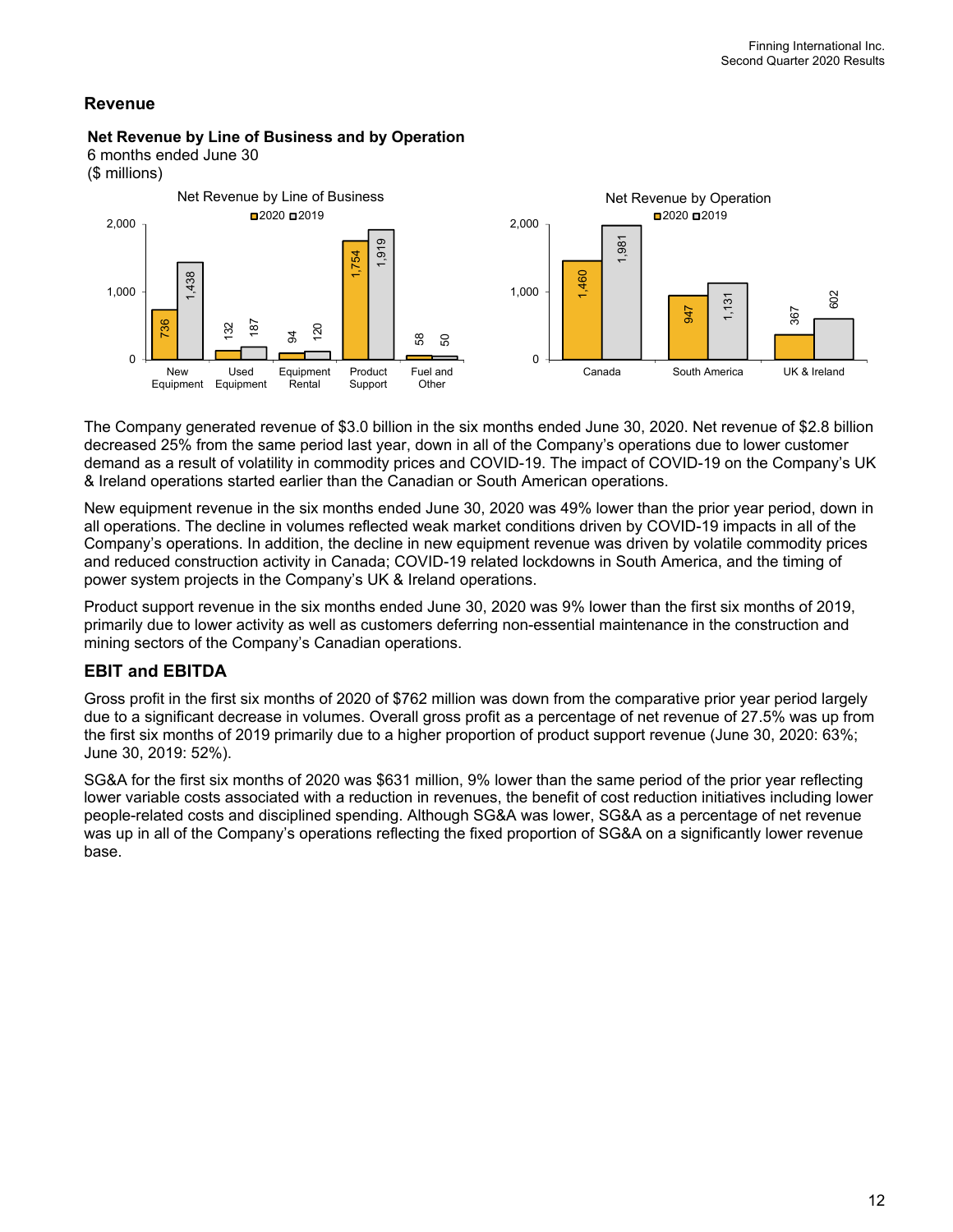# **Adjusted EBIT and Adjusted EBITDA by Operation (1)**

6 months ended June 30





(1) Excluding Other operations

The Company reported EBIT of \$146 million and EBIT as a percentage of net revenue of 5.3% in the first six months of 2020, compared to \$199 million and 5.4%, respectively, earned in the first six months of 2019. Excluding significant items not indicative of financial and operational trends described on page 11, Adjusted EBIT in the first six months of 2020 was \$133 million and Adjusted EBIT as a percentage of net revenue was 4.8%, lower than Adjusted EBIT of \$228 million and Adjusted EBIT as a percentage of net revenue of 6.1% in the same period in 2019.

2020 year-to-date Adjusted EBITDA was \$287 million, down from \$376 million in the same prior year period. The 24% decrease was primarily due to lower volumes partially offset by lower SG&A. Adjusted EBITDA as a percentage of net revenue of 10.4% was higher than 10.1% earned in the same prior year period. This increase was largely driven by the gross margin improvement in the Company's South American operations as a result of a higher mix of product support revenue.



# **Finance Costs**

Finance costs for the six months ended June 30, 2020 were \$45 million, lower than the \$51 million in the same period in 2019 due to lower average debt levels.

## **Provision for Income Taxes**

The effective income tax rate for the first six months of 2020 was 28.3% compared to 21.2% in the prior year comparable period. The effective income tax rate was higher in 2020 due to a higher proportion of earnings from high tax jurisdictions compared to the prior year period. The effective income tax rate in 2019 was affected by the tax rate changes in Alberta resulting in a one-time positive revaluation of the Company's deferred tax balances.

## **Net Income and Basic EPS**

Net income was \$72 million in the first six months of 2020, compared to \$116 million earned in the comparable period in 2019 and basic EPS was \$0.45 compared with \$0.71 in 2019. Excluding the significant items not indicative of financial and operational trends described on page 11, Adjusted net income in 2020 was \$63 million and Adjusted basic EPS was \$0.39 compared to Adjusted net income of \$138 million and Adjusted basic EPS of \$0.85 in the same prior year period.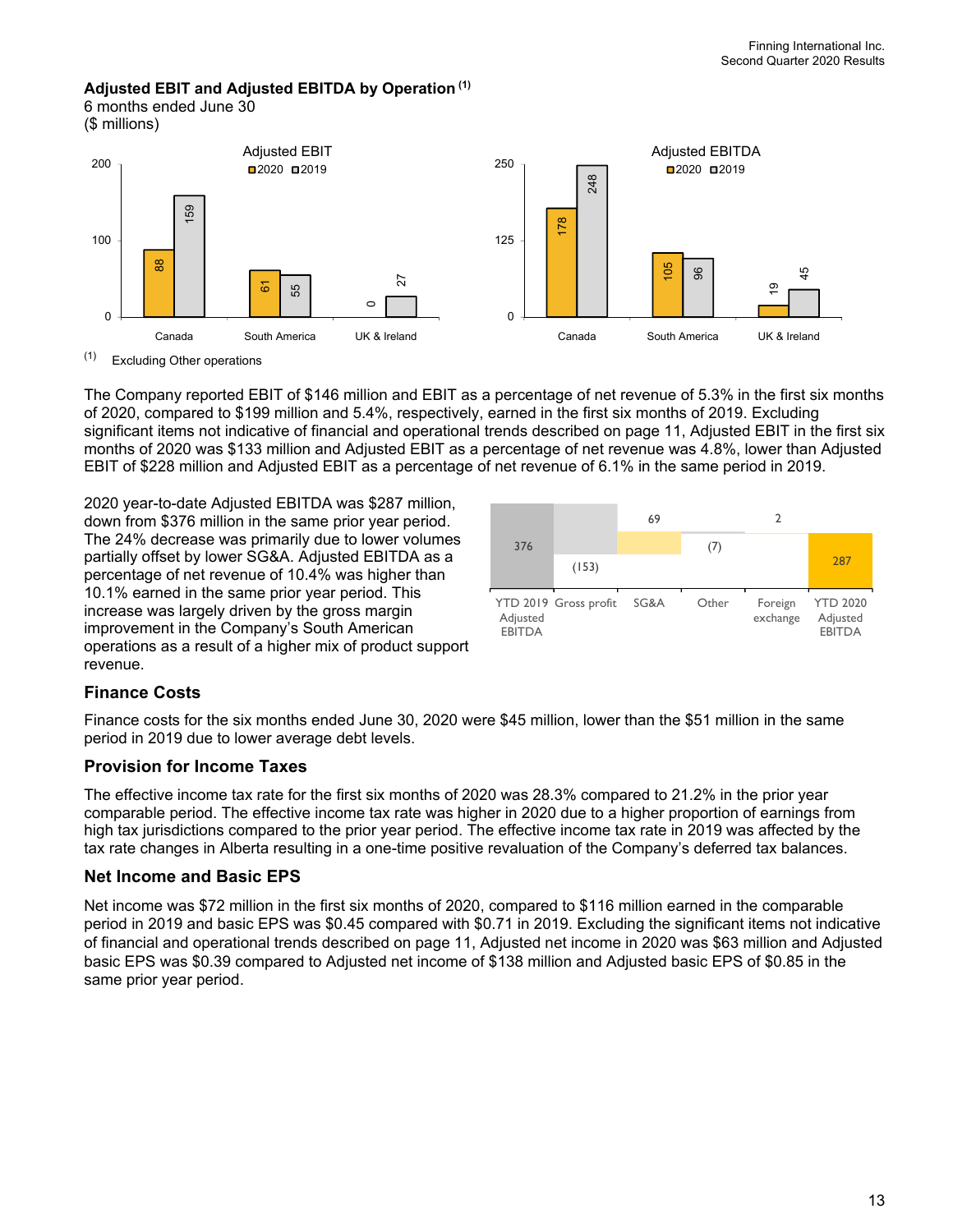|                          |                 |      |           | (Decrease)    |            |         |       |          |         |
|--------------------------|-----------------|------|-----------|---------------|------------|---------|-------|----------|---------|
|                          |                 |      |           | Increase from |            |         |       |          |         |
| (\$ millions,            | <b>June 30,</b> |      | March 31, |               | March 31,  | Dec 31, |       |          | Dec 31, |
| unless otherwise stated) | 2020            |      | 2020      |               | 2020       |         | 2019  | 2019     |         |
| Consolidated             | \$<br>3,495     | - \$ | 3,883     | - \$          | $(388)$ \$ |         | 3,591 | Ŝ.       | (96)    |
| Canada                   | \$<br>2.037     | - 5  | 2,093     | \$            | $(56)$ \$  |         | 2,026 | <b>S</b> | 11      |
| South America            | \$<br>1,106     | - \$ | 1,330     | \$            | $(224)$ \$ |         | 1,192 | <b>S</b> | (86)    |
| UK & Ireland             | \$<br>$349$ \$  |      | 428       | \$            | $(79)$ \$  |         | 361   | <b>S</b> | (12)    |
| South America (USD)      | \$<br>812S      |      | 937       | \$            | $(125)$ \$ |         | 918   | - \$     | (106)   |
| UK & Ireland (GBP)       | 207             | £    | 243       | £             | (36) £     |         | 210   |          | (3)     |

# **Invested Capital**

### **Compared to March 31, 2020**:

The \$388 million decrease in consolidated invested capital from March 31, 2020 to June 30, 2020 includes a foreign exchange impact of \$62 million in translating the invested capital balances of the Company's South American and UK & Ireland operations. The foreign exchange impact was primarily the result of the 4% stronger CAD relative to the USD and 4% stronger CAD relative to the GBP at June 30, 2020 compared to the rates at March 31, 2020. Excluding the impact of foreign exchange, consolidated invested capital decreased by \$326 million from March 31, 2020 to June 30, 2020 reflecting:

- a decrease in inventories (primarily equipment and parts inventory) in the Company's Canadian and South American operations reflecting inventory management;
- lower accounts receivable in the Company's Canadian and South American operations from lower sales and strong collections;
- a decrease in the *PEB asset* in the Company's UK & Ireland operations, largely due to a higher accrued benefit obligation as a result of updated actuarial assumptions; partially offset by,
- lower accounts payable in all operations, primarily the Company's Canadian operations, reflecting strong inventory management.



### **Compared to December 31, 2019**:

The \$96 million decrease in consolidated invested capital from December 31, 2019 to June 30, 2020 includes a foreign exchange impact of \$45 million in translating the invested capital balances of the Company's South American and UK & Ireland operations. The foreign exchange impact was primarily the result of the 5% weaker CAD relative to the USD partially offset by the 2% stronger CAD relative to the GBP at June 30, 2020 compared to the rates at December 31, 2019.

Excluding the impact of foreign exchange, consolidated invested capital decreased by \$141 million from December 31, 2019 to June 30, 2020 reflecting:

- lower accounts receivable primarily in the Company's Canadian and South American operations due to a decrease in sales activity;
- a decrease in inventories (primarily new equipment, parts, and service work in progress) driven by the Company's South American operations reflecting strong inventory management; partially offset by,
- lower accounts payable, mainly in the Company's South American and Canadian operations, from reduced inventory purchases.

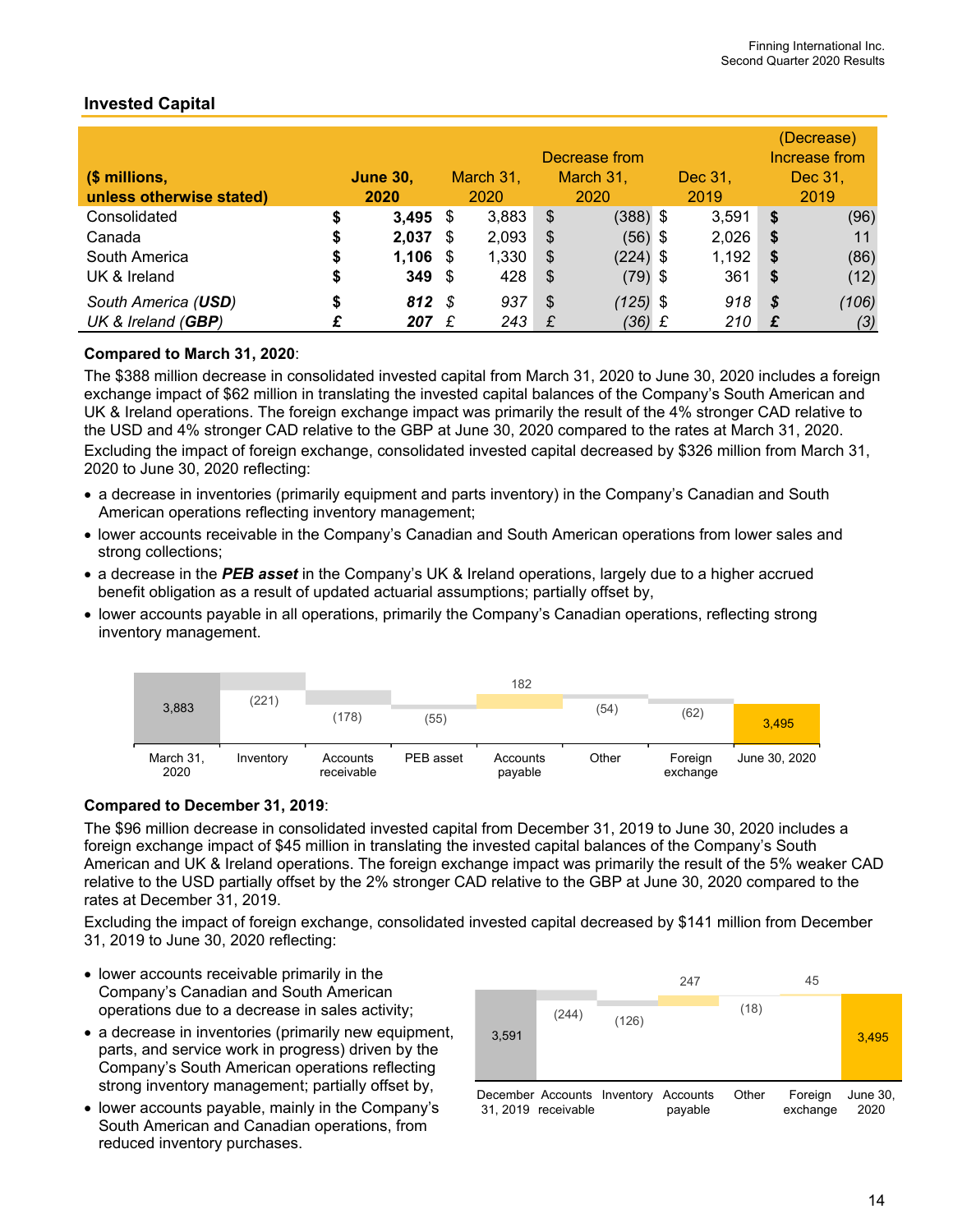### **Adjusted ROIC and Invested Capital Turnover**

|                                          | <b>June 30,</b><br>2020 | December 31,<br>2019 | <b>June 30,</b><br>2019 |
|------------------------------------------|-------------------------|----------------------|-------------------------|
| <b>Adjusted ROIC</b>                     |                         |                      |                         |
| Consolidated                             | 9.7%                    | 12.0%                | 12.3%                   |
| Canada                                   | 11.6%                   | 14.4%                | 15.4%                   |
| South America                            | 11.2%                   | 10.5%                | 8.5%                    |
| UK & Ireland                             | 4.6%                    | 12.1%                | 14.5%                   |
| <b>Invested Capital Turnover (times)</b> |                         |                      |                         |
| Consolidated                             | 1.71                    | 1.92                 | 2.04                    |
| Canada                                   | 1.63                    | 1.81                 | 1.95                    |
| South America                            | 1.67                    | 1.78                 | 1.80                    |
| UK & Ireland                             | 2.32                    | 2.98                 | 3.27                    |

### **Adjusted ROIC**

On a consolidated basis, Adjusted ROIC at June 30, 2020 was lower than December 31, 2019 primarily due to lower Adjusted EBIT for the last twelve-month period, mostly because of the negative impact of business disruptions related to COVID-19 and the volatility in commodity prices, outpacing a reduction in average invested capital levels, driven by the Company's Canadian and UK & Ireland operations. In the Company's South American operations, Adjusted ROIC at June 30, 2020 was higher than December 31, 2019 due to an improvement in earnings as well as lower average invested capital levels in the last twelve-month period.

On a consolidated basis, the decrease in Adjusted ROIC at June 30, 2020 compared to June 30, 2019 reflects lower Adjusted EBIT for the last twelve-month period as well as higher average invested capital levels. Adjusted ROIC at June 30, 2020 in the Company's UK & Ireland operations decreased significantly compared to the same prior year period reflecting lower earnings due to challenging market conditions, timing of power systems project deliveries, as well as higher average invested capital in part due to a higher PEB asset. June 30, 2020 Adjusted ROIC in the Company's Canadian operations was impacted by lower earnings and higher average invested capital levels. Adjusted ROIC at June 30, 2020 in the Company's South American operations was up 270 basis points from June 30, 2019 primarily due to the higher Adjusted EBIT earned in the last twelve-month period.

### **Invested Capital Turnover**

Consolidated invested capital turnover at June 30, 2020 was down from December 31, 2019 with the decline in net revenue over the last twelve-month period in all of the Company's operations outpacing the reduction in average invested capital levels. The decrease in invested capital turnover in all of the Company's operations was largely driven by the negative impact of the COVID-19 pandemic on net revenues.

Consolidated invested capital turnover at June 30, 2020 was lower than at June 30, 2019 due to a reduction in net revenues in all of the Company's operations compounded by an increase in average invested capital levels.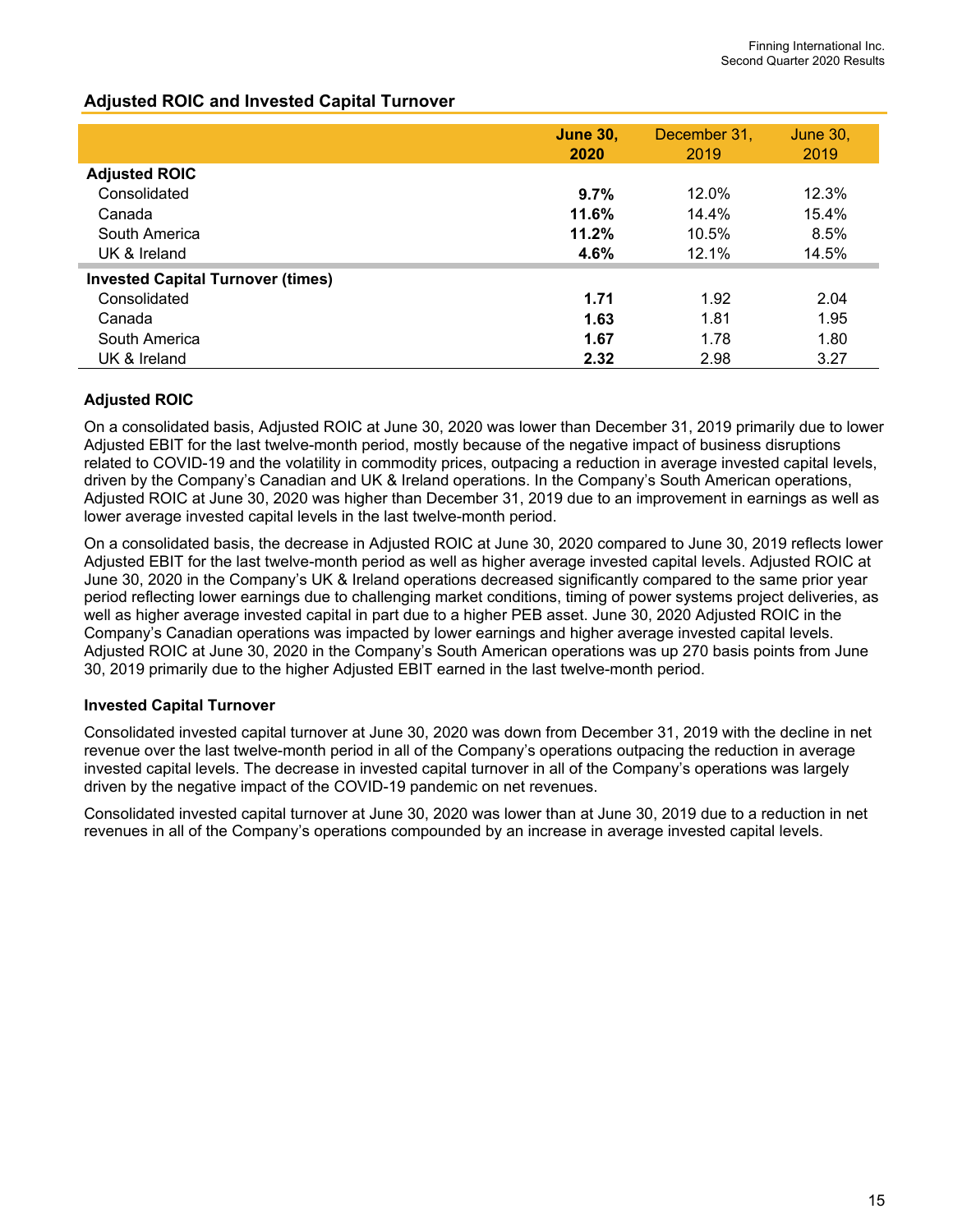# **Results by Reportable Segment**

The Company and its subsidiaries operate primarily in one principal business: the sale, service, and rental of heavy equipment, engines, and related products in various markets worldwide as described on pages 17 - 21. Finning's reportable segments are Canada, South America, UK & Ireland, and Other segment.

The table below provides details of net revenue by lines of business for the Canadian, South America, and UK & Ireland operations.

| 3 months ended June 30, 2020 |    |               | <b>South</b> |                | <b>UK</b>      |           |               |               | <b>Net Revenue</b> |
|------------------------------|----|---------------|--------------|----------------|----------------|-----------|---------------|---------------|--------------------|
| (\$ millions)                |    | Canada        |              | <b>America</b> |                | & Ireland | <b>Consol</b> |               | $\frac{9}{6}$      |
| New equipment                | \$ | 196           | \$           | 106            | \$             | 80        | \$            | 382           | 29%                |
| Used equipment               |    | 36            |              | 12             |                | 16        |               | 64            | 5%                 |
| Equipment rental             |    | 26            |              | 9              |                | 6         |               | 41            | 3%                 |
| Product support              |    | 419           |              | 342            |                | 59        |               | 820           | 61%                |
| Fuel and other               |    | 28            |              |                |                |           |               | 28            | 2%                 |
| Net revenue                  | \$ | 705           | \$           | 469            | \$             | 161       | \$            | 1,335         | 100%               |
| Net revenue % by operation   |    | 53%           |              | 35%            |                | 12%       |               | 100%          |                    |
| 3 months ended June 30, 2019 |    |               | South        |                | <b>UK</b>      |           |               |               | <b>Net Revenue</b> |
| (\$ millions)                |    | Canada        |              | America        | & Ireland      |           | Consol        |               | %                  |
| New equipment                | \$ | 384           | \$           | 198            | \$             | 192       | \$            | 774           | 39%                |
| Used equipment               |    | 71            |              | 16             |                | 19        |               | 106           | 5%                 |
| Equipment rental             |    | 41            |              | 12             |                | 9         |               | 62            | 3%                 |
| Product support              |    | 549           |              | 400            |                | 74        |               | 1,023         | 51%                |
| Fuel and other               |    | 29            |              |                |                |           |               | 30            | 2%                 |
| Net revenue                  | \$ | 1,074         | \$           | 626            | $\mathfrak{S}$ | 295       | \$            | 1,995         | 100%               |
| Net revenue % by operation   |    | 54%           |              | 31%            |                | 15%       |               | 100%          |                    |
| 6 months ended June 30, 2020 |    |               |              | <b>South</b>   |                | <b>UK</b> |               |               | <b>Net Revenue</b> |
| (\$ millions)                |    | <b>Canada</b> |              | <b>America</b> |                | & Ireland |               | <b>Consol</b> | $\frac{9}{6}$      |
| New equipment                | \$ | 358           | \$           | 191            | \$             | 187       | \$            | 736           | 27%                |
| Used equipment               |    | 69            |              | 27             |                | 36        |               | 132           | 5%                 |
| Equipment rental             |    | 59            |              | 21             |                | 14        |               | 94            | 3%                 |
| Product support              |    | 916           |              | 708            |                | 130       |               | 1,754         | 63%                |
| Fuel and other               |    | 58            |              |                |                |           |               | 58            | 2%                 |

| Net revenue % by operation   |    | 53%    |    | 34%     | 13%       |    | 100%   |                    |
|------------------------------|----|--------|----|---------|-----------|----|--------|--------------------|
| 6 months ended June 30, 2019 |    |        |    | South   | UK        |    |        | <b>Net Revenue</b> |
| $$$ millions)                |    | Canada |    | America | & Ireland |    | Consol | $\%$               |
| New equipment                | \$ | 658    | \$ | 388     | \$<br>392 | \$ | 1.438  | 39%                |
| Used equipment               |    | 119    |    | 27      | 41        |    | 187    | 5%                 |
| Equipment rental             |    | 80     |    | 23      | 17        |    | 120    | 3%                 |
| Product support              |    | 1,076  |    | 693     | 150       |    | 1,919  | 52%                |
| Other                        |    | 48     |    |         | 2         |    | 50     | 1%                 |
| Net revenue                  | æ  | 1,981  | S  | 1,131   | \$<br>602 | S  | 3,714  | 100%               |
| Net revenue % by operation   |    | 53%    |    | 31%     | 16%       |    | 100%   |                    |

Net revenue **\$ 1,460 \$ 947 \$ 367 \$ 2,774 100%**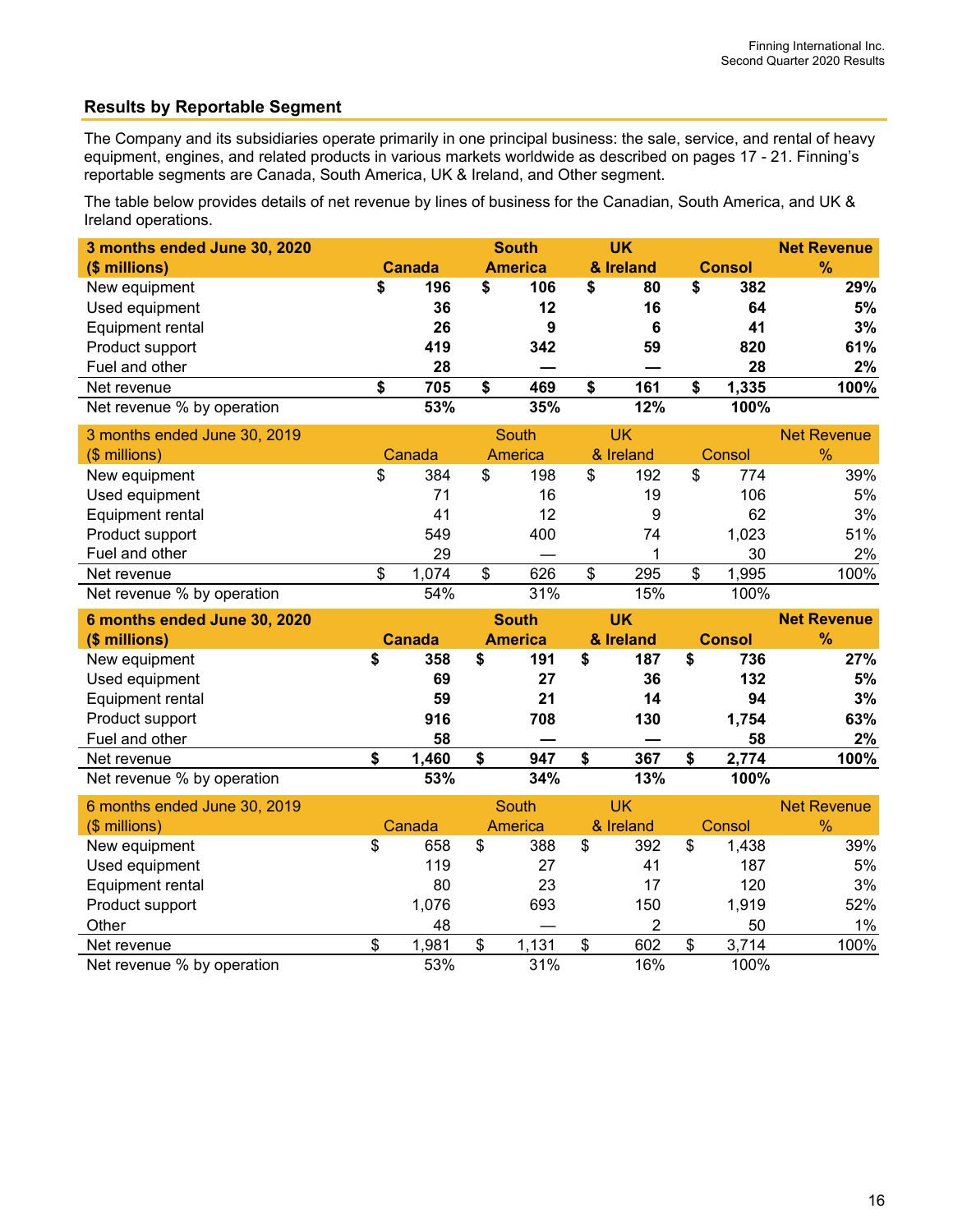# **Canada Operations**

The Canadian reporting segment includes *Finning (Canada)*, *OEM*, and a 25% interest in *PLM*, as well as 4Refuel since its acquisition on February 1, 2019. The Canadian operations sell, service, and rent mainly *Caterpillar* equipment and engines in British Columbia, Alberta, Saskatchewan, Yukon, the Northwest Territories, and a portion of Nunavut, and also provide mobile refueling services in British Columbia, Alberta, Saskatchewan, Manitoba, Ontario, Quebec, New Brunswick and Nova Scotia and in Texas, *US*. The Canadian operations' markets include mining (including the oil sands), construction, conventional oil and gas, forestry, and power systems.

The table below provides details of the results from the Canadian operations:

|                                       | 3 months ended June 30 |       |    |       |  |  |  |
|---------------------------------------|------------------------|-------|----|-------|--|--|--|
| (\$ millions)                         |                        | 2020  |    | 2019  |  |  |  |
| Net revenue                           | \$                     | 705   | \$ | 1,074 |  |  |  |
| Operating costs                       |                        | (631) |    | (941) |  |  |  |
| Equity earnings of joint venture      |                        |       |    | 5     |  |  |  |
| Other income                          |                        | 60    |    |       |  |  |  |
| Other expenses                        |                        | (25)  |    |       |  |  |  |
| <b>EBITDA</b>                         | \$                     | 110   | \$ | 138   |  |  |  |
| Depreciation and amortization         |                        | (47)  |    | (46)  |  |  |  |
| <b>EBIT</b>                           | \$                     | 63    | \$ | 92    |  |  |  |
| <b>Adjusted EBITDA</b>                | \$                     | 75    | \$ | 138   |  |  |  |
| <b>Adjusted EBIT</b>                  | \$                     | 28    | \$ | 92    |  |  |  |
| EBITDA as a % of net revenue          |                        | 15.6% |    | 12.9% |  |  |  |
| EBIT as a % of net revenue            |                        | 8.9%  |    | 8.5%  |  |  |  |
| Adjusted EBITDA as a % of net revenue |                        | 10.6% |    | 12.9% |  |  |  |
| Adjusted EBIT as a % of net revenue   |                        | 4.0%  |    | 8.5%  |  |  |  |

### **Second Quarter Overview**

Q2 2020 net revenue of \$705 million was 34% lower than Q2 2019, with challenging market conditions across all lines of business and market sectors. Customers have been significantly impacted by volatile oil prices as well as COVID-19, resulting in some truck fleets being parked for a portion of Q2 2020, the delay of certain projects until 2021, and some contracts being cancelled. In addition, lower demand driven by customers' focus on cost reductions and reduced capital spending contributed to lower demand in Q2 2020.

New equipment revenue was down 49% in Q2 2020 compared to Q2 2019, down in all industry sectors, primarily due to reduced market activity in the construction sector, particularly in Alberta. Decreased volumes in the mining sector and lower demand in gas compression also contributed to a reduction in new equipment revenue compared to the same prior year

#### **Net revenue by Line of Business Canada Operations**  3 months ended June 30

(\$ millions)



period. Equipment backlog was down from March 31, 2020 and December 31, 2019 as deliveries outpaced order intake. Q2 2020 order intake was low when compared to prior quarters due in large part to cost containment measures taken by customers as a result of challenging market conditions.

Product support revenue in Q2 2020 was down 24% compared to the same prior year period as customers temporarily shut down operations, parked equipment, lowered equipment utilization, and deferred major component rebuilds and non-essential maintenance.

Gross profit in Q2 2020 was lower than Q2 2019, mostly driven by lower volumes across all of the Company's lines of business. Overall gross profit as a percentage of net revenue increased in Q2 2020 compared to Q2 2019 primarily due to a revenue mix shift to product support.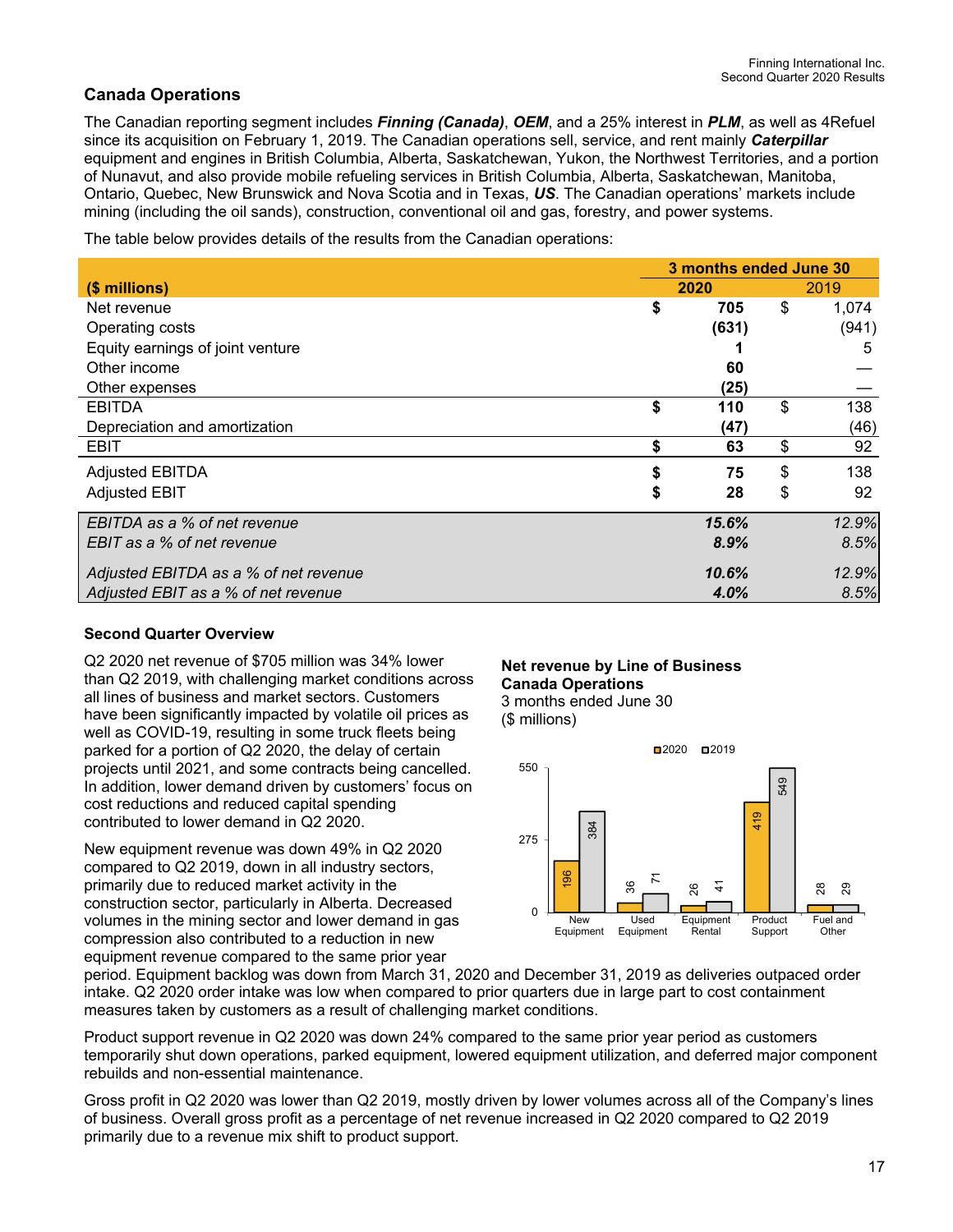SG&A in Q2 2020 was down 11% compared to the prior year period, primarily due to lower people-related costs, as well as disciplined cost management and lower variable costs related to volumes. This decline was partially offset by higher provisions to reflect an increase in collection risk related to customer trade receivables as a result of current market conditions. The CEWS program allowed the Company to preserve a significant number of jobs and technical capabilities through a unique period of uncertainty. The Canadian operations recognized \$60 million of wage subsidy in Q2 2020. Without the benefit of this wage subsidy, the Company would have taken available alternative cost reduction actions in Canada, which would have reduced SG&A by \$15 to \$20 million in Q2 2020. The costs related to retained employees and other available cost reduction actions were included in SG&A whereas the CEWS benefit was included in other income. SG&A as a percentage of net revenue was up 620 basis points compared to the prior year period driven by certain costs that are fixed or semi-variable in nature combined with a lower labour recovery on significantly lower revenues.

In Q2 2020, the Company accelerated existing strategies to improve employee and facility productivity. This included the further leveraging of back office functions, streamlining the reporting structure, and relocating service work to lower cost operations. The Company is also re-shaping the existing branch structure to a hub and spoke operating model designed to improve customer turnaround, customer experience, labour productivity, and facility utilization, as well as reduce the Company's environmental footprint. This strategy modernizes the Company's service offering resulting in consolidation or relocation of facilities, or exit of certain facilities where leases are maturing.

Excluding the \$60 million benefit of CEWS and \$25 million of severance and facility restructuring costs, the Company's Canadian operations contributed Adjusted EBITDA of \$75 million in Q2 2020, down 46% from the same period in the prior year significantly impacted by challenging market conditions and COVID-19 related business disruptions. Adjusted EBITDA as a percentage of net revenue in Q2 2020 was 10.6%, lower than 12.9% in Q2 2019.

*Discussion of the Company's Canadian operation's year-to-date results is included in the Year-to-Date Results section of this MD&A on pages 10 - 13.* 

### **South America Operations**

Finning's South American operations sell, service, and rent mainly Caterpillar equipment and engines in Chile, Argentina, and Bolivia. The South American operations' markets include mining, construction, forestry, and power systems.

The table below provides details of the results from the South American operations:

|                                       | 3 months ended June 30 |       |    |       |  |  |  |  |  |
|---------------------------------------|------------------------|-------|----|-------|--|--|--|--|--|
| (\$ millions)                         | 2020                   | 2019  |    |       |  |  |  |  |  |
| Net revenue                           | \$                     | 469   | \$ | 626   |  |  |  |  |  |
| Operating costs                       |                        | (424) |    | (564) |  |  |  |  |  |
| Other expenses                        |                        | (21)  |    |       |  |  |  |  |  |
| <b>EBITDA</b>                         | \$                     | 24    | \$ | 62    |  |  |  |  |  |
| Depreciation and amortization         |                        | (22)  |    | (21)  |  |  |  |  |  |
| <b>EBIT</b>                           | \$                     | 2     | \$ | 41    |  |  |  |  |  |
| <b>Adjusted EBITDA</b>                |                        | 45    | \$ | 62    |  |  |  |  |  |
| <b>Adjusted EBIT</b>                  | \$                     | 23    | \$ | 41    |  |  |  |  |  |
| EBITDA as a % of net revenue          |                        | 5.2%  |    | 9.8%  |  |  |  |  |  |
| EBIT as a % of net revenue            |                        | 0.5%  |    | 6.5%  |  |  |  |  |  |
| Adjusted EBITDA as a % of net revenue |                        | 9.8%  |    | 9.8%  |  |  |  |  |  |
| Adjusted EBIT as a % of net revenue   |                        | 5.1%  |    | 6.5%  |  |  |  |  |  |

The weaker CAD relative to the USD on average in Q2 2020 compared to Q2 2019 had a favourable foreign currency translation impact on net revenue in Q2 2020 of approximately \$15 million and was not significant at the EBITDA level.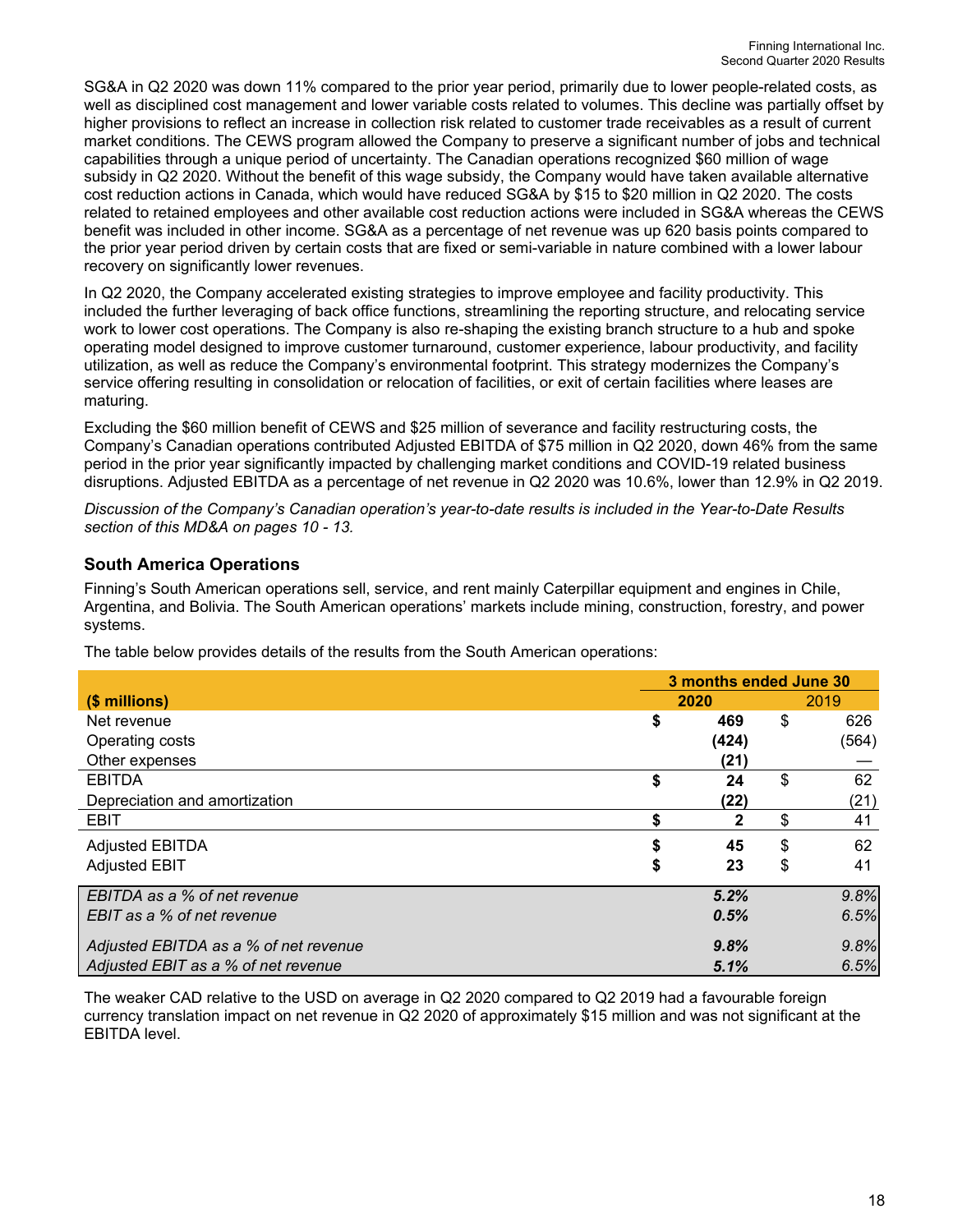All \$ figures in this section are in CAD as this is Finning's reporting currency. All variances and ratios in this section are based on the functional currency of the Company's South American operation which is the USD.

#### **Second Quarter Overview**

Q2 2020 net revenue was 28% lower than Q2 2019 with a decline in revenues across all lines of business and market sectors. During Q2 2020 there were lockdowns of varying degrees in the Company's South American operations due to COVID-19, including the temporary closure of some branches. These restrictions significantly impacted activity in the construction sector in all countries, and delayed government infrastructure projects.

New equipment revenue in Q2 2020 was 48% lower than the prior year quarter, declining in all countries and market sectors, particularly in the mining and construction market sectors in Chile and in Argentina. Equipment backlog at June 30, 2020 was comparable to December 31, 2019 and was up from March 31, 2020. Rising order intake was driven by strong demand from contractors supporting the mining sector. Equipment backlog includes orders for mining and construction

#### **Net revenue by Line of Business South America Operations**  3 months ended June 30 (\$ millions)



customers expected to be delivered in the second half of 2020, including deliveries to Teck QB2 in Chile.

Product support revenue in Q2 2020 was down 17% from Q2 2019, primarily in the mining sector in Chile. Product support revenue was also lower in the construction sectors of all countries of the Company's South American operations.

Gross profit in Q2 2020 was lower than the same period in the prior year primarily due to lower volumes. Gross profit as a percentage of net revenue increased in Q2 2020 compared to Q2 2019, largely due to a revenue mix shift to higher product support revenue (Q2 2020: 73%; Q2 2019: 64%).

Q2 2020 SG&A was down 17% from Q2 2019, due to cost savings from improved execution in Chilean mining operations and reduced salaries and benefits. SG&A as a percentage of net revenue increased 270 basis points reflecting the fixed proportion of costs on a much lower revenue base.

In Q2 2020, the Company accelerated existing strategies to further improve employee and facility productivity. The Company's operations in South America are now benefiting from one common *ERP* system and realizing operating efficiencies, which has allowed for the restructuring of its workforce. In addition, the Company took actions to consolidate and rationalize its branch network in Chile, Argentina, and Bolivia.

Excluding severance and restructuring costs of \$21 million, Q2 2020 Adjusted EBITDA was \$45 million, down from the same prior year period as lower gross profit exceeded the reduction in SG&A. The Company's improvement in execution and higher profitability in Chile compared to the same prior year period was offset by lower EBITDA from the Company's operations in Argentina and Bolivia. Q2 2020 Adjusted EBITDA as a percentage of net revenue of 9.8% was consistent with Q2 2019.

*Discussion of the Company's South American operation's year-to-date results is included in the Year-to-Date Results section of this MD&A on pages 10 - 13.*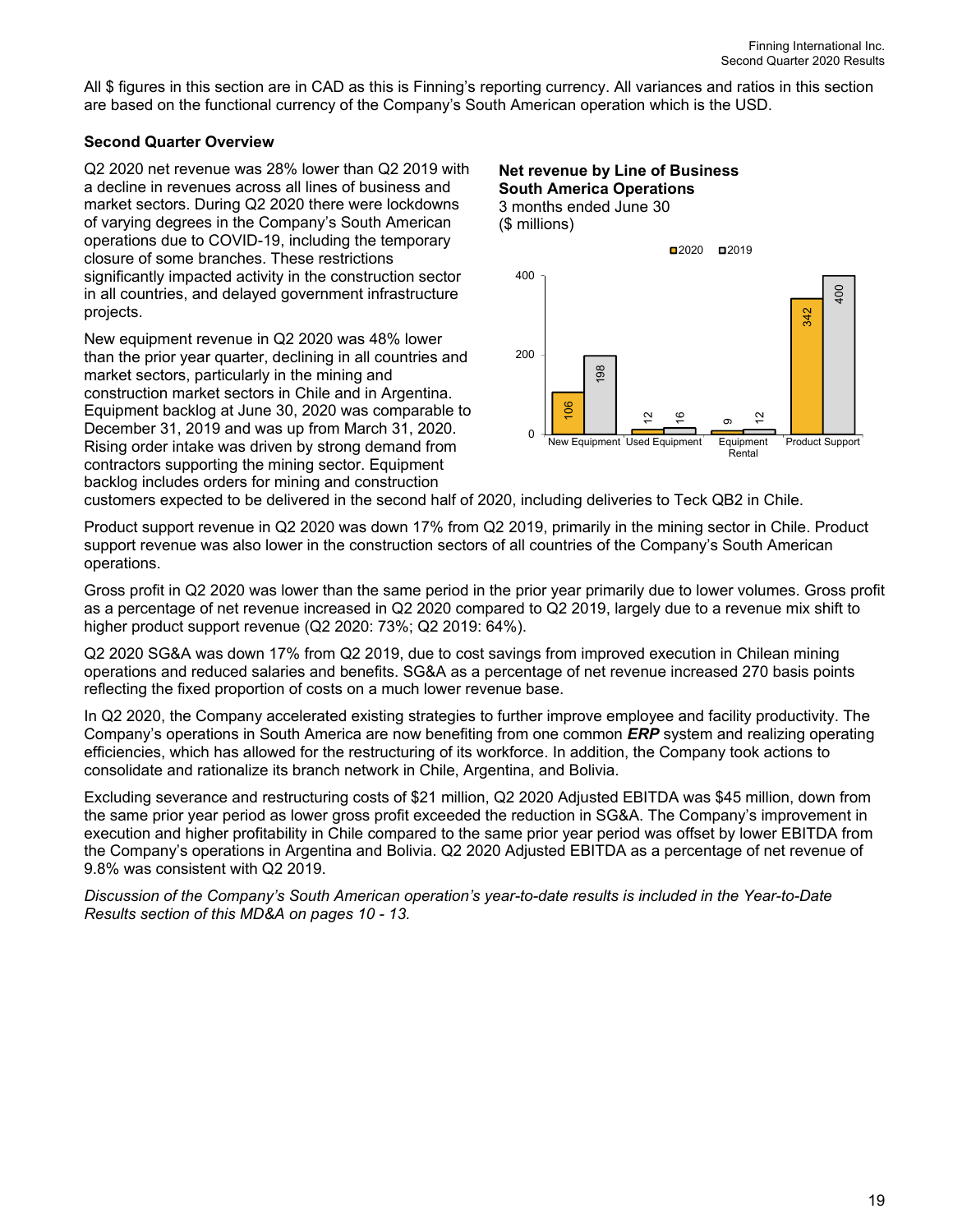### **UK & Ireland Operations**

The Company's UK & Ireland operations sell, service, and rent mainly Caterpillar equipment and engines in England, Scotland, Wales, Northern Ireland, and the Republic of Ireland. The UK & Ireland operations' markets include quarrying, construction, power systems, and mining.

The table below provides details of the results from the UK & Ireland operations:

|                                       | 3 months ended June 30 |           |                |       |  |  |  |  |
|---------------------------------------|------------------------|-----------|----------------|-------|--|--|--|--|
| (\$ millions)                         | 2020                   |           |                |       |  |  |  |  |
| Net revenue                           | \$                     | 161       | \$             | 295   |  |  |  |  |
| Operating costs                       |                        | (153)     |                | (272) |  |  |  |  |
| Other expenses                        |                        | (4)       |                |       |  |  |  |  |
| <b>EBITDA</b>                         | \$                     | 4         | $\mathfrak{L}$ | 23    |  |  |  |  |
| Depreciation and amortization         |                        | (9)       |                | (9)   |  |  |  |  |
| <b>EBIT</b>                           | \$                     | (5)       | \$             | 14    |  |  |  |  |
| <b>Adjusted EBITDA</b>                | S                      | 8         | \$             | 23    |  |  |  |  |
| <b>Adjusted EBIT</b>                  | \$                     | (1)       | \$             | 14    |  |  |  |  |
| EBITDA as a % of net revenue          |                        | 2.7%      |                | 7.7%  |  |  |  |  |
| EBIT as a % of net revenue            |                        | $(3.2)\%$ |                | 4.8%  |  |  |  |  |
| Adjusted EBITDA as a % of net revenue |                        | 4.9%      |                | 7.7%  |  |  |  |  |
| Adjusted EBIT as a % of net revenue   |                        | $(1.0)\%$ |                | 4.8%  |  |  |  |  |

The CAD relative to the GBP on average in the three months ended 2020 and 2019 was relatively the same and, as a result, there was a minimal foreign currency translation impact on net revenue and EBITDA.

All \$ figures in this section are in CAD as this is Finning's reporting currency. All variances and ratios in this section are based on the functional currency of the Company's UK & Ireland operations which is the GBP.

#### **Second Quarter Overview**

Second quarter 2020 net revenue was 45% lower than the same period in 2019, and was significantly impacted by government-imposed lockdowns and restrictions related to COVID-19. Net revenue was down in all lines of business, primarily new equipment revenues driven by lower customer demand. Product support revenue was also lower as customer activity was reduced to comply with lockdown restrictions.

New equipment revenue was 58% lower than the second quarter of 2019, driven primarily by significantly lower sales in the construction sector, impacted by site closures and market uncertainty caused by COVID-19. In addition, Q2 2020 new equipment revenue was lower as a result of the timing of power system project deliveries, including both the delay of projects under construction in the

### **Net revenue by Line of Business UK & Ireland Operations**





quarter, and project backlog that is weighted to the second half of 2020. Equipment backlog at June 30, 2020 was comparable to March 31, 2020 and up from December 31, 2019, driven primarily by order intake in the power systems sector outpacing deliveries. Order intake increased in power systems with strong demand from data centre customers and secured business with new strategic accounts.

Q2 2020 gross profit declined from the prior year period driven by lower sales volumes. Overall gross profit as a percentage of net revenue was down slightly from the comparable period in the prior year. Lower margins due to challenging market conditions were partially offset by the revenue mix shift to higher product support revenue.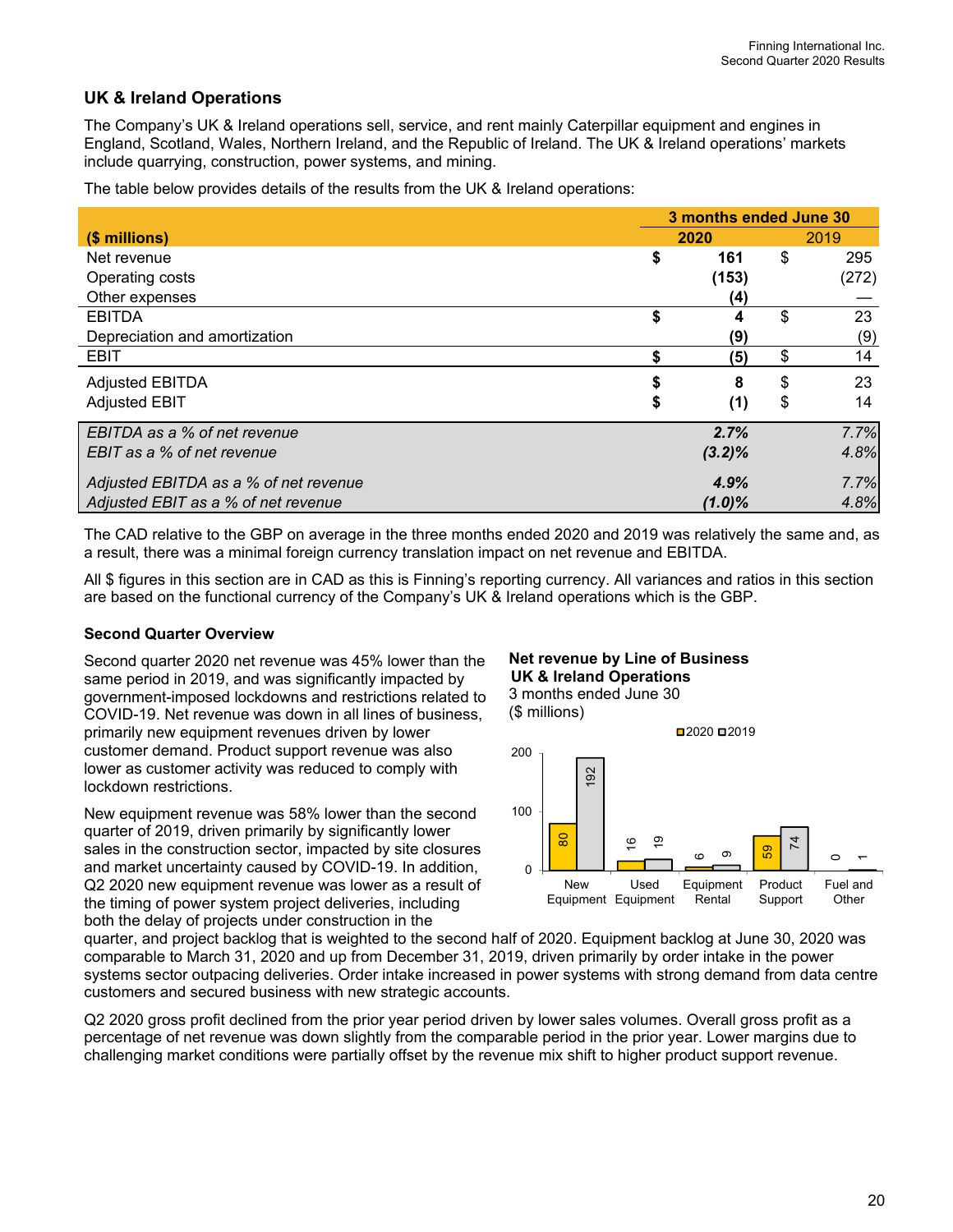SG&A was down 24% in Q2 2020 compared to the prior year period reflecting cost reduction measures, lower variable costs, and government support for furloughed employees. In response to COVID-19 and to encourage companies to retain employees, the UK government introduced the Coronavirus Job Retention Scheme to pay approximately 80% of salaries for employees who are furloughed (on paid leave). During Q2 2020, nearly half of the employees in the Company's UK operations were on furlough. The Company was therefore eligible to receive this support which amounted to \$7 million (£4 million) and was recorded in SG&A to offset a portion of the salaries of furloughed employees. As required by the program, Finning did not derive any benefit from employees while they were on furlough. SG&A as a percentage of net revenue was higher in Q2 2020 compared to Q2 2019 primarily due to the fixed nature of much of the Company's SG&A costs on a lower revenue base.

As described on page 5, in Q2 2020, the Company's UK & Ireland operations incurred severance costs of \$4 million which were recorded in other expenses. Excluding these severance costs, in Q2 2020 the Company's UK & Ireland operations contributed Adjusted EBITDA of \$8 million and Adjusted EBITDA as a percentage of net revenue of 4.9%, lower than Q2 2019 EBITDA of \$23 million and EBITDA as a percentage of net revenue of 7.7%. Adjusted EBITDA as a percentage of net revenue was lower in Q2 2020 compared to the prior year period due to higher SG&A relative to net revenue.

*Discussion of the Company's UK & Ireland operation's year-to-date results is included in the Year-to-Date Results section of this MD&A on pages 10 - 13.* 

### **Other Segment**

The Company's Other segment includes corporate operating costs.

Q2 2020 EBITDA of this segment was a loss of \$8 million, lower than the loss of \$10 million in Q2 2019. Support from CEWS was mostly offset by higher long-term incentive plan and severance costs in Q2 2020. In the six months ended June 30, 2020 EBITDA was a loss of \$12 million, down from a loss of \$17 million in the same prior year period, which included \$4 million of acquisition costs related to the purchase of 4Refuel.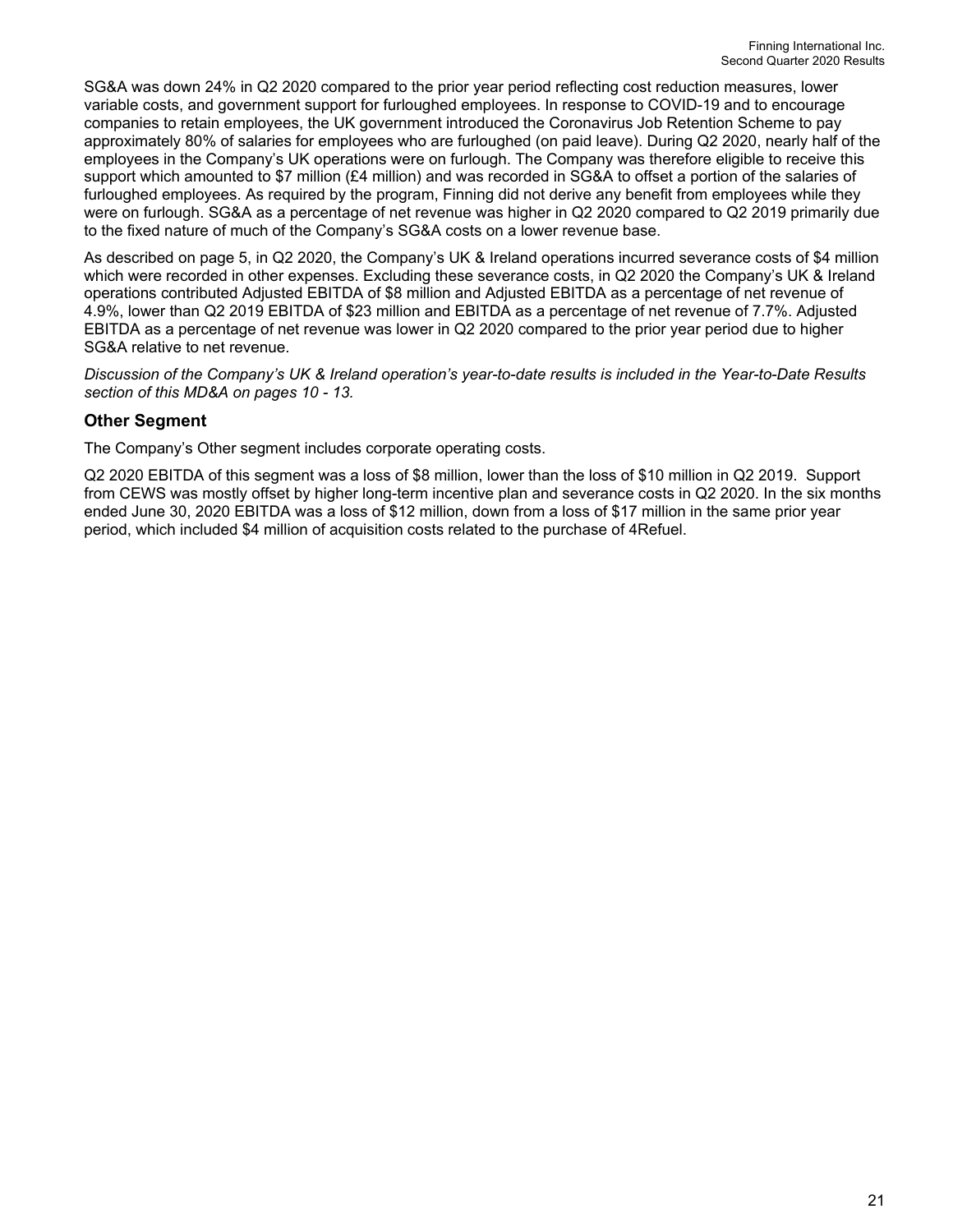#### **Outlook**

#### **Canada Operations**

In the oil sands, a decrease in oil production and non-production mining activities has resulted in lower fleet utilization and deferral of major rebuilds and non-essential maintenance during Q2 2020 as customers reduced capital spending and implemented cost containment measures. With the recovery in oil prices from March lows, most oil sands producers have put their truck fleets back to work, and are expected to be operating at pre-COVID-19 levels by the end of August. However, the Company expects oil sands contractors to take longer to return to pre-COVID-19 activity levels. Longer term, the aging equipment population is expected to continue to support demand for parts and service, including component rebuilds. The demand for new equipment, however, is expected to remain low until oil price fundamentals improve and the COVID-19 recovery takes hold.

Other mining operations in Western Canada are returning to full capacity as COVID-19 related restrictions are lifted. While the outlook for copper and precious and other metals has improved, coal prices are expected to remain low. Mining customers continue to focus on reducing operating costs and capital spending remains restricted. The Company expects product support activity to slowly return to normal levels as production output recovers from April lows.

The Company is seeing higher quoting activity to forestry customers, driven by the recent increase in lumber prices and higher forestry activity levels.

In construction, the Company is seeing recovery in machine utilization hours and rental utilization as restrictions began to ease in early May. These trends are supportive of the upward trajectory in parts sales in June and the Company's expectation for an improvement in product support activity throughout the second half of the year. Large infrastructure projects in Alberta and British Columbia, including pipelines, are expected to proceed as planned, and additional infrastructure investment has been announced by the Alberta government to re-start the economy. The Company is well positioned to capture equipment and product support opportunities for these projects. However, order intake for large construction equipment remains at low levels, and the pricing environment is expected to be highly competitive in the near term reflecting a surplus of competitive equipment inventories in Western Canada.

In power systems, the Company expects continued strong demand for prime and standby electric power generation for large infrastructure projects.

#### **South America Operations**

In Chile, copper mining activity is expected to remain stable, however, the increase in COVID-19 infections in northern Chile in the latter part of Q2 2020 has led to further reductions in on-site workforce and restrictions to contractor access. As a result, some mining customers in Chile have slowed down operations and temporarily parked some of their truck fleets. However, the vast majority of equipment in Chilean copper mining operations is expected to continue being utilized. Strengthening copper prices are expected to lead to strengthening mining activity. Assuming no further business interruptions from COVID-19, the Company expects an improvement in product support activity as customers catch up on maintenance throughout the back half of the year. Longer term, sustained copper production and resumption of suspended mining construction projects are expected to bode well for product support and new equipment demand in Chile.

Activity in construction and power systems markets in Chile is expected to remain soft, impacted by measures to reduce the spread of COVID-19, as well as the overall economic uncertainty related to social unrest and devaluation of the *CLP*. The Company is well positioned to continue serving customers in construction and power systems markets during the COVID-19 outbreak and to grow product support in these sectors when customers return to normal operations.

The Company expects political and economic uncertainty, combined with COVID-19 disruptions, to continue to impact customer confidence and lead to slower economic growth in Chile in the near term. While there has been less evidence of social unrest in Chile in recent months, likely due to the pandemic and as a result of quarantine measures, the social unrest in that country continues to pose a risk. The potential impact of the government's social reform agenda on the Chilean economy and on the cost structure of the Company cannot reasonably be estimated at this time.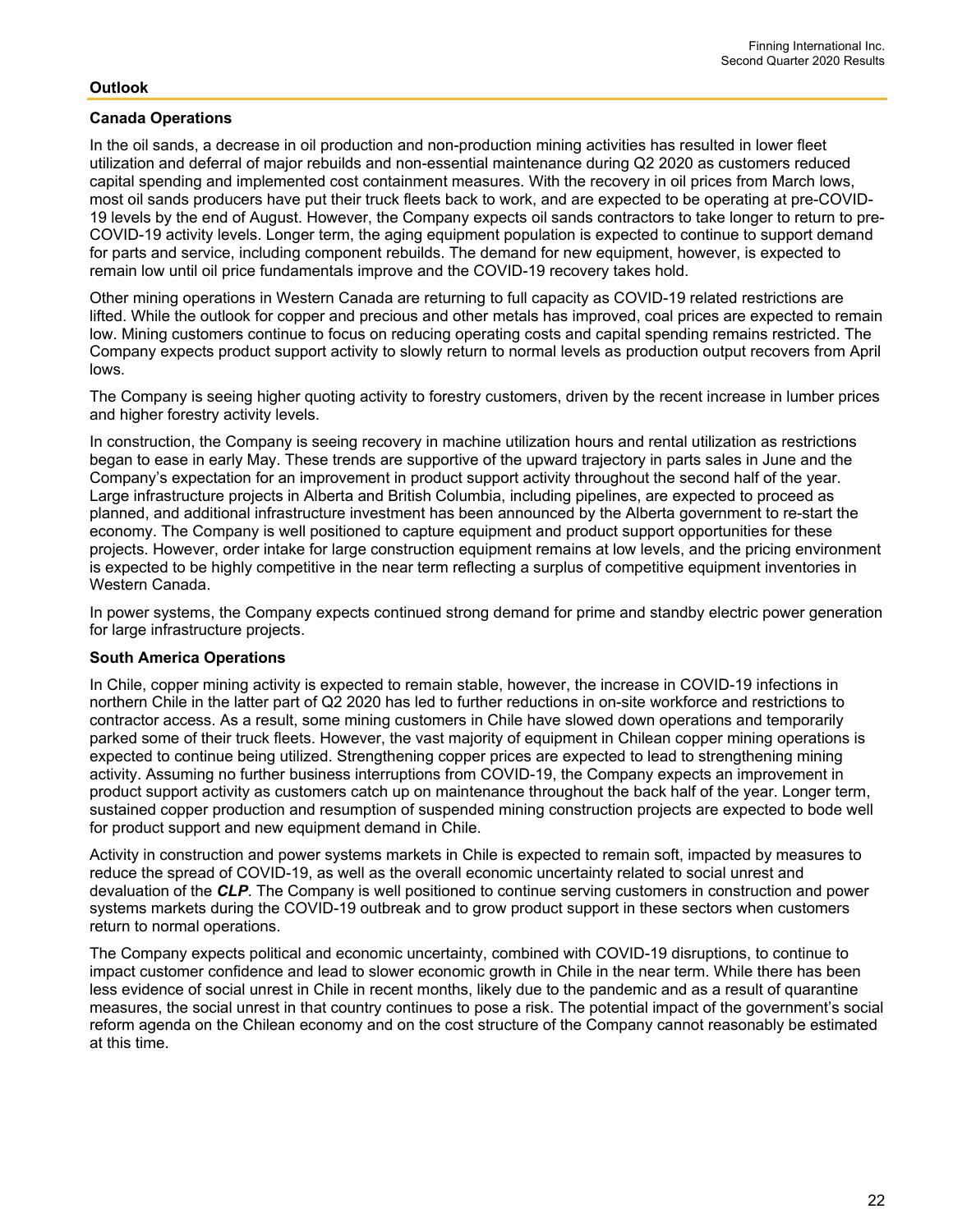In Argentina, market activity is expected to remain at low levels due to a challenging economic environment amidst government efforts to restructure the country's debt and a gradual re-opening following COVID-19 lockdowns. The Company expects most construction customers to operate at about 30% capacity for the near future, and remains focused on delivering product support, while managing its *ARS* currency exposure. The government's restrictive monetary policies combined with capital and import controls are expected to limit the Company's growth opportunities in Argentina for the foreseeable future.

In Bolivia, customers are restarting operations at a very slow pace since the mandatory quarantine imposed by the government began to be lifted in stages starting in early May.

#### **UK & Ireland Operations**

Economic activity in the UK & Ireland has been significantly impacted by COVID-19 mitigation measures and has resulted in declining *GDP* and high unemployment rates. Easing of lockdown measures beginning in May has significantly improved business activity levels compared to the levels in April 2020, including increased machine utilization hours and improved product support sales run-rates. Product support sales in July were approaching pre-COVID-19 levels. As a result of lower customer activity due to COVID-19, approximately 35% of employees in the UK & Ireland remain on furlough as at the date of this MD&A. The Company expects to reduce furlough as restrictions are relaxed and customer activity continues to ramp up.

The UK government's formal approval for construction work on the *HS2* project to proceed is expected to drive improved activity in the general construction equipment markets. This multi-year mega-project is expected to require approximately 1,100 units of heavy equipment representing a total direct sales opportunity of approximately £390 million. Leveraging its technology solutions, the Company is well positioned to capture new equipment and product support opportunities related to earthmoving work for HS2, which is expected to begin in late 2020.

In power systems, the Company expects to benefit from continued strong demand in the electric power capacity, combined heat & power, and data centre markets. All projects under construction that had been paused or delayed in Q2 2020 have resumed, and a backlog of high-quality power systems projects is scheduled to be delivered in the second half of 2020.

*Brexit*, which is scheduled for December 31, 2020, continues to provide a degree of risk and uncertainty for economic activity and supply chain logistics in the UK & Ireland.

#### **Cost Containment**

The Company expects that the COVID-19 pandemic and related government, customer, and supplier actions will continue to negatively impact its 2020 financial results. To mitigate these impacts, the Company has taken swift measures to manage its costs in line with expected changes in business activity levels in each region. These measures include *Board* and employee pay reductions, reduced work schedules and furloughs, and workforce reductions in all regions.

The Company has accelerated its strategic plans to drive employee and facility productivity gains in each region, while maximizing flexibility and competitiveness to serve customers. The Company's operations in South America are now successfully leveraging one common ERP system and generating operating efficiencies. This has allowed the restructuring of the operations as well as the consolidation and rationalization of the branch network. In Canada, restructuring plans were accelerated to further leverage back office functions, streamline the reporting structure, and relocate service work to lower cost operations. The Company is also re-shaping the existing branch structure to a hub and spoke operating model designed to improve customer turnaround, customer experience, labour productivity and facility utilization, as well as reduce the Company's environmental footprint. This strategy modernizes the Company's service offering resulting in consolidation or relocation of facilities, or exit of certain facilities where leases are maturing. As a result of these restructuring initiatives, the Company's global workforce is expected to be down by 8% by the end of 2020 compared to 2019. The restructuring initiatives currently underway are expected to result in over \$100 million of annualized cost savings. Approximately one-third of these costs will likely return when market activity fully recovers, however will be incurred in locations with lower operating costs. We expect that the \$51 million of severance and facility restructuring costs incurred in Q2 2020 will have a payback period of less than one year.

In order to preserve jobs and retain technical talent, the Company has been working with its union partners and utilizing the government programs that are available and applicable to its operations in all regions. Refer to page 2 of this MD&A for more information on the Company's use of government subsidies and related benefits. Going forward, the use of government subsidy programs will be determined based on qualifying criteria and the trajectory of business recovery in each region.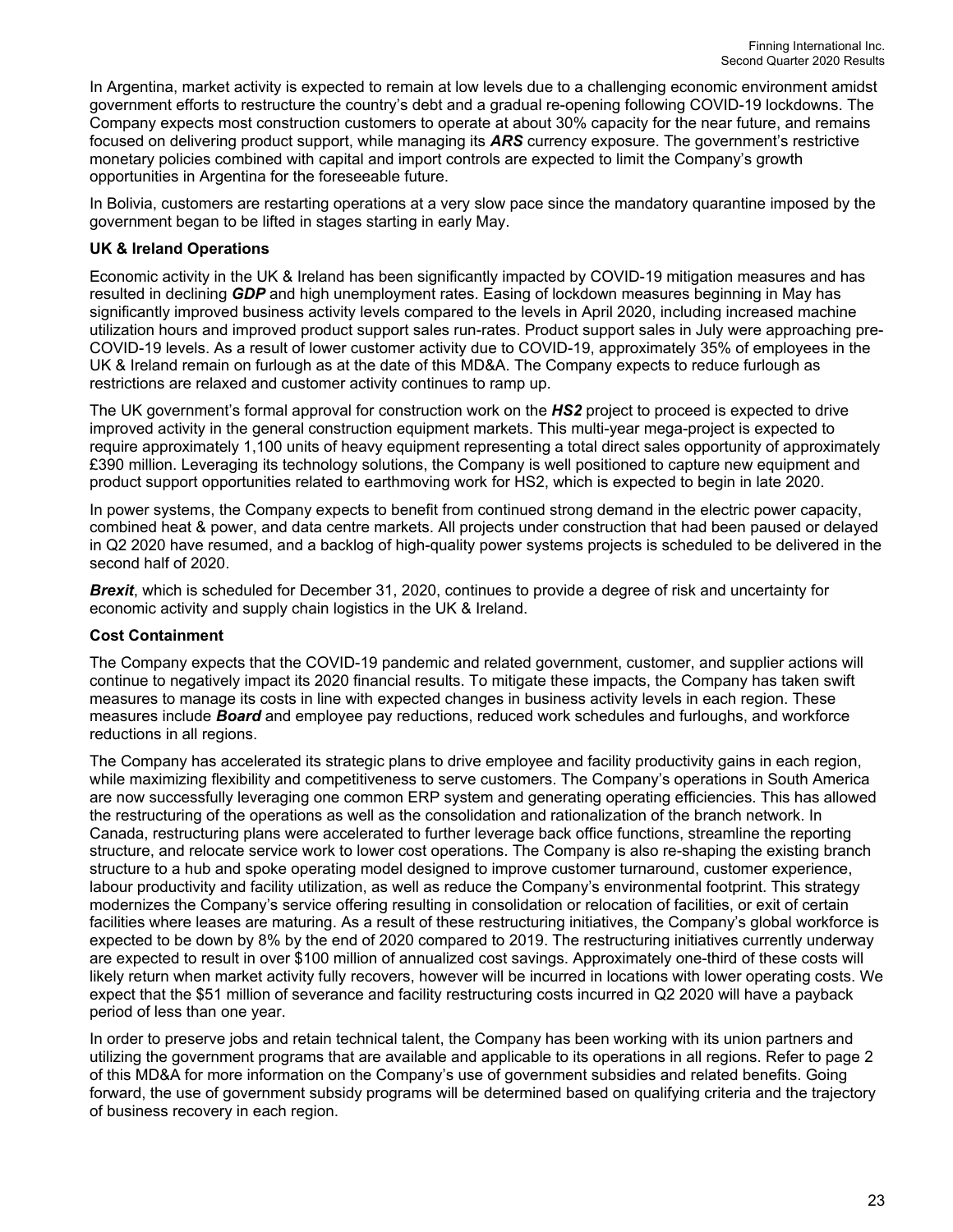#### **Free Cash Flow and Capital Allocation**

The Company remains focused on maximizing EBITDA to free cash flow conversion to generate strong annual free cash flow in 2020 and maintain a healthy balance sheet. The Company continues to tightly manage its working capital and has made significant progress in monetizing surplus inventory, particularly in South America. In order to preserve capital through this challenging and uncertain period, the Company expects to reduce its investments in 2020 by minimizing capital expenditures to mission-critical maintenance and information technology systems, as well as selected rental fleet additions. The Company's 2020 net capital expenditures and net rental fleet additions are expected to be in the range of \$90 million to \$140 million.

The Company expects to maintain a strong balance sheet with sufficient liquidity and access to capital. As at June 30, 2020, the Company had \$338 million of cash and cash equivalents on hand and less than \$160 million drawn on its \$1.8 billion global credit facility. The Company expects to continue to have significant headroom in its net debt to total capital covenant under its committed revolving credit facility. While the Company's liquidity capacity provides flexibility for a wide range of stress and opportunity scenarios, the near-term capital allocation priorities remain debt repayment and meeting its continued dividend commitment.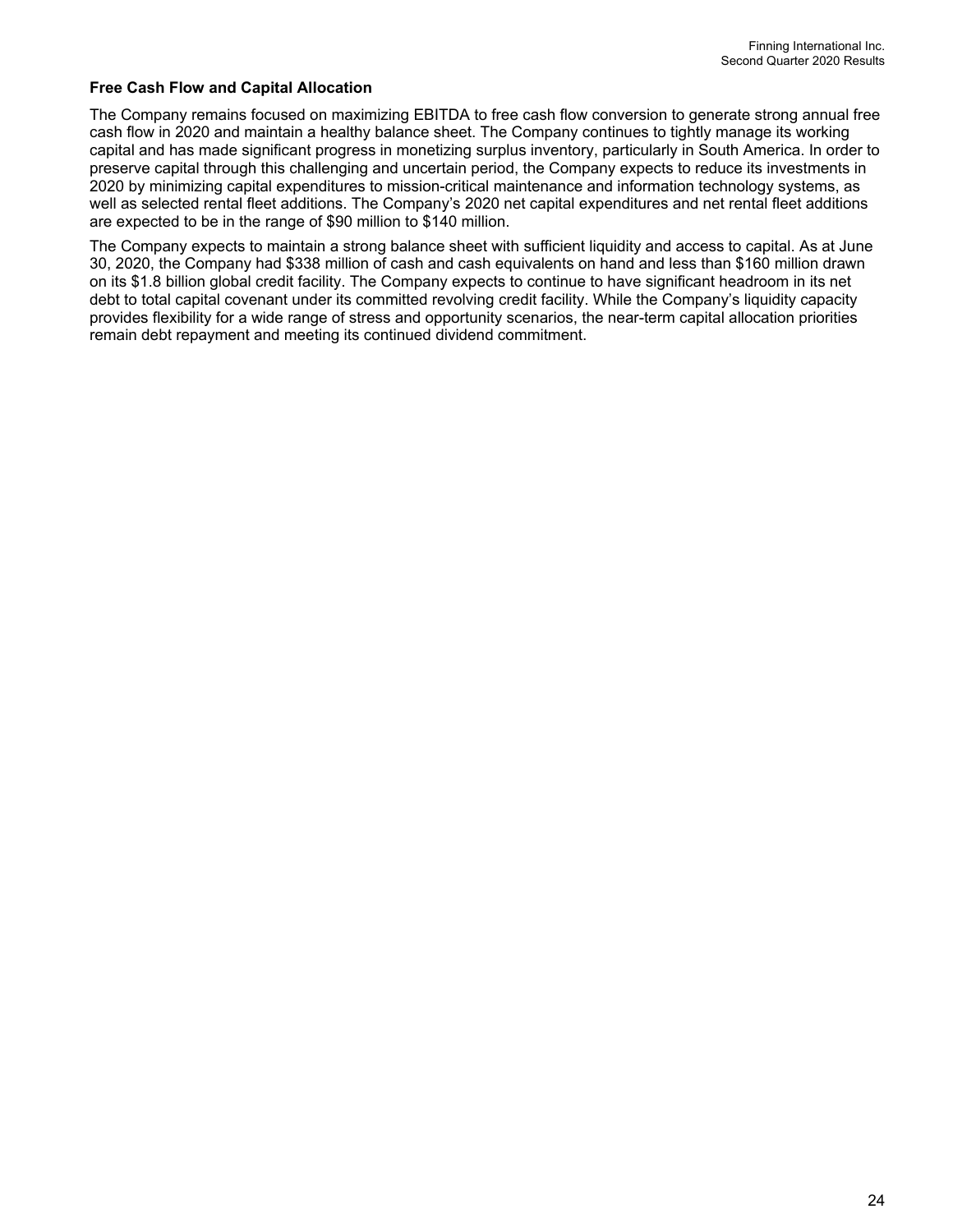# **Liquidity and Capital Resources**

Management assesses liquidity in terms of the Company's ability to generate sufficient cash flow, along with other sources of liquidity including cash and borrowings, to fund its operations and growth. Liquidity is affected by operating, investing, and financing activities.

|  |  |  | Cash flows provided by (used in) each of these activities were as follows: |
|--|--|--|----------------------------------------------------------------------------|
|--|--|--|----------------------------------------------------------------------------|

|                      | 3 months ended<br>June 30 |       |      |            | <b>6 months ended</b><br>June 30 |       |          |       |      |            |            |       |
|----------------------|---------------------------|-------|------|------------|----------------------------------|-------|----------|-------|------|------------|------------|-------|
|                      | Increase                  |       |      |            |                                  |       | Increase |       |      |            |            |       |
| (\$ millions)        | 2020                      |       | 2019 |            | (Decrease)                       |       | 2020     |       | 2019 |            | (Decrease) |       |
| Operating activities |                           | 319   | \$   | $(127)$ \$ |                                  | 446   | S        | 305   | \$   | $(451)$ \$ |            | 756   |
| Investing activities | S                         | (7)   | \$   | $(35)$ \$  |                                  | 28    |          | (43)  | \$   | $(287)$ \$ |            | 244   |
| Financing activities |                           | (211) | S    | 39         | - \$                             | (250) |          | (212) | S    | 457        | - \$       | (669) |
| Free Cash Flow       |                           | 312   | S    | ່ 162) \$  |                                  | 474   |          | 262   |      | $(509)$ \$ |            | 771   |

The most significant contributors to the changes in cash flows for 2020 over 2019 are as follows (all events described are in the current quarter or year-to-date period, unless otherwise stated):

|                          | <b>Quarter over Quarter</b>                                                                                                                                                                                                                                                                                                                                                                                                                                                                                                                                                | Year-to-date over Year-to-date                                                                                                                                                                                                                                                                                                                                                                                                                                                                                             |
|--------------------------|----------------------------------------------------------------------------------------------------------------------------------------------------------------------------------------------------------------------------------------------------------------------------------------------------------------------------------------------------------------------------------------------------------------------------------------------------------------------------------------------------------------------------------------------------------------------------|----------------------------------------------------------------------------------------------------------------------------------------------------------------------------------------------------------------------------------------------------------------------------------------------------------------------------------------------------------------------------------------------------------------------------------------------------------------------------------------------------------------------------|
| Operating<br>activities  | • lower inventory spend, mainly equipment, in<br>all of the Company's operations, primarily in<br>the Company's Canadian and South American<br>operations, as a result of strong inventory<br>management<br>• the receipt of approximately \$35 million in<br>government wage subsidies in Canada and<br>the UK & Ireland<br>• lower tax payments due to payment deferrals<br>allowed by global governments in response to<br>COVID-19<br>• partially offset by lower collections due to<br>reduced sales volumes in the Company's UK<br>& Ireland and Canadian operations | • lower inventory spend, primarily equipment and<br>parts, across all of the Company's operations<br>mainly driven by the strong inventory<br>management<br>• the receipt of approximately \$35 million in<br>government wage subsidies in Canada and the<br>UK & Ireland<br>• lower tax payments due to payment deferrals<br>allowed by global governments in response to<br>COVID-19<br>• partially offset by lower collections due to<br>reduced sales volumes in the Company's<br>Canadian and UK & Ireland operations |
| Investing<br>activities  | • lower net spend on capital expenditures due to<br>the Company's focus on cost management<br>and prioritization of projects                                                                                                                                                                                                                                                                                                                                                                                                                                               | • \$229 million net cash consideration paid to<br>acquire 4Refuel in 2019                                                                                                                                                                                                                                                                                                                                                                                                                                                  |
| Financing<br>activities  | • approximately \$155 million repayment of<br>short-term debt in Q2 2020 with available<br>funds compared to approximately \$95 million<br>increase in borrowings in 2019                                                                                                                                                                                                                                                                                                                                                                                                  | • approximately \$80 million reduction in short-term<br>debt in 2020 compared with \$600 million<br>increase in borrowings in 2019                                                                                                                                                                                                                                                                                                                                                                                         |
| Free Cash<br><b>Flow</b> | • higher cash generated from operating<br>activities for the reasons outlined above                                                                                                                                                                                                                                                                                                                                                                                                                                                                                        | • higher cash generated from operating activities<br>for the reasons outlined above                                                                                                                                                                                                                                                                                                                                                                                                                                        |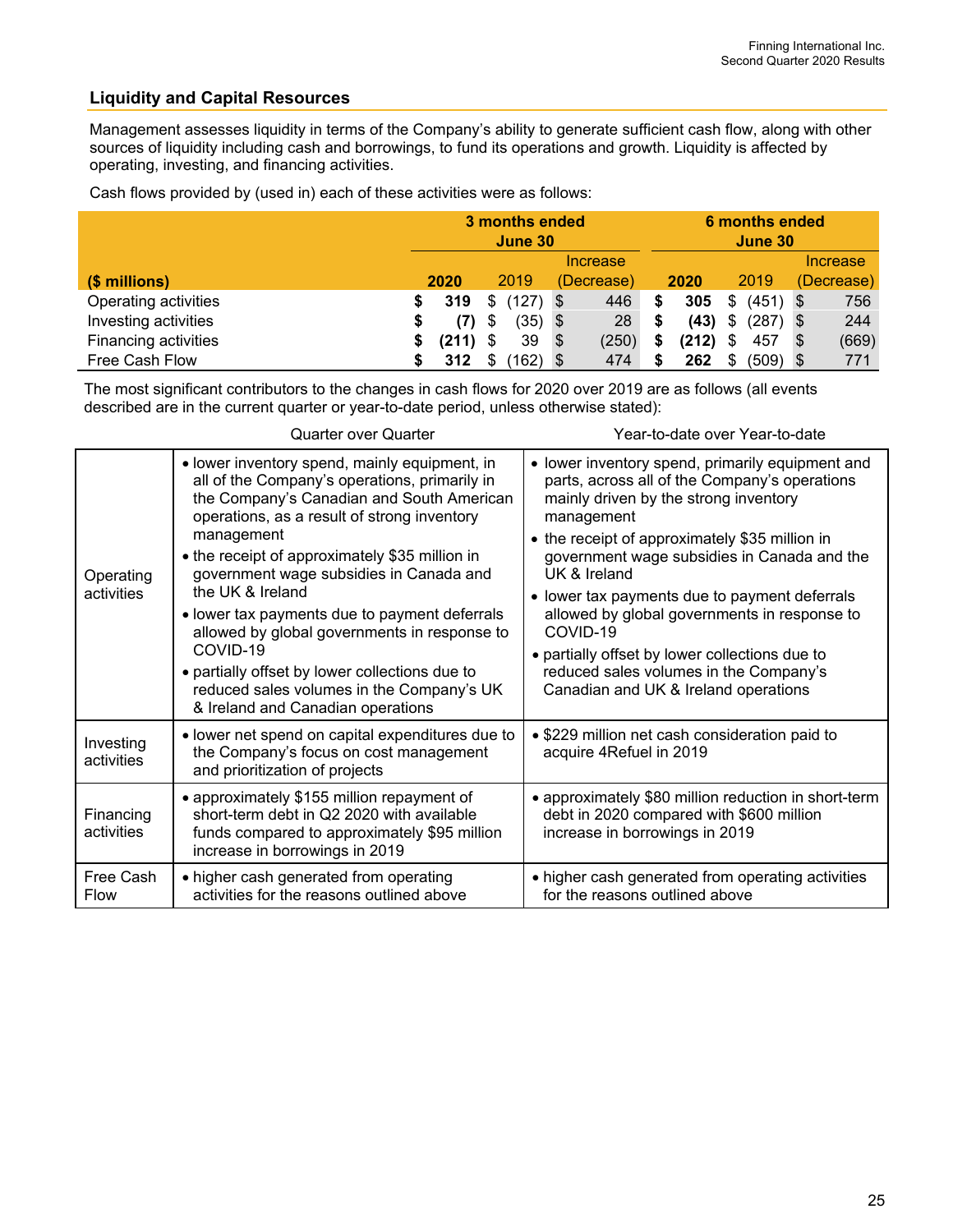#### **Capital resources and management**

The Company's cash and cash equivalents balance at June 30, 2020 was \$338 million (December 31, 2019: \$268 million). At June 30, 2020, to complement internally generated funds from operating and investing activities, the Company had approximately \$2.6 billion in unsecured committed and uncommitted credit facilities. Included in this amount is a committed revolving credit facility totaling \$1.8 billion with various Canadian and global financial institutions, of which approximately \$1.6 billion was available at June 30, 2020. The Company is subject to certain covenants within its committed revolving credit facility. As at June 30, 2020, the Company was in compliance with these covenants.

Management is closely evaluating the impact of COVID-19 on the Company's business and is adapting and adjusting daily to changes. The Company continuously monitors actual and forecasted cash flows, manages the maturity profiles of its financial liabilities and maintains committed and uncommitted credit facilities. Management believes that based on cash on hand, available credit facilities and the discretionary nature of certain cash flows, such as rental and capital expenditures, the Company has sufficient liquidity to meet operational needs.

Refer to the Risk Factors and Management section later in this MD&A for further discussion of the Company's exposure to liquidity risk.

The Company is rated (1) by both *DBRS* and *S&P*:

|             | Long-term debt |            | <b>Short-term debt</b>         |              |
|-------------|----------------|------------|--------------------------------|--------------|
|             | <b>Jun 30.</b> | Dec 31.    | $\overline{\mathsf{Jun}}\,30.$ | Dec 31,      |
|             | 2020           | 2019       | 2020                           | 2019         |
| <b>DBRS</b> | BBB (high)     | BBB (high) | $R-2$ (high)                   | $R-2$ (high) |
| S&P         | BBB+           | BBB+       | n/a                            | n/a          |

In March 2020, S&P placed the Company's BBB+ rating on CreditWatch with negative implications. In June 2020, S&P removed Finning from CreditWatch and assigned a negative outlook while affirming the Company's BBB+ rating.

During the first three months of 2020, the Company repurchased 1,215,617 common shares for \$23 million (at costs ranging from \$12.14 to \$22.20 per share and an average cost of \$19.25 per share) through an *NCIB* (2). No common shares were repurchased in Q2 2020. During the first three months of 2019, the Company repurchased 1,073,354 common shares for cancellation for \$27 million (at costs ranging from \$23.15 to \$26.36 per share and an average cost of \$24.75 per share). No common shares were repurchased in Q2 2019.

### **Net Debt to Adjusted EBITDA**

The Company monitors net debt to Adjusted EBITDA to assess its operating leverage and ability to repay debt. This ratio approximates the length of time, in years, that it would take the Company to repay its debt, with net debt and Adjusted EBITDA held constant.

|                                   | Company          |      |      |
|-----------------------------------|------------------|------|------|
| June 30                           | long-term target | 2020 | 2019 |
| Net debt to Adjusted EBITDA Ratio | < 3.0            |      |      |

 $(1)$  A security rating is not a recommendation to buy, sell or hold securities and may be subject to revision or withdrawal at any time by the rating organization.

<sup>&</sup>lt;sup>(2)</sup> The Company renewed its NCIB for a further year effective May 11, 2020. A copy of the NCIB notice is available on request from the Company. Direct your request to the Corporate Secretary, 300 – 565 Great Northern Way, Vancouver, BC V5T 0H8.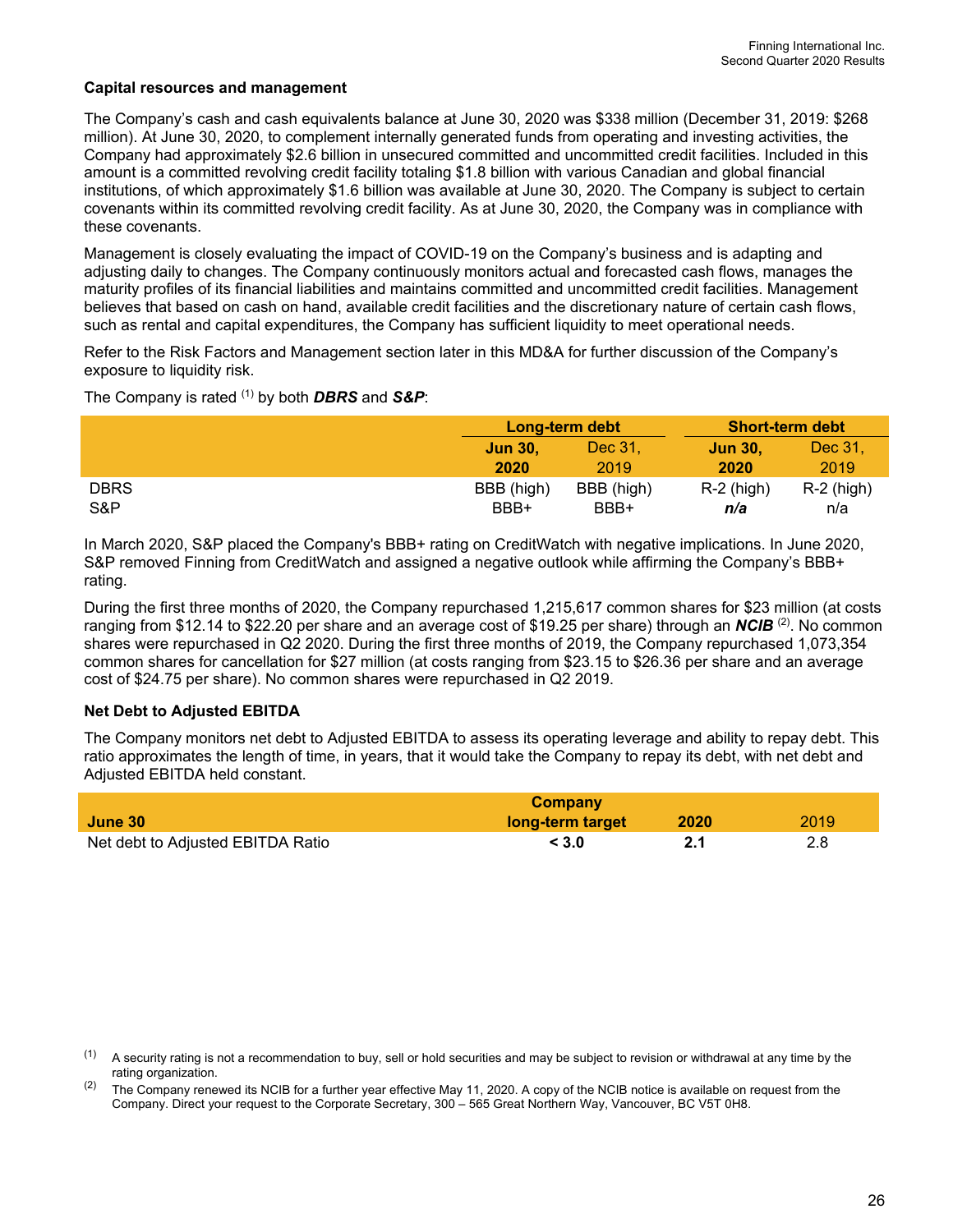### **Accounting Policies and Pronouncements**

Management's discussion and analysis of the Company's financial condition and results of operations is based on the Company's Interim Financial Statements. The Company's significant accounting policies, areas of estimation uncertainty, and significant judgments are contained in the notes to the *Annual Financial Statements* for the year ended December 31, 2019. Certain policies require management to make judgments, estimates and assumptions in respect of the application of accounting policies and the reported amounts of assets, liabilities, revenues, expenses, and disclosure of contingent assets and liabilities. These policies may require particularly subjective and complex judgments to be made as they relate to matters that are inherently uncertain and because there is a likelihood that materially different amounts could be reported under different conditions or using different assumptions. The following summarizes the changes in the areas of estimation uncertainty and significant judgments facing the Company as a result of changing economic conditions, including the impact of COVID-19.

#### Allowance for Doubtful Accounts

The Company records an allowance for doubtful accounts that represents management's best estimate of potential losses in respect of trade and other receivables and unbilled receivables. The main components of these allowances are a specific loss component that relates to individually significant exposures, and a collective loss component established for groups of similar assets in respect of losses that are expected to occur. The collective loss allowance is estimated based on historical data of payment statistics for similar financial assets, adjusted for current and forecasted future economic conditions.

Expected credit losses related to the current economic environment have been incorporated in management's estimate of its allowance for doubtful accounts at June 30, 2020. No assurance can be given that this provision will be sufficient or that the Company will not suffer material credit losses that will adversely affect its results. This remains an area that the Company will continue to monitor closely.

Refer to the Risk Factors and Management section later in this MD&A for further discussion of the Company's exposure to credit risk.

#### **Inventory**

The Company records a provision to reflect slow-moving and obsolete inventory, which is estimated based on age, redundancy, and stock levels. For equipment inventory, estimates are determined on a specific item basis. The extent of the overall impact of the COVID-19 pandemic on the Company's inventory is unknown at this time and will depend on market activity, customer activity, and the expected outlook for the remainder of the year. The Company has reviewed its inventory provision and concluded that the inventory provision at June 30, 2020 adequately reflects the current economic conditions. This remains an area that the Company will continue to monitor closely.

#### Goodwill and intangible assets with indefinite lives

The Company performs impairment tests on its goodwill and intangible assets with indefinite lives at the appropriate level (*CGU* or group of CGUs) at least annually or more frequently when events or changes in circumstances, which may include the declaration of the COVID-19 pandemic, indicate that the carrying amount of these assets may not be fully recoverable. Management conducted its annual impairment test in Q2 2020 and estimated the recoverable amount of all CGUs and groups of CGUs based on a value-in-use calculation. Key assumptions included future cash flow and growth projections covering a three-year period, with consideration of additional risk for any uncertainty in the cash flow projections driven by the impact of the COVID-19 pandemic and volatility in commodity prices. These cash flow projections were discounted using after-tax weighted-average cost of capital rates. Cash flows subsequent to the three-year projection period were extrapolated using growth rates based on estimated long-term nominal gross domestic product in the markets in which the Company operates. In addition to the impairment tests performed for goodwill and distribution network, recent economic uncertainty and financial performance triggered an impairment review of the Company's Argentina CGU. At June 30, 2020, management concluded that no impairment losses were required. This remains an area that the Company will continue to monitor closely.

#### Property, plant, and equipment and rental equipment

Property, plant, and equipment and rental equipment are reviewed for indicators of impairment at the end of each reporting period or whenever events or changes in circumstances indicate that the carrying amount may not be recoverable. The Company's review of its facilities network and long-term strategy prompted a review of its property, plant, and equipment and rental equipment. Impairment losses of \$7 million related to the Company's property, plant, and equipment were recorded in the three months ended June 30, 2020. No impairment losses were recorded on rental equipment. This remains an area that the Company will continue to monitor closely.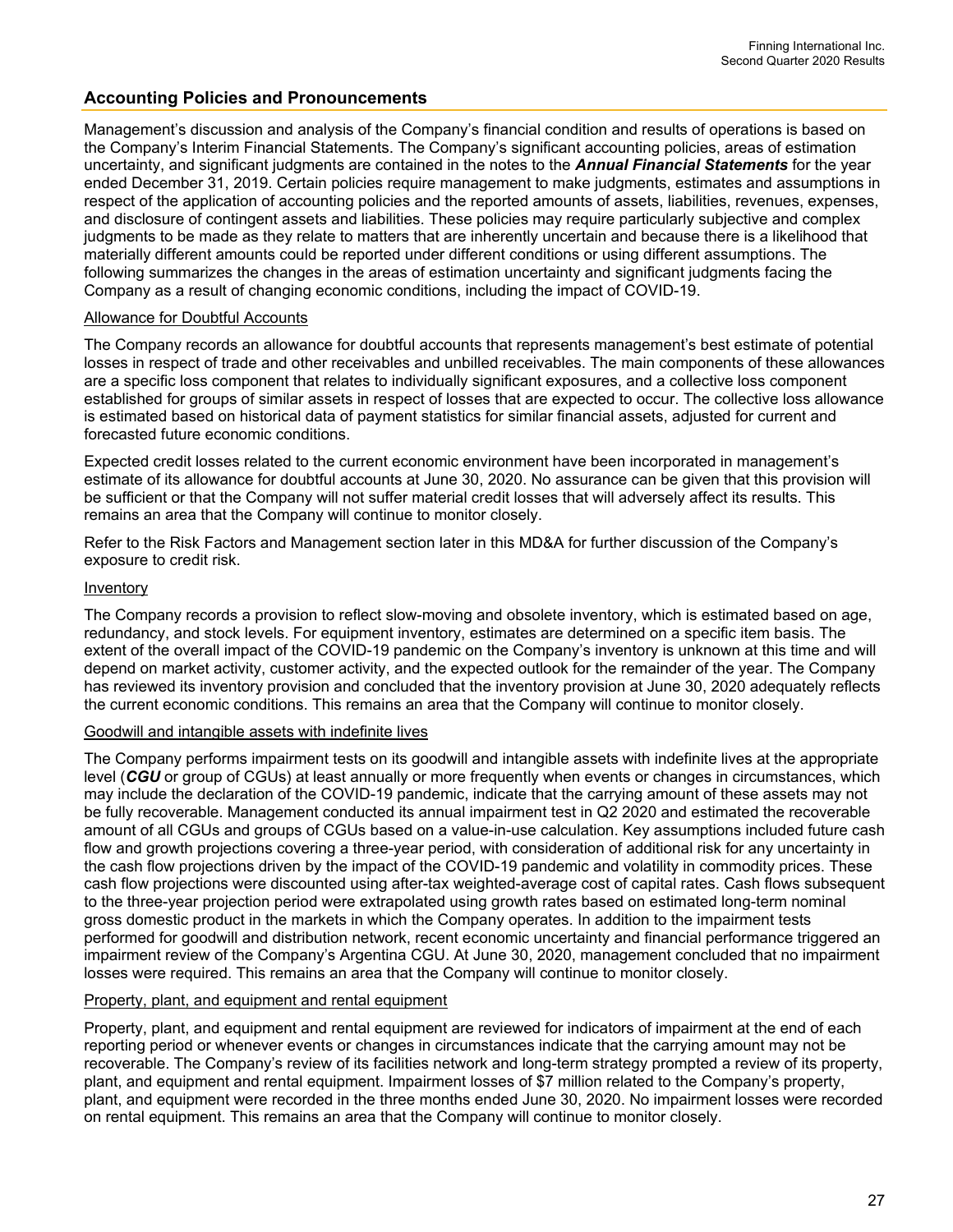#### **Amendments to Accounting Standards**

The Company has adopted the following amendments to IFRS effective January 1, 2020, except as otherwise noted:

- Amendments to IFRS 3, *Business Combinations* assist in determining whether a transaction should be accounted for as a business combination or an asset acquisition. The definition of a business has been amended to include an input and a substantive process that together significantly contribute to the ability to create goods and services provided to customers, generating investment and other income, and to exclude returns in the form of lower costs and other economic benefits. These amendments did not impact the Company's consolidated financial statements.
- Amendments to IFRS 9, *Financial Instruments* and IFRS 7, *Financial Instruments: Disclosures* affect entities that apply the hedge accounting requirements to hedging relationships directly affected by the interest rate benchmark reform. The amendments modify specific hedge accounting requirements, so that entities apply those hedge accounting requirements assuming that the interest rate benchmark is not altered as a result of the interest rate benchmark reform. If a hedging relationship no longer meets the requirements for hedge accounting for reasons other than those specified by the amended standards, then discontinuation of hedge accounting is still required. The Company did not have any hedging relationships directly affected by the interest rate benchmark reform and as a result, these amendments did not impact the Company's consolidated financial statements or disclosures.
- Amendments to IAS 1, *Presentation of Financial Statements* and IAS 8, *Accounting Policies, Changes in Accounting Estimates and Errors* were made to refine the definition of material in IAS 1 and align the definitions used across IFRS Standards and other publications. The concept of 'obscuring' material information with immaterial information has been included as part of the new definition and the threshold for materiality influencing users has been changed from 'could influence' to 'could reasonably be expected to influence'. These amendments did not impact the Company's consolidated financial statements or disclosures.
- Amendment to IFRS 16, *Leases* (effective for annual reporting periods beginning on or after June 1, 2020) allows lessees not to account for rent concessions as lease modifications if they arise as a direct consequence of COVID-19. The Company has elected to early adopt this amendment with retrospective application to April 1, 2020. Upon applying this amendment and in the three-month period ended June 30, 2020, eligible rent concessions in the Company's UK & Ireland operations were not accounted for as rent modifications and as a result, there was no impact to the Company's financial results.

#### **Future Accounting Pronouncements**

The Company has not applied the following amendments to standards that have been issued but are not yet effective:

- Amendments to IAS 37, *Provisions, Contingent Liabilities and Contingent Assets* (effective January 1, 2022) clarify that the 'costs of fulfilling a contract' when assessing whether a contract is onerous comprise both the incremental costs and an allocation of other direct costs. The amendments apply to contracts existing at the date when the amendments are first applied. Management is currently assessing the impact of these amendments.
- Amendments to IAS 1, *Presentation of Financial Statements* (effective January 1, 2023) clarify the presentation of liabilities in the statement of financial position. The classification of liabilities as current or non-current is based on contractual rights that are in existence at the end of the reporting period and is unaffected by expectations about whether an entity will exercise its right to defer settlement. A liability not due over the next twelve months is classified as non-current even if management intends or expects to settle the liability within twelve months. The amendments also introduce a definition of 'settlement' to make clear that settlement refers to the transfer of cash, equity instruments, other assets, or services to the counterparty. Management is currently assessing the impact of these amendments.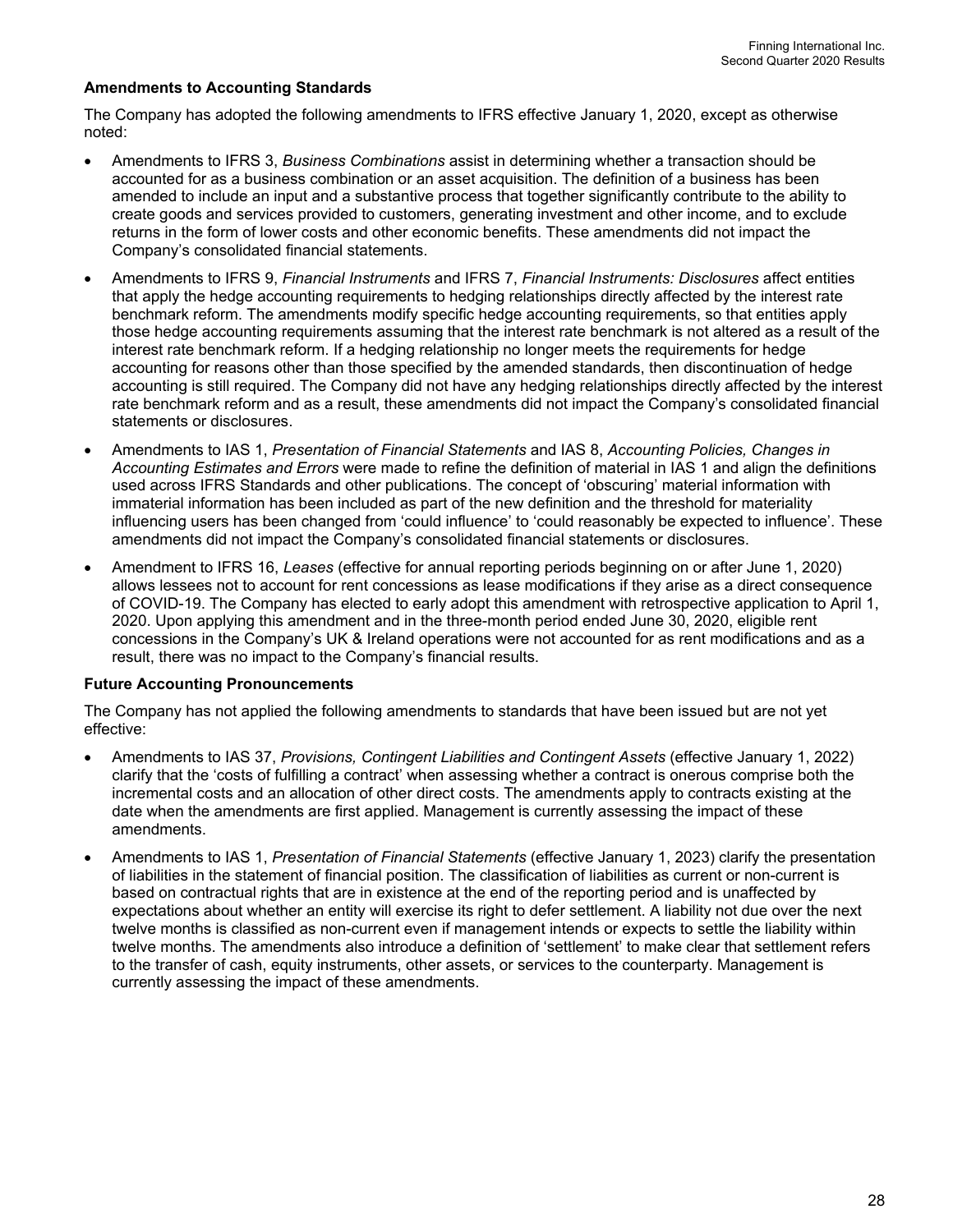# **Risk Factors and Management**

Finning and its subsidiaries are exposed to market, credit, liquidity, and other risks in the normal course of their business activities. The Company's *ERM* process is designed to ensure that these risks are identified, managed, and reported. The ERM framework assists the Company in managing risks and business activities to mitigate these risks across the organization in order to achieve the Company's strategic objectives.

The Company maintains a strong risk management culture to protect and enhance shareholder value. On a quarterly basis, Board level committees review the Company's processes for business risk assessment and the management of key business risks, any changes to key risks and exposures, and the steps taken to monitor and control such exposures. These reviews are reported to the Board quarterly. The Board reviews, in detail, all material risks on an annual basis. The Board also reviews the adequacy of disclosures of key risks in the Company's AIF, MD&A, and financial statements on a quarterly and annual basis. All key financial risks are disclosed in the MD&A and other key business risks are disclosed in the Company's AIF. Key risks arising after the date of the Company's AIF are included in the relevant quarterly MD&A. Key risks impacting the Company in Q2 2020 are described below.

#### **Pandemic Outbreak and Impact on Operations**

Epidemic and pandemic diseases, such as the recent outbreak of COVID-19, may have a significant impact on the Company. The Company continues to adapt to the impacts of COVID-19 on the business, with the health and safety of employees, customers, and communities as the highest priority. Since the World Health Organization's declaration of the global pandemic in March 2020, Finning successfully expedited its business continuity program, however, a risk of this nature may still have a material adverse impact on Finning's business, results of operations and financial condition.

The outbreak of COVID-19 has caused considerable disruption to the world economy, including financial markets and commodity prices. In periods of significantly lower commodity prices, development of new projects can be slowed or stopped and production from existing projects can be curtailed, leading to less demand for equipment or services supplied by the Company. To date, some of the Company's customers have requested to delay equipment deliveries as a result of their halted operations, parked equipment fleets, or delayed projects, and the Company has also received some equipment order cancellations.

All of the Company's operations have been deemed essential services and are currently open. During the six months ended June 30, 2020, a few branches in South America were closed in compliance with local quarantine restrictions but have since re-opened. A localized outbreak of a contagious illness such as COVID-19 could impact operations, risk the health of our employees who continue to work in branches or on customer sites, and result in the temporary closure of one or more of the Company's major facilities. The Company is following the requirements and advice of government and health authorities in each jurisdiction where it operates. All non-critical travel has been eliminated. The Company has applied a risk-based approach to assessing each facility in its global operations. A series of preventative measures have been developed and executed at each facility that at minimum include communication on the COVID-19 response protocol, awareness training, personal and facility specific hygiene practices, physical distancing, and work-from-home arrangements where possible. Further, in South America, given rising infection rates in the second quarter, the Company has taken additional measures to identify and protect high risk individuals, and implement low density transportation, employee testing, contact tracing, and preventative quarantine measures. As certain regions in the Company's operating areas begin to re-open, Finning has outlined a specific set of risk mitigation requirements that must be in place before any employees who are working from home return to office. Rules in all jurisdictions are changing rapidly and further government intervention or quarantine restrictions could impede the Company's ability to continue to manage the business. Similarly, significant curtailment or shutdown of customers' operations could negatively impact the Company's business and financial results.

The Company's financial results for 2020 could be negatively impacted by the actions taken by governments, customers, and/or suppliers, including business disruptions, force majeure, and/or supply chain constraints in response to the pandemic, and there is uncertainty over the severity and duration of any resulting adverse impact on our business, results of operations and financial condition. Actions or failures to act could impede the Company's ability to successfully recover within a reasonable timeframe. Management will continue to evaluate and adapt its business plans as the situation evolves. This includes working with the Board and salaried and hourly employees as well as union partners, and managing costs in line with expected changes in business activity levels in each region. To date, the Company has implemented Board and employee pay reductions, reduced work schedules and furloughs, as well as workforce reductions in all regions. Where the eligibility criteria has been met, the Company has applied for and obtained available government support. The Company will continue evaluating government programs and subsidies in all jurisdictions where we carry on business. The goal is to maximize flexibility and preserve critical talent and capabilities through this disruptive period.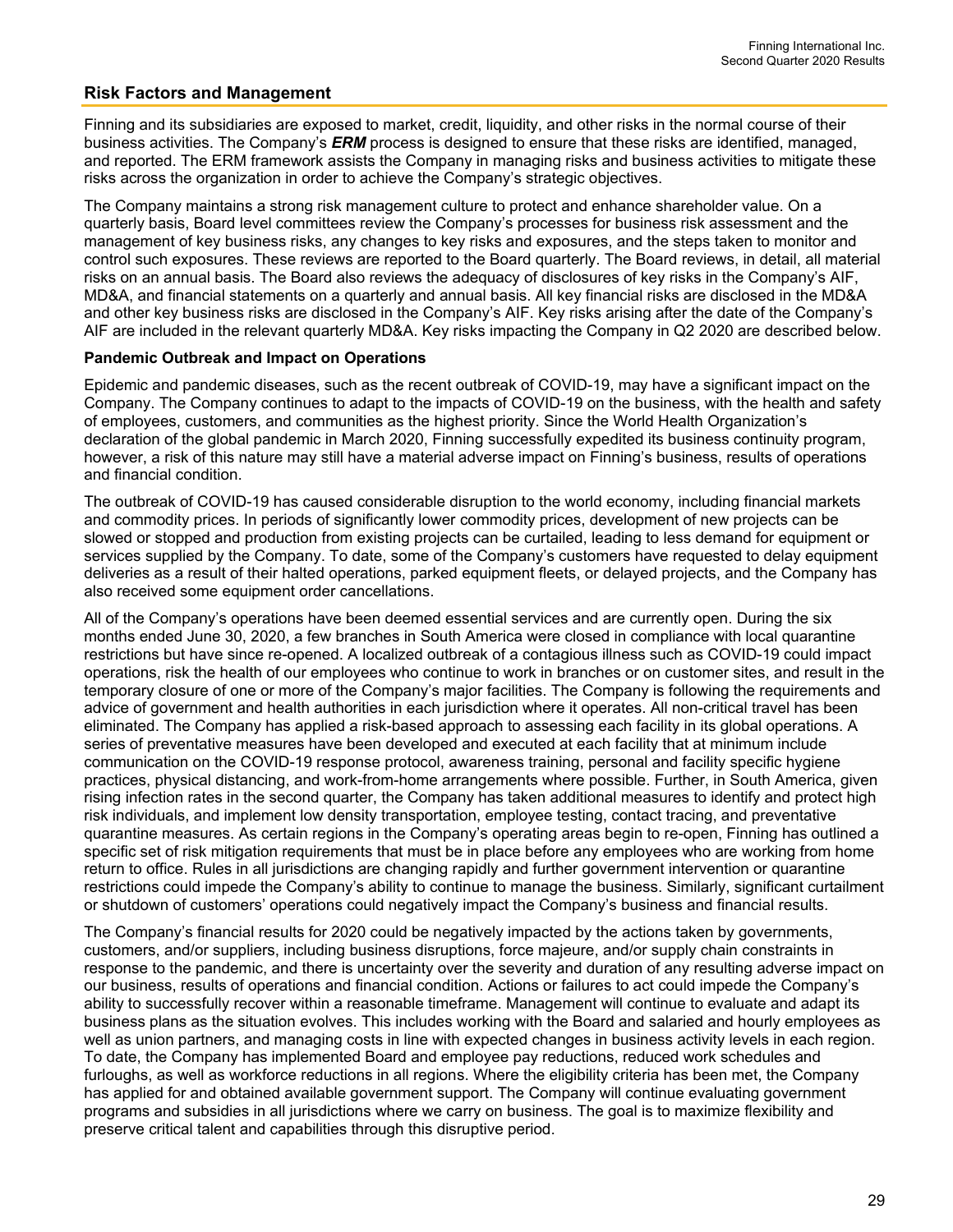### **Relationship with Caterpillar – Product and Supply**

The majority of Finning's business involves the distribution and servicing of Caterpillar products. Finning is dependent on Caterpillar for the timely supply of parts and equipment to fulfill its deliveries to customers and meet the requirements of Finning's service maintenance contracts. In instances where Caterpillar reduces its production capacity or during periods of intense demand, Caterpillar may find it necessary to allocate its supply of particular products among its dealers. Such allocations of supply have not, in the past, proven to be a significant impediment to Finning in conducting its business. The impact of COVID-19 on the future supply of products is unknown and there can be no assurance that Caterpillar will continue to be able to supply its products in the quantities and timeframes required by Finning's customers. Caterpillar reported that as of mid-July 2020, nearly all of its primary production facilities continued to operate. When supply constraints have occurred in the past, Finning has been successful in utilizing its rental assets, used equipment, and other sources (such as the dealer network) to meet demand, but there can be no assurance of continued success in this area. A significant disruption to the Company's global supply chain could adversely affect the Company's business, results of operations, and financial condition.

Finning has also been reliant on Caterpillar to supply financing to its customers. In periods of global credit market disruption, Caterpillar may tighten sources or terms of financing for Finning's customers. In the current economic climate, Finning's customers may have limited access to financing from Caterpillar or alternate sources (such as financial institutions). Disruption in Caterpillar's or Finning's customers' access to liquidity, due to effects of the pandemic or otherwise, could have a material adverse impact on Finning's business, results of operations and financial condition.

#### **Cybersecurity**

Cybersecurity incidents related to our information technology systems are a threat to the integrity, reliability, and availability of technology and data. Cybersecurity incidents may take the form of malware, computer viruses, cyber threats, cyber extortion, employee error, malfeasance, system errors and other types of security and data breaches, and may arise from inside and outside of our organization. Cybersecurity incidents could also target customer data or the security, integrity and/or reliability of the hardware and software installed in products we sell or service. Finning relies heavily on information technology systems, some of which are managed by third parties, to process, transmit and store electronic information, including personally identifiable information, credit card payment data and other sensitive customer and employee information, and to manage or support a variety of critical business processes and activities.

Finning's risk of experiencing a cybersecurity incident has increased due to the increase in users working remotely as a result of COVID-19. There is heightened risk that cyber criminals increase social engineering, phishing or ransomware events that may be introduced via emails or websites. To mitigate the heightened risk of cybersecurity incidents, our security monitoring and detection services were expanded and the ability to handle load on the current systems increased. The Company increased the monitoring of network activity and implemented mandatory security awareness training for users. Also, new tools and technologies to assist in the increased system load have been introduced, external based threats are monitored, critical work-from-home technologies have been reviewed to ensure enforcement of multi-factor authentication, and additional licenses for home technologies have been purchased to increase the number of remote users.

Cybersecurity and the continued development and enhancement of controls, processes and practices designed to protect systems, computers, software, data and networks from attack, damage or unauthorized access remain a priority. Although Finning makes significant efforts to maintain the security and integrity of its information technology systems, there can be no assurance that those efforts and measures will be able to prevent all cybersecurity incidents. Finning carries cyber insurance coverage as part of a stand-alone cyber insurance policy, however, there is no assurance that this coverage will apply or fully cover damages incurred in the event of a cyber incident. The occurrence of a significant loss or claim, or a greater number of these losses than anticipated, could have a material adverse impact on Finning. Our risk and exposure to these matters cannot be fully mitigated because of, among other things, the evolving nature of these threats.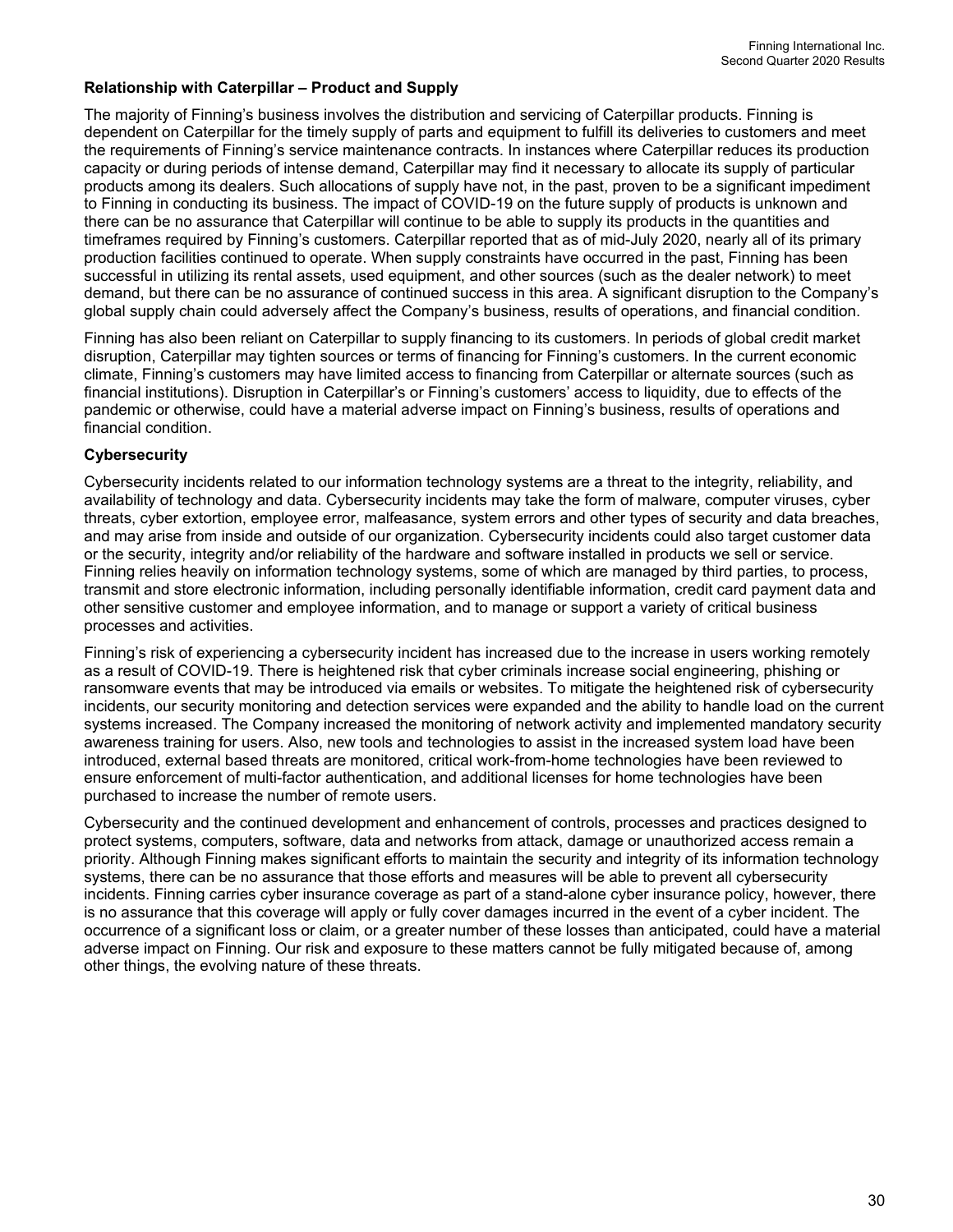### **Commodity Prices**

The Company provides equipment and parts and service to customers in resource and construction industries. In the resource sector, fluctuations in commodity prices and changes in long-term outlook for commodities impact customer decisions regarding capital expenditures and production levels, which determine demand for equipment, parts and service. In the construction sector, publicly funded infrastructure spending is indirectly impacted by fluctuations in commodity prices (such as the prices of copper, gold, and other metals; metallurgical coal; natural gas, oil, and lumber), particularly in regions with resource-based economies. In Canada, the Company's customers, mostly in the oil sands in Northern Alberta, are exposed to the price of oil. In South America, the Company's customers are primarily exposed to the price of copper and, to a much lesser extent, the prices of gold, other metals, and natural gas. In the UK & Ireland, the Company's resource sector customers operate in off-shore oil & gas. Significant fluctuations in these commodity prices could have a material impact on the Company's financial results.

### **Financial Instruments Risk**

The Company is exposed to risks through its operations that arise from its use of financial instruments, which include credit risk and liquidity risk. Under the normal course of operations, the Company has mitigation strategies to minimize these risks for its financial instruments. In the current economic climate, the Company has heightened exposure to these risks.

### Credit Risk

Credit risk associated with accounts receivable, unbilled receivables, and instalment notes receivable from customers is minimized because of the diversification of the Company's operations as well as its large customer base and its geographical dispersion. Also, the Company has policies in place to manage credit risk, including maintaining credit limits for customers taking into account factors such as projected purchase values, credit worthiness of the customer, and payment performance.

The COVID-19 pandemic has resulted in significant disruptions in financial markets, regional economies and the world economy. It is likely that the pandemic will continue to adversely affect the economies, financial markets, and social stability of many regions and countries in which our customers operate. There can be no assurance that these disruptions will not negatively affect the financial performance of our customers and our ability to collect customer receivables. The extent and duration of the impact of the COVID-19 pandemic on our customers is unknown at this time. This will depend on future developments and the availability of government support programs, all of which are highly uncertain and cannot be predicted with confidence. As a result, the Company's exposure to credit risk related to its accounts receivable has increased. No assurance can be given that the Company's provision for potential losses on customer receivables will be sufficient or that the Company will not suffer material credit losses that will adversely affect its results. This remains an area that the Company will continue to monitor closely.

### Liquidity Risk

Liquidity risk is the risk that the Company will not be able to meet its financial obligations as they fall due. The Company's approach to managing liquidity is to ensure, as far as possible, that it will have sufficient liquid financial resources to fund its operations and meet its commitments and obligations. The Company maintains uncommitted bilateral and committed revolving credit facilities, continuously monitors actual and forecast cash flows, and manages maturity profiles of financial liabilities. Based on the availability of credit facilities, the Company's business operating plans, and the discretionary nature of some of its cash outflows, such as rental and capital expenditures, the Company believes it continues to have sufficient liquidity to meet operational needs.

The Company will require capital to finance its future growth and to refinance its outstanding debt obligations as they come due for repayment. If the cash generated from the Company's operations is not sufficient to fund future capital and debt repayment requirements, the Company will require additional debt or equity financing in the capital markets. The Company's ability to access capital markets on terms that are acceptable will be dependent upon prevailing market conditions, as well as the Company's financial condition. Further, the Company's ability to increase the level of debt financing may be limited by its financial covenants or its credit rating objectives. The actual and threatened spread of COVID-19 globally could adversely impact the Company's ability to carry out its plans and raise capital. The ability to raise additional financing for future activities may be impaired, or such financing may not be available on favourable terms, due to conditions beyond the control of the Company, such as uncertainty in the capital markets, depressed commodity prices or country risk factors.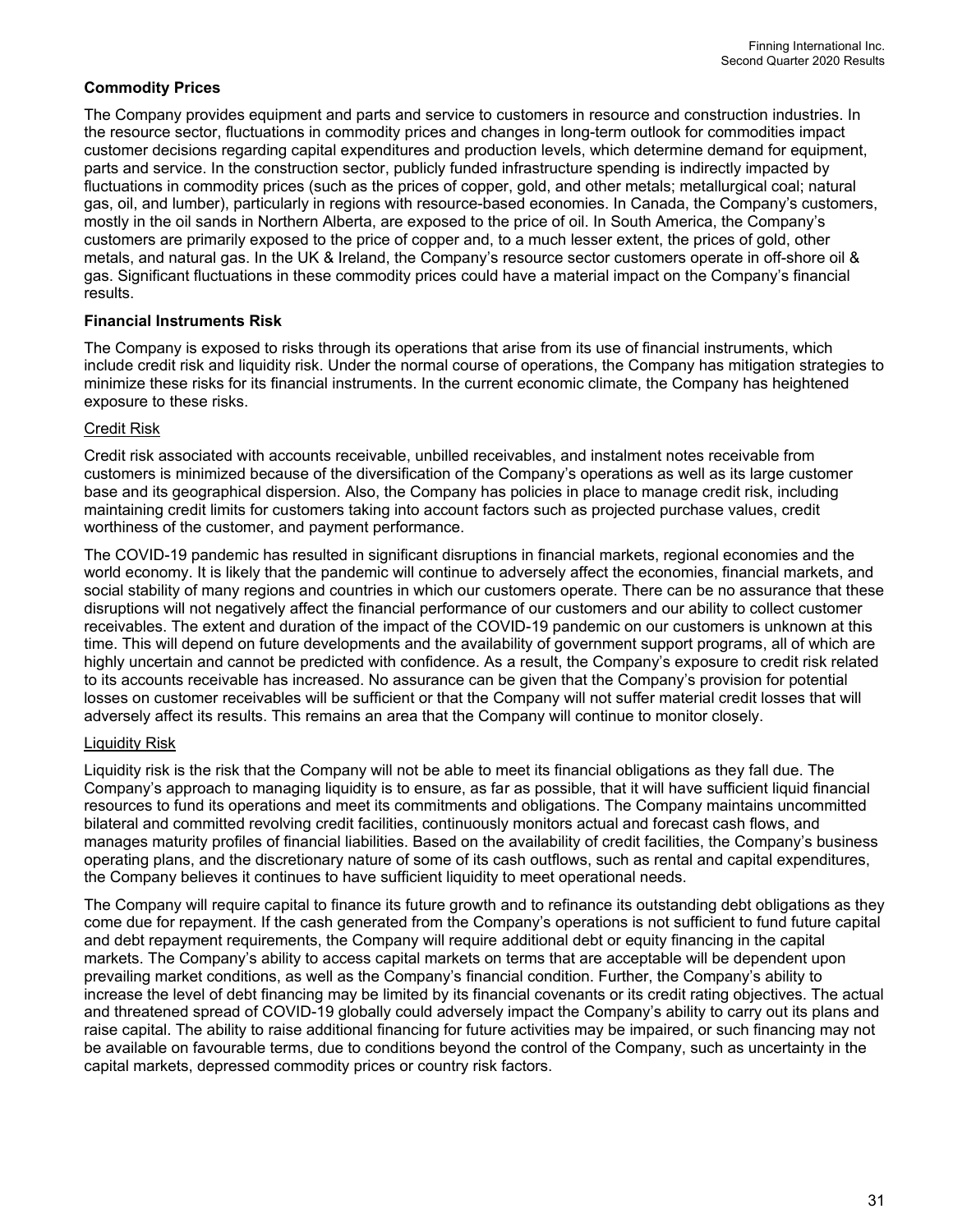### **Foreign Exchange Risk**

Key exchange rates that impacted the Company's results were as follows:

|                 |        | June 30 |             |        |           |                   | 3 months ended |                   |        | 6 months ended |         |
|-----------------|--------|---------|-------------|--------|-----------|-------------------|----------------|-------------------|--------|----------------|---------|
| <b>Exchange</b> |        |         | December 31 |        |           | June 30 - average |                | June 30 - average |        |                |         |
| rate            | 2020   | 2019    | Change      | 2019   | Change    | 2020              | 2019           | Change            | 2020   | 2019           | Change  |
| USD/CAD         | 1.3628 | 1.3087  | (4)%        | 1.2988 | (5)%      | 1.3853            | 1.3377         | (4)%              | 1.3651 | 1.3336         | $(2)\%$ |
| GBP/CAD         | 1.6832 | .6624   | (1)%        | 1.7174 | 2%        | 1.7200            | 1.7197         |                   | 1.7192 | 1.7256         |         |
| USD/CLP         | 816.36 | 679.86  | (20)%       | 744.62 | $(10) \%$ | 822.46            | 683.44         | (20)%             | 812.71 | 675.34         | (20)%   |
| USD/ARS         | 70.46  | 42.46   | $(66)$ %    | 59.89  | (18)%     | 67.62             | 43.90          | (54)%             | 64.49  | 41.31          | (56)%   |

The impact of foreign exchange due to fluctuation in the value of the CAD relative to the USD, GBP, CLP, and ARS is expected to continue to affect Finning's results.

### **Controls and Procedures Certification**

#### **Disclosure Controls and Procedures**

Management is responsible for establishing and maintaining a system of controls and procedures over the public disclosure of financial and non-financial information regarding the Company. Such controls and procedures are designed to provide reasonable assurance that all relevant information is gathered and reported to senior management, including the *CEO* and *CFO*, on a timely basis so that appropriate decisions can be made regarding public disclosure.

The CEO and the CFO, together with other members of management, have designed the Company's disclosure controls and procedures in order to provide reasonable assurance that material information relating to the Company and its consolidated subsidiaries is made known to them in a timely manner.

The Company has a Corporate Disclosure Policy and a Disclosure Committee in place to mitigate risks associated with the disclosure of inaccurate or incomplete information, or failure to disclose required information.

- The Corporate Disclosure Policy sets out accountabilities, authorized spokespersons, and Finning's approach to the determination, preparation, and dissemination of material information. The policy also defines restrictions on insider trading and the handling of confidential information.
- The Disclosure Committee, consisting of senior management, including legal counsel, reviews all financial information prepared for communication to the public to ensure it meets all regulatory requirements. The Disclosure Committee is responsible for raising any outstanding issues it believes require the attention of the *Audit Committee* for the Audit Committee's approval prior to recommending disclosure, subject to legal requirements applicable to disclosure of material information.

#### **Internal Control over Financial Reporting**

Management is responsible for establishing and maintaining adequate internal control over financial reporting. Management has designed internal control over financial reporting to provide reasonable assurance regarding the reliability of financial reporting and the preparation of financial statements in accordance with IFRS. In March 2020, the Company employed remote work arrangements for the majority of its finance workforce. Although this continued through the financial close period, there has been no change in the design of the Company's internal control over financial reporting during the quarters ended March 31, 2020 and June 30, 2020, that would materially affect, or is reasonably likely to materially affect, the Company's internal control over financial reporting. Management has taken additional steps to ensure key financial internal controls remained in place during the financial reporting period and these controls were completed electronically.

Regular involvement of the Company's internal audit function and quarterly reporting to the Audit Committee assist in providing reasonable assurance that the objectives of the control system are met. While the officers of the Company have designed the Company's disclosure controls and procedures and internal control over financial reporting to provide reasonable assurance that the objectives of the control systems are met, they are aware that these controls and procedures may not prevent all errors and fraud. A control system, no matter how well conceived or operated, can only provide reasonable, not absolute, assurance that the objectives of the control system are met.

### **Outstanding Share Data**

**As at July 30, 2020**  Common shares outstanding 162,103,503 Options outstanding 3,775,257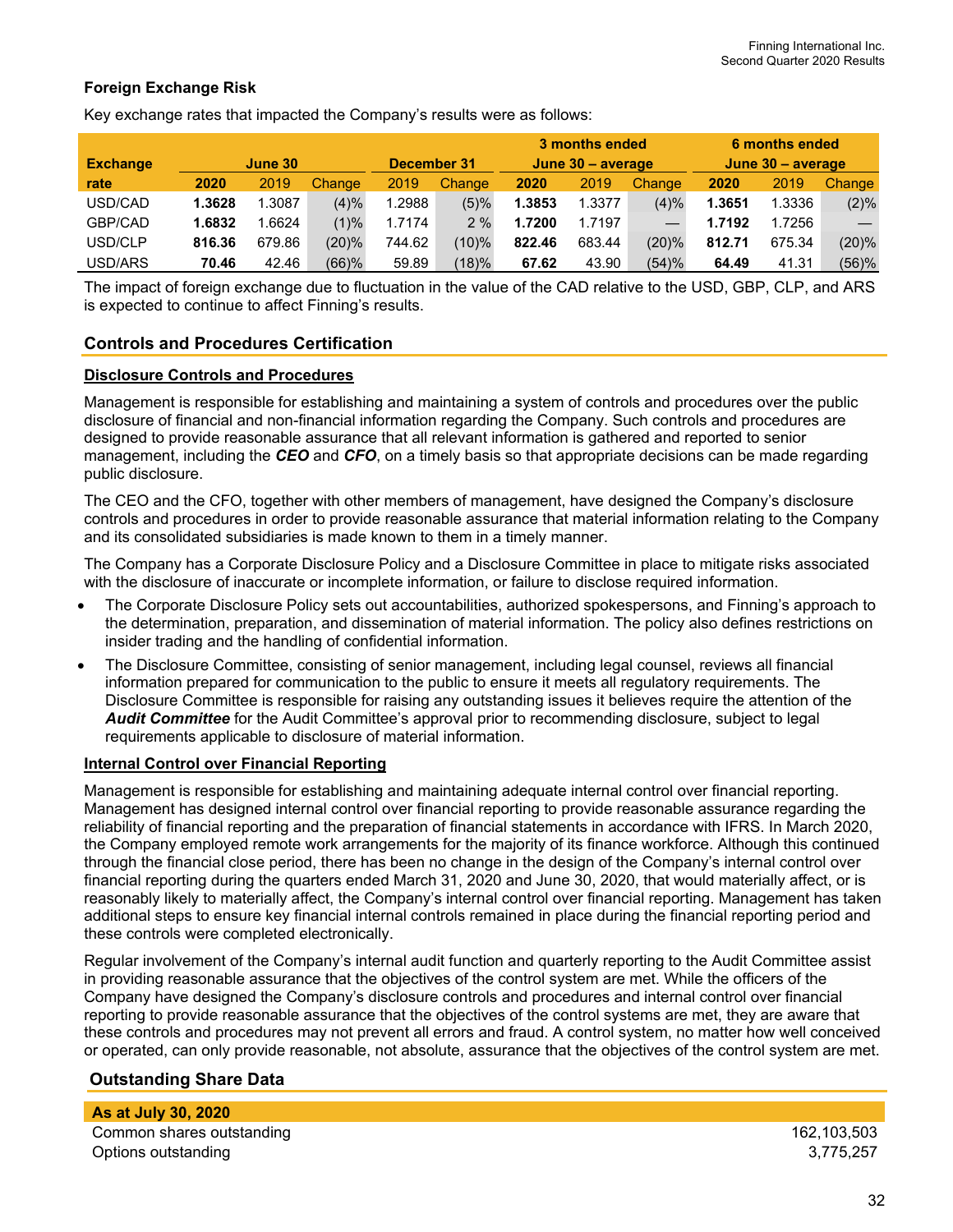### **Description of Non-GAAP Financial Measures and Reconciliations**

### **Non-GAAP Financial Measures**

Management believes that providing certain non-GAAP financial measures provide users of the Company's MD&A and consolidated financial statements with important information regarding the operational performance and related trends of the Company's business. The non-GAAP financial measures used by management do not have any standardized meaning prescribed by IFRS and therefore may not be comparable to similar measures presented by other issuers. Accordingly, these measures should not be considered as a substitute or alternative for GAAP measures as determined in accordance with IFRS. By considering these measures in combination with the comparable IFRS financial measures (where available) management believes that users are provided a better overall understanding of the Company's business and its financial performance during the relevant period than if they simply considered the IFRS financial measures alone.

Management uses KPIs to consistently measure performance against the Company's priorities across the organization. KPIs, including those that are expressed as ratios, are non-GAAP financial measures.

There may be significant items that management does not consider indicative of future operational and financial trends of the Company, either by nature or amount. Management excludes these items when evaluating its operating financial performance. These items may not be non-recurring, but management believes that excluding these significant items from GAAP results provides a better understanding of the Company's financial performance when considered in conjunction with the GAAP results. Financial metrics that have been adjusted to take into account these significant items are referred to as "Adjusted" metrics. Adjusted metrics are non-GAAP financial measures and are intended to provide additional information to readers of the MD&A.

A description of the non-GAAP financial measures used by the Company in this MD&A is set out below. A quantitative reconciliation from each non-GAAP financial measure to their most directly comparable measure, where available, specified, defined, or determined under GAAP and used in the Company's consolidated financial statements (GAAP measures) can be found on pages 34 - 41 of this MD&A.

#### **Adjusted net income and Adjusted basic EPS**

Adjusted net income excludes from net income the after-tax amounts of significant items that are not considered to be indicative of operational and financial trends either by nature or amount to provide a better overall understanding of the Company's underlying business performance. The tax impact of each significant item is calculated by applying the relevant applicable tax rate for the jurisdiction in which the significant item occurred.

Adjusted basic EPS is calculated by dividing Adjusted net income by the weighted average number of common shares outstanding during the period.

A reconciliation between net income and basic EPS (the most directly comparable GAAP measure) and Adjusted net income and Adjusted basic EPS can be found on pages 5 and 11 of this MD&A.

#### **EBITDA, Adjusted EBITDA, and Adjusted EBIT**

EBITDA is defined as earnings before finance costs, income taxes, depreciation, and amortization and is utilized by management to assess and evaluate the financial performance of its reportable segments. Management believes that EBITDA improves comparability between periods by eliminating the impact of finance costs, income taxes, depreciation, and amortization.

Adjusted EBIT and Adjusted EBITDA exclude items that are not considered to be indicative of operational and financial trends, either by nature or amount, to provide a better overall understanding of the Company's underlying business performance.

EBITDA is calculated by adding depreciation and amortization to EBIT. Adjusted EBITDA is calculated by adding depreciation and amortization to Adjusted EBIT.

The most directly comparable GAAP measure to EBITDA is EBIT.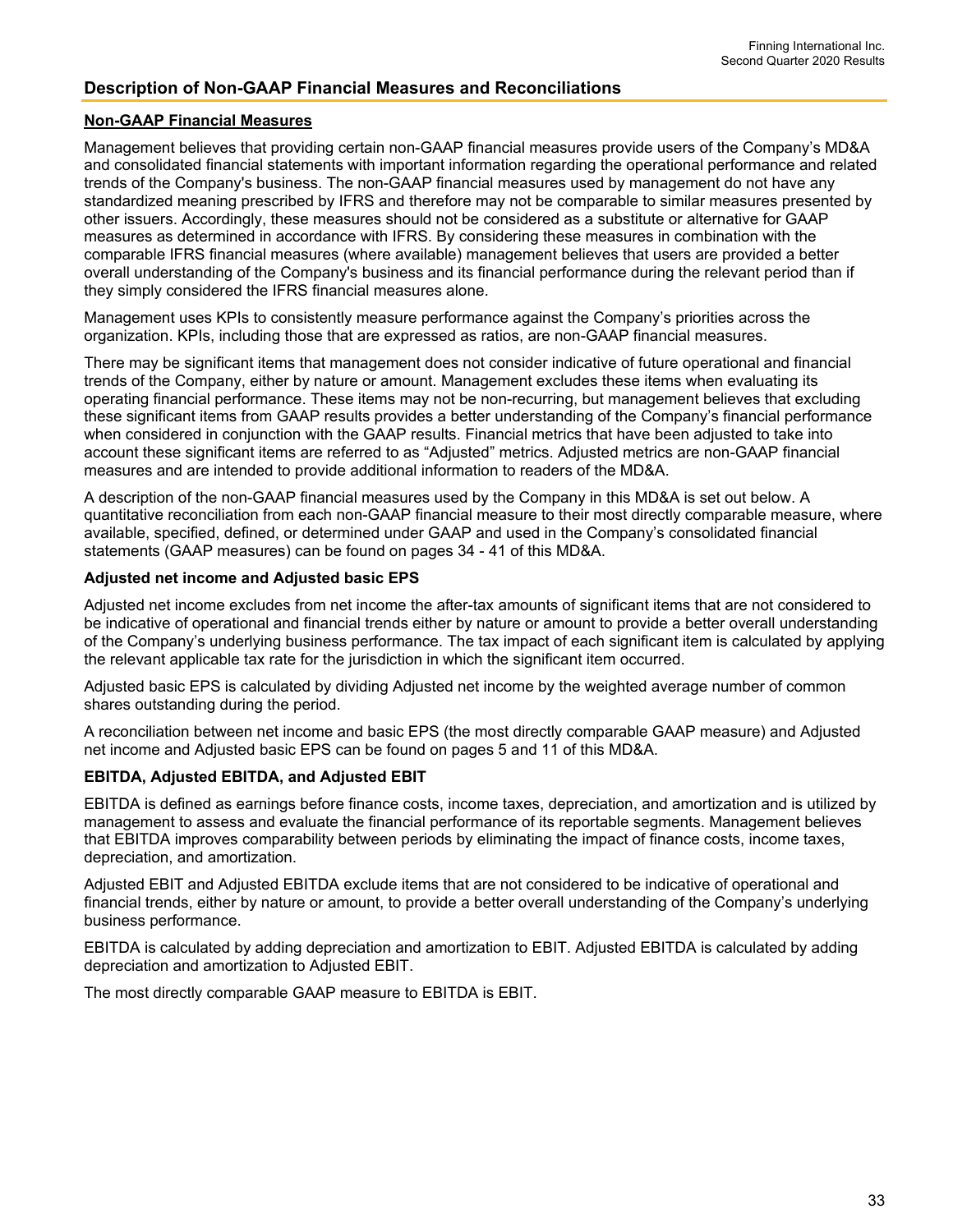A reconciliation from EBIT to EBITDA, Adjusted EBIT, and Adjusted EBITDA for the consolidated operations for the last nine quarters is as follows:

| 3 months ended                                                | 2020                 |     |               | 2019                 |     |     | $2018^{(1)}$  |        |               |  |
|---------------------------------------------------------------|----------------------|-----|---------------|----------------------|-----|-----|---------------|--------|---------------|--|
| (\$ millions)                                                 | <b>Jun 30 Mar 31</b> |     | <b>Dec 31</b> | Sep 30 Jun 30 Mar 31 |     |     | <b>Dec 31</b> | Sep 30 | <b>Jun 30</b> |  |
| <b>EBIT</b>                                                   | 52                   | 94  | 97            | 129                  | 137 | 62  | 91            | 93     | 126           |  |
| Depreciation and amortization                                 | 78                   | 76  | 73            | 72                   | 76  | 72  | 49            | 49     | 45            |  |
| <b>EBITDA</b>                                                 | 130                  | 170 | 170           | 201                  | 213 | 134 | 140           | 142    | 171           |  |
| EBITDA - last 12 months                                       | 671                  | 754 | 718           | 688                  | 629 | 587 | 610           | 624    | 628           |  |
| EBIT                                                          | 52                   | 94  | 97            | 129                  | 137 | 62  | 91            | 93     | 126           |  |
| Significant items:                                            |                      |     |               |                      |     |     |               |        |               |  |
| <b>CEWS</b> support                                           | (64)                 |     |               |                      |     |     |               |        |               |  |
| Severance costs                                               | 42                   |     |               | 2                    |     | 18  |               |        |               |  |
| Facility closures, restructuring costs, and impairment losses | 9                    |     |               |                      |     |     |               |        |               |  |
| Acquisition costs related to 4Refuel                          |                      |     |               |                      |     |     |               |        |               |  |
| Write-off and loss related to Energyst                        |                      |     |               |                      |     |     |               | 30     |               |  |
| <b>Adjusted EBIT</b>                                          | 39                   | 94  | 97            | 132                  | 137 | 91  | 91            | 123    | 126           |  |
| Depreciation and amortization                                 | 78                   | 76  | 73            | 72                   | 76  | 72  | 49            | 49     | 45            |  |
| <b>Adjusted EBITDA</b>                                        | 117                  | 170 | 170           | 204                  | 213 | 163 | 140           | 172    | 171           |  |
| Adjusted EBIT - last 12 months                                | 362                  | 460 | 457           | 451                  | 442 | 431 | 446           | 465    | 442           |  |
| Adjusted EBITDA - last 12 months                              | 661                  | 757 | 750           | 720                  | 688 | 646 | 633           | 648    | 622           |  |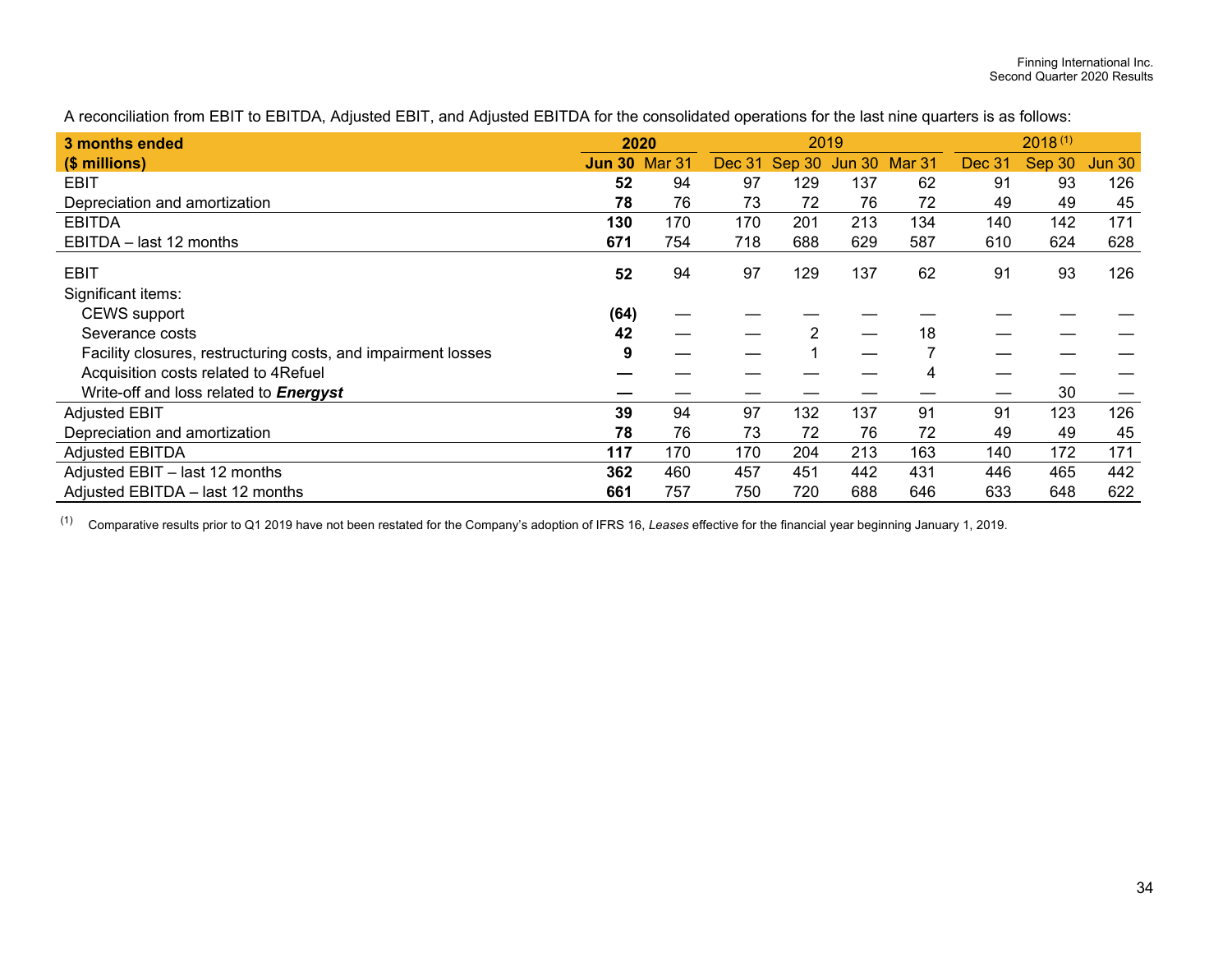Finning International Inc. Second Quarter 2020 Results

A reconciliation from EBIT to Adjusted EBIT and Adjusted EBITDA for the Canadian operations for the last nine quarters is as follows:

| 3 months ended                                                |                      | 2020 |     | 2019                        |     | $2018^{(1)}$ |        |               |     |
|---------------------------------------------------------------|----------------------|------|-----|-----------------------------|-----|--------------|--------|---------------|-----|
| (\$ millions)                                                 | <b>Jun 30 Mar 31</b> |      |     | Dec 31 Sep 30 Jun 30 Mar 31 |     |              | Dec 31 | Sep 30 Jun 30 |     |
| <b>EBIT</b>                                                   | 63                   | 60   | 72  | 82                          | 92  | 50           | 71     | 78            | 77  |
| Significant items:                                            |                      |      |     |                             |     |              |        |               |     |
| CEWS support                                                  | (60)                 |      |     |                             |     |              |        |               |     |
| Severance costs                                               | 20                   |      |     |                             |     | 10           |        |               |     |
| Facility closures, restructuring costs, and impairment losses |                      |      |     |                             |     |              |        |               |     |
| <b>Adjusted EBIT</b>                                          | 28                   | 60   | 72  | 82                          | 92  | 67           | 71     | 78            | 77  |
| Depreciation and amortization                                 | 47                   | 43   | 42  | 43                          | 46  | 43           | 26     | 26            | 22  |
| <b>Adjusted EBITDA</b>                                        | 75                   | 103  | 114 | 125                         | 138 | 110          | 97     | 104           | 99  |
| Adjusted EBIT - last 12 months                                | 242                  | 306  | 313 | 312                         | 308 | 293          | 290    | 285           | 264 |

A reconciliation from EBIT to Adjusted EBIT and Adjusted EBITDA for the South American operations for the last nine quarters is as follows:

| 3 months ended                                                | 2020                 |     |     |                             | 2019 |     | $2018^{(1)}$ |               |     |
|---------------------------------------------------------------|----------------------|-----|-----|-----------------------------|------|-----|--------------|---------------|-----|
| (\$ millions)                                                 | <b>Jun 30 Mar 31</b> |     |     | Dec 31 Sep 30 Jun 30 Mar 31 |      |     | Dec 31       | Sep 30 Jun 30 |     |
| EBIT                                                          | 2                    | 38  | 31  | 42                          | 41   | 6   | 12           | 37            | 47  |
| Significant items:                                            |                      |     |     |                             |      |     |              |               |     |
| Severance costs                                               | 17                   |     |     |                             |      |     |              |               |     |
| Facility closures, restructuring costs, and impairment losses | 4                    |     |     |                             |      |     |              |               |     |
| <b>Adjusted EBIT</b>                                          | 23                   | 38  | 31  | 45                          | 41   | 14  | 12           | 37            | 47  |
| Depreciation and amortization                                 | 22                   | 22  | 20  | 20                          | 21   | 20  | 17           | 15            | 15  |
| <b>Adjusted EBITDA</b>                                        | 45                   | 60  | 51  | 65                          | 62   | 34  | 29           | 52            | 62  |
| Adjusted EBIT - last 12 months                                | 137                  | 155 | 131 | 112                         | 104  | 110 | 142          | 182           | 193 |

A reconciliation from EBIT to Adjusted EBIT and Adjusted EBITDA for the UK & Ireland operations for the last nine quarters is as follows:

| 3 months ended                 | 2020                 |    |             | 2019 |    | $2018^{(1)}$                |        |               |    |
|--------------------------------|----------------------|----|-------------|------|----|-----------------------------|--------|---------------|----|
| (\$ millions)                  | <b>Jun 30 Mar 31</b> |    |             |      |    | Dec 31 Sep 30 Jun 30 Mar 31 | Dec 31 | Sep 30 Jun 30 |    |
| EBIT                           | (5)                  |    | 5           | 14   | 14 | 13                          | 12     | 15            | 14 |
| Significant items:             |                      |    |             |      |    |                             |        |               |    |
| Severance costs                |                      |    |             |      |    |                             |        |               |    |
| <b>Adjusted EBIT</b>           | (1)                  |    | $\mathbf b$ | 14   | 14 | 13                          | 12     | 15            | 14 |
| Depreciation and amortization  |                      | 10 | 10          | 8    | 9  | 9                           | 6      | 8             |    |
| Adjusted EBITDA                |                      |    | 15          | 22   | 23 | 22                          | 18     | 23            | 21 |
| Adjusted EBIT - last 12 months | 19                   | 34 | 46          | 53   | 54 | 54                          | 51     | 47            | 41 |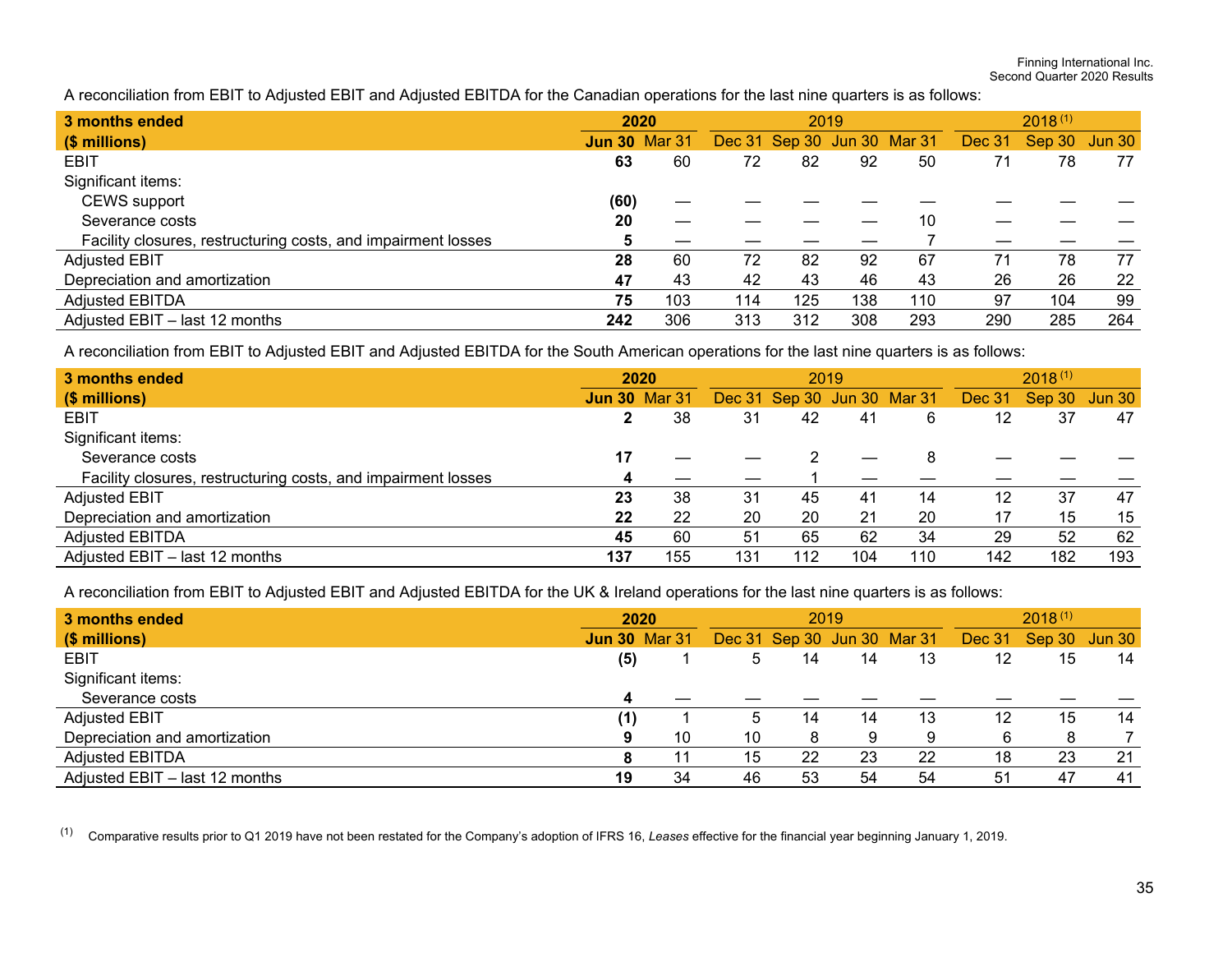#### **Equipment Backlog and Order Intake**

The Company's global equipment backlog is defined as the retail value of new equipment units ordered by customers for future deliveries. Order intake represents committed new equipment orders. Management uses equipment backlog and order intake as measures of projecting future new equipment deliveries. There are no directly comparable IFRS measures for equipment backlog and order intake.

#### **Free Cash Flow**

Free Cash Flow is defined as cash flow provided by or used in operating activities less net additions to property, plant, and equipment and intangible assets, as disclosed in the Company's Interim Financial Statements. The Company uses Free Cash Flow to assess cash operating performance and the ability to raise and service debt. A reconciliation of Free Cash Flow is as follows:

| 3 months ended                                                    |      | 2020                 |               | 2019          |       |                   | $2018^{(1)}$ |        |                   |
|-------------------------------------------------------------------|------|----------------------|---------------|---------------|-------|-------------------|--------------|--------|-------------------|
| (\$ millions)                                                     |      | <b>Jun 30 Mar 31</b> | <b>Dec 31</b> | Sep 30 Jun 30 |       | Mar 31            | Dec 31       | Sep 30 | Jun 30            |
| Cash flow provided by (used in) operating activities              | 319  | (14                  | 438           | 204           | (127  | (324)             | 490          | (6)    | 18                |
| Additions to property, plant, and equipment and intangible assets | (17) | (38)                 | (54)          | (40)          | (37)  | (23)              |              | (46)   | (46)              |
| Proceeds on disposal of property, plant, and equipment            | 10   |                      |               |               |       | $\hspace{0.05cm}$ |              |        | $\hspace{0.05cm}$ |
| Free Cash Flow                                                    | 312  | (50)                 | 386           | 165           | (162) | (347)             | 418          | (49)   | (28)              |

#### **Inventory Turns (Dealership)**

Inventory Turns (Dealership) is the number of times the Company's dealership inventory is sold and replaced over a period and is used by management as a measure of asset utilization. Inventory Turns (Dealership) is calculated as annualized cost of sales (excluding cost of sales related to the mobile refueling operations) for the last six months divided by average inventory (excluding fuel inventory), based on an average of the last two quarters, as follows:

|                                                                       |               | 2020   |        |        | 2019          |        |        |        |        |
|-----------------------------------------------------------------------|---------------|--------|--------|--------|---------------|--------|--------|--------|--------|
| (\$ millions, except as noted)                                        | <b>Jun 30</b> | Mar 31 | Dec 31 | Sep 30 | <b>Jun 30</b> | Mar 31 | Dec 31 | Sep 30 | Jun 30 |
| Cost of sales (3 months ended)                                        | 1,075         | 1,140  | 1,483  | .500   | ,655          | 1,380  | 1,429  | 306,⊺  | 1,263  |
| Cost of sales related to mobile refueling operations (3 months ended) | (95)          | (133)  | (168)  | (156)  | (156)         | (99)   |        |        |        |
| Cost of sales related to the dealership (3 months ended)              | 980           | ,007   | 1,315  | ,344   | .499          | 1,281  | .429   | ,306   | .263   |
| Inventory                                                             | 1,893         | 2.152  | .990   | 2.215  | 2,366         | 2,356  | 2,061  | 2.017  | 1.968  |
| Fuel inventory                                                        | (2)           | (3)    | (3)    | (3)    | (3)           | (3)    |        |        |        |
| Inventory related to the dealership                                   | 1,891         | 2.149  | 1.987  | 2.212  | 2,363         | 2,353  | 2,061  | 2.017  | 1.968  |
| Cost of sales related to the dealership – annualized                  | 3,973         | 4,644  | 5,317  | 5,686  | 5,559         | 5,420  | 5.470  | 5.139  | 4,987  |
| Inventory related to the dealership $-2$ quarter average              | 2,020         | 2,068  | 2,099  | 2,287  | 2,359         | 2,208  | 2,039  | 992, ا | 1,937  |
| Inventory turns (dealership) (number of times)                        | 1.97          | 2.25   | 2.53   | 2.49   | 2.36          | 2.46   | 2.68   | 2.58   | 2.57   |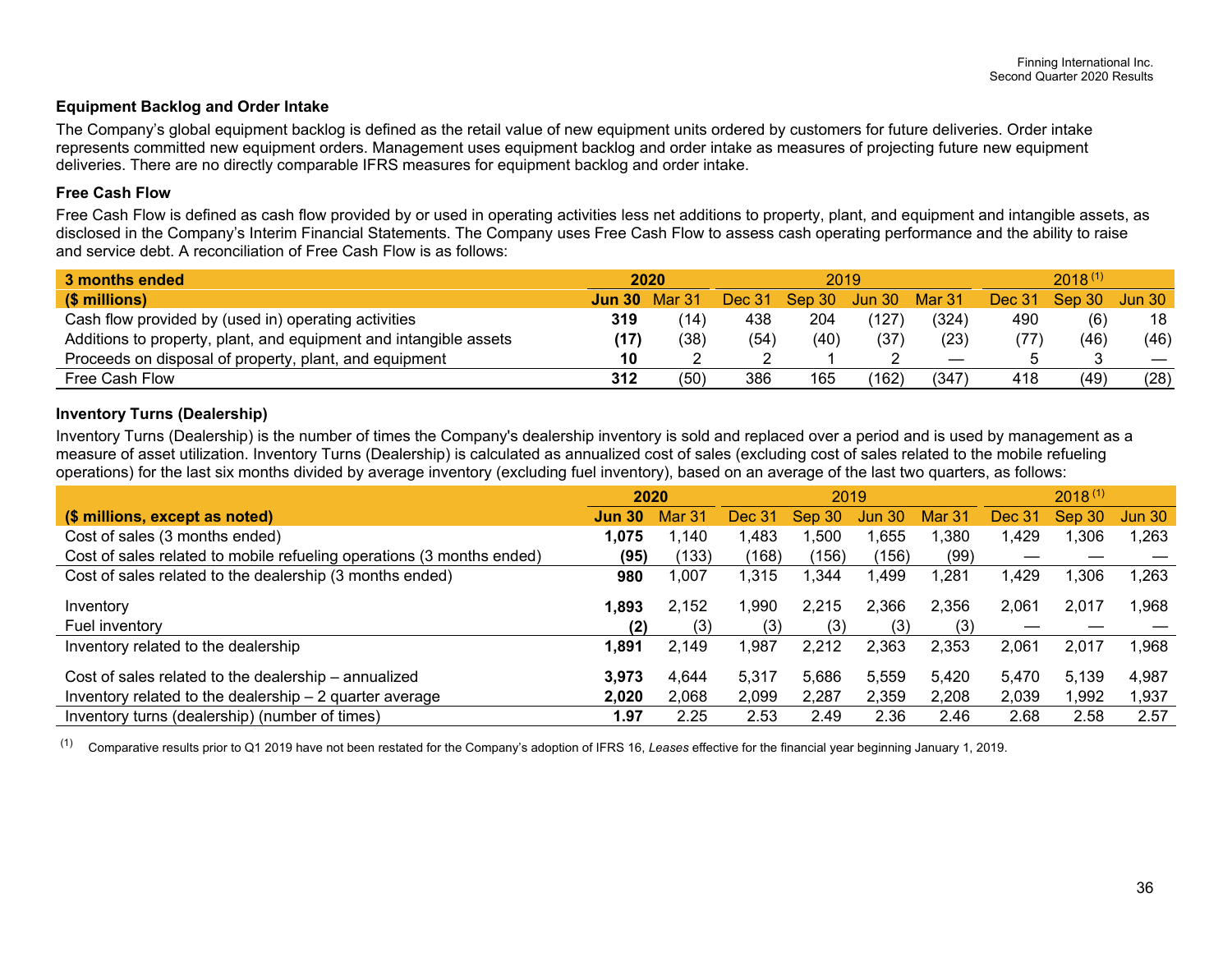### **Invested Capital**

Invested capital is calculated as net debt plus shareholders' equity. Invested capital is also calculated as total assets less total liabilities, excluding net debt. Net debt is calculated as short-term and long-term debt, net of cash and cash equivalents. Management uses invested capital as a measure of the total cash investment made in the Company and in each reportable segment. Management uses invested capital in a number of different measurements in assessing financial performance against other companies and between reportable segments. Invested capital is calculated as follows:

|                                   | 2020          |               |               | 2019   |                     | $2018^{(1)}$ |               |        |               |
|-----------------------------------|---------------|---------------|---------------|--------|---------------------|--------------|---------------|--------|---------------|
| (\$ millions, except as noted)    | <b>Jun 30</b> | <b>Mar 31</b> | <b>Dec 31</b> | Sep 30 | Jun 30 <sub>1</sub> | Mar 31       | <b>Dec 31</b> | Sep 30 | <b>Jun 30</b> |
| Cash and cash equivalents         | (338)         | (260)         | (268)         | (252)  | (160)               | (290)        | (454)         | (221)  | (300)         |
| Short-term debt                   | 158           | 329           | 226           | 532    | 751                 | 658          | 154           | 223    | 213           |
| Current portion of long-term debt | 200           | 200           | 200           | 200    |                     |              |               |        |               |
| Long-term debt                    | 1,348         | ,381          | 1,318         | .325   | $\overline{.}321$   | ,341         | 1,354         | l.315  | ,330          |
| Net debt                          | 1,368         | ,650          | 1,476         | .805   | 1,912               | .709         | 1,054         | 1,317  | 1,243         |
| Shareholders' equity              | 2,127         | 2,233         | 2,115         | 2,102  | 2,052               | 2,044        | 2,109         | 2,114  | 2,119         |
| Invested capital                  | 3,495         | 3,883         | 3,591         | 3,907  | 3,964               | 3,753        | 3,163         | 3,431  | 3,362         |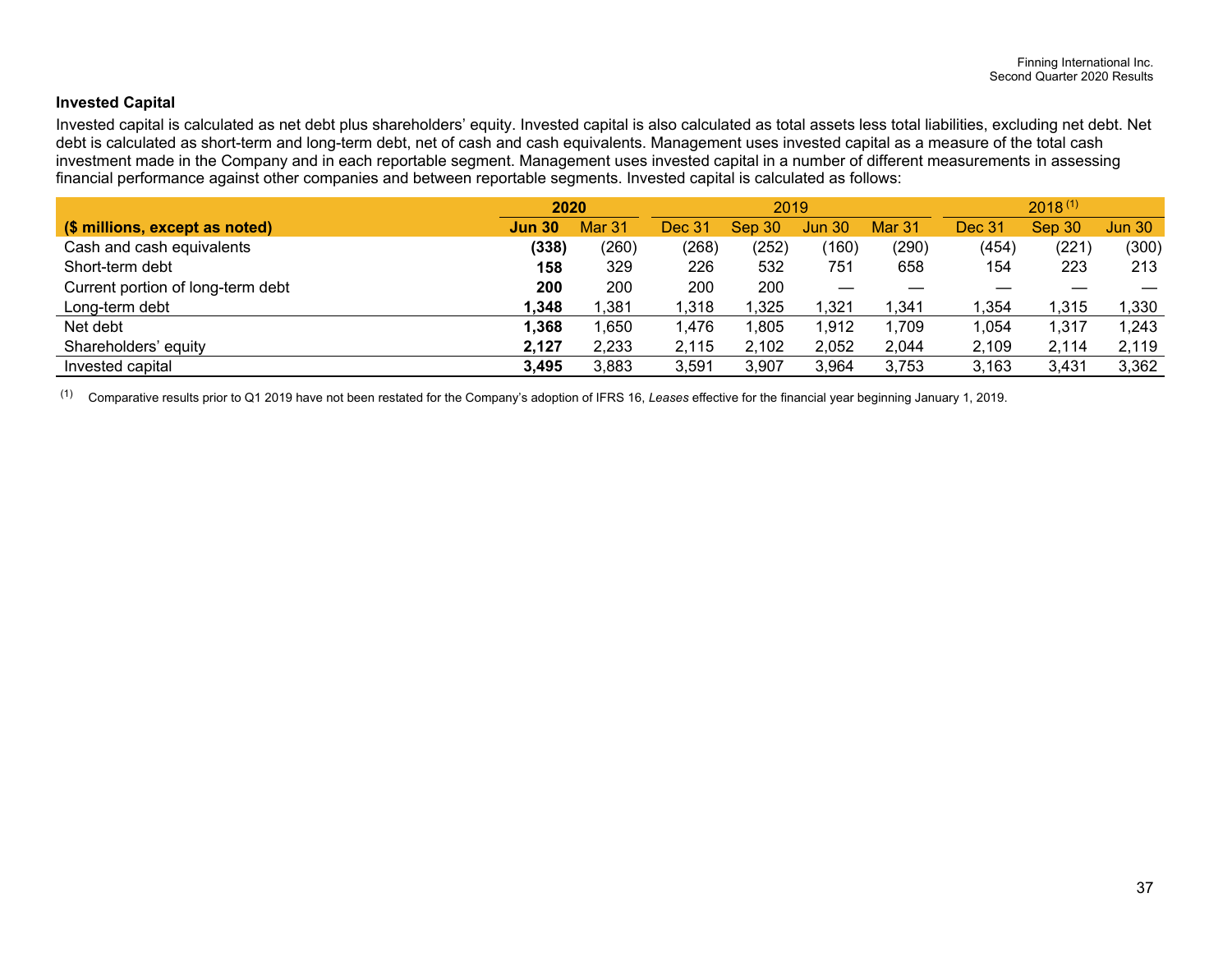#### **Invested Capital Turnover**

Invested capital turnover is used by management as a measure of efficiency in the use of the Company's invested capital and is calculated as net revenue (defined and calculated on page 39) for the last twelve months divided by invested capital (defined and calculated on page 37) based on an average of the last four quarters, as follows:

|                                             | 2019<br>2020  |        |        |        |               | $2018^{(1)}$ |               |        |        |
|---------------------------------------------|---------------|--------|--------|--------|---------------|--------------|---------------|--------|--------|
| (\$ millions, except as noted)              | <b>Jun 30</b> | Mar 31 | Dec 31 | Sep 30 | <b>Jun 30</b> | Mar 31       | <b>Dec 31</b> | Sep 30 | Jun 30 |
| Consolidated                                |               |        |        |        |               |              |               |        |        |
| Net revenue – last 12 months                | 6,350         | 7,010  | 7,290  | 7,375  | 7,311         | 7,045        | 6,996         | 6,887  | 6,670  |
| Invested capital – 4 quarter average        | 3,719         | 3,836  | 3,804  | 3,697  | 3,578         | 3,427        | 3,295         | 3,212  | 3,128  |
| Invested capital turnover (number of times) | 1.71          | 1.83   | 1.92   | 1.99   | 2.04          | 2.06         | 2.12          | 2.14   | 2.13   |
| Canada                                      |               |        |        |        |               |              |               |        |        |
| Net revenue – last 12 months                | 3,406         | 3,775  | 3,927  | 3,964  | 3,896         | 3,729        | 3,674         | 3,525  | 3,351  |
| Invested capital – 4 quarter average        | 2,091         | 2,153  | 2,167  | 2,079  | ,999          | 1,888        | 1,795         | 1,782  | 1,746  |
| Invested capital turnover (number of times) | 1.63          | 1.75   | 1.81   | 1.91   | 1.95          | 1.98         | 2.05          | 1.98   | 1.92   |
| South America                               |               |        |        |        |               |              |               |        |        |
| Net revenue – last 12 months                | 2,042         | 2,199  | 2,226  | 2,217  | 2,198         | 2,123        | 2,170         | 2,250  | 2,241  |
| Invested capital – 4 quarter average        | 1,226         | 1,271  | 1,250  | 1,249  | 1,223         | 1,195        | 1,169         | 1,117  | 1,091  |
| Invested capital turnover (number of times) | 1.67          | 1.73   | 1.78   | 1.77   | 1.80          | 1.78         | 1.86          | 2.01   | 2.05   |
| UK & Ireland                                |               |        |        |        |               |              |               |        |        |
| Net revenue – last 12 months                | 902           | 1,036  | 1,137  | 1,194  | 1,217         | 1,193        | 1,152         | 1,112  | 1,078  |
| Invested capital - 4 quarter average        | 389           | 399    | 382    | 376    | 373           | 368          | 358           | 337    | 314    |
| Invested capital turnover (number of times) | 2.32          | 2.60   | 2.98   | 3.18   | 3.27          | 3.25         | 3.22          | 3.30   | 3.44   |

#### **Net Debt to EBITDA Ratio and Net Debt to Adjusted EBITDA Ratio**

These ratios are calculated, respectively, as net debt (defined and calculated on page 37) divided by EBITDA, and net debt divided by Adjusted EBITDA, for the last twelve months. Management uses these ratios to assess the Company's operating leverage and ability to repay its debt. These ratios approximate the length of time, in years, that it would take the Company to repay its debt, with net debt and EBITDA or Adjusted EBITDA held constant. These ratios are calculated as follows:

|                                   | 2020          |        |        | 2019    |               | $2018^{(1)}$  |               |        |               |
|-----------------------------------|---------------|--------|--------|---------|---------------|---------------|---------------|--------|---------------|
| (\$ millions, except as noted)    | <b>Jun 30</b> | Mar 31 | Dec 31 | Sep 30  | <b>Jun 30</b> | <b>Mar 31</b> | <b>Dec 31</b> | Sep 30 | <b>Jun 30</b> |
| Net debt                          | 1,368         | .650   | .476   | .805    | 1,912         | .709          | .054          | 1,317  | 1,243         |
| EBITDA - last 12 months           | 671           | 754    | 718    | 688     | 629           | 587           | 610           | 624    | 628           |
| Adjusted EBITDA - last 12 months  | 661           | 757    | 750    | 720     | 688           | 646           | 633           | 648    | 622           |
| Net Debt to EBITDA Ratio          | 2.0           | 2.2    | 2.1    | 2.6     | 3.0           | 2.9           |               | 2.1    | 2.0           |
| Net Debt to Adjusted EBITDA Ratio | 2.1           | 2.2    | 2.0    | $2.5\,$ | 2.8           | 2.6           |               | 2.0    | 2.0           |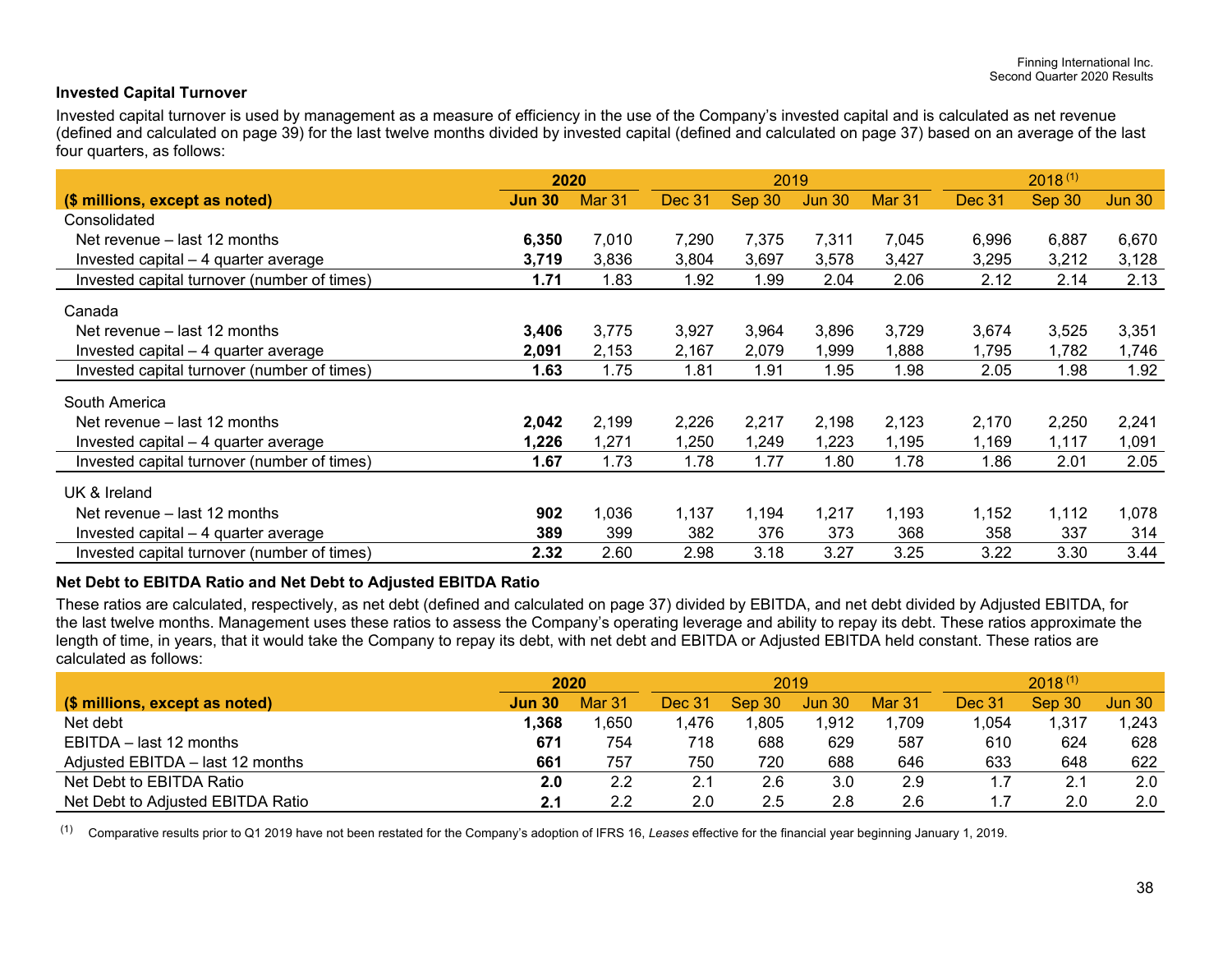#### **Net Revenue, Gross Profit as a % of Net Revenue, SG&A as a % of Net Revenue, EBITDA as a % of Net Revenue, and EBIT as a % of Net Revenue**

Net revenue is defined as total revenue less the cost of fuel related to the mobile refueling operations in the Company's Canadian operations. As these fuel costs are pass-through in nature for this business, management views net revenue as more representative in assessing the performance of the business because the rack price for the cost of fuel is fully passed through to the customer and is not in the Company's control.

Prior to 2019, net revenue from all operations was the same as total revenue and the Company's non-GAAP financial measures, including KPIs and ratios, were calculated using total revenue. Effective Q1 2019, these financial measures are calculated using net revenue. For the Company's South American and UK & Ireland operations, net revenue is the same as total revenue.

Management uses these measures, including KPIs and ratios, to assess and evaluate the financial performance or profitability of its reportable segments. Management may also calculate these financial measures using an Adjusted EBITDA and Adjusted EBIT to exclude significant items that are not considered to be indicative of operational and financial trends either by nature or amount to provide a better overall understanding of the Company's underlying business performance.

The most directly comparable GAAP measure to net revenue is total revenue. The ratios are calculated, respectively, as gross profit divided by net revenue, SG&A divided by net revenue, EBITDA divided by net revenue, and EBIT divided by net revenue. Net revenue and these ratios are calculated as follows:

| 3 months ended                        | 2020<br>2019  |               |        |        |               |        | $2018^{(1)}$  |        |               |  |
|---------------------------------------|---------------|---------------|--------|--------|---------------|--------|---------------|--------|---------------|--|
| (\$ millions, except as noted)        | <b>Jun 30</b> | <b>Mar 31</b> | Dec 31 | Sep 30 | <b>Jun 30</b> | Mar 31 | <b>Dec 31</b> | Sep 30 | <b>Jun 30</b> |  |
| Total revenue                         | 1,419         | 1,558         | 1,911  | 1,959  | 2,137         | 1,810  | 1,842         | 1,755  | 1,729         |  |
| Cost of fuel                          | (84)          | (119)         | (154)  | (140)  | (142)         | (91)   |               |        |               |  |
| Net revenue                           | 1,335         | ,439          | 1,757  | 1,819  | ,995          | 1,719  | 842,          | 1,755  | 1,729         |  |
| Gross profit                          | 344           | 418           | 428    | 459    | 482           | 430    | 413           | 449    | 466           |  |
| Gross profit as a % of net revenue    | 25.7%         | 29.1%         | 24.3%  | 25.3%  | 24.1%         | 25.0%  | 22.4%         | 25.6%  | 26.9%         |  |
| SG&A                                  | 306           | 325           | 334    | 333    | 350           | 343    | 324           | 330    | 345           |  |
| SG&A as a % of net revenue            | 22.9%         | 22.6%         | 19.0%  | 18.3%  | 17.5%         | 20.0%  | 17.6%         | 18.9%  | 19.9%         |  |
| <b>EBITDA</b>                         | 130           | 170           | 170    | 201    | 213           | 134    | 140           | 142    | 171           |  |
| EBITDA as a % of net revenue          | 9.7%          | 11.8%         | 9.7%   | 11.1%  | 10.7%         | 7.8%   | 7.6%          | 8.1%   | 9.9%          |  |
| <b>Adjusted EBITDA</b>                | 117           | 170           | 170    | 204    | 213           | 163    | 140           | 172    | 171           |  |
| Adjusted EBITDA as a % of net revenue | 8.8%          | 11.8%         | 9.7%   | 11.2%  | 10.7%         | 9.4%   | 7.6%          | 9.7%   | 9.9%          |  |
| <b>EBIT</b>                           | 52            | 94            | 97     | 129    | 137           | 62     | 91            | 93     | 126           |  |
| EBIT as a % of net revenue            | 3.9%          | 6.6%          | 5.5%   | 7.1%   | 6.9%          | 3.6%   | 4.9%          | 5.3%   | 7.3%          |  |
| <b>Adjusted EBIT</b>                  | 39            | 94            | 97     | 132    | 137           | 91     | 91            | 123    | 126           |  |
| Adjusted EBIT as a % of net revenue   | 2.9%          | 6.6%          | 5.5%   | 7.3%   | 6.9%          | 5.3%   | 4.9%          | 7.0%   | 7.3%          |  |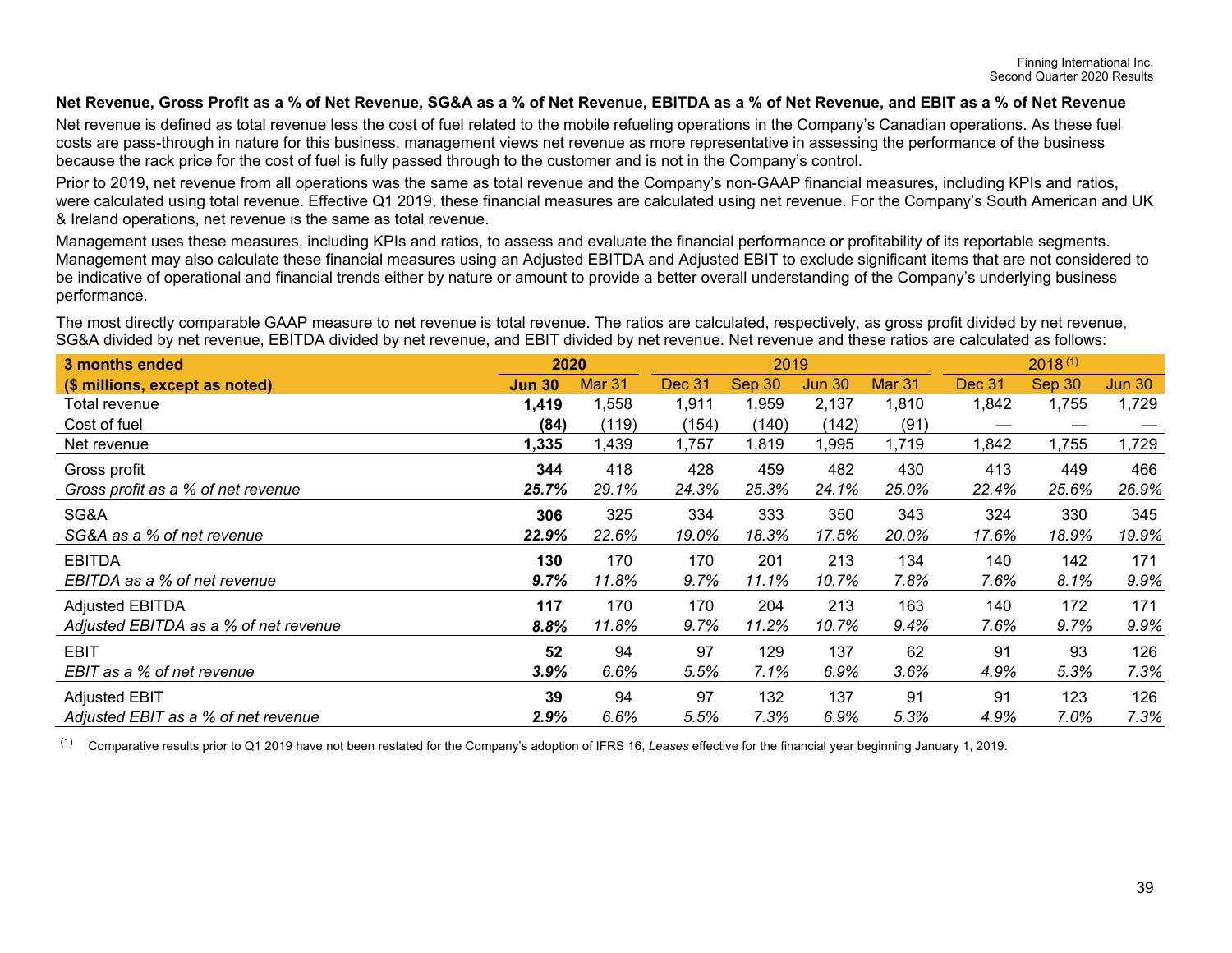#### **ROIC and Adjusted ROIC**

Return on Invested Capital, or ROIC, is defined as EBIT for the last twelve months divided by invested capital (calculated on page 37) based on an average of the last four quarters, expressed as a percentage.

Management views ROIC as a useful measure for supporting investment and resource allocation decisions, as it adjusts for certain items that may affect comparability between certain competitors and segments. Management may also calculate an Adjusted ROIC using Adjusted EBIT to exclude significant items that are not considered to be indicative of operational and financial trends either by nature or amount to provide a better overall understanding of the Company's underlying business performance.

ROIC and Adjusted ROIC is calculated as follows:

|                                      | 2020          |        |        | 2019   |               |        |        |        |               |
|--------------------------------------|---------------|--------|--------|--------|---------------|--------|--------|--------|---------------|
| (\$ millions, except as noted)       | <b>Jun 30</b> | Mar 31 | Dec 31 | Sep 30 | <b>Jun 30</b> | Mar 31 | Dec 31 | Sep 30 | <b>Jun 30</b> |
| Consolidated                         |               |        |        |        |               |        |        |        |               |
| EBIT - last 12 months                | 372           | 457    | 425    | 419    | 383           | 372    | 423    | 441    | 448           |
| Adjusted EBIT - last 12 months       | 362           | 460    | 457    | 451    | 442           | 431    | 446    | 465    | 442           |
| Invested capital - 4 quarter average | 3,719         | 3,836  | 3,804  | 3,697  | 3,578         | 3,427  | 3,295  | 3,212  | 3,128         |
| <b>ROIC</b>                          | 10.0%         | 11.9%  | 11.2%  | 11.3%  | 10.7%         | 10.8%  | 12.8%  | 13.7%  | 14.3%         |
| <b>Adjusted ROIC</b>                 | 9.7%          | 12.0%  | 12.0%  | 12.2%  | 12.3%         | 12.5%  | 13.5%  | 14.5%  | 14.2%         |
| Canada                               |               |        |        |        |               |        |        |        |               |
| EBIT - last 12 months                | 277           | 306    | 296    | 295    | 291           | 276    | 297    | 293    | 272           |
| Adjusted EBIT - last 12 months       | 242           | 306    | 313    | 312    | 308           | 293    | 290    | 285    | 264           |
| Invested capital – 4 quarter average | 2,091         | 2,153  | 2,167  | 2,079  | 1,999         | 1,888  | 1,795  | 1,782  | 1,746         |
| <b>ROIC</b>                          | 13.3%         | 14.2%  | 13.7%  | 14.2%  | 14.5%         | 14.6%  | 16.6%  | 16.4%  | 15.5%         |
| <b>Adjusted ROIC</b>                 | 11.6%         | 14.2%  | 14.4%  | 15.0%  | 15.4%         | 15.5%  | 16.2%  | 16.0%  | 15.1%         |
| South America                        |               |        |        |        |               |        |        |        |               |
| EBIT - last 12 months                | 113           | 152    | 120    | 101    | 96            | 102    | 142    | 180    | 191           |
| Adjusted EBIT - last 12 months       | 137           | 155    | 131    | 112    | 104           | 110    | 142    | 182    | 193           |
| Invested capital – 4 quarter average | 1,226         | 1,271  | 1,250  | 1,249  | 1,223         | 1,195  | 1,169  | 1,117  | 1,091         |
| <b>ROIC</b>                          | 9.3%          | 11.9%  | 9.6%   | 8.1%   | 7.9%          | 8.6%   | 12.2%  | 16.2%  | 17.5%         |
| Adjusted ROIC                        | 11.2%         | 12.2%  | 10.5%  | 9.0%   | 8.5%          | 9.2%   | 12.2%  | 16.4%  | 17.7%         |
| UK & Ireland                         |               |        |        |        |               |        |        |        |               |
| EBIT - last 12 months                | 15            | 34     | 46     | 53     | 54            | 54     | 51     | 47     | 41            |
| Adjusted EBIT - last 12 months       | 19            | 34     | 46     | 53     | 54            | 54     | 51     | 47     | 41            |
| Invested capital - 4 quarter average | 389           | 399    | 382    | 376    | 373           | 368    | 358    | 337    | 314           |
| <b>ROIC</b>                          | 3.7%          | 8.4%   | 12.1%  | 14.1%  | 14.5%         | 14.8%  | 14.2%  | 14.0%  | 13.2%         |
| Adjusted ROIC                        | 4.6%          | 8.4%   | 12.1%  | 14.1%  | 14.5%         | 14.8%  | 14.2%  | 14.0%  | 13.2%         |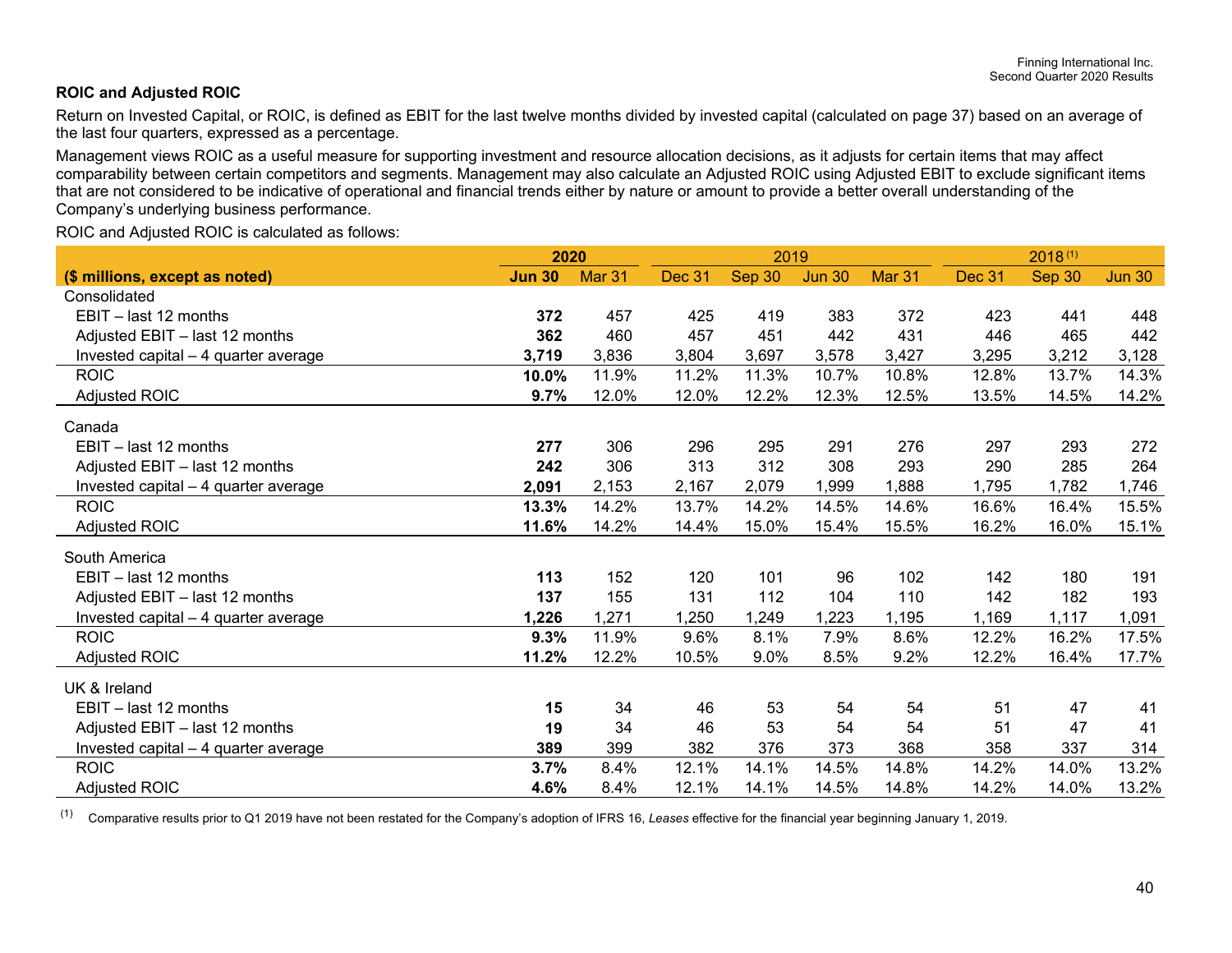#### **Working Capital & Working Capital to Net Revenue Ratio**

Working capital is defined as total current assets (excluding cash and cash equivalents) less total current liabilities (excluding short-term debt and current portion of long-term debt). Management views working capital as a measure for assessing overall liquidity.

The working capital to net revenue ratio is calculated as working capital, based on an average of the last four quarters, divided by net revenue for the last twelve months. Management uses this KPI to assess the Company's efficiency in its use of working capital to generate net revenue.

The working capital to net revenue ratio is calculated as follows:

|                                                  | 2020          |                   |               | 2019   |               |        | $2018^{(1)}$  |        |               |  |
|--------------------------------------------------|---------------|-------------------|---------------|--------|---------------|--------|---------------|--------|---------------|--|
| (\$ millions, except as noted)                   | <b>Jun 30</b> | Mar <sub>31</sub> | <b>Dec 31</b> | Sep 30 | <b>Jun 30</b> | Mar 31 | <b>Dec 31</b> | Sep 30 | <b>Jun 30</b> |  |
| Total current assets                             | 3,416         | 3,828             | 3,659         | 3,959  | 4,217         | 4,187  | 3,924         | 3,696  | 3,763         |  |
| Cash and cash equivalents                        | (338)         | (260)             | (268)         | (252)  | (160)         | (290)  | (454)         | (221)  | (300)         |  |
| Total current assets in working capital (2)      | 3,078         | 3,568             | 3,391         | 3,707  | 4,057         | 3,897  | 3,470         | 3,475  | 3,463         |  |
| <b>Total current liabilities</b>                 | 1,735         | 2,112             | 2,026         | 2,331  | 2,584         | 2,574  | 1,992         | 1,734  | 1,742         |  |
| Short-term debt                                  | (158)         | (329)             | (226)         | (532)  | (751)         | (658)  | (154)         | (223)  | (213)         |  |
| Current portion of long-term debt                | (200)         | (200)             | (200)         | (200)  |               |        |               |        |               |  |
| Total current liabilities in working capital (3) | 1,377         | ,583              | 006,1         | ,599   | ,833          | 1,916  | 1,838         | ,511   | ,529          |  |
| Working capital                                  | 1,701         | ,985              | 1,791         | 2,108  | 2,224         | 1,981  | 1,632         | 1,964  | 1,934         |  |
|                                                  |               |                   |               |        |               |        |               |        |               |  |
| Working capital - 4 quarter average              | 1,896         | 2,026             | 2,026         | 1,986  | 1,950         | 1,878  | 1,859         | 1,837  | 1,793         |  |
| Net revenue – last 12 months                     | 6,350         | 7,010             | 7,290         | 7,375  | 7,311         | 7,045  | 6,996         | 6,887  | 6,670         |  |
| Working capital to net revenue                   | 29.9%         | 28.9%             | 27.8%         | 26.9%  | 26.7%         | 26.7%  | 26.6%         | 26.7%  | 26.9%         |  |

(1) Comparative results prior to Q1 2019 have not been restated for the Company's adoption of IFRS 16, *Leases* effective for the financial year beginning January 1, 2019.

 $(2)$  Excluding cash and cash equivalents.

 $(3)$  Excluding short-term debt and current portion of long-term debt.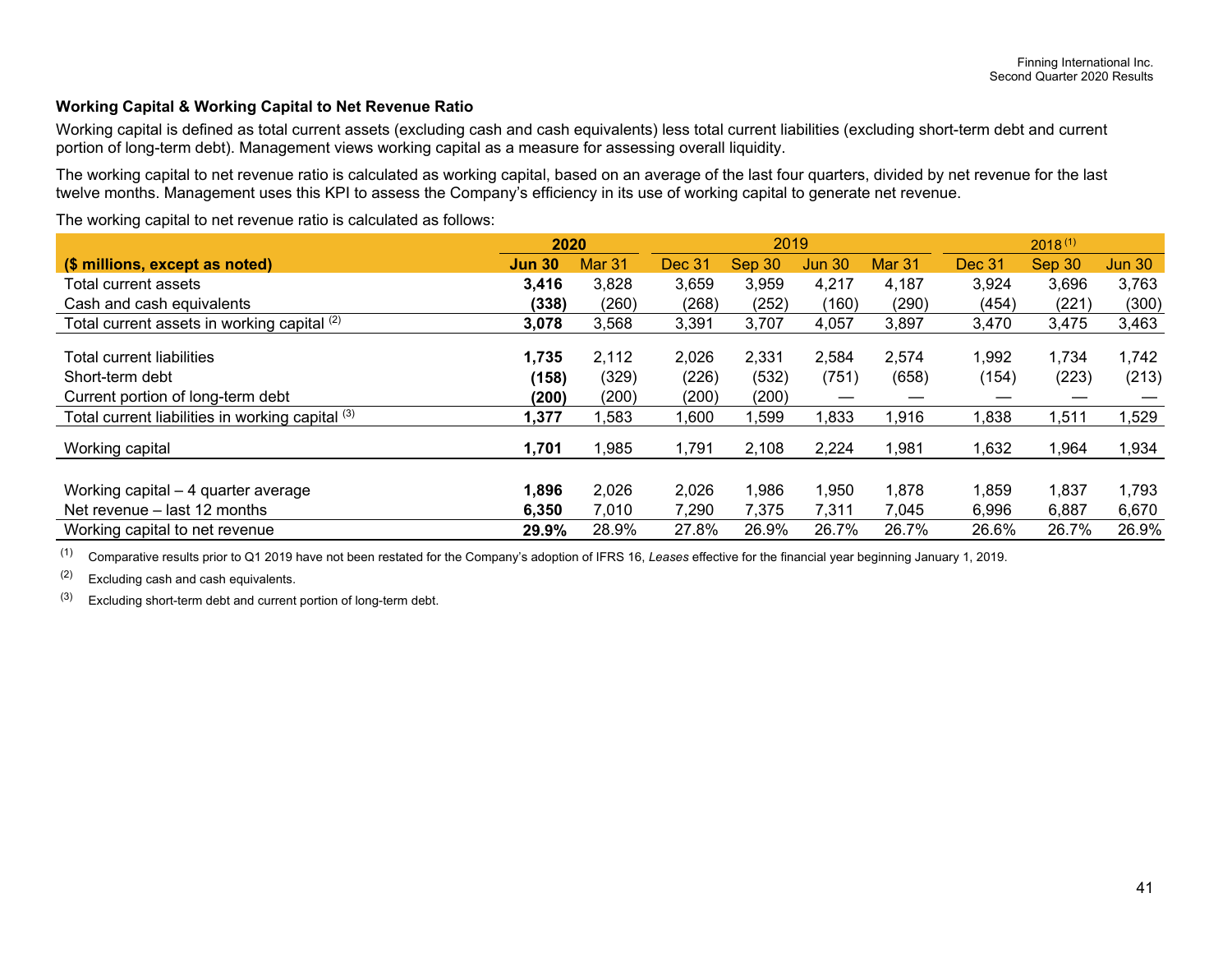### **Selected Quarterly Information**

| (\$ millions, except for share,        |                          |      |                |                       |                  |      |                |     |                |                  |  |                |
|----------------------------------------|--------------------------|------|----------------|-----------------------|------------------|------|----------------|-----|----------------|------------------|--|----------------|
| per share, and option                  |                          | 2020 |                |                       |                  | 2019 |                |     |                | $2018^{(1)}$     |  |                |
| amounts)                               | Q <sub>2</sub>           |      | Q <sub>1</sub> | Q4                    | Q3               |      | Q2             |     | Q <sub>1</sub> | Q4               |  | Q <sub>3</sub> |
| Revenue from operations <sup>(2)</sup> |                          |      |                |                       |                  |      |                |     |                |                  |  |                |
| Canada                                 | \$<br>789 \$             |      | 874            | \$<br>$1,122$ \$      | $1,118$ \$       |      | $1,216$ \$     |     | 998            | \$<br>$1,005$ \$ |  | 910            |
| South America                          | 469                      |      | 478            | 518                   | 577              |      | 626            |     | 505            | 509              |  | 558            |
| UK & Ireland                           | 161                      |      | 206            | 271                   | 264              |      | 295            |     | 307            | 328              |  | 287            |
| Total revenue                          | \$<br>$1,419$ \$         |      | 1,558          | \$<br>1,911           | \$<br>$1,959$ \$ |      | $2,137$ \$     |     | 1,810          | \$<br>$1,842$ \$ |  | 1,755          |
| Net income (2)(3)                      | \$<br>$18 \; \text{$}$   |      | 54             | \$<br>50 <sup>°</sup> | 76 \$            |      | 88 \$          |     | 28             | \$<br>55S        |  | 25             |
| Earnings Per Share (2)(3)              |                          |      |                |                       |                  |      |                |     |                |                  |  |                |
| <b>Basic EPS</b>                       | \$<br>$0.12 \text{ }$ \$ |      | 0.33           | \$<br>$0.31$ \$       | 0.46~\$          |      | $0.54$ \$      |     | 0.17           | \$<br>$0.33$ \$  |  | 0.15           |
| <b>Diluted EPS</b>                     | \$<br>$0.12$ \$          |      | 0.33           | \$<br>0.31            | \$<br>0.46~\$    |      | $0.54$ \$      |     | 0.17           | \$<br>$0.33$ \$  |  | 0.15           |
| Total assets (2)                       | \$<br>5,716 \$           |      | 6,255          | \$<br>$5,990$ \$      | $6,253$ \$       |      | $6,473$ \$     |     | 6,459          | \$<br>5,696 \$   |  | 5,413          |
| Long-term debt                         |                          |      |                |                       |                  |      |                |     |                |                  |  |                |
| Current                                | \$<br>$200$ \$           |      | 200            | \$<br>$200$ \$        | $200$ \$         |      |                | -\$ |                | \$<br>— \$       |  |                |
| Non-current                            | \$<br>1,348 \$           |      | 1,381          | \$<br>$1,318$ \$      | $1,325$ \$       |      | 1,321 \$ 1,341 |     |                | \$<br>1,354      |  | 1,315          |
| Total long-term debt (4)               | \$<br>$1,548$ \$         |      | 1,581          | \$<br>$1,518$ \$      | 1,525            | \$   | 1,321          | \$  | 1,341          | \$<br>$1,354$ \$ |  | 1,315          |
| Cash dividends paid per                |                          |      |                |                       |                  |      |                |     |                |                  |  |                |
| common share                           | 20.5¢                    |      | 20.5¢          | 20.5¢                 | 20.5¢            |      | 20.5¢          |     | 20.0¢          | 20.0¢            |  | 20.0¢          |
| Common shares                          |                          |      |                |                       |                  |      |                |     |                |                  |  |                |
| outstanding (000's)                    | 162,104                  |      | 162,104        | 163,319               | 163,310          |      | 163,310        |     | 163,310        | 164,382          |  | 168,191        |
| Options outstanding (000's)            | 3,758                    |      | 3,353          | 3,416                 | 3,547            |      | 3,550          |     | 3,055          | 3,164            |  | 3,226          |

(1) Comparative results prior to Q1 2019 have not been restated for the Company's adoption of IFRS 16, *Leases* effective for the financial year beginning January 1, 2019.

 $(2)$  In February 2019, the Company acquired 4Refuel in its Canadian reportable segment. The results of operations and financial position of this acquired business have been included in the figures since the date of acquisition.

 $(3)$  Results were impacted by the following significant items:

|                                                                        | 2020         | $2019^{(a)}$ |   | $2018^{(a)}$ |   |      |
|------------------------------------------------------------------------|--------------|--------------|---|--------------|---|------|
| (\$ millions except per share amounts)                                 | Q2           | Q3           |   | Q1           |   | Q3   |
| CEWS support                                                           | \$<br>(64)   | \$           | S |              |   |      |
| Severance costs                                                        | 42           | 2            |   | 18           |   |      |
| Facility closures, restructuring costs, and impairment losses          | 9            |              |   |              |   |      |
| Acquisition costs related to 4 Refuel                                  |              |              |   |              |   |      |
| Write-off and loss related to Energyst                                 |              |              |   |              |   | 30   |
| Impact of significant items on EBIT                                    | (13)         | 3            | S | 29           | S | 30   |
| Significant items impacting EBIT - impact on basic EPS (b)             | \$<br>(0.06) | \$<br>0.01   | S | 0.13         | S | 0.18 |
| Significant items impacting net income only - impact on basic EPS (b): |              |              |   |              |   |      |
| Tax impact of devaluation of ARS (c)                                   |              | 0.02         |   |              |   | 0.12 |
| Impact of significant items on basic EPS (b):                          | (0.06)       | 0.03         |   | 0.13         |   | 0.30 |

(a) There were no significant items in Q1 2020, Q4 2019, Q2 2019, and Q4 2018.

(b) The per share impact for each quarter has been calculated using the weighted average number of shares issued and outstanding during the respective quarters; therefore, quarterly amounts may not add to the annual or year to date total.

(c) Tax impact of devaluation of ARS Q3 2019 (\$4 million) and Q3 2018 (\$20 million).

In July 2020, the Company settled its 3.232%, \$200 million note which was due July 3, 2020.

In April 2020, the Company secured an additional \$500 million committed revolving credit facility, which provides further financial flexibility and liquidity. This facility has a term of two years, can be used for general corporate purposes, and has substantially the same terms and conditions of the existing \$1.3 billion committed revolving credit facility.

In December 2019, the Company amended the credit facility which was set to fully mature in December 2023 by, among other things, extending the maturity date to December 2024.

In August 2019, the Company issued \$200 million of 2.626% senior unsecured notes due August 14, 2026. Proceeds of the issuance were used to reduce outstanding short-term debt under the Company's committed revolving credit facility.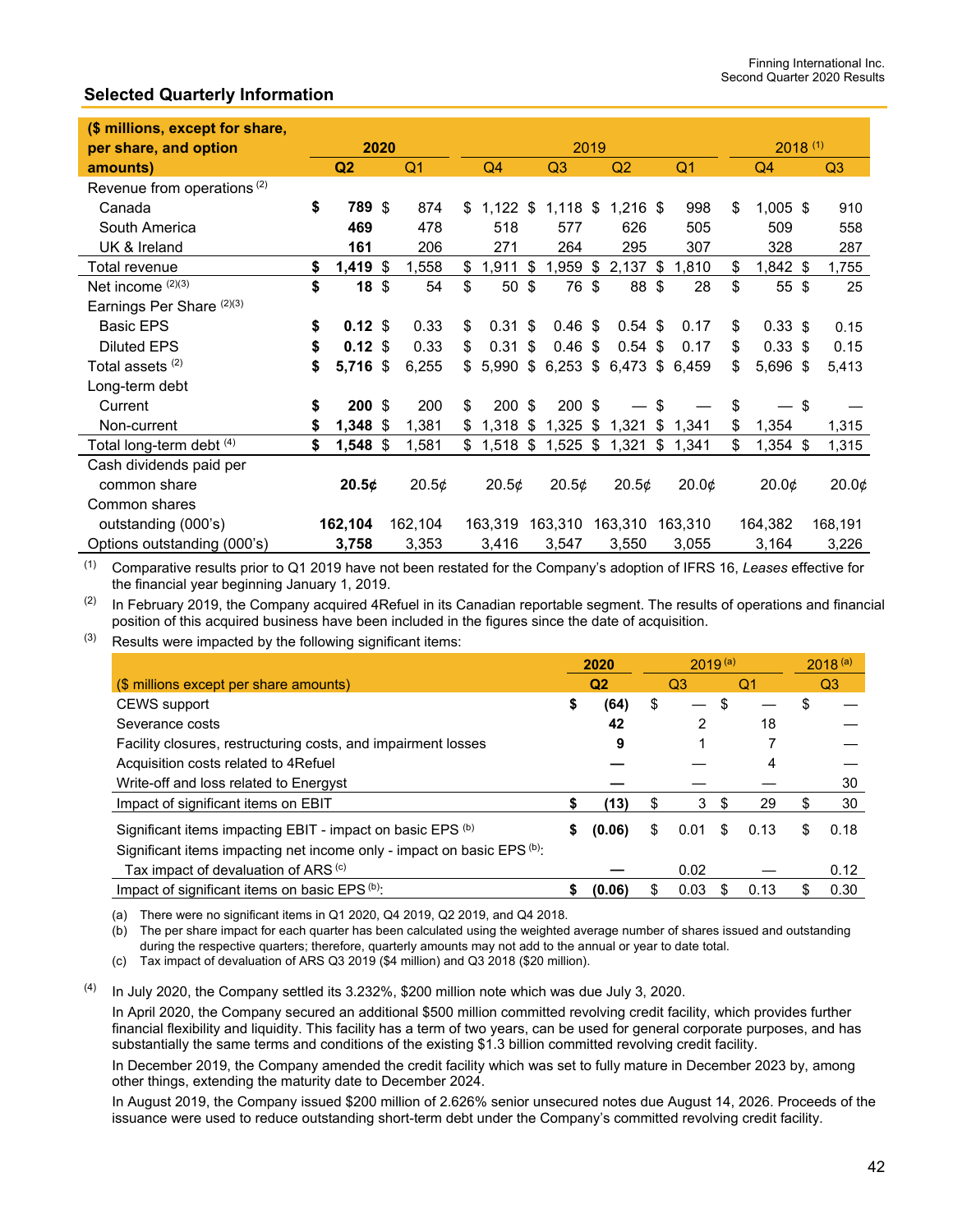### **Forward-Looking Disclaimer**

This report contains statements about the Company's business outlook, objectives, plans, strategic priorities and other statements that are not historical facts. A statement Finning makes is forward-looking when it uses what the Company knows and expects today to make a statement about the future. Forward-looking statements may include terminology such as aim, anticipate, assumption, believe, could, expect, goal, guidance, intend, may, objective, outlook, plan, project, seek, should, strategy, strive, target, and will, and variations of such terminology. Forward-looking statements in this report include, but are not limited to, statements: that the effects of COVID-19 and volatile oil and other commodity prices are expected to have a material negative impact on the Company's 2020 financial results; that the Company is positioned well for an economic recovery; about expected improvements in employee and facility productivity as a results of restructuring; about expected results from execution of the Company's strategic framework, including the Company's Global Strategic Priorities, strategic pillars, and strategic focus areas; that the Company will continue to pursue its strategy, while maintaining its immediate focus on preserving financial flexibility as it deals with the uncertain impacts of COVID-19; that the Company's effective tax rate will generally be within the 25-30% range on an annual basis; that the reshaping by the Company of its existing branch structure to a hub and spoke operating model will improve customer turnaround, customer experience, labour productivity and facility utilization, and reduce the Company's environmental footprint, and result in the consolidation, relocation or exit of certain facilities; about the Company's outlook for its Canada operations, including the expectation that most oil sands producers will be operating at pre-COVID-19 levels by the end of August and that oil sands contractor will take longer to return to pre-COVID-19 activity levels, that longer term, the aging equipment population is expected to continue to support demand for parts and service, including component rebuilds, that demand for new equipment will remain low until oil price fundamentals improve and the COVID-19 recovery takes hold, that other mining operations in Western Canada are returning to full capacity as COVID-19 related restrictions are lifted, that coal prices are expected to remain low, that mining customers continue to focus on reducing operating costs, and capital spending remains restricted, that the Company expects product support activity to slowly return to normal levels as production output recovers from April lows, that the Company expects improvement in product support activity in construction throughout the second half of the year, that large infrastructure projects in Alberta and British Columbia, including pipelines, are expected to proceed as planned, that the Company is well positioned to capture equipment and product support opportunities for these projects, although order intake for large construction equipment remains at low levels and the pricing environment is expected to be highly competitive in the near term reflecting a surplus of competitive equipment inventories in Western Canada, that the demand for small construction equipment and product support is expected to remain soft and dependent on the pace of a broader economic recovery post-COVID-19 disruptions, that in power systems, and the Company expects continued strong demand for prime and standby electric power generation for large infrastructure projects; about the Company's outlook for its South America operations, including, for Chile, that copper mining activity is expected to remain stable, that in spite of some mining customers in Chile having slowed operations and temporarily parked some of their truck fleets because of the increase in COVID-19 infections in northern Chile in the latter part of Q2 2020 the Company expects the vast majority of equipment in Chilean copper mining operations to continue being utilized, that strengthening copper prices are expect to lead to strengthening mining activity, that, assuming no further business interruptions from COVID-19, product support activity will improve as customers catch up on maintenance throughout the back half of the year, that, longer term, sustained copper production and resumption of suspended mining construction projects are expected to bode well for product support and new equipment demand in Chile, that activity in the construction and power systems markets in Chile is expected to remain soft, impacted by measures to reduce the spread of COVID-19, as well as the overall economic uncertainty related to social unrest and devaluation of the CLP, that the Company is well positioned to continue serving customers in construction and power systems markets during the COVID-19 outbreak and to grow product support in these sectors when customers return to normal operations, about the expectation that political and economic uncertainty, combined with COVID-19 disruptions, will continue to impact customer confidence and lead to slower economic growth in Chile in the near term, that social unrest in Chile continues to pose a risk; and for Argentina, that market activity is expected to remain at low levels due to a challenging economic environment amidst government efforts to restructure the country's debt and a gradual reopening following COVID-19 lockdowns, the Company's expectation that most construction customers will operate at about 30% capacity for the near future, that the Company remains focused on delivering product support, while managing its ARS currency exposure, and that the government's restrictive monetary policies combined with capital and imports controls are expected to limit the Company's growth opportunities in Argentina for the foreseeable future; the Company's outlook for its operations in UK & Ireland, including that the Company expect to reduce furlough of its employees as restrictions are relaxed and customer activity continues to ramp up; that the UK government's formal approval for construction work on the HS2 project to proceed is expected to drive improved activity in the general construction equipment markets, require approximately 1,100 units of heavy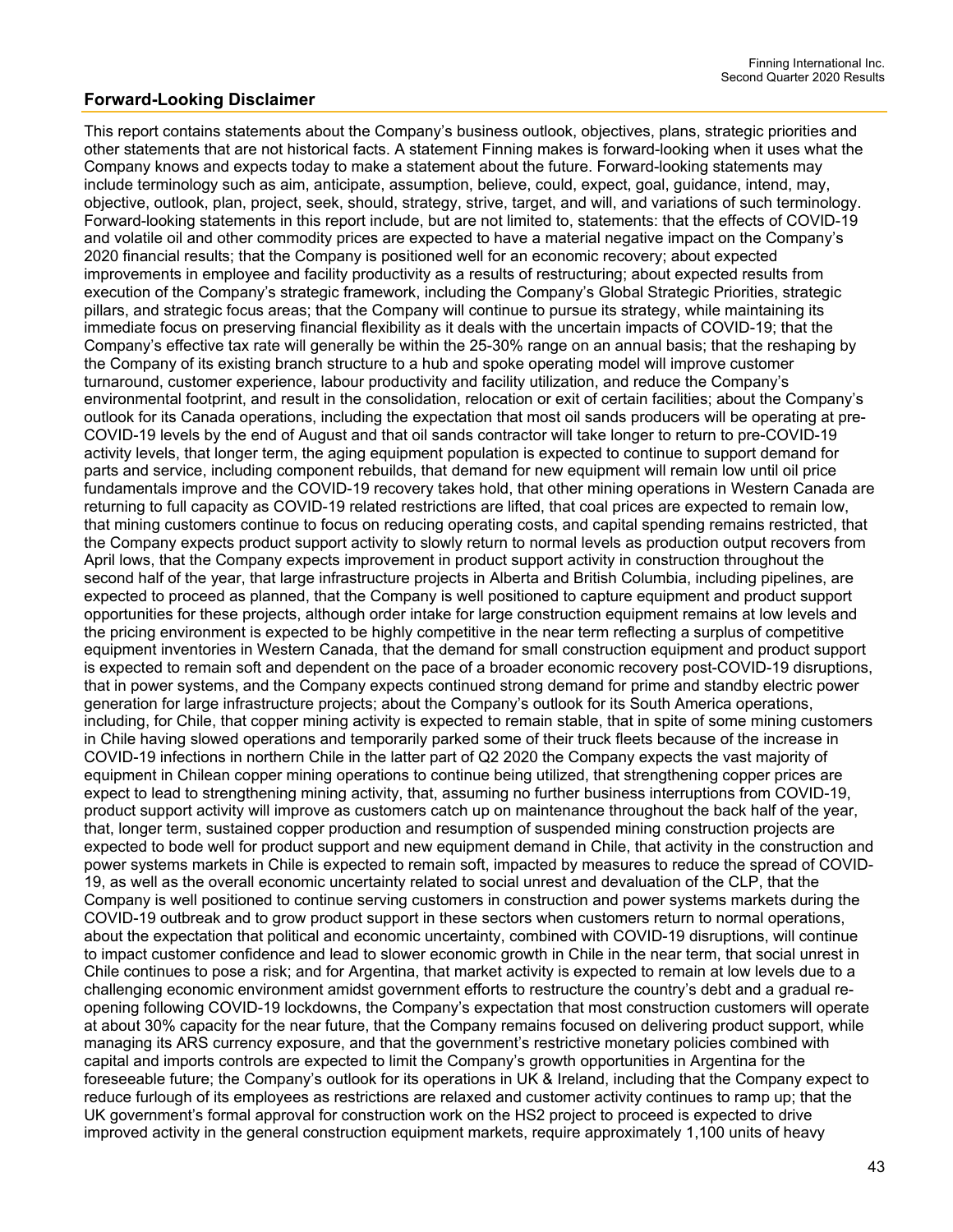equipment representing a total direct sales opportunity of approximately £390 million and that, leveraging its technology solutions, the Company is well positioned to capture new equipment and product support opportunities related to earthmoving work for HS2, which is expected to begin in late 2020, and that, in power systems, the Company expects to benefit from continued strong demand in the electric power capacity, combined heat & power, and data centre markets and that a backlog of high-quality power systems projects is scheduled to be delivered in the second half of 2020; the Company's outlook for cost containment, including its expectation that the COVID-19 pandemic and related government, customer, and supplier actions will continue to negatively impact its 2020 financial results; that, as a result of the acceleration of its strategic plans, the Company's global workforce is expected to be down by 8% by the end of 2020 compared to 2019, that restructuring initiatives are expected to result in over \$100 million of annualized cost savings and that approximately one-third of those cost will likely return when market activity fully recovers but will be incurred in locations with lower operating costs; and that the Company expects that the \$51 million of severance and facility restructuring costs incurred in Q2 2020 will have a payback period of less than one year; the Company's outlook for free cash flow and capital allocation, including that the Company expects to reduce its investments in 2020 by minimizing capital expenditures to mission-critical maintenance and information technology systems, as well as selected rental fleet additions, and expects 2020 net capital expenditures and net rental fleet additions to be in the range of \$90 million to \$140 million; and that the Company expects to maintain a strong balance sheet with sufficient liquidity and access to capital, continue to have significant headroom in its net debt to total capital covenant under its committed revolving credit facility and maintain near-term capital allocation priorities on debt repayment and meeting its continued dividend commitment; that, based on cash on hand, available credit facilities and the discretionary nature of certain cash flows, such as rental and capital expenditures, the Company has sufficient liquidity to meet operational needs; that the Company continually monitors its significant accounting policies related to allowances for doubtful accounts, inventory, goodwill and intangible assets with indefinite lives, and property, plant, and equipment and rental equipment; that the Company will continue evaluating government programs and subsidies in all jurisdictions where it carries on business, with a goal to maximize flexibility and preserve critical talent and capabilities through this disruptive period; that the Company will continue to closely monitor credit risk; about the impact on results of expected ongoing volatility in foreign exchange markets; Finning's plans to manage its financial risks and uncertainties; and the expected impact of the COVID-19 pandemic on the Company's operations and the Company's plans to manage the risks and uncertainties associated with the spread of COVID-19.

All such forward-looking statements are made pursuant to the 'safe harbour' provisions of applicable Canadian securities laws. Unless otherwise indicated by us, forward-looking statements in this report reflect Finning's expectations at the date in this MD&A. Except as may be required by Canadian securities laws, Finning does not undertake any obligation to update or revise any forward-looking statement, whether as a result of new information, future events, or otherwise.

Forward-looking statements, by their very nature, are subject to numerous risks and uncertainties and are based on several assumptions which give rise to the possibility that actual results could differ materially from the expectations expressed in or implied by such forward-looking statements and that Finning's business outlook, objectives, plans, strategic priorities and other statements that are not historical facts may not be achieved. As a result, the Company cannot guarantee that any forward-looking statement will materialize.

Factors that could cause actual results or events to differ materially from those expressed in or implied by these forward-looking statements include: the impact and duration of the COVID-19 pandemic and measures taken by governments, customers and suppliers in response; general economic and market conditions; foreign exchange rates; commodity prices; the impact of changes in the trade relationship with the European Union; the level of customer confidence and spending, and the demand for, and prices of, Finning's products and services; Finning's ability to maintain its relationship with Caterpillar; Finning's dependence on the continued market acceptance of its products, including Caterpillar products, and the timely supply of parts and equipment; Finning's ability to continue to improve productivity and operational efficiencies while continuing to maintain customer service; Finning's ability to manage cost pressures as growth in revenue occurs; Finning's ability to negotiate satisfactory purchase or investment terms and prices, obtain necessary approvals, and secure financing on attractive terms or at all; Finning's ability to manage its growth strategy effectively; Finning's ability to effectively price and manage longterm product support contracts with its customers; Finning's ability to reduce costs in response to slowing activity levels; Finning's ability to attract sufficient skilled labour resources as market conditions, business strategy or technologies change; Finning's ability to negotiate and renew collective bargaining agreements with satisfactory terms for Finning's employees and the Company; the intensity of competitive activity; Finning's ability to maintain a safe and healthy work environment across all regions, Finning's ability to raise the capital needed to implement its business plan; regulatory initiatives or proceedings, litigation and changes in laws, regulations, or policies; stock market volatility; changes in political and economic environments in the regions where Finning carries on business; Finning's ability to respond to climate change-related risks; the occurrence of one or more natural disasters, pandemic outbreaks, geo-political events, acts of terrorism or similar disruptions; fluctuations in defined benefit pension plan contributions and related pension expenses; the availability of insurance at commercially reasonable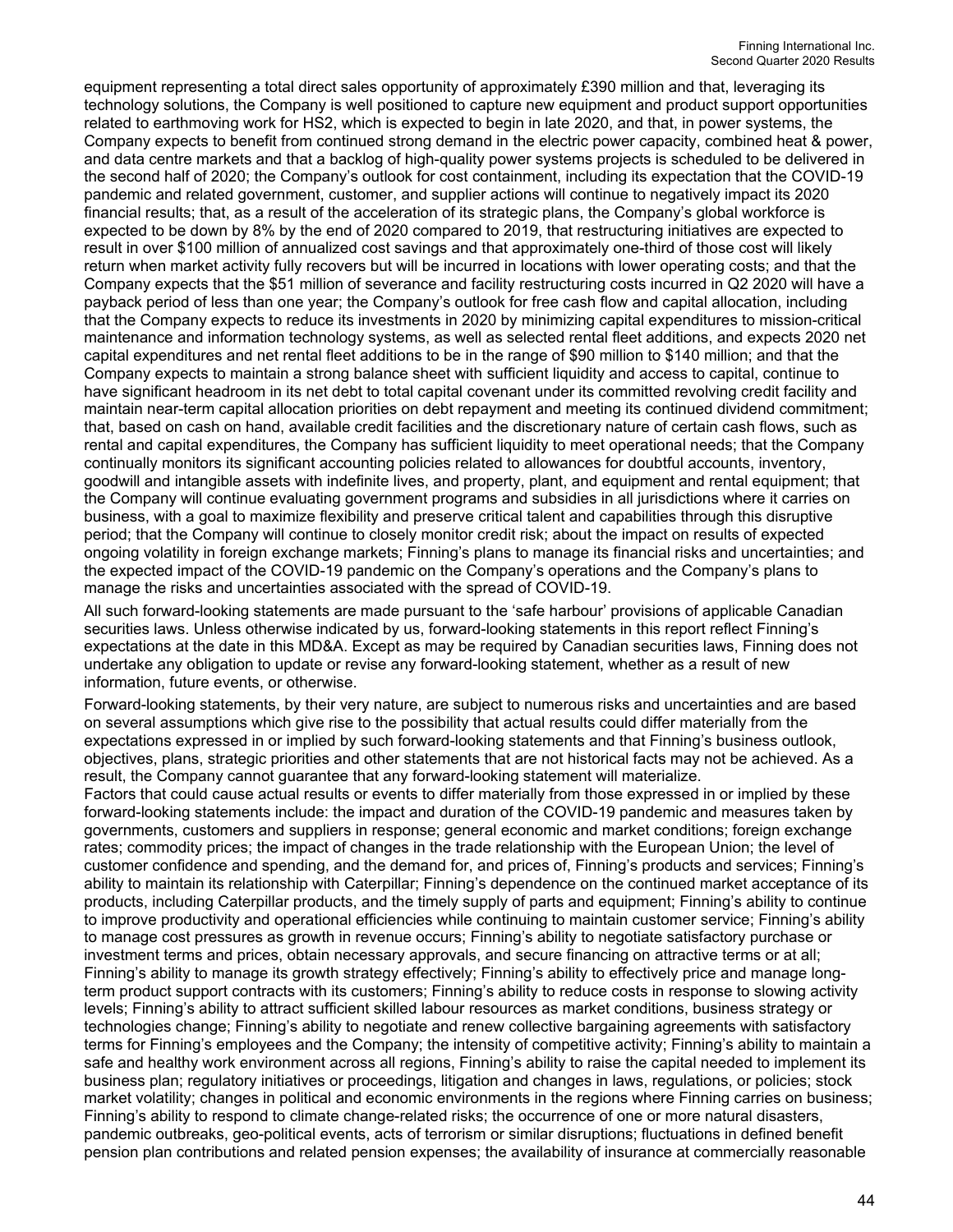rates; the adequacy of insurance to cover all liability or loss incurred by Finning; the potential of warranty claims being greater than Finning anticipates; the integrity, reliability and availability of, and benefits from, information technology and the data processed by that technology; Finning's ability to protect itself from cybersecurity threats or incidents; and the actual impact of the COVID-19 pandemic and Finning's ability to respond to and manage the evolving risks. Forward-looking statements are provided in this report to give information about management's current expectations and plans and allow investors and others to get a better understanding of Finning's operating environment. However, readers are cautioned that it may not be appropriate to use such forward-looking statements for any other purpose.

Forward-looking statements made in this report are based on a number of assumptions that the Company believed were reasonable on the day the Company made the forward-looking statements including but not limited to (i) that Finning will be able to successfully manage its business through the current challenging times involving the effects of the COVID-19 response and low and/or volatile commodity prices and successfully implement its COVID-19 risk management plans; (ii) that general economic and market conditions will improve; (iii) that the level of customer confidence and spending, and the demand for, and prices of, Finning's products and services will be maintained; (iv) Finning's ability to successfully execute its plans and intentions; (v) Finning's ability to successfully attract and retain skilled staff; (vi) market competition will remain at similar levels; (vii) the products and technology offered by the Company's competitors will be as expected; and (viii) that our current good relationships with Caterpillar and with our suppliers, service providers and other third parties will be maintained. Refer in particular to the Outlook section of this MD&A for forward-looking statements. Some of the assumptions, risks, and other factors, which could cause results to differ materially from those expressed in the forward-looking statements contained in this report, are discussed in Section 4 of the Company's current AIF and in the annual MD&A for the financial risks. Finning cautions readers that the risks described in the MD&A and the AIF are not the only ones that could impact the Company. Finning cannot accurately predict the full impact that COVID-19 will have on its business, results of operations, financial condition or the demand for its services, due in part to the uncertainties relating to the ultimate geographic spread of the virus, the severity of the disease, the duration of the outbreak, the steps its customers and suppliers may take in current circumstances, including slowing or halting operations, the duration of travel and quarantine restrictions imposed by governments and other steps that may be taken by such governments to respond to the pandemic. Additional risks and uncertainties not currently known to the Company or that are currently deemed to be immaterial may also have a material adverse effect on Finning's business, financial condition, or results of operation.

Except as otherwise indicated, forward-looking statements do not reflect the potential impact of any non-recurring or other unusual items or of any dispositions, mergers, acquisitions, other business combinations or other transactions that may be announced or that may occur after the date of this report. The financial impact of these transactions and non-recurring and other unusual items can be complex and depends on the facts particular to each of them. The Company therefore cannot describe the expected impact in a meaningful way or in the same way the Company presents known risks affecting its business.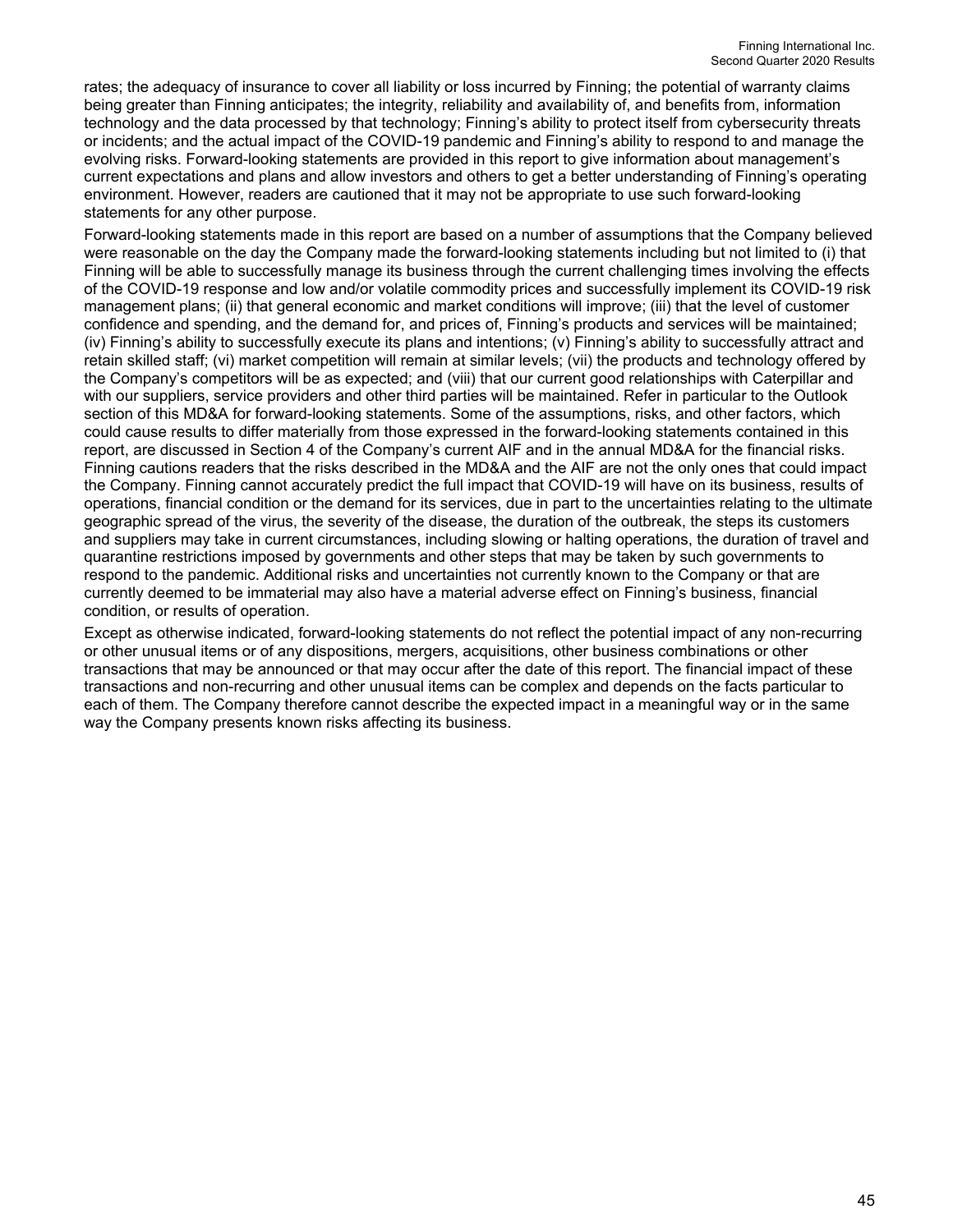# **Glossary of Defined Terms**

| 4Refuel                             | 4Refuel Canada and 4Refuel US                                                                                                                                          |
|-------------------------------------|------------------------------------------------------------------------------------------------------------------------------------------------------------------------|
| <b>AIF</b>                          | <b>Annual Information Form</b>                                                                                                                                         |
| <b>Annual Financial Statements</b>  | Audited annual consolidated financial statements                                                                                                                       |
| <b>ARS</b>                          | Argentine Peso                                                                                                                                                         |
| <b>Audit Committee</b>              | Audit Committee of the Board of Directors of Finning                                                                                                                   |
| <b>Board</b>                        | Board of Directors of Finning                                                                                                                                          |
| <b>Brexit</b>                       | Withdrawal of the UK from the European Union                                                                                                                           |
| <b>CAD</b>                          | Canadian dollar                                                                                                                                                        |
| Caterpillar                         | Caterpillar Inc.                                                                                                                                                       |
| <b>CEO</b>                          | <b>Chief Executive Officer</b>                                                                                                                                         |
| <b>CEWS</b>                         | Canadian Emergency Wage Subsidy                                                                                                                                        |
| <b>CFO</b>                          | <b>Chief Financial Officer</b>                                                                                                                                         |
| <b>CGU</b>                          | Cash-generating unit                                                                                                                                                   |
| <b>CLP</b>                          | Chilean Peso                                                                                                                                                           |
| Company                             | Finning International Inc.                                                                                                                                             |
| <b>Consol</b>                       | Consolidated                                                                                                                                                           |
| COVID-19                            | <b>Novel Coronavirus</b>                                                                                                                                               |
| <b>DBRS</b>                         | Dominion Bond Rating Service                                                                                                                                           |
| <b>EBIT</b>                         | Earnings (loss) before finance costs and income tax                                                                                                                    |
| <b>EBITDA</b>                       | Earnings (loss) before finance costs, income tax, depreciation, and amortization                                                                                       |
| <b>Energyst</b>                     | Energyst B.V.                                                                                                                                                          |
| <b>EPS</b>                          | Earnings per share                                                                                                                                                     |
| <b>ERM</b>                          | Enterprise risk management                                                                                                                                             |
| <b>ERP</b>                          | Enterprise resource planning                                                                                                                                           |
| fav                                 | Favourable                                                                                                                                                             |
| <b>Finning</b>                      | Finning International Inc.                                                                                                                                             |
|                                     |                                                                                                                                                                        |
|                                     |                                                                                                                                                                        |
| <b>Finning (Canada)</b>             | A division of Finning, with dealer territories in British Columbia, Alberta, Saskatchewan, the<br>Yukon Territory, the Northwest Territories, and a portion of Nunavut |
| <b>GAAP</b>                         | Generally accepted accounting principles                                                                                                                               |
| <b>GBP</b>                          | UK pound sterling                                                                                                                                                      |
| <b>GDP</b>                          | Gross domestic product                                                                                                                                                 |
| HS <sub>2</sub>                     | High Speed 2, a partly planned high speed railway in the UK                                                                                                            |
| <b>IAS</b>                          | International Accounting Standards                                                                                                                                     |
| <b>IFRS</b>                         | International Financial Reporting Standards                                                                                                                            |
| <b>Interim Financial Statements</b> | Interim condensed consolidated financial statements                                                                                                                    |
| <b>KPI</b>                          | Key performance indicator                                                                                                                                              |
| <b>MD&amp;A</b>                     | Management's Discussion and Analysis                                                                                                                                   |
| n/a                                 | not applicable                                                                                                                                                         |
| n/m                                 | % change not meaningful                                                                                                                                                |
| <b>NCIB</b>                         | Normal course issuer bid                                                                                                                                               |
| <b>OEM</b>                          | OEM Remanufacturing Company Inc.                                                                                                                                       |
| <b>PEB</b> asset                    | Net post-employment benefit asset                                                                                                                                      |
| <b>PLM</b>                          | PipeLine Machinery International                                                                                                                                       |
| <b>ROIC</b>                         | Return on invested capital                                                                                                                                             |
| S&P                                 | Standard and Poor's                                                                                                                                                    |
| <b>SEDAR</b>                        | System for Electronic Document Analysis                                                                                                                                |
| SG&A                                | Selling, general, and administrative costs                                                                                                                             |
| <b>UK</b>                           | United Kingdom                                                                                                                                                         |
| unfav                               | Unfavourable                                                                                                                                                           |
| <b>US</b>                           | United States of America                                                                                                                                               |
| <b>USD</b><br><b>YTD</b>            | US dollar<br>Year-to-date                                                                                                                                              |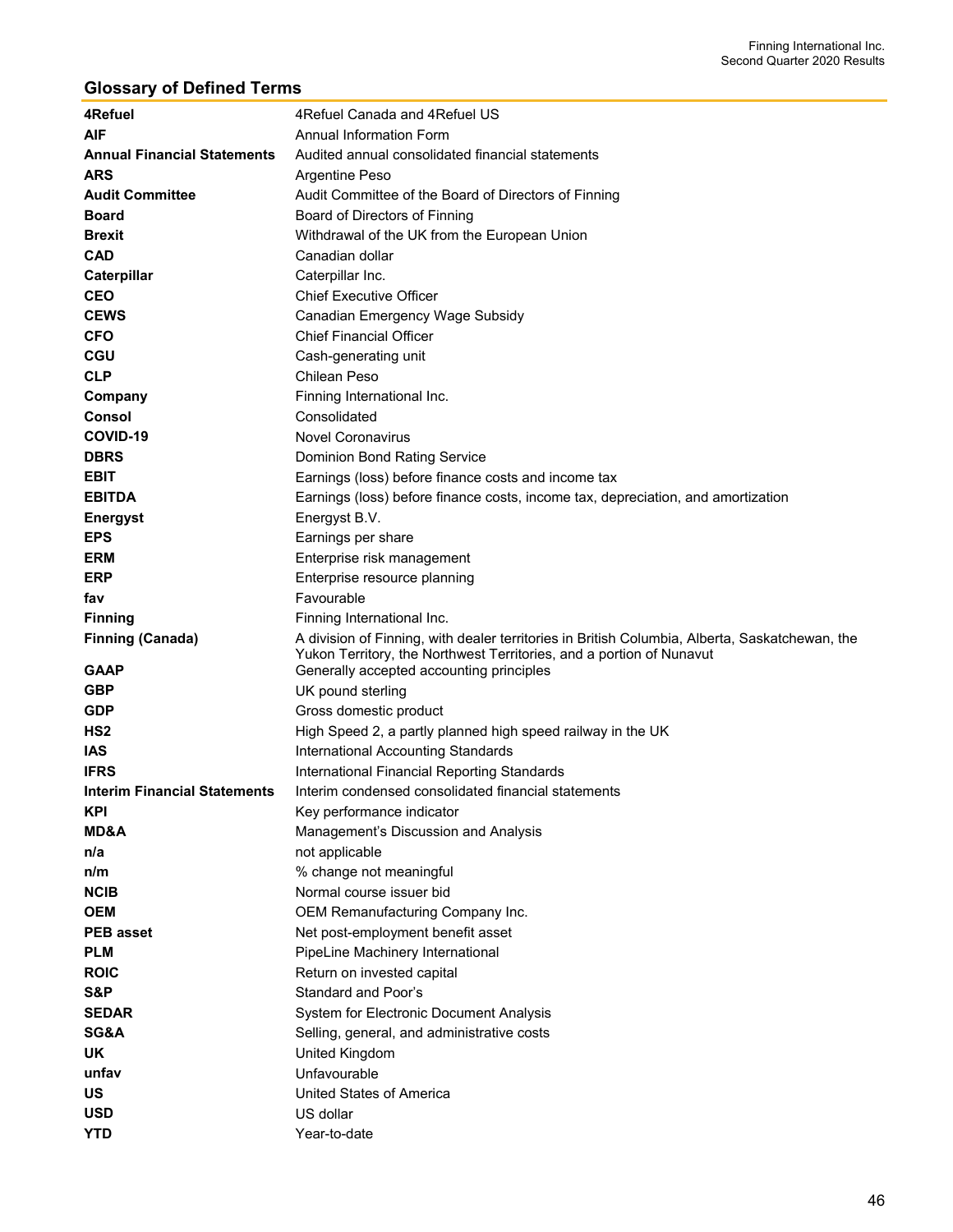# **UNAUDITED INTERIM CONDENSED CONSOLIDATED STATEMENTS OF FINANCIAL POSITION**

|                                            | <b>June 30,</b> | December 31, |       |
|--------------------------------------------|-----------------|--------------|-------|
| (Canadian \$ millions)                     | 2020            | 2019         |       |
| <b>ASSETS</b>                              |                 |              |       |
| Current assets                             |                 |              |       |
| Cash and cash equivalents                  | \$<br>338       | \$           | 268   |
| Accounts receivable                        | 684             |              | 919   |
| Unbilled receivables                       | 215             |              | 246   |
| Inventories                                | 1,893           |              | 1,990 |
| Other assets                               | 286             |              | 236   |
| <b>Total current assets</b>                | 3,416           |              | 3,659 |
| Property, plant, and equipment             | 928             |              | 971   |
| Rental equipment                           | 451             |              | 457   |
| Intangible assets                          | 333             |              | 321   |
| Goodwill                                   | 204             |              | 204   |
| Distribution network                       | 100             |              | 100   |
| Investment in joint ventures and associate | 91              |              | 94    |
| Other assets                               | 193             |              | 184   |
| <b>Total assets</b>                        | \$<br>5,716     | \$           | 5,990 |
|                                            |                 |              |       |
| <b>LIABILITIES</b>                         |                 |              |       |
| <b>Current liabilities</b>                 |                 |              |       |
| Short-term debt (Note 5)                   | \$<br>158       | \$           | 226   |
| Accounts payable and accruals (Note 1b)    | 819             |              | 1,040 |
| Deferred revenue                           | 348             |              | 360   |
| Current portion of long-term debt          | 200             |              | 200   |
| Other liabilities (Note 1b)                | 210             |              | 200   |
| <b>Total current liabilities</b>           | 1,735           |              | 2,026 |
| Long-term debt                             | 1,348           |              | 1,318 |
| Long-term lease liabilities                | 247             |              | 273   |
| Net post-employment obligation             | 93              |              | 76    |
| Other liabilities                          | 166             |              | 182   |
| <b>Total liabilities</b>                   | \$<br>3,589     | \$           | 3,875 |
| <b>SHAREHOLDERS' EQUITY</b>                |                 |              |       |
| Share capital                              | \$<br>565       | \$           | 570   |
| Contributed surplus                        | 1               |              | 2     |
| Accumulated other comprehensive income     | 266             |              | 228   |
| Retained earnings                          | 1,295           |              | 1,315 |
| Total shareholders' equity                 | 2,127           |              | 2,115 |
| Total liabilities and shareholders' equity | \$<br>5,716     | \$           | 5,990 |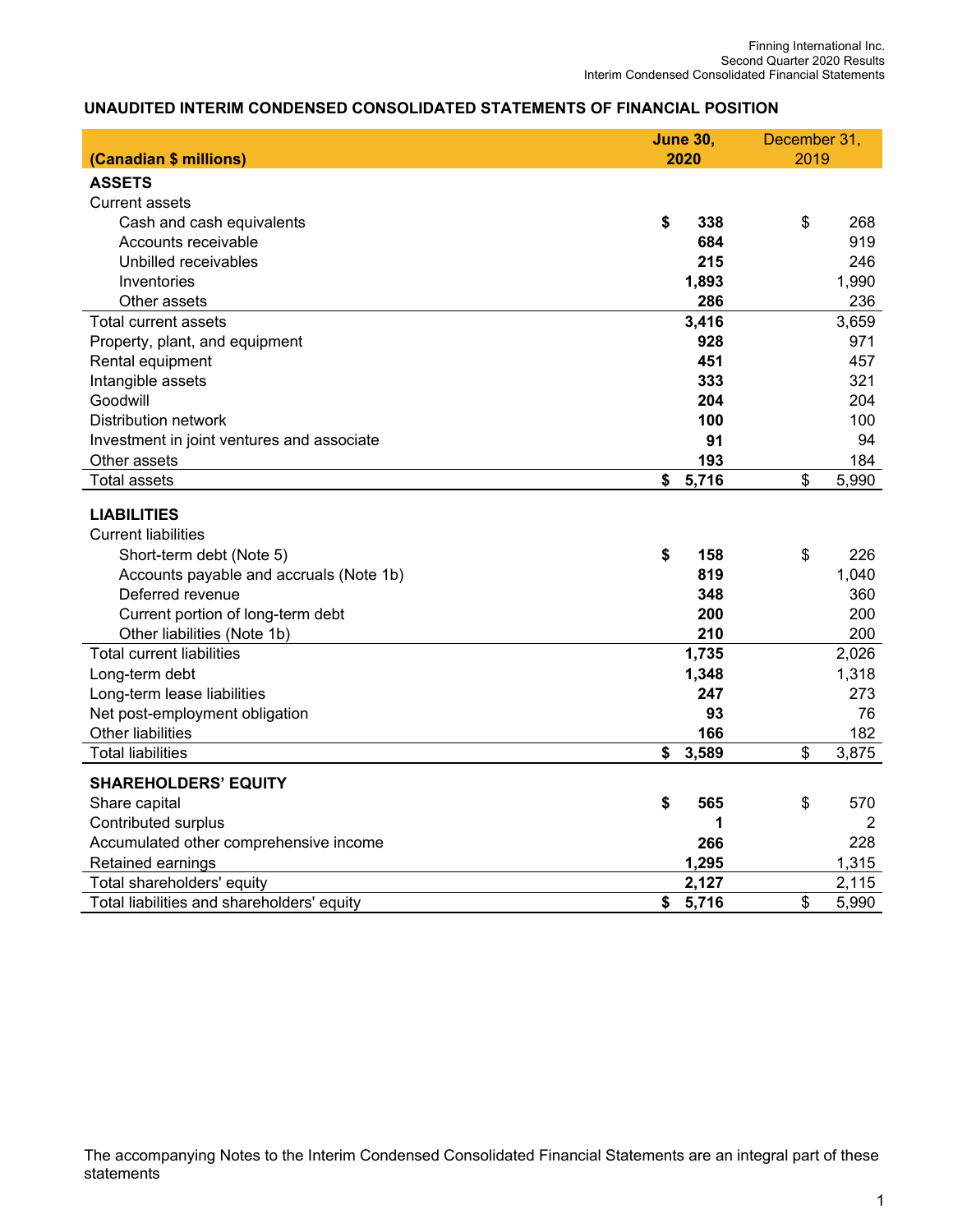### **UNAUDITED INTERIM CONDENSED CONSOLIDATED STATEMENTS OF NET INCOME**

|                                                               |          | 3 months ended  |          |              |             |              | <b>6 months ended</b> |              |  |
|---------------------------------------------------------------|----------|-----------------|----------|--------------|-------------|--------------|-----------------------|--------------|--|
| (Canadian \$ millions, except share and per<br>share amounts) |          | June 30<br>2020 |          | 2019         |             | 2020         | June 30               | 2019         |  |
| Revenue                                                       |          |                 |          |              |             |              |                       |              |  |
| New equipment                                                 | \$       | 382             | \$       | 774          | \$          | 736          | \$                    | 1,438        |  |
| Used equipment                                                |          | 64              |          | 106          |             | 132          |                       | 187          |  |
| Equipment rental                                              |          | 41              |          | 62           |             | 94           |                       | 120          |  |
|                                                               |          | 820             |          | 1,023        |             |              |                       |              |  |
| Product support<br>Fuel and other                             |          |                 |          |              |             | 1,754        |                       | 1,919<br>283 |  |
| <b>Total revenue</b>                                          |          | 112             |          | 172          |             | 261          |                       |              |  |
|                                                               |          | 1,419           |          | 2,137        |             | 2,977        |                       | 3,947        |  |
| Cost of sales                                                 |          | (1, 075)        |          | (1,655)      |             | (2, 215)     |                       | (3,035)      |  |
| Gross profit                                                  |          | 344             |          | 482          |             | 762          |                       | 912          |  |
| Selling, general, and administrative expenses                 |          | (306)           |          | (350)        |             | (631)        |                       | (693)        |  |
| Equity earnings of joint ventures                             |          |                 |          | 5            |             | 2            |                       | 9            |  |
| Other income (Note 4)                                         |          | 64              |          |              |             | 64           |                       |              |  |
| Other expenses (Note 4)                                       |          | (51)            |          |              |             | (51)         |                       | (29)         |  |
| Earnings before finance costs and income taxes                |          | 52              |          | 137          |             | 146          |                       | 199          |  |
| Finance costs (Note 5)                                        |          | (24)            |          | (27)         |             | (45)         |                       | (51)         |  |
| Income before provision for income taxes                      |          | 28              |          | 110          |             | 101          |                       | 148          |  |
| Provision for income taxes                                    |          | (10)            |          | (22)         |             | (29)         |                       | (32)         |  |
| Net income                                                    | \$       | 18              | \$       | 88           | \$          | 72           | \$                    | 116          |  |
| Earnings per share (Note 3)<br><b>Basic</b><br>Diluted        | \$<br>\$ | 0.12<br>0.12    | \$<br>\$ | 0.54<br>0.54 | \$<br>\$    | 0.45<br>0.45 | \$<br>\$              | 0.71<br>0.71 |  |
| Weighted average number of shares outstanding (Note 3)        |          |                 |          |              |             |              |                       |              |  |
| <b>Basic</b>                                                  |          | 162,103,503     |          | 163,309,985  | 162,477,072 |              | 163,544,283           |              |  |
| <b>Diluted</b>                                                |          | 162,103,503     |          | 163,355,920  |             | 162,478,511  | 163,611,703           |              |  |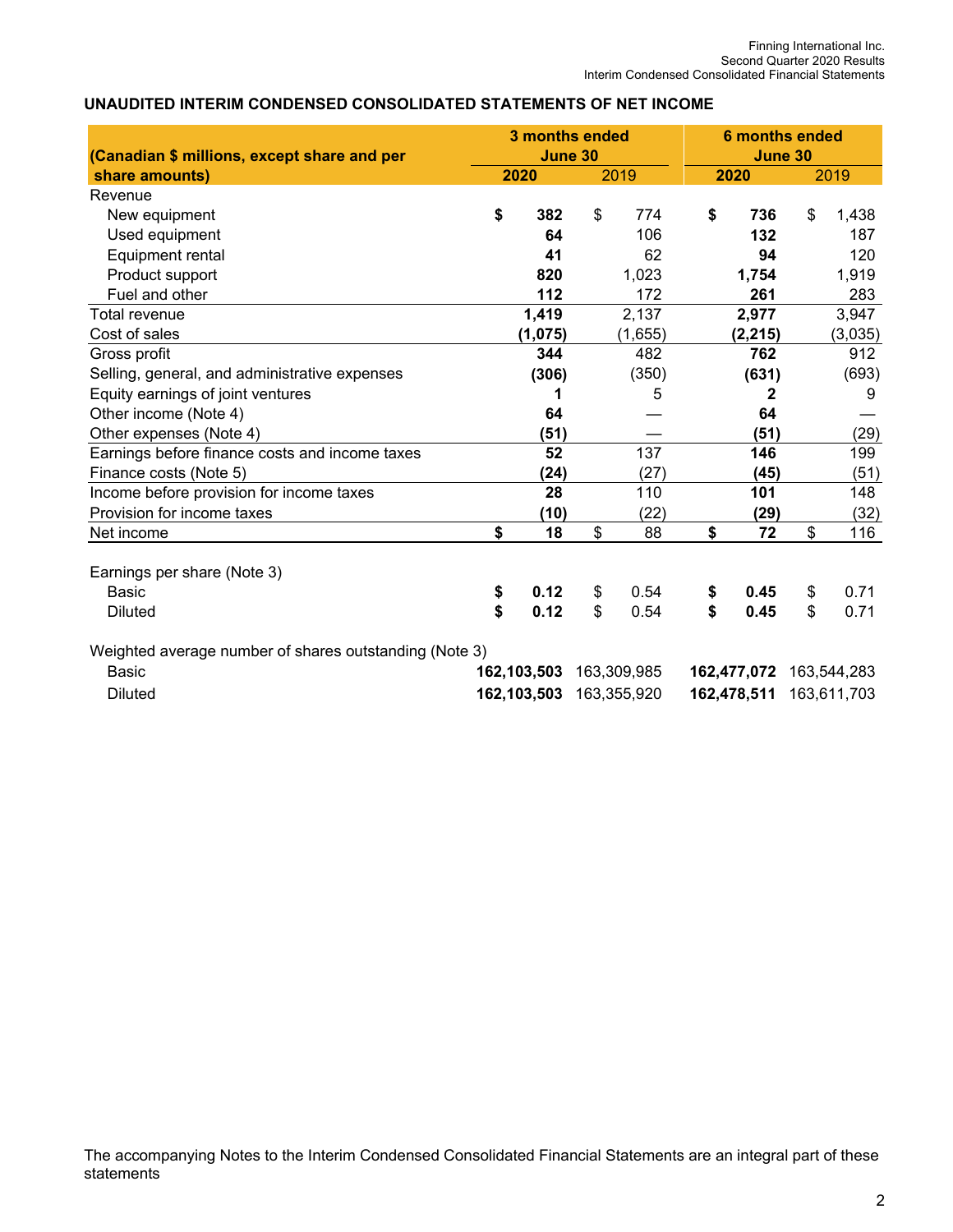### **UNAUDITED INTERIM CONDENSED CONSOLIDATED STATEMENTS OF COMPREHENSIVE (LOSS) INCOME**

|                                                                 |   | 3 months ended<br>June 30 |          |      | 6 months ended<br>June 30 |      |      |  |
|-----------------------------------------------------------------|---|---------------------------|----------|------|---------------------------|------|------|--|
| (Canadian \$ millions)                                          |   | 2020                      | 2019     | 2020 |                           | 2019 |      |  |
| Net income                                                      | S | 18                        | \$<br>88 | S    | 72                        | \$   | 116  |  |
| Other comprehensive (loss) income, net of income tax            |   |                           |          |      |                           |      |      |  |
| Items that may be subsequently reclassified to net income:      |   |                           |          |      |                           |      |      |  |
| Foreign currency translation adjustments                        |   | (81)                      | (49)     |      | 68                        |      | (82) |  |
| Share of foreign currency translation adjustments               |   |                           |          |      |                           |      |      |  |
| of joint ventures                                               |   |                           |          |      | (1)                       |      | (1)  |  |
| Gain (loss) on net investment hedges                            |   | 33                        | 19       |      | (30)                      |      | 33   |  |
| Impact of foreign currency translation and net                  |   |                           |          |      |                           |      |      |  |
| investment hedges, net of income tax                            |   | (47)                      | (30)     |      | 37                        |      | (50) |  |
| Gain (loss) on cash flow hedges                                 |   |                           |          |      | 6                         |      | (3)  |  |
| Gain on cash flow hedges, reclassified to net income            |   |                           |          |      | (2)                       |      |      |  |
| Income tax (expense) recovery on cash flow hedges               |   |                           |          |      |                           |      |      |  |
| Impact of cash flow hedges, net of income tax                   |   |                           |          |      | 3                         |      | (2)  |  |
| Items that will not be subsequently reclassified to net income: |   |                           |          |      |                           |      |      |  |
| Actuarial loss (Note 7)                                         |   | (56)                      | (18)     |      | (11)                      |      | (33) |  |
| Income tax recovery on actuarial loss                           |   | 12                        | 2        |      | 2                         |      | 6    |  |
| Actuarial loss, net of income tax                               |   | (44)                      | (16)     |      | (9)                       |      | (27) |  |
| Total comprehensive (loss) income                               |   | (73)                      | \$<br>42 | \$   | 103                       | \$   | 37   |  |

### **UNAUDITED INTERIM CONDENSED CONSOLIDATED STATEMENTS OF SHAREHOLDERS' EQUITY**

|                                     |                      | <b>Accumulated Other</b> |                    |                                                                                 |                  |                 |                      |
|-------------------------------------|----------------------|--------------------------|--------------------|---------------------------------------------------------------------------------|------------------|-----------------|----------------------|
|                                     | <b>Share Capital</b> |                          |                    | <b>Comprehensive Income</b><br>(Loss)                                           |                  |                 |                      |
|                                     |                      |                          |                    | Impact of<br><b>Foreign</b><br><b>Currency</b><br><b>Translation</b><br>and Net | Impact of        |                 | <b>Total</b>         |
| (Canadian \$ millions,              | <b>Number</b>        |                          | <b>Contributed</b> | <b>Investment</b>                                                               | <b>Cash Flow</b> | <b>Retained</b> | <b>Shareholders'</b> |
| except number of shares)            | of shares            | <b>Amount</b>            | <b>Surplus</b>     | <b>Hedges</b>                                                                   | <b>Hedges</b>    | <b>Earnings</b> | <b>Equity</b>        |
| Balance, January 1, 2019            | 164,381,967 \$       | 573 \$                   | — \$               | 279 \$                                                                          | 3 <sup>5</sup>   | $1,254$ \$      | 2,109                |
| Net income                          |                      |                          |                    |                                                                                 |                  | 116             | 116                  |
| Other comprehensive loss            |                      |                          |                    | (50)                                                                            | (2)              | (27)            | (79)                 |
| Total comprehensive (loss) income   |                      |                          |                    | (50)                                                                            | (2)              | 89              | 37                   |
| Issued on exercise of share options | 1,665                |                          |                    |                                                                                 |                  |                 |                      |
| Share option expense                |                      |                          | 1                  |                                                                                 |                  |                 | $\mathbf 1$          |
| Hedging gain transferred to         |                      |                          |                    |                                                                                 |                  |                 |                      |
| statement of financial position     |                      |                          |                    |                                                                                 | (2)              |                 | (2)                  |
| Repurchase of common shares         | (1,073,354)          | (4)                      |                    |                                                                                 |                  | (23)            | (27)                 |
| Dividends on common shares          |                      |                          |                    |                                                                                 |                  | (66)            | (66)                 |
| Balance, June 30, 2019              | 163,310,278 \$       | 569 \$                   | 1 <sup>5</sup>     | 229 \$                                                                          | $(1)$ \$         | $1,254$ \$      | 2,052                |
| Balance, January 1, 2020            | 163,319,120 \$       | 570 \$                   | 2 <sup>5</sup>     | 230 \$                                                                          | $(2)$ \$         | $1,315$ \$      | 2,115                |
| Net income                          |                      |                          |                    |                                                                                 |                  | 72              | 72                   |
| Other comprehensive income (loss)   |                      |                          |                    | 37                                                                              | 3                | (9)             | 31                   |
| Total comprehensive income          |                      |                          |                    | 37                                                                              | 3                | 63              | 103                  |
| Share option expense                |                      |                          |                    |                                                                                 |                  |                 | 1                    |
| Hedging gain transferred to         |                      |                          |                    |                                                                                 |                  |                 |                      |
| statement of financial position     |                      |                          |                    |                                                                                 | (2)              |                 | (2)                  |
| Repurchase of common shares         | (1, 215, 617)        | (5)                      | (2)                |                                                                                 |                  | (16)            | (23)                 |
| Dividends on common shares          |                      |                          |                    |                                                                                 |                  | (67)            | (67)                 |
| Balance, June 30, 2020              | 162,103,503 \$       | 565 \$                   | 1 <sup>5</sup>     | $267$ \$                                                                        | $(1)$ \$         | $1,295$ \$      | 2,127                |

The accompanying Notes to the Interim Condensed Consolidated Financial Statements are an integral part of these statements<sup>'</sup>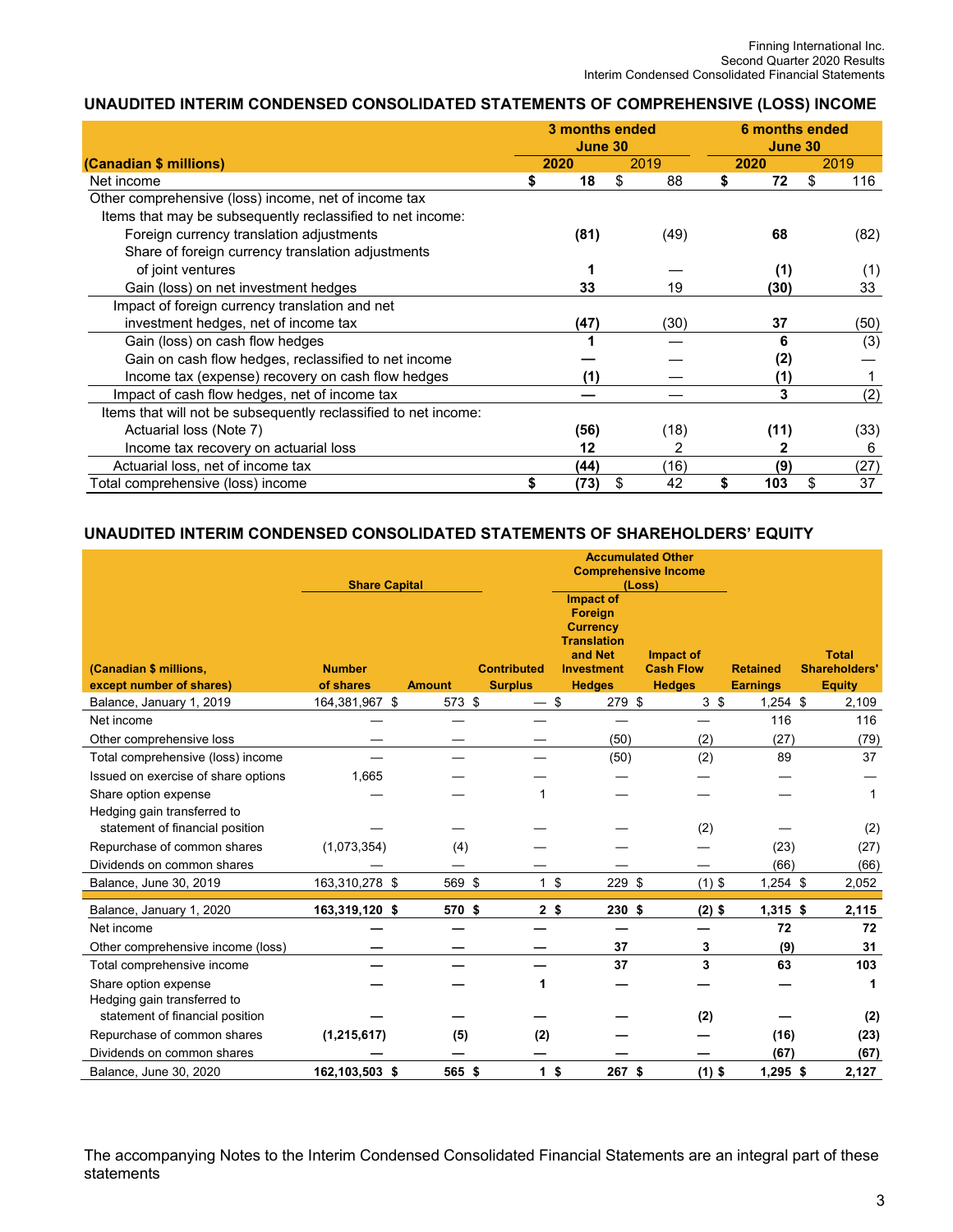# **UNAUDITED INTERIM CONDENSED CONSOLIDATED STATEMENTS OF CASH FLOW**

|                                                        | 3 months ended June 30 |       |    |       |    | 6 months ended June 30 |    |                |
|--------------------------------------------------------|------------------------|-------|----|-------|----|------------------------|----|----------------|
| (Canadian \$ millions)                                 |                        | 2020  |    | 2019  |    | 2020                   |    | 2019           |
| <b>OPERATING ACTIVITIES</b>                            |                        |       |    |       |    |                        |    |                |
| Net income                                             | \$                     | 18    | \$ | 88    | \$ | 72                     | \$ | 116            |
| Adjusting for:                                         |                        |       |    |       |    |                        |    |                |
| Depreciation and amortization                          |                        | 78    |    | 76    |    | 154                    |    | 148            |
| Impairment of long-lived assets                        |                        | 8     |    |       |    | 9                      |    | 5              |
| Equity earnings of joint ventures                      |                        | (1)   |    | (5)   |    | (2)                    |    | (9)            |
| Share-based payment (recovery) expense                 |                        | 9     |    | 6     |    | (1)                    |    | 5              |
| Provision for income taxes                             |                        | 10    |    | 22    |    | 29                     |    | 32             |
| Finance costs (Note 5)                                 |                        | 24    |    | 27    |    | 45                     |    | 51             |
| Net benefit cost of post-employment benefit plans in   |                        |       |    |       |    |                        |    |                |
| selling, general, and administrative expenses (Note 7) |                        | 3     |    | 5     |    | $\overline{7}$         |    | 8              |
| Changes in operating assets and liabilities (Note 8)   |                        | 206   |    | (236) |    | 93                     |    | (608)          |
| Additions to rental equipment                          |                        | (54)  |    | (74)  |    | (93)                   |    | (119)          |
| Proceeds on disposal of rental equipment               |                        | 32    |    | 22    |    | 52                     |    | 51             |
| Interest paid                                          |                        | (24)  |    | (28)  |    | (47)                   |    | (49)           |
| Income tax refund (paid)                               |                        | 10    |    | (30)  |    | (13)                   |    | (82)           |
| Cash flow provided by (used in) operating activities   |                        | 319   |    | (127) |    | 305                    |    | (451)          |
| <b>INVESTING ACTIVITIES</b>                            |                        |       |    |       |    |                        |    |                |
| Additions to property, plant, and equipment            |                        |       |    |       |    |                        |    |                |
| and intangible assets                                  |                        | (17)  |    | (37)  |    | (55)                   |    | (60)           |
| Proceeds on disposal of property, plant, and equipment |                        | 10    |    | 2     |    | 12                     |    | $\overline{2}$ |
| Consideration for business acquisition, net of cash    |                        |       |    |       |    |                        |    |                |
| acquired (Note 9)                                      |                        |       |    |       |    |                        |    | (229)          |
| Cash flow used in investing activities                 |                        | (7)   |    | (35)  |    | (43)                   |    | (287)          |
|                                                        |                        |       |    |       |    |                        |    |                |
| <b>FINANCING ACTIVITIES</b>                            |                        |       |    |       |    |                        |    |                |
| (Decrease) increase in short-term debt (Note 8)        |                        | (155) |    | 94    |    | (77)                   |    | 598            |
| Decrease in lease liabilities (Note 8)                 |                        | (22)  |    | (22)  |    | (44)                   |    | (44)           |
| Credit facility fee                                    |                        | (1)   |    |       |    | (1)                    |    |                |
| Repurchase of common shares                            |                        |       |    |       |    | (23)                   |    | (31)           |
| Dividends paid                                         |                        | (33)  |    | (33)  |    | (67)                   |    | (66)           |
| Cash flow (used in) provided by financing activities   |                        | (211) |    | 39    |    | (212)                  |    | 457            |
| Effect of currency translation on cash balances        |                        | (23)  |    | (7)   |    | 20                     |    | (13)           |
| Increase (decrease) in cash and cash equivalents       |                        | 78    |    | (130) |    | 70                     |    | (294)          |
| Cash and cash equivalents, beginning of period         |                        | 260   |    | 290   |    | 268                    |    | 454            |
| Cash and cash equivalents, end of period (Note 8)      | \$                     | 338   | \$ | 160   | \$ | 338                    | \$ | 160            |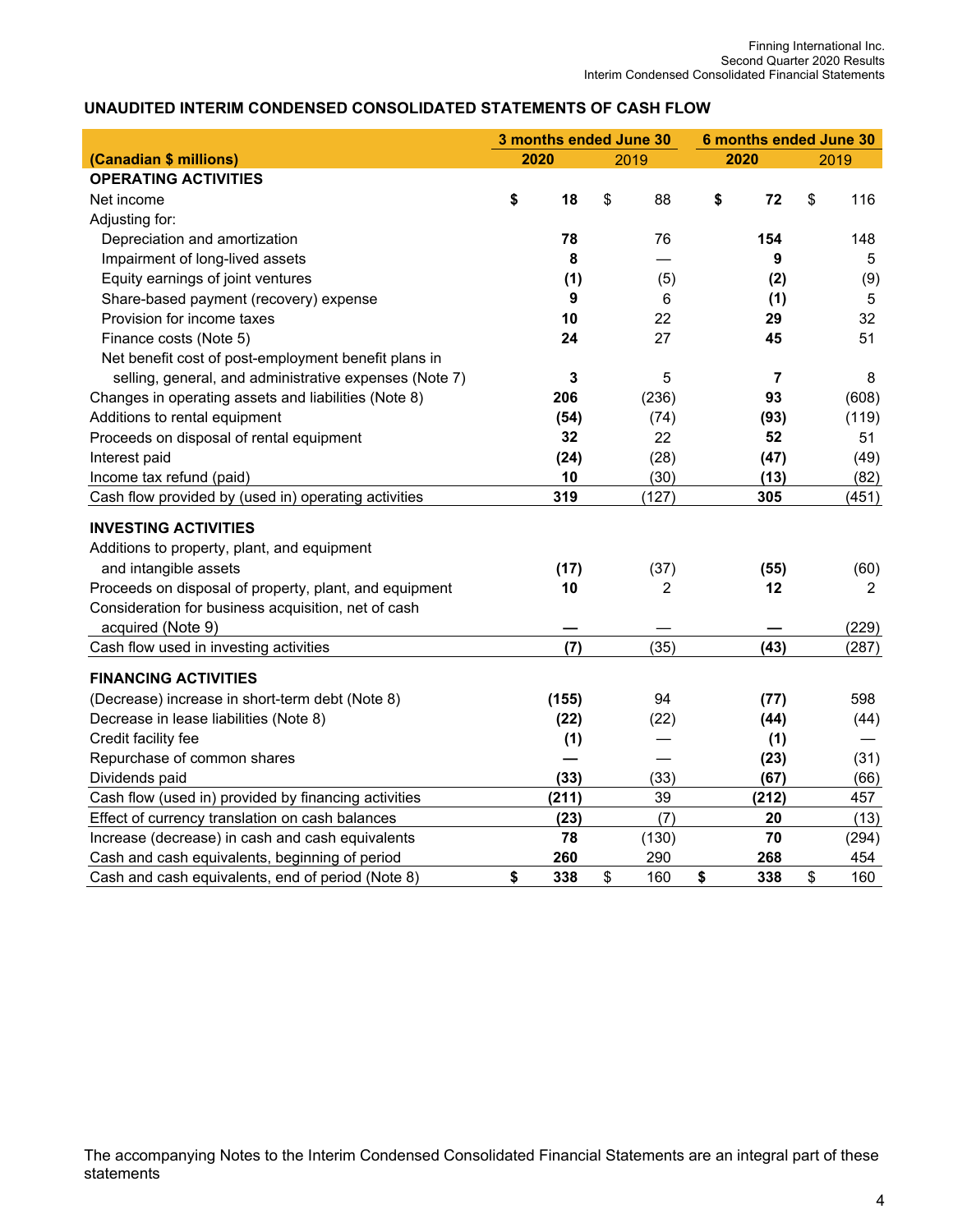### **1. SIGNIFICANT ACCOUNTING POLICIES, KEY ASSUMPTIONS, AND SIGNIFICANT JUDGMENTS**

These unaudited interim condensed consolidated financial statements (Interim Statements) of Finning International Inc. and its subsidiaries (together, Finning or the Company) have been prepared in accordance with International Accounting Standard (IAS) 34, *Interim Financial Reporting,* as issued by the International Accounting Standards Board (IASB). Accordingly, certain information and footnote disclosure normally included in annual financial statements prepared in accordance with International Financial Reporting Standards (IFRS) have been omitted or condensed, and therefore these Interim Statements should be read in conjunction with the December 31, 2019 audited annual consolidated financial statements and the notes to such financial statements.

These Interim Statements are based on the IFRS issued and effective for the current year. The Interim Statements were authorized for issuance by the Company's Board of Directors on August 4, 2020. The Company has applied the same accounting policies and methods of computation as the most recent annual consolidated financial statements, except for the impact of the changes in accounting policies disclosed below:

### **(a) Areas of Estimation Uncertainty and Significant Judgments**

In March 2020, the World Health Organization declared a global pandemic due to the novel coronavirus (COVID-19). The COVID-19 outbreak and related mitigation measures have had an adverse impact on global economic conditions resulting in government response actions, social distancing, business closures and disruptions. Epidemic diseases, such as COVID-19, may have a significant impact on the Company. The duration of the pandemic and its impact on the Company's financial performance and position is an area of estimation uncertainty and judgment, which is continuously monitored and reflected in management's estimates.

The Company's significant accounting policies, areas of estimation uncertainty, and significant judgments are contained in the notes to the Annual Financial Statements for the year ended December 31, 2019. Certain accounting policies require management to make judgments, estimates and assumptions in respect of the application of accounting policies and the reported amounts of assets, liabilities, revenues, expenses, and disclosure of contingent assets and liabilities. These policies may require particularly subjective and complex judgments to be made as they relate to matters that are inherently uncertain and because there is a likelihood that materially different amounts could be reported under different conditions or using different assumptions. The following summarizes the changes in the areas of estimation uncertainty and significant judgments facing the Company as a result of changing economic conditions, including the impact of COVID-19.

### Financial instrument risk

The Company is exposed to risks through its operations that arise from its use of financial instruments, which include credit risk, interest rate risk, market price risk, liquidity risk and foreign exchange risk. Under the normal course of operations, the Company has mitigation strategies to minimize these risks for its financial instruments. In the current economic climate, the Company is further exposed to credit risk related to its accounts receivable.

#### Allowance for Doubtful Accounts

The Company records an allowance for doubtful accounts that represents management's best estimate of potential losses in respect of trade and other receivables and unbilled receivables. The main components of these allowances are a specific loss component that relates to individually significant exposures, and a collective loss component established for groups of similar assets in respect of losses that are expected to occur. The collective loss allowance is estimated based on historical data of payment statistics for similar financial assets, adjusted for current and forecasted future economic conditions.

The COVID-19 pandemic has resulted in significant disruptions in financial markets, regional economies and the world economy. It is likely that the pandemic will continue to adversely affect the economies, financial markets, and social stability of many regions and countries in which our customers operate. There can be no assurance that these disruptions will not negatively affect the financial performance of our customers and our ability to collect customer receivables. The extent of the overall impact of the COVID-19 pandemic on our customers is unknown at this time. This will depend on future developments, and the availability of government support programs, all of which are highly uncertain and cannot be predicted with confidence. As a result, the Company's exposure to credit risk related to its accounts receivable has increased. Expected credit losses related to the current economic environment have been incorporated in management's estimate of its allowance for doubtful accounts at June 30, 2020. No assurance can be given that this will be sufficient or that the Company will not suffer material credit losses that will adversely affect its results. This remains an area that the Company will continue to monitor closely.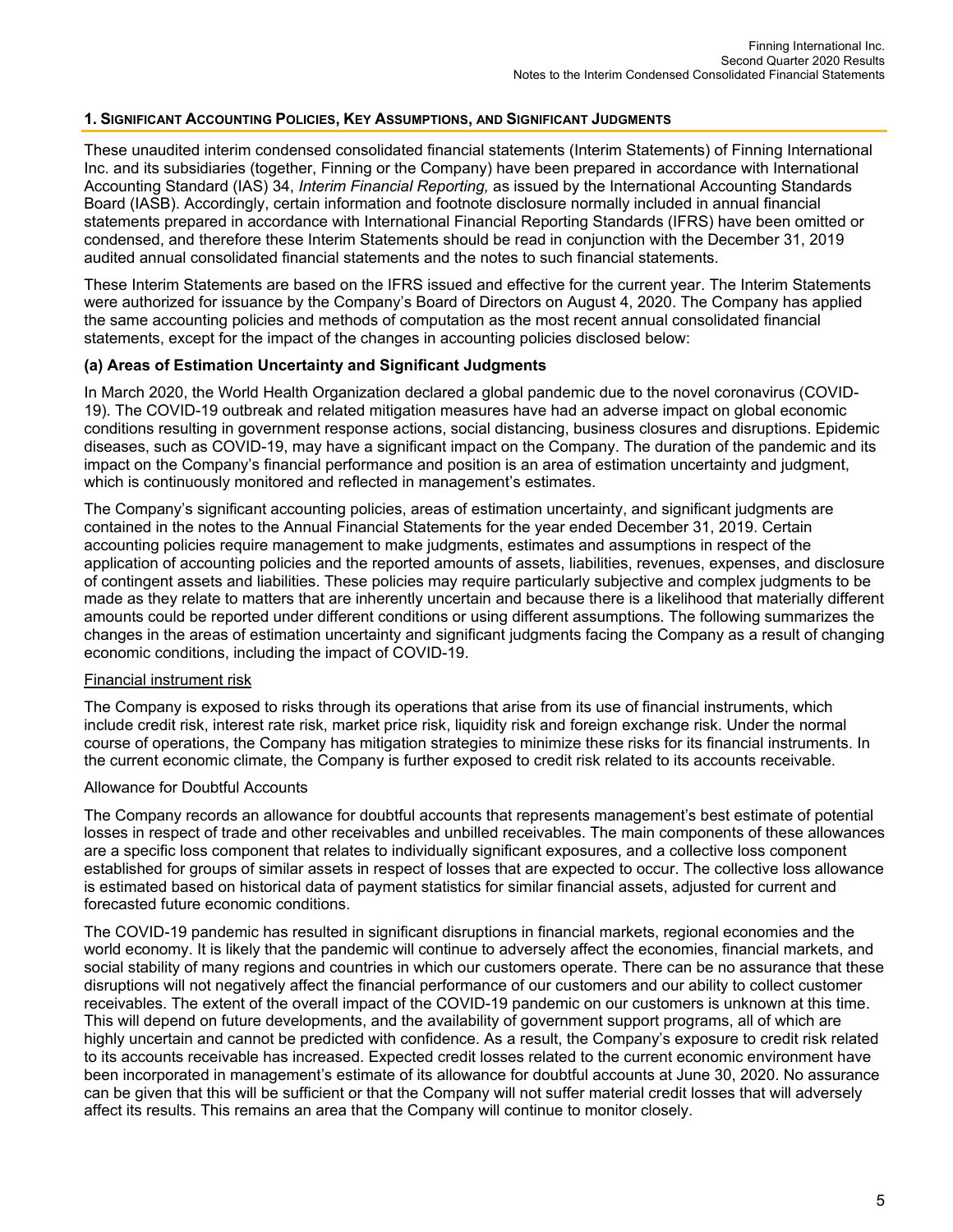## Inventory

The Company records a provision to reflect slow-moving and obsolete inventory, which is estimated based on age, redundancy, and stock levels. For equipment inventory, estimates are determined on a specific item basis. The extent of the overall impact of the COVID-19 pandemic on the Company's inventory is unknown at this time and will depend on market activity, customer activity, and the expected outlook for the remainder of the year. The Company has reviewed its inventory provision and concluded that the inventory provision at June 30, 2020 adequately reflects the current economic conditions. This remains an area that the Company will continue to monitor closely.

### Goodwill and intangible assets with indefinite lives

The Company performs impairment tests on its goodwill and intangible assets with indefinite lives at the appropriate level (cash-generating units (CGUs) or group of cash-generating units); at least annually or more frequently when events or changes in circumstances, which may include the declaration of the COVID-19 pandemic, indicate that the carrying amount of these assets may not be fully recoverable. Management conducted its annual impairment test in Q2 2020 and estimated the recoverable amount of all CGUs and groups of CGUs based on a value-in-use calculation. Key assumptions included future cash flow and growth projections covering a three-year period, with consideration of additional risk for any uncertainty in the cash flow projections driven by the impact of the COVID-19 pandemic and volatility in commodity prices. These cash flow projections were discounted using after-tax weightedaverage cost of capital rates. Cash flows subsequent to the three-year projection period were extrapolated using growth rates based on estimated long-term nominal gross domestic product in the markets in which the Company operates. In addition to the impairment tests performed for goodwill and distribution network, recent economic uncertainty and financial performance triggered an impairment review of the Company's Argentina CGU. At June 30, 2020, management concluded that no impairment losses were required. This remains an area that the Company will continue to monitor closely.

### Property, plant, and equipment and rental equipment

Property, plant, and equipment and rental equipment are reviewed for indicators of impairment at the end of each reporting period or whenever events or changes in circumstances indicate that the carrying amount may not be recoverable. The Company's review of its facilities network and long-term strategy prompted a review of its property, plant, and equipment and rental equipment. Impairment losses related to the Company's property, plant, and equipment were recorded in the three months ended June 30, 2020 (Note 4b). No impairment losses were recorded on rental equipment. This remains an area that the Company will continue to monitor closely.

### **(b) Changes to the presentation in the statement of financial position**

In the second quarter of 2020, the Company changed the presentation of certain current liabilities in the statement of financial position as management believes it provides users of the financial statements with more relevant information. Previously, the Company presented the current portion of lease liabilities and commodity taxes payable within accounts payable and accruals. Effective June 30, 2020, management presented these items within other liabilities (current portion). To retain consistency in presentation, management reclassified \$129 million from accounts payable and accrued liabilities to other liabilities (current) as at December 31, 2019.

| <b>December 31, 2019</b>                   |             |       | <b>Lease liability</b> |                          | <b>Commodity</b>                |                          | <b>Revised</b> |       |  |  |
|--------------------------------------------|-------------|-------|------------------------|--------------------------|---------------------------------|--------------------------|----------------|-------|--|--|
| (\$ millions)                              | As reported |       |                        |                          | (current portion) taxes payable |                          |                |       |  |  |
| Accounts payable and accruals              |             | 1.169 | S.                     | (84)                     |                                 | (45)                     | \$             | 1.040 |  |  |
| Other liabilities (current) <sup>(1)</sup> |             | 14    | S.                     | 84                       |                                 | 45                       | S              | 200   |  |  |
| Provisions (current) (1)                   |             | 57    |                        | $\overline{\phantom{a}}$ | S.                              | $\overline{\phantom{m}}$ |                |       |  |  |

The impact of this reclassification on the December 31, 2019 balances was as follows:

 $<sup>(1)</sup>$  Provisions at December 31, 2019 were not significant and have been grouped with other liabilities.</sup>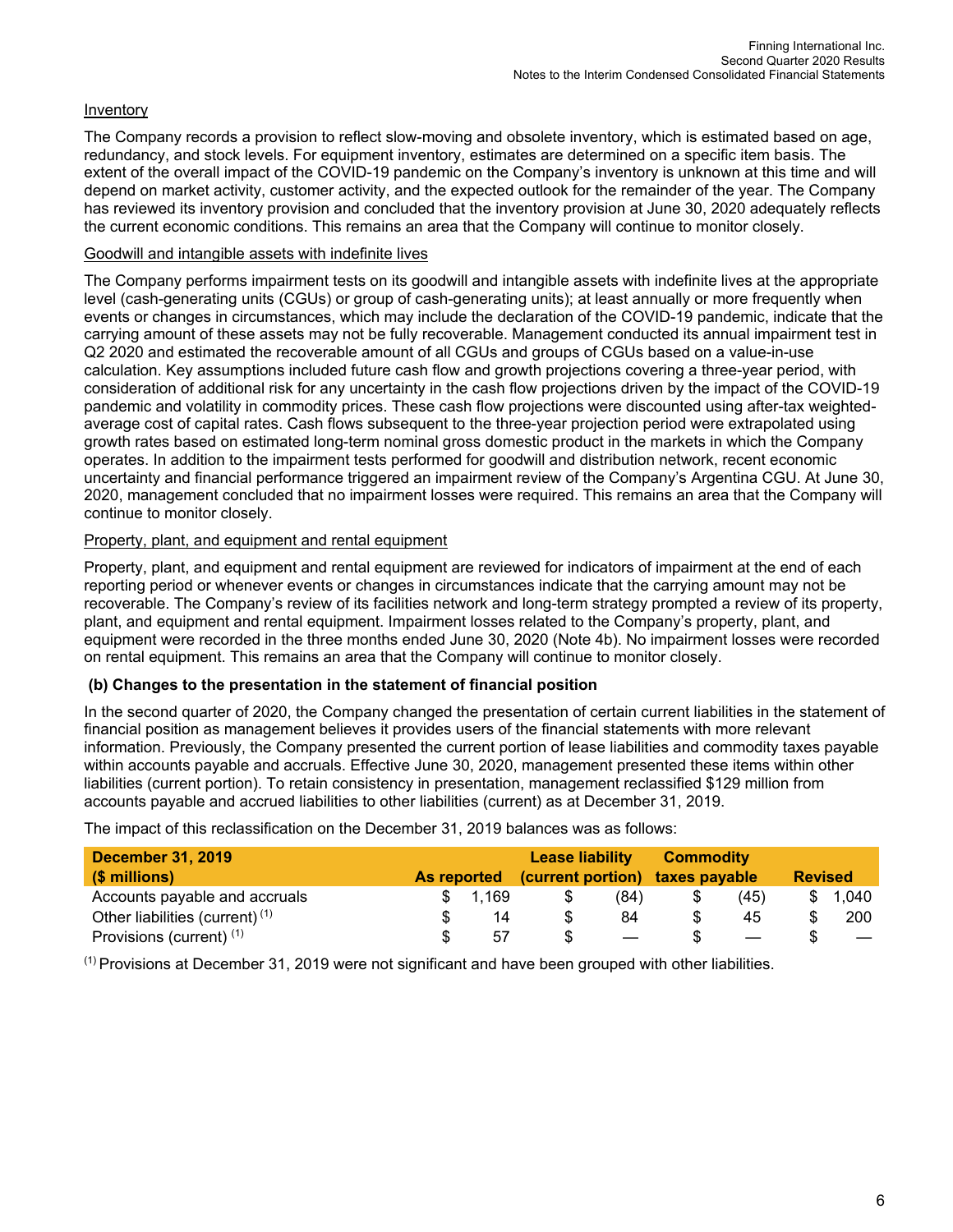### **(c) Amendments to Standards**

The Company has adopted the following amendments to IFRS effective January 1, 2020, except as otherwise noted:

- Amendments to IFRS 3, *Business Combinations* assist in determining whether a transaction should be accounted for as a business combination or an asset acquisition. The definition of a business has been amended to include an input and a substantive process that together significantly contribute to the ability to create goods and services provided to customers, generating investment and other income, and to exclude returns in the form of lower costs and other economic benefits. These amendments did not impact the Company's consolidated financial statements.
- Amendments to IFRS 9, *Financial Instruments* and IFRS 7, *Financial Instruments: Disclosures* affect entities that apply the hedge accounting requirements to hedging relationships directly affected by the interest rate benchmark reform. The amendments modify specific hedge accounting requirements, so that entities apply those hedge accounting requirements assuming that the interest rate benchmark is not altered as a result of the interest rate benchmark reform. If a hedging relationship no longer meets the requirements for hedge accounting for reasons other than those specified by the amended standards, then discontinuation of hedge accounting is still required. The Company did not have any hedging relationships directly affected by the interest rate benchmark reform and as a result, these amendments did not impact the Company's consolidated financial statements or disclosures.
- Amendments to IAS 1, *Presentation of Financial Statements* and IAS 8, *Accounting Policies, Changes in Accounting Estimates and Errors* were made to refine the definition of material in IAS 1 and align the definitions used across IFRS Standards and other publications. The concept of 'obscuring' material information with immaterial information has been included as part of the new definition and the threshold for materiality influencing users has been changed from 'could influence' to 'could reasonably be expected to influence'. These amendments did not impact the Company's consolidated financial statements or disclosures.
- Amendment to IFRS 16, *Leases* (effective for annual reporting periods beginning on or after June 1, 2020) allows lessees not to account for rent concessions as lease modifications if they arise as a direct consequence of COVID-19. The Company has elected to early adopt this amendment with retrospective application to April 1, 2020. Upon applying this amendment and in the three-month period ended June 30, 2020, eligible rent concessions in the Company's UK & Ireland operations were not accounted for as rent modifications and as a result, there was no impact to the Company's financial results.

### **(d) Future Accounting Pronouncements**

The Company has not applied the following amendments to standards that have been issued but are not yet effective:

- Amendments to IAS 37, *Provisions*, *Contingent Liabilities and Contingent Assets* (effective January 1, 2022) clarify that the 'costs of fulfilling a contract' when assessing whether a contract is onerous comprise both the incremental costs and an allocation of other direct costs. The amendments apply to contracts existing at the date when the amendments are first applied. Management is currently assessing the impact of these amendments.
- Amendments to IAS 1, *Presentation of Financial Statements* (effective January 1, 2023) clarify the presentation of liabilities in the statement of financial position. The classification of liabilities as current or non-current is based on contractual rights that are in existence at the end of the reporting period and is unaffected by expectations about whether an entity will exercise its right to defer settlement. A liability not due over the next twelve months is classified as non-current even if management intends or expects to settle the liability within twelve months. The amendments also introduce a definition of 'settlement' to make clear that settlement refers to the transfer of cash, equity instruments, other assets, or services to the counterparty. Management is currently assessing the impact of these amendments.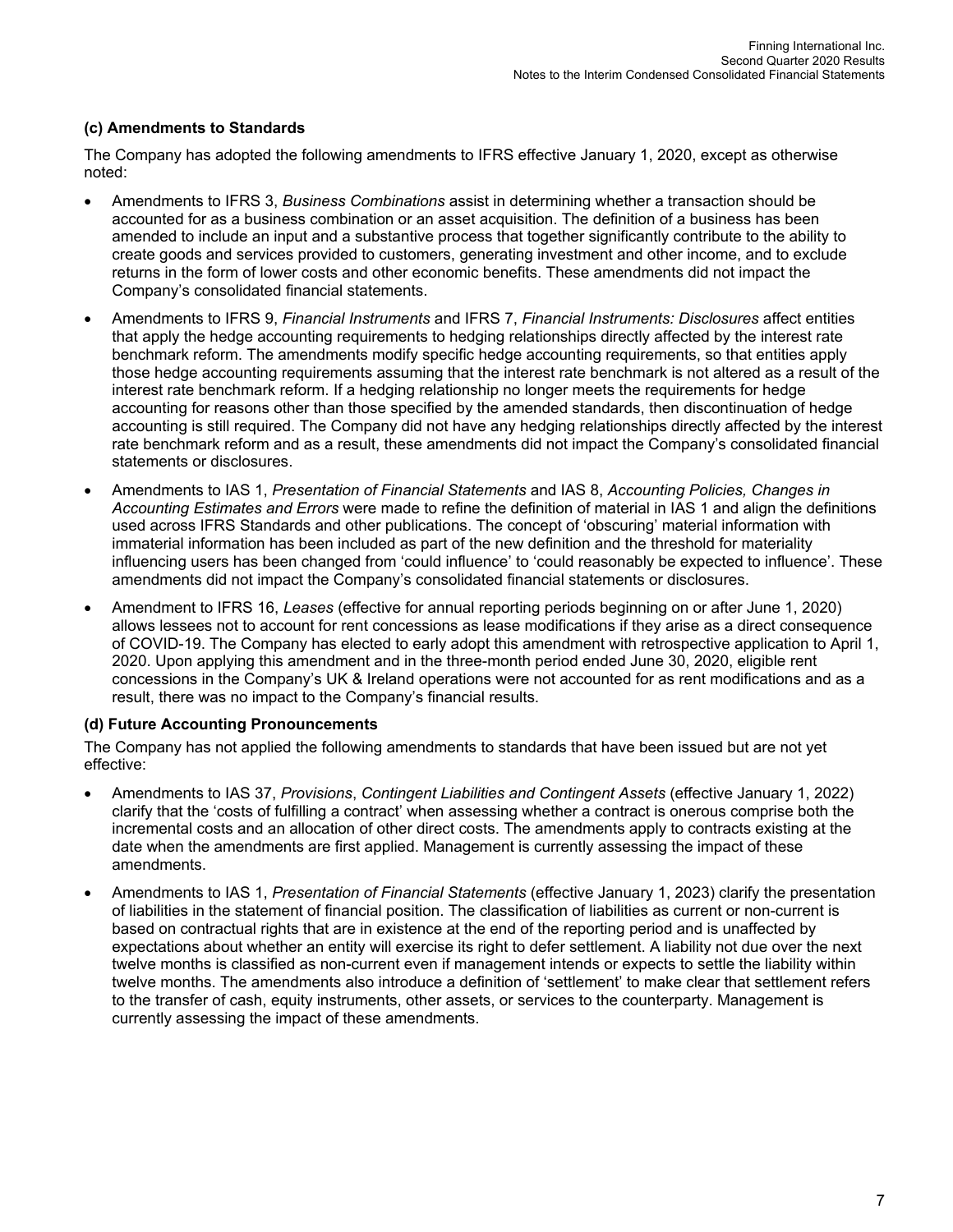#### **2. SEGMENTED INFORMATION**

On February 1, 2019, the Company acquired 4Refuel Canada and 4Refuel US (4Refuel) (Note 9). 4Refuel is a mobile on-site refuelling company in British Columbia, Alberta, Saskatchewan, Manitoba, Ontario, Quebec, New Brunswick and Nova Scotia and in Texas, US. The results of 4Refuel are included in the Canada reportable segment.

With the acquisition of 4Refuel, the Company views total revenue less cost of fuel (net revenue) as more representative in assessing the performance of this business as the cost of fuel is not in the Company's control and is fully passed through to the customer.

The Company's revenue, results, and other information by reportable segment was as follows:

| 3 months ended June 30, 2020                              |                  | <b>South</b>     | <b>UK&amp;</b>     |               |              |
|-----------------------------------------------------------|------------------|------------------|--------------------|---------------|--------------|
| (\$ millions)                                             | <b>Canada</b>    | <b>America</b>   | <b>Ireland</b>     | <b>Other</b>  | <b>Total</b> |
| Revenue                                                   |                  |                  |                    |               |              |
| New equipment                                             | \$<br>196 \$     | 106 <sup>5</sup> | 80 \$              | \$            | 382          |
| Used equipment                                            | 36               | 12               | 16                 |               | 64           |
| Equipment rental                                          | 26               | 9                | 6                  |               | 41           |
| Product support                                           | 419              | 342              | 59                 |               | 820          |
| Fuel and other                                            | 112              |                  |                    |               | 112          |
| <b>Total revenue</b>                                      | \$<br>789 \$     | 469              | \$<br>$161$ \$     | \$            | 1,419        |
| Cost of fuel                                              | (84)             |                  |                    |               | (84)         |
| Net revenue                                               | \$<br>705 \$     | 469 \$           | 161 \$             | \$<br>—       | 1,335        |
| Operating costs (1)                                       | (631)            | (424)            | (153)              | (11)          | (1, 219)     |
| Equity earnings of joint ventures                         |                  |                  |                    |               |              |
| Other income (Note 4)                                     | 60               |                  |                    | 4             | 64           |
| Other expenses (Note 4)                                   | (25)             | (21)             | (4)                | (1)           | (51)         |
| Earnings (loss) before finance costs, income taxes,       |                  |                  |                    |               |              |
| depreciation and amortization                             | \$<br>110S       | $24 \text{ }$ \$ | 4 <sup>5</sup>     | $(8)$ \$      | 130          |
| Depreciation and amortization                             | (47)             | (22)             | (9)                |               | (78)         |
| Earnings (loss) before finance costs and income taxes     | \$<br>63 \$      | $\overline{2}$   | \$<br>$(5)$ \$     | $(8)$ \$      | 52           |
| Finance costs                                             |                  |                  |                    |               | (24)         |
| Provision for income taxes                                |                  |                  |                    |               | (10)         |
| Net income                                                |                  |                  |                    | \$            | 18           |
| Invested capital (2)                                      | \$<br>2,037 \$   | $1,106$ \$       | $349$ \$           | 3<br>\$       | 3,495        |
| Capital and rental equipment (3)                          | \$<br>$1,013$ \$ | 452 \$           | 164 \$             | 83<br>\$      | 1,712        |
| Gross capital expenditures (3)(4)                         | \$<br>10         | \$<br>7          | \$<br>$\mathbf{2}$ | \$<br>5<br>\$ | 24           |
| Gross rental fleet expenditures (4)                       | \$<br>13         | \$<br>6          | \$<br>1            | \$            | 20           |
| Gross spend on rental equipment with purchase options (4) | \$<br>35         | \$               | \$                 | \$            | 35           |

 $(1)$  Operating costs are calculated as cost of sales less cost of fuel plus selling, general, and administration expenses less depreciation and amortization.

(2) Invested capital is calculated as total assets less total liabilities, excluding net debt. Net debt is calculated as short-term debt and long-term debt, net of cash.

(3) Capital includes property, plant and equipment and intangible assets.<br>(4) Includes leases and borrowing costs capitalized and excludes addition

Includes leases and borrowing costs capitalized and excludes additions through business acquisitions.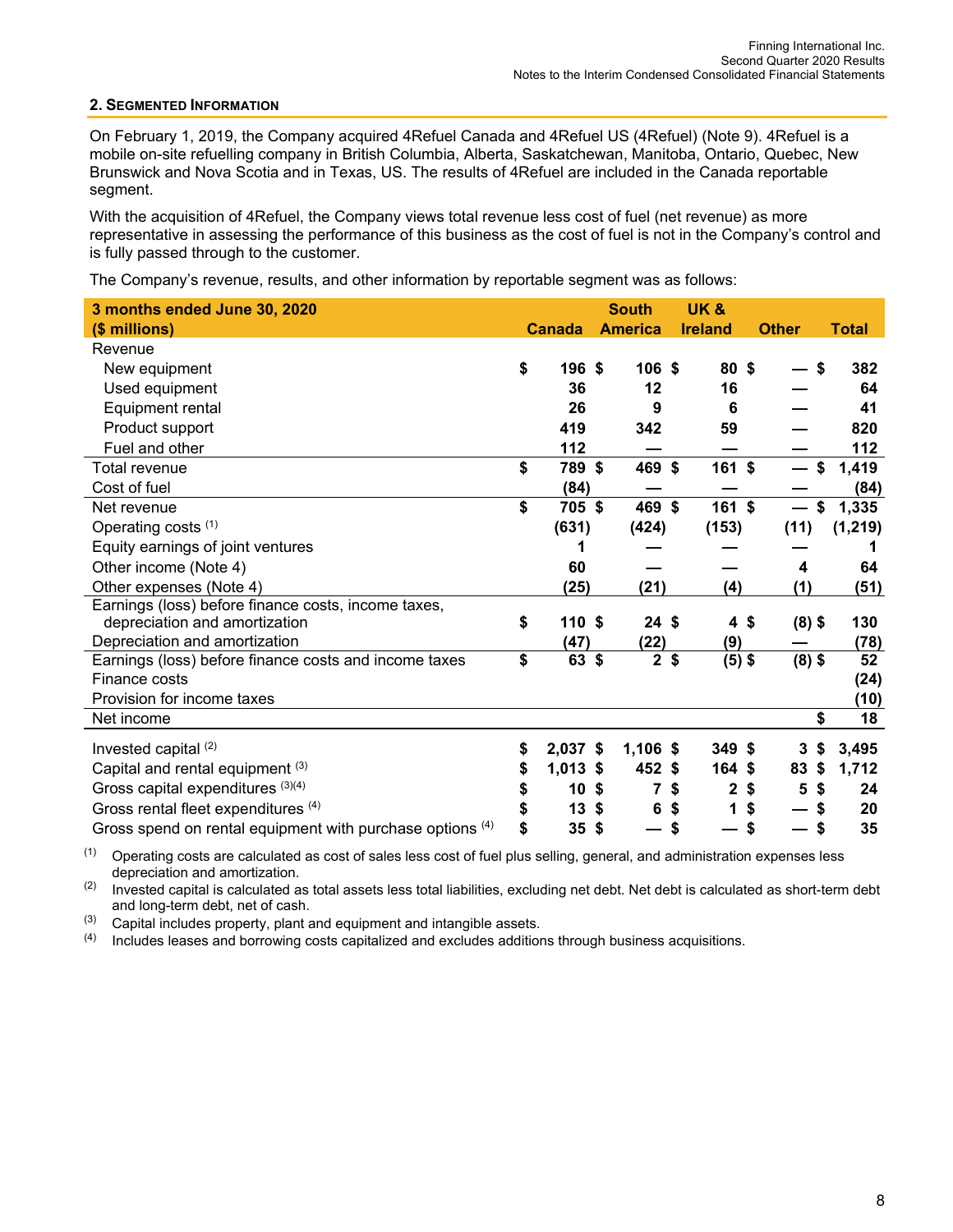The Company's revenue, results, and other segment information by reportable segment was as follows:

| 3 months ended June 30, 2019                                         |                       | <b>South</b> |    | <b>UK&amp;</b>  |     |                          |                     |
|----------------------------------------------------------------------|-----------------------|--------------|----|-----------------|-----|--------------------------|---------------------|
| $($$ millions)                                                       | Canada                | America      |    | <b>Ireland</b>  |     | Other                    | Total               |
| Revenue                                                              |                       |              |    |                 |     |                          |                     |
| New equipment                                                        | \$<br>384 \$          | 198          | \$ | 192 \$          |     |                          | \$<br>774           |
| Used equipment                                                       | 71                    | 16           |    | 19              |     |                          | 106                 |
| Equipment rental                                                     | 41                    | 12           |    | 9               |     |                          | 62                  |
| Product support                                                      | 549                   | 400          |    | 74              |     |                          | 1,023               |
| Fuel and other                                                       | 171                   |              |    |                 |     |                          | 172                 |
| <b>Total revenue</b>                                                 | \$<br>$1,216$ \$      | 626          | \$ | 295 \$          |     | $\overline{\phantom{0}}$ | \$<br>2,137         |
| Cost of fuel                                                         | (142)                 |              |    |                 |     |                          | (142)               |
| Net revenue                                                          | \$<br>$1,074$ \$      | 626          | \$ | 295 \$          |     | $\qquad \qquad$          | \$<br>1,995         |
| Operating costs (1)                                                  | (941)                 | (564)        |    | $(272)$ \$      |     |                          | $(10)$ \$ $(1,787)$ |
| Equity earnings of joint ventures                                    | 5                     |              |    |                 |     |                          | 5                   |
| Earnings (loss) before finance costs, income taxes,                  |                       |              |    |                 |     |                          |                     |
| depreciation and amortization                                        | \$<br>138 \$          | 62           | \$ | 23              | \$  | $(10)$ \$                | 213                 |
| Depreciation and amortization                                        | (46)                  | (21)         |    | (9)             |     |                          | (76)                |
| Earnings (loss) before finance costs and income taxes                | \$<br>$92 \text{ } $$ | 41           | \$ | 14              | \$  | $(10)$ \$                | 137                 |
| Finance costs                                                        |                       |              |    |                 |     |                          | (27)                |
| Provision for income taxes                                           |                       |              |    |                 |     |                          | (22)                |
| Net income                                                           |                       |              |    |                 |     |                          | \$<br>88            |
| Invested capital (2)                                                 | \$<br>2,285           | \$<br>1,287  | \$ | 390 \$          |     | 2                        | \$<br>3,964         |
| Capital and rental equipment (3)                                     | \$<br>1,021           | \$<br>452    | S  | 157             | -\$ | 54                       | \$<br>1,684         |
| Gross capital expenditures (3)(4)                                    | \$<br>38              | \$<br>9      | \$ | 3               | \$  | 6                        | \$<br>56            |
| Gross rental fleet expenditures (4)                                  | \$<br>37              | \$<br>6      | \$ | 10 <sub>1</sub> | \$  |                          | \$<br>53            |
| Gross spend on rental equipment with purchase options <sup>(4)</sup> | \$<br>24              | \$           | \$ |                 | \$  |                          | \$<br>24            |

 $(1)$  Operating costs are calculated as cost of sales less cost of fuel plus selling, general, and administration expenses less depreciation and amortization.

(2) Invested capital is calculated as total assets less total liabilities, excluding net debt. Net debt is calculated as short-term debt and long-term debt, net of cash.

(3) Capital includes property, plant and equipment and intangible assets.

(4) Includes leases and borrowing costs capitalized and excludes additions through business acquisitions.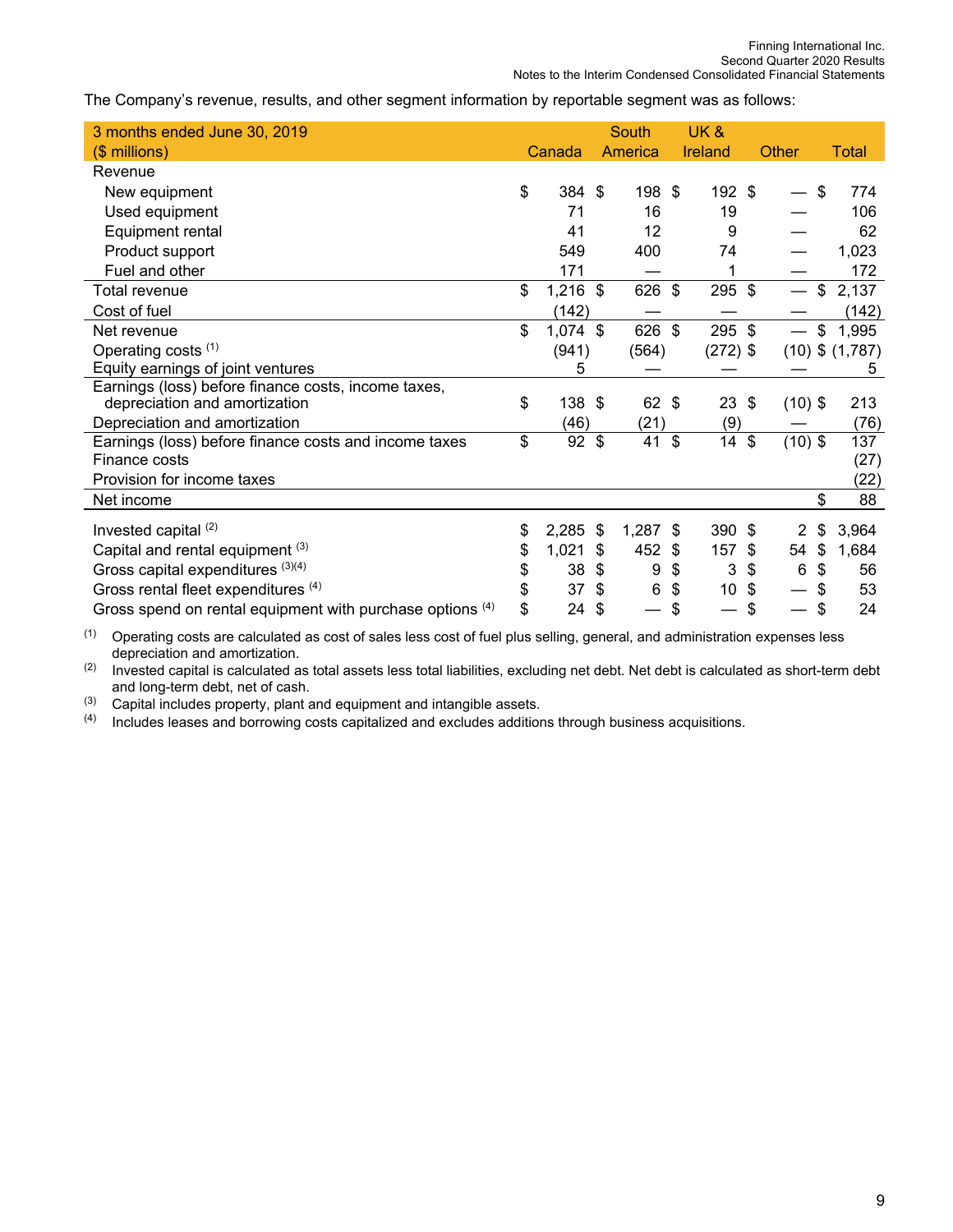The Company's revenue, results, and other segment information was as follows:

| 6 months ended June 30, 2020                              |                       | <b>South</b>    | <b>UK&amp;</b> |                 |                          |           |              |
|-----------------------------------------------------------|-----------------------|-----------------|----------------|-----------------|--------------------------|-----------|--------------|
| (\$ millions)                                             | <b>Canada</b>         | <b>America</b>  | <b>Ireland</b> |                 | <b>Other</b>             |           | <b>Total</b> |
| Revenue                                                   |                       |                 |                |                 |                          |           |              |
| New equipment                                             | \$<br>358 \$          | 191S            |                | 187 \$          |                          | \$        | 736          |
| Used equipment                                            | 69                    | 27              |                | 36              |                          |           | 132          |
| Equipment rental                                          | 59                    | 21              |                | 14              |                          |           | 94           |
| Product support                                           | 916                   | 708             |                | 130             |                          |           | 1,754        |
| Fuel and other                                            | 261                   |                 |                |                 |                          |           | 261          |
| <b>Total revenue</b>                                      | \$<br>$1,663$ \$      | $947$ \$        |                | 367 \$          | $\overline{\phantom{0}}$ | \$        | 2,977        |
| Cost of fuel                                              | (203)                 |                 |                |                 |                          |           | (203)        |
| Net revenue                                               | \$<br>$1,460$ \$      | 947 \$          |                | 367 \$          | $\overline{\phantom{0}}$ | \$        | 2,774        |
| Operating costs (1)                                       | (1, 284)              | (842)           |                | (348)           | (15)                     |           | (2, 489)     |
| Equity earnings of joint ventures                         | 2                     |                 |                |                 |                          |           | 2            |
| Other income (Note 4)                                     | 60                    |                 |                |                 |                          | 4         | 64           |
| Other expenses (Note 4)                                   | (25)                  | (21)            |                | (4)             |                          | (1)       | (51)         |
| Earnings (loss) before finance costs                      |                       |                 |                |                 |                          |           |              |
| income taxes, depreciation and amortization               | \$<br>213S            | 84 \$           |                | 15 <sup>5</sup> |                          | $(12)$ \$ | 300          |
| Depreciation and amortization                             | (90)                  | (44)            |                | (19)            |                          | (1)       | (154)        |
| Earnings (loss) before finance costs                      |                       |                 |                |                 |                          |           |              |
| and income taxes                                          | \$<br>$123$ \$        | 40 \$           |                | $(4)$ \$        |                          | $(13)$ \$ | 146          |
| Finance costs                                             |                       |                 |                |                 |                          |           | (45)         |
| Provision for income taxes                                |                       |                 |                |                 |                          |           | (29)         |
| Net income                                                |                       |                 |                |                 |                          | \$        | 72           |
| Invested capital (2)                                      | \$<br>$2,037$ \$      | $1,106$ \$      |                | $349$ \$        |                          | \$<br>3   | 3,495        |
| Capital and rental equipment (3)                          | \$<br>$1,013$ \$      | 452             | -\$            | $164$ \$        | 83                       | \$        | 1,712        |
| Gross capital expenditures (3)(4)                         | \$<br>25 <sup>5</sup> | 30 <sup>5</sup> |                | 9               | \$                       | 9<br>\$   | 73           |
| Gross rental fleet expenditures (4)                       | \$<br>25              | \$<br>12        | \$             | 6               | \$                       |           | 43           |
| Gross spend on rental equipment with purchase options (4) | \$<br>51              | \$              | \$             |                 | \$                       | \$        | 51           |

 $(1)$  Operating costs are calculated as cost of sales less cost of fuel plus selling, general, and administration expenses less depreciation and amortization.

(2) Invested capital is calculated as total assets less total liabilities, excluding net debt. Net debt is calculated as short-term debt and long-term debt, net of cash.

(3) Capital includes property, plant and equipment and intangible assets.

<sup>(4)</sup> Includes leases and borrowing costs capitalized and excludes additions through business acquisitions.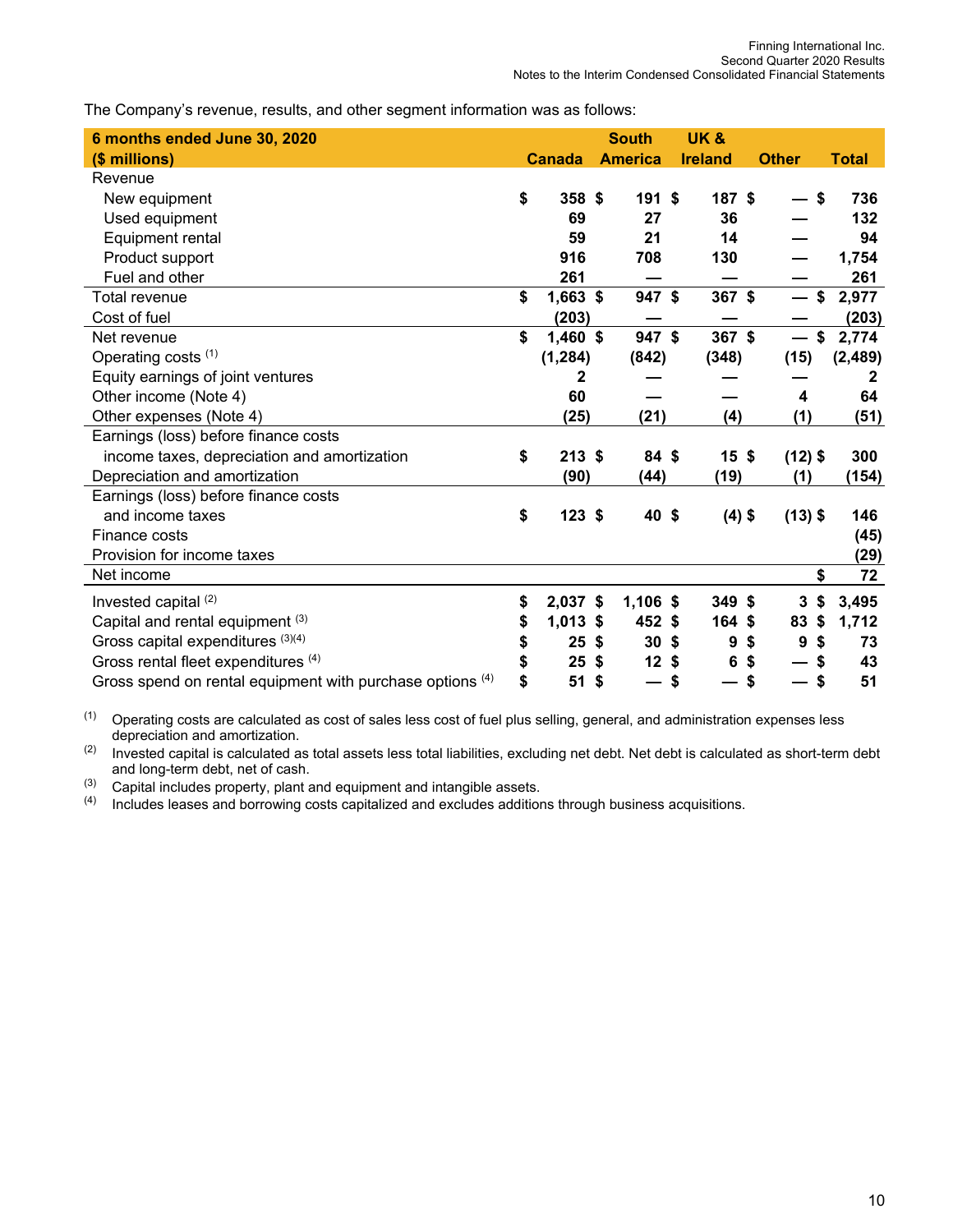The Company's revenue, results, and other segment information was as follows:

| 6 months ended June 30, 2019                              |                  |                           | South           | UK&                                         |                                           |              |
|-----------------------------------------------------------|------------------|---------------------------|-----------------|---------------------------------------------|-------------------------------------------|--------------|
| (\$ millions)                                             | Canada           |                           | America         | Ireland                                     | <b>Other</b>                              | <b>Total</b> |
| Revenue                                                   |                  |                           |                 |                                             |                                           |              |
| New equipment                                             | \$<br>658 \$     |                           | 388             | 392 \$                                      | \$                                        | 1,438        |
| Used equipment                                            | 119              |                           | 27              | 41                                          |                                           | 187          |
| Equipment rental                                          | 80               |                           | 23              | 17                                          |                                           | 120          |
| Product support                                           | 1,076            |                           | 693             | 150                                         |                                           | 1,919        |
| Fuel and other                                            | 281              |                           |                 | 2                                           |                                           | 283          |
| Total revenue                                             | \$<br>$2,214$ \$ |                           | $1,131$ \$      | 602 \$                                      | $\frac{1}{2}$                             | 3,947        |
| Cost of fuel                                              | (233)            |                           |                 |                                             |                                           | (233)        |
| Net revenue                                               | \$<br>1,981 \$   |                           | $1,131$ \$      | 602 \$                                      | \$<br>$\overline{\phantom{0}}$            | 3,714        |
| Operating costs (1)                                       | (1, 742)         |                           | (1,035)         | (557)                                       | (13)                                      | (3, 347)     |
| Equity earnings of joint ventures                         | 9                |                           |                 |                                             |                                           | 9            |
| Other expenses (Note 4)                                   | (17)             |                           | (8)             |                                             | (4)                                       | (29)         |
| Earnings (loss) before finance costs,                     |                  |                           |                 |                                             |                                           |              |
| income taxes, depreciation and amortization               | \$<br>231 \$     |                           | 88 \$           | 45 \$                                       | $(17)$ \$                                 | 347          |
| Depreciation and amortization                             | (89)             |                           | (41)            | (18)                                        |                                           | (148)        |
| Earnings (loss) before finance costs                      |                  |                           |                 |                                             |                                           |              |
| and income taxes                                          | \$<br>$142$ \$   |                           | 47 \$           | $27$ \$                                     | $(17)$ \$                                 | 199          |
| Finance costs                                             |                  |                           |                 |                                             |                                           | (51)         |
| Provision for income taxes                                |                  |                           |                 |                                             |                                           | (32)         |
| Net income                                                |                  |                           |                 |                                             | \$                                        | 116          |
| Invested capital (2)                                      | \$<br>$2,285$ \$ |                           | 1,287 \$        | 390 \$                                      | $\mathbf{2}$<br>$\boldsymbol{\mathsf{s}}$ | 3,964        |
| Capital and rental equipment (3)                          | \$<br>1,021      | -\$                       | 452 \$          | 157 \$                                      | $\boldsymbol{\mathsf{S}}$<br>54           | 1,684        |
| Gross capital expenditures (3)(4)                         | \$<br>69         | -\$                       | 10 <sub>1</sub> | $\boldsymbol{\mathsf{s}}$<br>$\overline{7}$ | \$<br>11<br>\$                            | 97           |
| Gross rental fleet expenditures (4)                       | \$<br>68         | $\boldsymbol{\mathsf{S}}$ | 9               | \$<br>14S                                   | \$                                        | 91           |
| Gross spend on rental equipment with purchase options (4) | \$<br>28         | \$                        |                 | \$                                          | \$<br>\$                                  | 28           |

(1) Operating costs are calculated as cost of sales and selling, general, and administration expenses less depreciation and amortization.

(2) Invested capital is calculated as total assets less total liabilities, excluding net debt. Net debt is calculated as short-term debt and long-term debt, net of cash.

 $(3)$  Capital includes property, plant and equipment and intangible assets.

(4) Includes leases and borrowing costs capitalized and excludes additions through business acquisitions.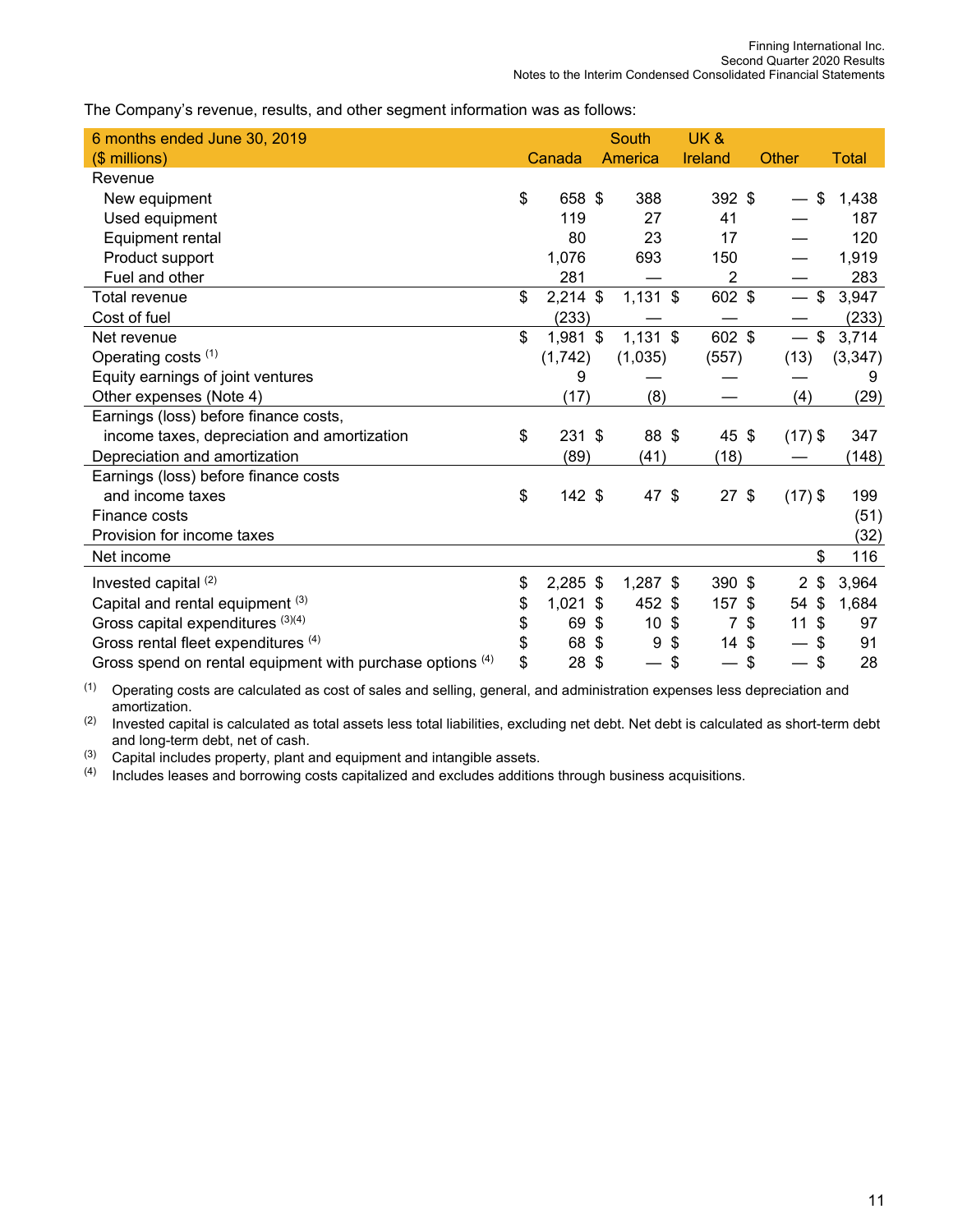### **3. EARNINGS PER SHARE**

| (\$ millions, except share and                                  |               |    | 3 months ended June 30 |    | 6 months ended June 30 |    |               |               |   |              |
|-----------------------------------------------------------------|---------------|----|------------------------|----|------------------------|----|---------------|---------------|---|--------------|
| per share amounts)                                              |               |    |                        |    | Per                    |    |               |               |   | <b>Per</b>   |
| 2020                                                            | <b>Income</b> |    | <b>Shares</b>          |    | <b>Share</b>           |    | <b>Income</b> | <b>Shares</b> |   | <b>Share</b> |
| Basic earnings per share (EPS):<br>Net income, weighted average |               |    |                        |    |                        |    |               |               |   |              |
| shares outstanding, EPS                                         | \$            | 18 | 162,103,503            | \$ | 0.12                   | \$ | 72            | 162,477,072   | S | 0.45         |
| Effect of dilutive securities: share options                    |               |    |                        |    |                        |    |               | 1,439         |   |              |
| <b>Diluted EPS:</b>                                             |               |    |                        |    |                        |    |               |               |   |              |
| Net income and assumed conversions                              | S             | 18 | 162,103,503            | S  | 0.12                   | \$ | 72            | 162,478,511   | S | 0.45         |
|                                                                 |               |    |                        |    |                        |    |               |               |   |              |
| 2019                                                            |               |    |                        |    |                        |    |               |               |   |              |
| Basic EPS:                                                      |               |    |                        |    |                        |    |               |               |   |              |
| Net income, weighted average                                    |               |    |                        |    |                        |    |               |               |   |              |
| shares outstanding, EPS                                         | \$            | 88 | 163,309,985            | \$ | 0.54                   | \$ | 116           | 163,544,283   | S | 0.71         |
| Effect of dilutive securities: share options                    |               |    | 45,935                 |    |                        |    |               | 67,420        |   |              |
| Diluted EPS:                                                    |               |    |                        |    |                        |    |               |               |   |              |
| Net income and assumed conversions                              | S             | 88 | 163,355,920            | \$ | 0.54                   | \$ | 116           | 163,611,703   | S | 0.71         |

Share options granted to employees that were anti-dilutive were excluded from the weighted average number of ordinary shares for the purpose of calculating diluted earnings per share. Anti-dilutive share options related to the three and six months ended June 30, 2020 were 4 million and 3 million respectively (three and six months ended June 30, 2019: 2 million).

### **4. OTHER INCOME AND EXPENSES**

|                                               |    | 3 months ended<br>June 30 |      |  | 6 months ended<br>June 30 |      |            |
|-----------------------------------------------|----|---------------------------|------|--|---------------------------|------|------------|
| (\$ millions)                                 |    | 2020                      |      |  | 2020                      |      | 2019       |
| Canada Emergency Wage Subsidy (a)             |    | 64<br>S                   |      |  |                           | 64   | \$         |
| Total other income                            |    | 64                        | \$   |  |                           | 64   | \$         |
|                                               |    | 3 months ended<br>June 30 |      |  | 6 months ended<br>June 30 |      |            |
| (\$ millions)                                 |    | 2020                      | 2019 |  | 2020                      |      | 2019       |
| Severance costs (b)                           | \$ | (42)                      | \$   |  |                           | (42) | \$<br>(18) |
| Impairment of long-lived assets (b)           |    | (7)                       |      |  |                           | (7)  | (5)        |
| Facility closures and restructuring costs (b) |    | (2)                       |      |  |                           | (2)  | (2)        |
| Acquisition costs (Note 9)                    |    |                           |      |  |                           |      | (4)        |
| Other expenses                                | S  | (51)                      | S    |  |                           | (51) | \$<br>(29) |

- (a) As a result of COVID-19, some governments made available wage-subsidy programs for eligible entities who meet certain criteria. The Company records government grants when it is reasonably assured that the Company will comply with the relevant conditions and the grant will be received. In the three months ended June 30, 2020, the Company recorded a \$64 million benefit from the Canada Emergency Wage Subsidy for its Canadian entities for the March 15, 2020 to June 30, 2020 period as it was reasonably assured that it complied with the relevant eligibility requirements and conditions of the grant and that the grant would be received.
- (b) In 2020 and 2019, as part of actions taken to adjust to market conditions and focusing on operational efficiencies, the Company implemented plans to restructure its global workforce and facility footprint. As a result, the Company recorded provisions related to the reduction in its workforce. The Company also implemented plans to consolidate certain branches and exit some facilities and therefore recorded impairment losses on leased properties and any related equipment and leasehold improvements, as well as provisions for the unavoidable non-lease costs for these properties.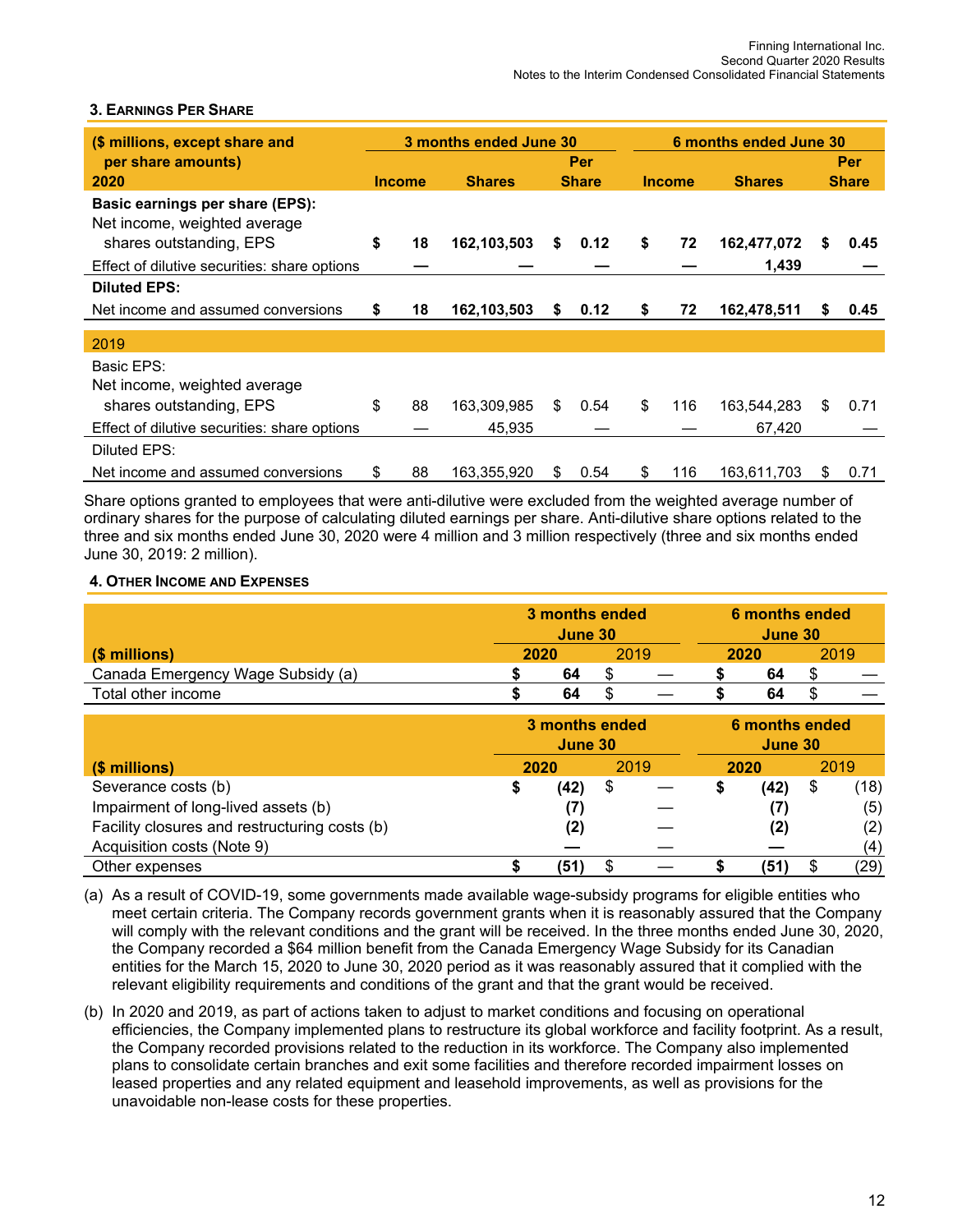#### **5. DEBT AND FINANCE COSTS**

At June 30, 2020, short-term debt included \$157 million drawn on the Company's committed revolving credit facility and \$1 million local bank borrowings in the Company's South American operations (December 31, 2019: \$208 million and \$18 million, respectively).

In April 2020, the Company secured an additional \$500 million committed revolving credit facility, which provides further financial flexibility and liquidity. This facility has a term of two years, can be used for general corporate purposes, and has substantially the same terms and conditions as the existing \$1.3 billion committed revolving credit facility.

The Company is subject to certain covenants within its syndicated committed revolving credit facility. As at June 30, 2020, the Company was in compliance with these covenants.

Finance costs as shown on the interim condensed consolidated statements of net income comprised the following:

|                                              |      | 3 months ended<br>June 30 |      |      |   | 6 months ended<br>June 30 |      |     |
|----------------------------------------------|------|---------------------------|------|------|---|---------------------------|------|-----|
| (\$ millions)                                | 2020 |                           | 2019 | 2020 |   |                           | 2019 |     |
| Interest on short-term debt                  | Φ    | 5                         | S    | 10   | S | 10                        | \$   | 17  |
| Interest on long-term debt                   |      | 15                        |      | 13   |   | 29                        |      | 26  |
| Interest on debt securities                  |      | 20                        |      | 23   |   | 39                        |      | 43  |
| Net interest recovery on pension and other   |      |                           |      |      |   |                           |      |     |
| post-employment benefit obligations (Note 7) |      | (1)                       |      | (1)  |   | (1)                       |      | (1) |
| Interest on lease liabilities                |      |                           |      | 2    |   | 6                         |      | 5   |
| Other finance related expenses               |      |                           |      | 3    |   |                           |      | 4   |
| Finance costs                                |      | 24                        |      | 27   |   | 45                        | S    | 51  |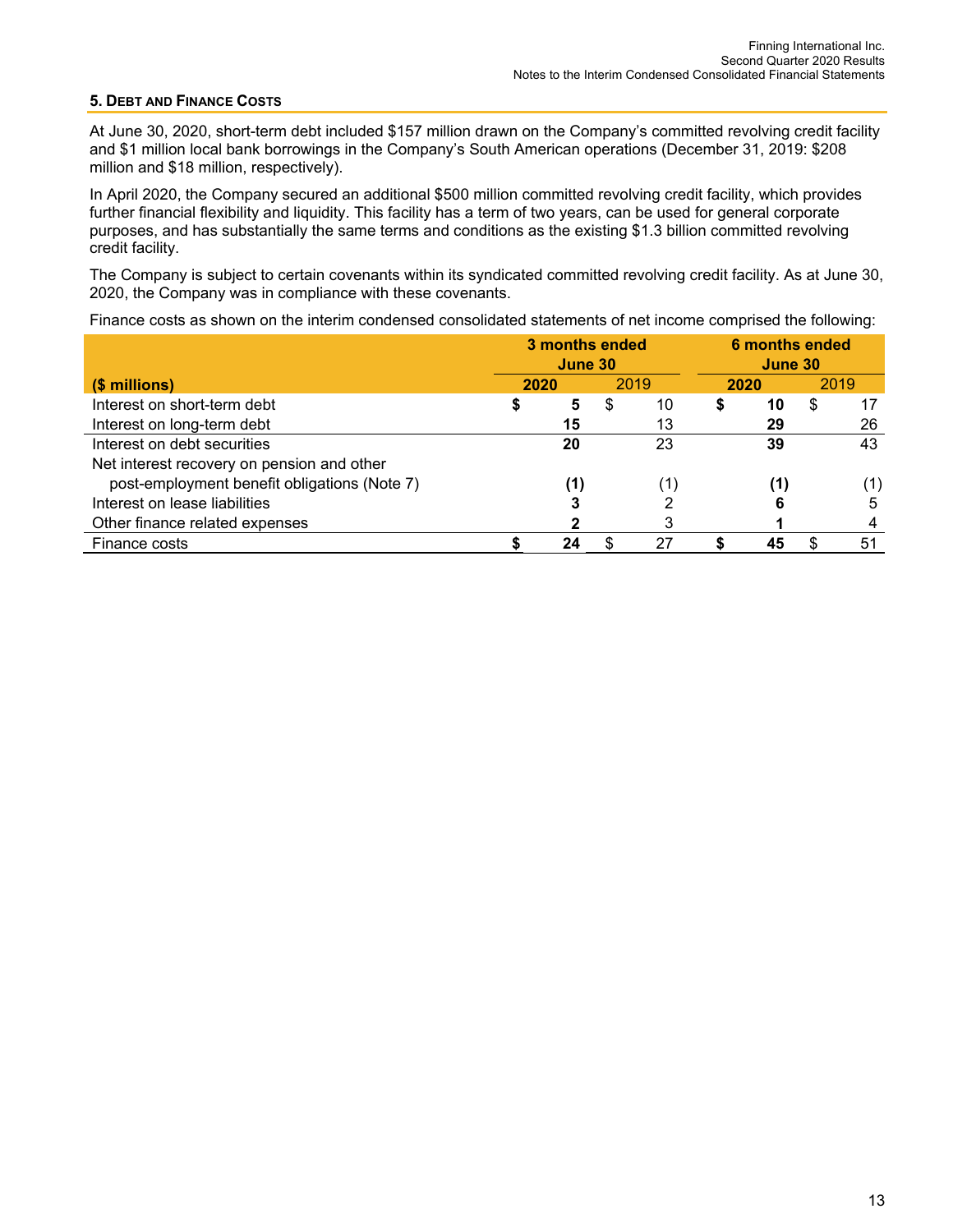### **6. SHARE-BASED PAYMENTS**

The Company has a number of share-based compensation plans in the form of share options and other sharebased payment plans noted below.

### **Share Options**

Details of the share option plans are as follows:

|                                          |                | <b>June 30, 2020</b> |                       | June 30, 2019  |    |                       |  |  |  |  |
|------------------------------------------|----------------|----------------------|-----------------------|----------------|----|-----------------------|--|--|--|--|
|                                          |                |                      | <b>Weighted</b>       |                |    | Weighted              |  |  |  |  |
|                                          |                |                      | <b>Average</b>        |                |    | Average               |  |  |  |  |
| 6 months ended                           | <b>Options</b> |                      | <b>Exercise Price</b> | <b>Options</b> |    | <b>Exercise Price</b> |  |  |  |  |
| Options outstanding, beginning of period | 3,416,168      | \$                   | 25.66                 | 3,164,352      | \$ | 26.22                 |  |  |  |  |
| Granted                                  | 694,656        | \$                   | 17.75                 | 590,961        | \$ | 22.31                 |  |  |  |  |
| Exercised                                |                | S                    |                       | (42,037)       | \$ | 22.23                 |  |  |  |  |
| Forfeited                                | (76, 421)      | \$                   | 25.52                 | (105, 034)     | \$ | 27.21                 |  |  |  |  |
| Expired                                  | (275, 937)     | \$                   | 22.06                 | (57, 940)      | \$ | 25.49                 |  |  |  |  |
| Options outstanding, end of period       | 3,758,466      | \$                   | 24.46                 | 3,550,302      | \$ | 25.60                 |  |  |  |  |
| Options exercisable, end of period       | 2,572,127      | \$                   | 26.18                 | 2,587,900      | \$ | 25.55                 |  |  |  |  |

In the three and six months ended June 30, 2020, the Company granted 694,656 common share options to senior executives and management of the Company (three and six months ended June 30, 2019: 590,961 common share options). The Company only grants and prices share options when all material information has been disclosed to the market.

In the six months ended June 30, 2020, no options were exercised (six months ended June 30, 2019: 42,037 options were exercised resulting in 1,665 common shares issued; 40,372 options were withheld and returned to the option pool for future issues/grants).

The fair value of the options granted has been estimated on the date of grant using the Black-Scholes option-pricing model with the following weighted-average assumptions:

| 3 and 6 months ended June 30     | 2020   | 2019     |
|----------------------------------|--------|----------|
| Dividend yield                   | 3.16%  | 2.88%    |
| Expected volatility $(1)$        | 32.22% | 27.55%   |
| Risk-free interest rate          | 0.38%  | $1.54\%$ |
| Expected life (in years)         | 5.34   | 5.38     |
| Grant date fair value of options | 3.61   | 4.28     |
|                                  |        |          |

 $(1)$  Expected volatility is based on historical share price volatility of Finning shares

### **Other Share-Based Payment Plans**

The Company has other share-based payment plans in the form of deferred share units, performance share units, and restricted share units that use notional common share units. Grants under these plans were as follows:

|                                                 | 3 months ended<br>June 30 |         | 6 months ended<br>June 30 |         |  |  |  |  |
|-------------------------------------------------|---------------------------|---------|---------------------------|---------|--|--|--|--|
| (Share units granted)                           | 2020                      | 2019    | 2020                      | 2019    |  |  |  |  |
| Executive Deferred Share Unit Plan              |                           |         | 9.085                     | 3.791   |  |  |  |  |
| Directors' Deferred Share Unit Plan A           | 21.875                    | 17.595  | 57,110                    | 35,004  |  |  |  |  |
| Performance Share Unit Plan (2)                 | 562.080                   | 540,794 | 562.080                   | 540.794 |  |  |  |  |
| <b>Restricted Share Unit Plan</b>               | 350.912                   | 240,221 | 350,912                   | 240,221 |  |  |  |  |
| $(2)$ $\blacksquare$ $(1)$ $(2)$ $\blacksquare$ |                           |         |                           |         |  |  |  |  |

 $(2)$  Based on 100% vesting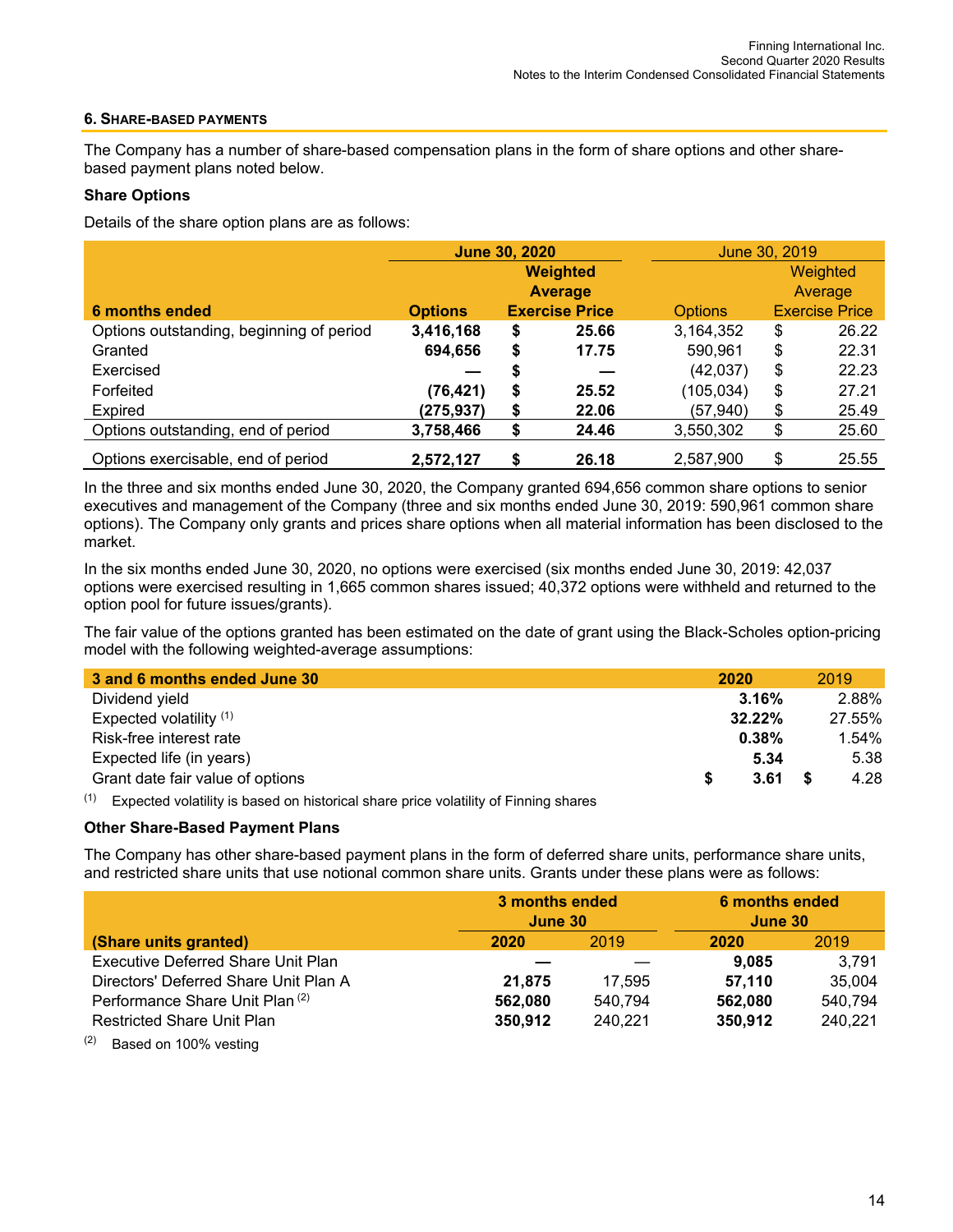### **7. POST-EMPLOYMENT BENEFITS**

The significant actuarial assumptions used in the valuation of the Company's defined benefit pension plans in Canada and UK and other post-employment benefit plans in South America include:

|                                            |             | <b>June 30, 2020</b> |                |             | June 30, 2019 |             |  |
|--------------------------------------------|-------------|----------------------|----------------|-------------|---------------|-------------|--|
|                                            |             |                      | <b>South</b>   |             |               | South       |  |
|                                            | Canada      | UK                   | <b>America</b> | Canada      | UK            | America     |  |
| Discount rate – obligation                 | 2.5%        | 1.5%                 | $0.0\%$        | 3.0%        | 2.3%          | 0.8%        |  |
| Discount rate $-$ expense $(1)$            | 3.1%        | $2.0\%$              | $0.4\%$        | 3.7%        | 2.9%          | 1.5%        |  |
| Retail price inflation - obligation        | $n/m^{(2)}$ | 2.9%                 | $n/a^{(2)}$    | $n/m^{(2)}$ | 3.3%          | $n/a^{(2)}$ |  |
| Retail price inflation – expense $(1)$     | $n/m^{(2)}$ | $3.0\%$              | $n/a^{(2)}$    | $n/m^{(2)}$ | $3.3\%$       | $n/a^{(2)}$ |  |
| Average staff turnover - obligation        | $n/m^{(2)}$ | n/m <sup>(2)</sup>   | 9.4%           | $n/m^{(2)}$ | $n/m^{(2)}$   | 9.8%        |  |
| Rate of compensation increase – obligation | $n/m^{(2)}$ | $n/a^{(2)}$          | 3.0%           | $n/m^{(2)}$ | $n/a^{(2)}$   | $3.0\%$     |  |

(1) Used to determine the net interest cost and expense for the three and six months ended June 30, 2020 and June 30, 2019

 $(2)$  n/m – not a material assumption used in the valuation

n/a – not applicable

The net benefit cost (recovery) and actuarial loss (gain) for the Company's post-employment benefit plans were as follows:

|                                                                                                           | <b>June 30, 2020</b> |               |    |             |    |                                                   |    |                |       |              |                           |               | June 30, 2019              |                                      |    |                         |
|-----------------------------------------------------------------------------------------------------------|----------------------|---------------|----|-------------|----|---------------------------------------------------|----|----------------|-------|--------------|---------------------------|---------------|----------------------------|--------------------------------------|----|-------------------------|
| 3 months ended                                                                                            |                      |               |    |             |    | <b>South</b>                                      |    | South          |       |              |                           |               |                            |                                      |    |                         |
| (\$ millions)                                                                                             |                      | <b>Canada</b> |    | <b>UK</b>   |    | <b>America</b>                                    |    | <b>Total</b>   |       | Canada       |                           | UK.           |                            | America                              |    | <b>Total</b>            |
| Current service cost and<br>administration costs, net of                                                  |                      |               |    |             |    |                                                   |    |                |       |              |                           |               |                            |                                      |    |                         |
| employee contributions                                                                                    | \$                   | 1             | \$ | 1           | \$ | 1                                                 | \$ | $\mathbf{3}$   | $\$\$ | $\mathbf{2}$ | $\boldsymbol{\mathsf{S}}$ |               | $\boldsymbol{\mathsf{s}}$  | 3                                    | \$ | 5                       |
| Net interest recovery                                                                                     |                      |               |    | (1)         |    |                                                   |    | (1)            |       |              |                           | (1)           |                            |                                      |    | (1)                     |
| Net benefit cost (recovery)                                                                               | \$                   | 1             | \$ |             | \$ |                                                   | \$ | $\overline{2}$ | \$    | $2^{\circ}$  | $\boldsymbol{\mathsf{S}}$ | (1)           | $\boldsymbol{\mathcal{S}}$ | 3                                    | S. | $\overline{\mathbf{4}}$ |
| Actuarial gain on plan<br>assets<br>Actuarial loss on plan                                                | \$                   | $(30)$ \$     |    | $(84)$ \$   |    |                                                   | \$ | (114)          | \$    | $(7)$ \$     |                           | $(10)$ \$     |                            |                                      | \$ | (17)                    |
| liabilities                                                                                               |                      | 42            |    | 123         |    | 5                                                 |    | 170            |       | 12           |                           | 23            |                            |                                      |    | 35                      |
| <b>Total actuarial loss</b><br>recognized in other<br>comprehensive income                                | \$                   | 12 S          |    | 39S         |    | 5.                                                | S. | 56             | \$    |              | 5 \$                      | $13 \quad$    |                            |                                      |    | 18                      |
|                                                                                                           |                      |               |    |             |    |                                                   |    |                |       |              |                           |               |                            |                                      |    |                         |
|                                                                                                           | <b>June 30, 2020</b> |               |    |             |    |                                                   |    |                |       |              |                           | June 30, 2019 |                            |                                      |    |                         |
| <b>6 months ended</b><br>$\mathbf{A}$ and $\mathbf{B}$ and $\mathbf{B}$ and $\mathbf{A}$ and $\mathbf{A}$ |                      |               |    | <b>FILE</b> |    | <b>South</b><br>A contract of the contract of the |    |                |       |              |                           | 1.11Z         |                            | South<br>and the company of the com- |    | <b>TELESCOPE</b>        |

| 6 months ended               | South |                 |                                      |           |        |    |      |      | South                |     |           |    |                |      |      |  |  |
|------------------------------|-------|-----------------|--------------------------------------|-----------|--------|----|------|------|----------------------|-----|-----------|----|----------------|------|------|--|--|
| (\$ millions)                |       | Canada          | UK<br><b>America</b><br><b>Total</b> |           | Canada |    | UK   |      | America              |     | Total     |    |                |      |      |  |  |
| Current service cost and     |       |                 |                                      |           |        |    |      |      |                      |     |           |    |                |      |      |  |  |
| administration costs, net of |       |                 |                                      |           |        |    |      |      |                      |     |           |    |                |      |      |  |  |
| employee contributions       | \$    | 3 <sup>5</sup>  |                                      | 1         | S.     | 3  | - \$ |      | \$<br>$\overline{4}$ | -\$ |           | \$ | $\overline{4}$ | - \$ | 8    |  |  |
| Net interest recovery        |       |                 |                                      | (1)       |        |    |      | (1)  |                      |     | (1)       |    |                |      | (1)  |  |  |
| Net benefit cost (recovery)  | \$    | 3               | \$                                   |           | S      | 3  | \$   | 6    | \$<br>4              | \$  | (1)       | \$ | 4              | \$   | 7    |  |  |
| Actuarial gain on plan       |       |                 |                                      |           |        |    |      |      |                      |     |           |    |                |      |      |  |  |
| assets                       | \$    | (11)            | S                                    | $(69)$ \$ |        |    | \$   | (80) | \$<br>$(23)$ \$      |     | $(53)$ \$ |    |                | \$   | (76) |  |  |
| Actuarial loss on plan       |       |                 |                                      |           |        |    |      |      |                      |     |           |    |                |      |      |  |  |
| liabilities                  |       | 23              |                                      | 57        |        | 11 |      | 91   | 27                   |     | 68        |    | 14             |      | 109  |  |  |
| Total actuarial loss (gain)  |       |                 |                                      |           |        |    |      |      |                      |     |           |    |                |      |      |  |  |
| recognized in other          |       |                 |                                      |           |        |    |      |      |                      |     |           |    |                |      |      |  |  |
| comprehensive income         | S     | 12 <sub>2</sub> | S                                    | $(12)$ \$ |        | 11 |      | 11   | \$<br>4              | \$  | 15        | \$ | 14             |      | 33   |  |  |

Subsequent to the second quarter of 2020, the Company elected to settle a portion of the Canadian defined benefit plan liabilities by purchasing buy-out annuities which settled a portion of the Company's liability and reduced both the plan assets and the accrued benefit obligation in the Canadian registered defined benefit plan by approximately \$84 million.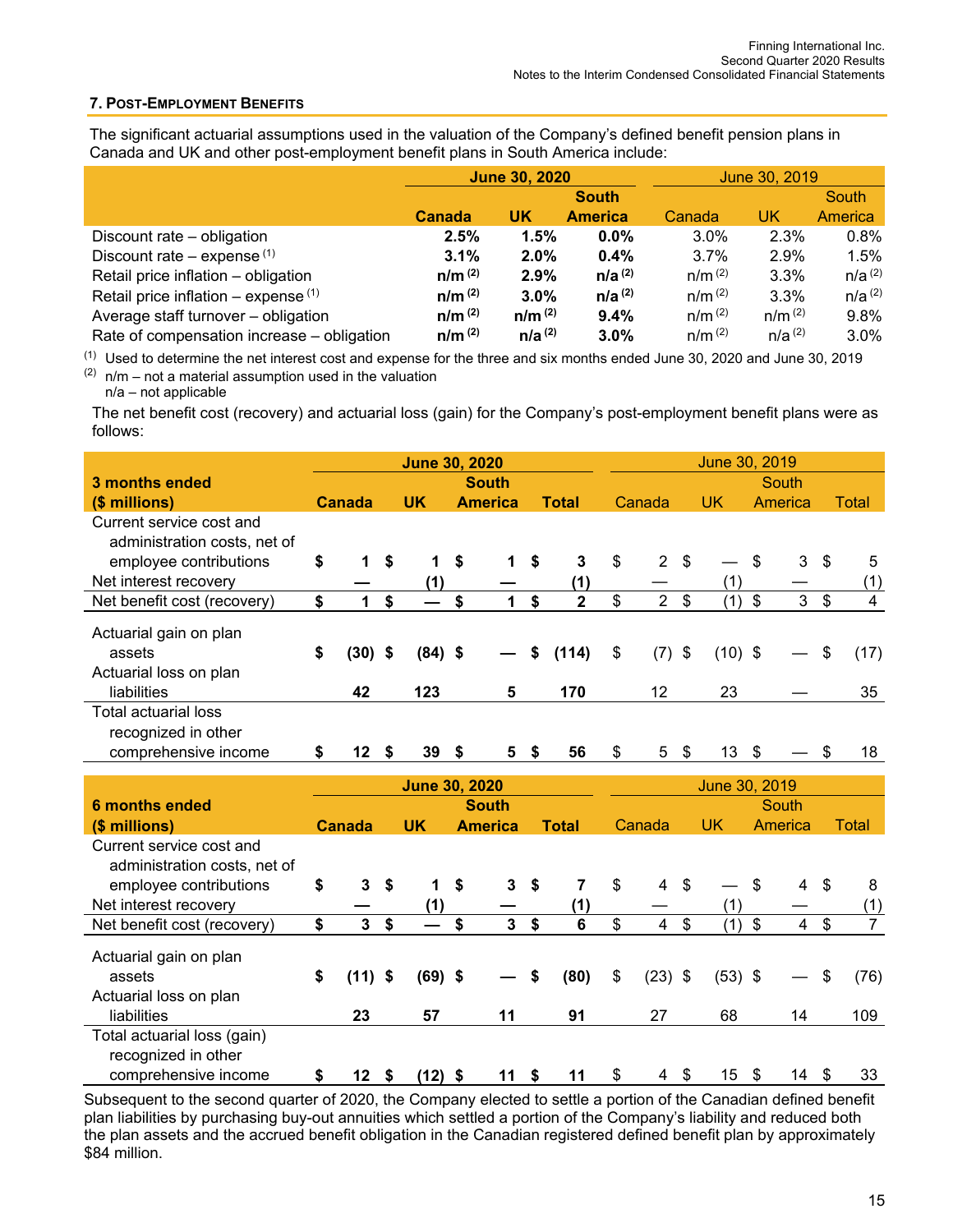#### **8. SUPPLEMENTAL CASH FLOW INFORMATION**

The components of cash and cash equivalents were as follows:

| June 30<br>$(S$ millions) | 2020 |         | 2019 |
|---------------------------|------|---------|------|
| Cash                      | 105  | S       | 136  |
| Cash equivalents          | 233  |         | 24   |
| Cash and cash equivalents | 338  | æ<br>۰D | 160  |

The changes in operating assets and liabilities are as follows:

|                                             | 3 months ended<br>June 30 |       |      |       |      | 6 months ended<br>June 30 |             |  |  |  |
|---------------------------------------------|---------------------------|-------|------|-------|------|---------------------------|-------------|--|--|--|
| (\$ millions)                               | 2020                      |       | 2019 |       | 2020 |                           | 2019        |  |  |  |
| Accounts receivable                         | \$                        | 175   | S    | (163) |      | 250                       | (166)       |  |  |  |
| Unbilled receivables                        |                           | 39    |      | (10)  |      | 36                        | (57)        |  |  |  |
| Inventories                                 |                           | 217   |      | (40)  |      | 132                       | (350)       |  |  |  |
| Other assets                                |                           | (45)  |      | 15    |      | (41)                      | (16)        |  |  |  |
| Accounts payable and accruals               |                           | (177) |      | (49)  |      | (243)                     | 28          |  |  |  |
| <b>Other liabilities</b>                    |                           | (3)   |      | 11    |      | (41)                      | (47)        |  |  |  |
| Changes in operating assets and liabilities |                           | 206   |      | (236) |      | 93                        | (608)<br>\$ |  |  |  |

The changes in liabilities arising from financing and operating activities were as follows:

|                                          | <b>Short-term</b> |      | Long-term |       | Lease |                    |              |
|------------------------------------------|-------------------|------|-----------|-------|-------|--------------------|--------------|
| (\$ millions)                            |                   | debt |           | debt  |       | <b>liabilities</b> | <b>Total</b> |
| Balance, January 1, 2020                 | S                 | 226  | \$        | 1,518 | S     | 357                | \$<br>2,101  |
| Cash flows provided by (used in)         |                   |      |           |       |       |                    |              |
| <b>Financing activities</b>              |                   | (77) |           |       |       | (44)               | (121)        |
| Operating activities                     |                   |      |           |       |       | (6)                | (6)          |
| Total cash movements                     |                   | (77) | \$        |       |       | (50)               | \$<br>(127)  |
| Non-cash changes                         |                   |      |           |       |       |                    |              |
| Additions                                |                   |      |           |       |       | 17                 | 17           |
| Disposals and remeasurement of liability |                   |      |           |       |       | 2                  | 2            |
| Interest expense                         |                   |      |           |       |       | 6                  | 6            |
| Foreign exchange rate changes            |                   | 9    |           | 30    |       | (1)                | 38           |
| Total non-cash movements                 |                   | 9    | S         | 30    |       | 24                 | \$<br>63     |
| Balance, June 30, 2020                   |                   | 158  | \$        | 1.548 |       | 331                | \$<br>2.037  |

| $($$ millions)                                  | Short-term<br>debt | Long-term<br>debt | Lease<br><b>liabilities</b> | Total       |
|-------------------------------------------------|--------------------|-------------------|-----------------------------|-------------|
| Balance, December 31, 2018                      | \$<br>154          | \$<br>1,354       | \$<br>30                    | \$<br>1,538 |
| <b>IFRS 16 Leases adjustment</b>                |                    |                   | 278                         | 278         |
| Balance, January 1, 2019                        | \$<br>154          | \$<br>1,354       | \$<br>308                   | \$<br>1,816 |
| Cash flows provided by (used in)                |                    |                   |                             |             |
| Financing activities                            | 598                |                   | (44)                        | 554         |
| Operating activities                            |                    |                   | (5)                         | (5)         |
| Total cash movements                            | \$<br>598          | \$                | \$<br>(49)                  | \$<br>549   |
| Non-cash changes                                |                    |                   |                             |             |
| Additions through business combination (Note 9) |                    |                   | 30                          | 30          |
| Additions                                       |                    |                   | 37                          | 37          |
| Disposals and remeasurement of liability        |                    |                   | (11)                        | (11)        |
| Interest expense                                |                    |                   | 5                           | 5           |
| Foreign exchange rate changes                   |                    | (33)              | (4)                         | (38)        |
| Total non-cash movements                        | \$<br>(1)          | \$<br>(33)        | \$<br>57                    | \$<br>23    |
| Balance, June 30, 2019                          | \$<br>751          | \$<br>1,321       | \$<br>316                   | \$<br>2,388 |